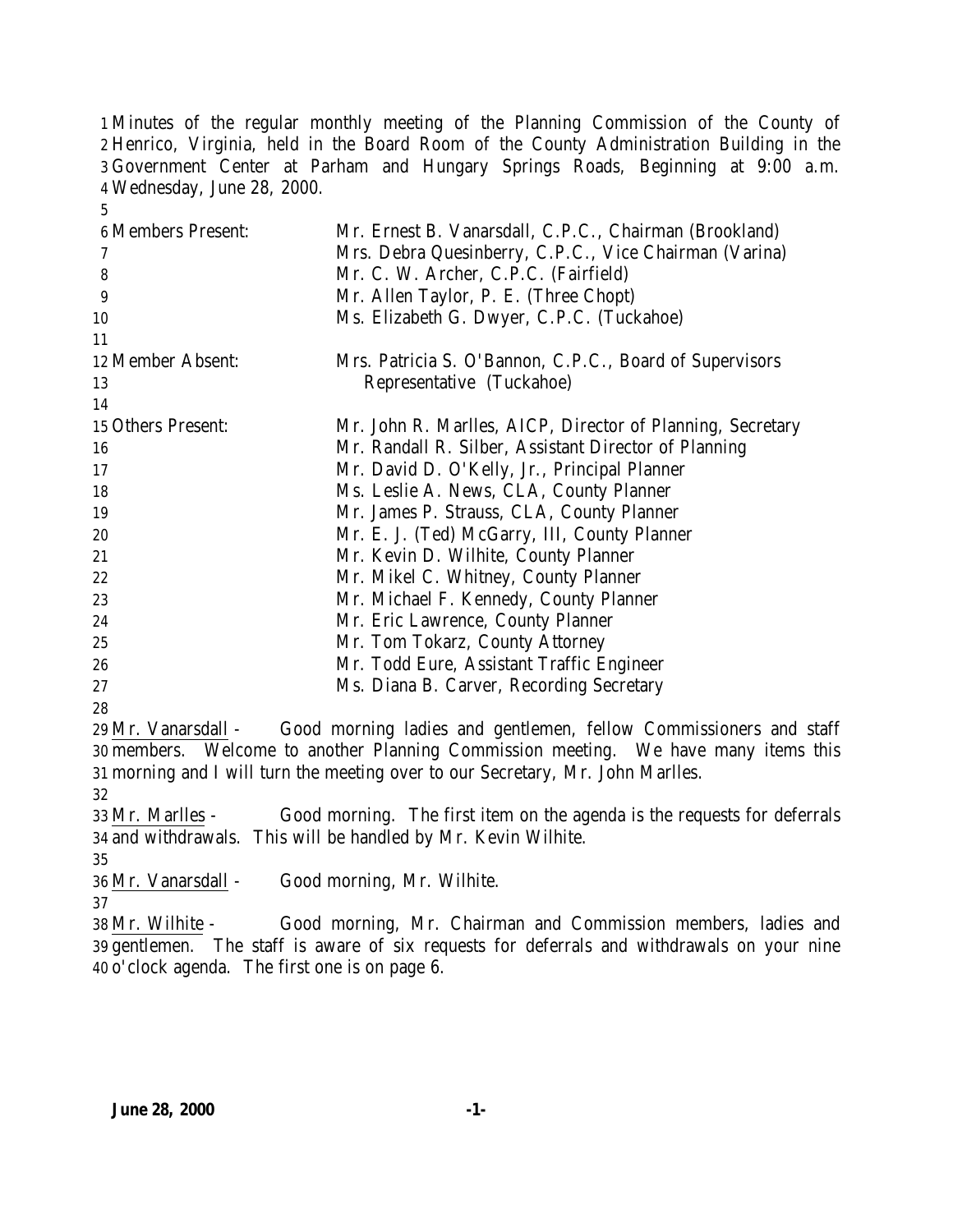42

Oak Hill Manor (June 2000 Plan) **Schmidt & Associates for English Street Development, L.L.C.:** The 5.021 acre site is located at the western terminus of Tonoka Road and the northern terminus of Johnson Road on parcel 128-A-55 and part of parcel 128-A-44A. The zoning is R-4, One-Family Residence District. County water and sewer. **(Fairfield) 19 Lots** 

43

44 Mr. Wilhite - The applicant is requesting a deferral until July 26, 2000.

45

46 Mr. Vanarsdall - Is there anyone in the audience in opposition to deferring subdivision 47 case Oak Hill Manor? No opposition. Mr. Archer.

48

49 Mr. Archer - Mr. Chairman, I move deferment of subdivision Oak Hill Manor (June 50 2000 Plan) to the July 26, 2000, meeting, at the applicant's request.

51

52 Mrs. Quesinberry - Second.

53

54 Mr. Vanarsdall - The motion was made by Mr. Archer and seconded by Mrs. 55 Quesinberry. All in favor say aye…all opposed say nay. The motion carries.

56

57 Pursuant to the applicant's request, the Planning Commission deferred subdivision Oak Hill 58 Manor (June 2000 Plan) to its July 26, 2000, meeting. 59

#### 60 **PLAN OF DEVELOPMENT - REVISED ARCHITECTURAL ELEVATIONS** 61 **(Deferred from the May 24, 2000, Meeting)**

62

| POD-80-99 (Revised)   | Balzer & Associates for Short Pump Entertainment,               |
|-----------------------|-----------------------------------------------------------------|
| Downtown Short Pump - | L.L.C., Bee-Fit, Inc., Skate Nation of Richmond West,           |
| <b>Silver Diner</b>   | <b>LLCC</b> and Menin Development Companies, Inc.: Request      |
|                       | for approval of revised architectural elevations as required by |
|                       | Chapter 24, Section 24-106 of the Henrico County Code. The      |
|                       | 23.18 acre site is located on the southeast corner of W. Broad  |
|                       | Street (U.S. Route 250) and Pouncey Tract Road on parcels       |
|                       | 36-A-19G, 19H, 19I, 19J, 21, 22N and 25. The zoning is B-       |
|                       | 2C, Business District (Conditional), M-1, Light Industrial      |
|                       | District, and WBSO (West Broad Street Overlay) District.        |
|                       | County water and sewer. (Three Chopt)                           |

63

64 Mr. Wilhite - The applicant requests deferral until July 26, 2000, meeting.

65

66 Mr. Vanarsdall - Is there anyone in the audience in opposition to the deferral of POD-80- 67 99, Downtown Short Pump - Silver Diner, Revised? No opposition. Mr. Taylor. 68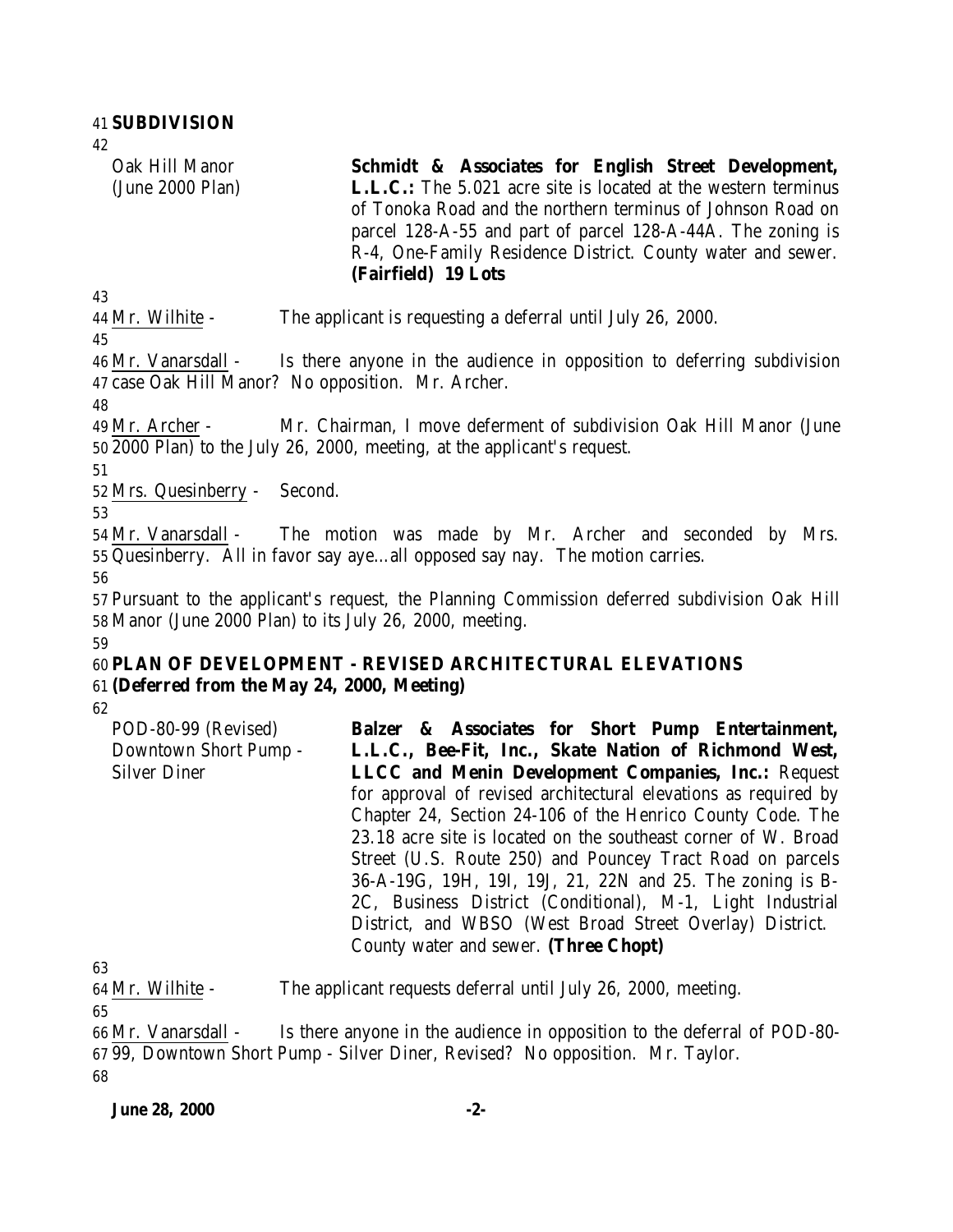Mr. Taylor - Mr. Chairman, I move that POD-80-99 Revised Downtown Short Pump - Silver Diner be deferred to the July 26, 2000, meeting, at the applicant's request.

Mrs. Quesinberry - Second.

 Mr. Vanarsdall - The motion was made by Mr. Taylor and seconded by Mrs. Quesinberry. All in favor say aye…all opposed say nay. The motion carries.

 Pursuant to the applicant's request, the Planning Commission deferred POD-80-99 (Revised) Downtown Short Pump - Silver Diner, to its July 26, 2000, meeting.

## **LANDSCAPE PLAN**

LP/POD-14-99 Audubon Village Apartments **JCMA for F. W. Properties III L.L.C. and Beacon Construction Company:** Request for approval of a landscape plan as required by Chapter 24, Sections 24-106 and 24-106.2 of the Henrico County Code. The 14.78 acre site is located on the south line of Audubon Drive approximately 165 feet east of Laburnum Avenue on parcels 162-A-72B and 72D. The zoning is R-5, General Residence District and ASO (Airport Safety Overlay District). **(Varina)** 

Mr. Wilhite - The applicant requests deferral until July 26, 2000, meeting.

 Mr. Vanarsdall - Is there anyone in the audience in opposition to the deferral of LP/POD-14-99, Audubon Village Apartments? No opposition. Mrs. Quesinberry.

 Mrs. Quesinberry - I move for deferment of LP/POD-14-99, Audubon Village Apartments to the July 26, 2000, agenda, at the applicant's request.

Mr. Taylor - Second.

 Mr. Vanarsdall - The motion was made by Mrs. Quesinberry and seconded by Mr. Taylor. All in favor say aye…all opposed say nay. The motion carries.

 Pursuant to the applicant's request, the Planning Commission deferred LP/POD-14-99, Audubon Village Apartments, to its July 26, 2000, meeting.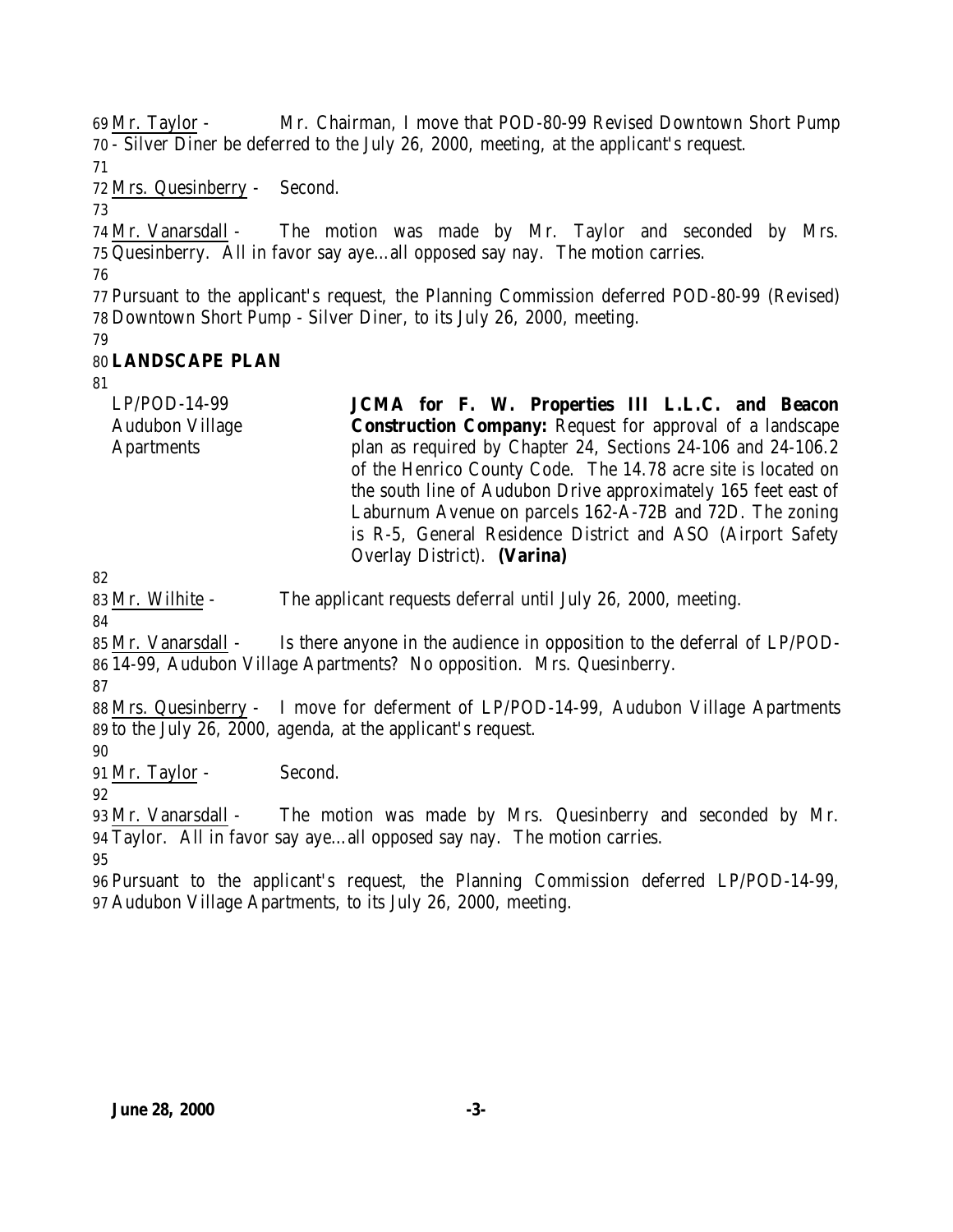#### 98 **PLAN OF DEVELOPMENT & SPECIAL EXCEPTION**

99 POD-59-00 Airport Homewood Suites Hotel (POD-92-98 Revised) **Dean E. Hawkins, ASLA for Shamin RIC Hospitality, L. C.:** Request for approval of a revised plan of development and a special exception for a building exceeding 50 feet in height as required by Chapter 24, Sections 24-106 and 24-94 of the Henrico County Code to construct a 67-foot-high, six-story, 90,744 square foot, 120-room hotel and a future one-story, 5,000 square foot restaurant. The 5.00 acre site is located on Audubon Drive approximately 550 feet east of S. Airport Drive (State Route 156) on parcel 163-A-19D. The zoning is M-1C, Light Industrial District (Conditional) and ASO (Airport Safety Overlay District). County water and Sewer. **(Varina)**

100

101 Mr. Wilhite - The applicant requests deferral until July 26, 2000, meeting.

102

103 Mr. Vanarsdall - Is there anyone in the audience in opposition to the deferral of POD-59- 104 00, Airport Homewood Suites Hotel? No opposition. Mrs. Quesinberry.

105

106 Mrs. Quesinberry - I move for deferment of POD-59-00, Airport Homewood Suites Hotel, 107 to the July 26, 2000, agenda, at the applicant's request.

108

109 Mr. Taylor - Second.

110

111 Mr. Vanarsdall - The motion was made by Mrs. Quesinberry and seconded by Mr. 112 Taylor. All in favor say aye…all opposed say nay. The motion carries.

113

114 Pursuant to the applicant's request, the Planning Commission deferred POD-59-00, Airport 115 Homewood Suites Hotel (POD-92-98 Revised), to its July 26, 2000, meeting.

116

## 117 **PLAN OF DEVELOPMENT**

118

| POD-41-00                 | Mayton & Associates, Inc. for Richmond Buddhist               |
|---------------------------|---------------------------------------------------------------|
| Hue Quang Buddhist Temple | <b>Associates:</b> Request for approval of a revised plan of  |
| - 8535 Hungary Road       | development as required by Chapter 24, Section 24-106 of the  |
| (POD-30-93 Revised)       | Henrico County Code to construct a one-story, 4,480 square    |
|                           | foot temple. The 3.107 acre site is located at 8535 Hungary   |
|                           | Road, 430 feet east of Everville Drive on parcel 50-A-15. The |
|                           | zoning is A-1, Agricultural District and R-3AC, One-Family    |
|                           | Residence District (Conditional). County water and sewer.     |
|                           | (Brookland)                                                   |
|                           |                                                               |

119

120 Mr. Wilhite - The applicant requests deferral until July 26, 2000, meeting. 121

**June 28, 2000 -4-**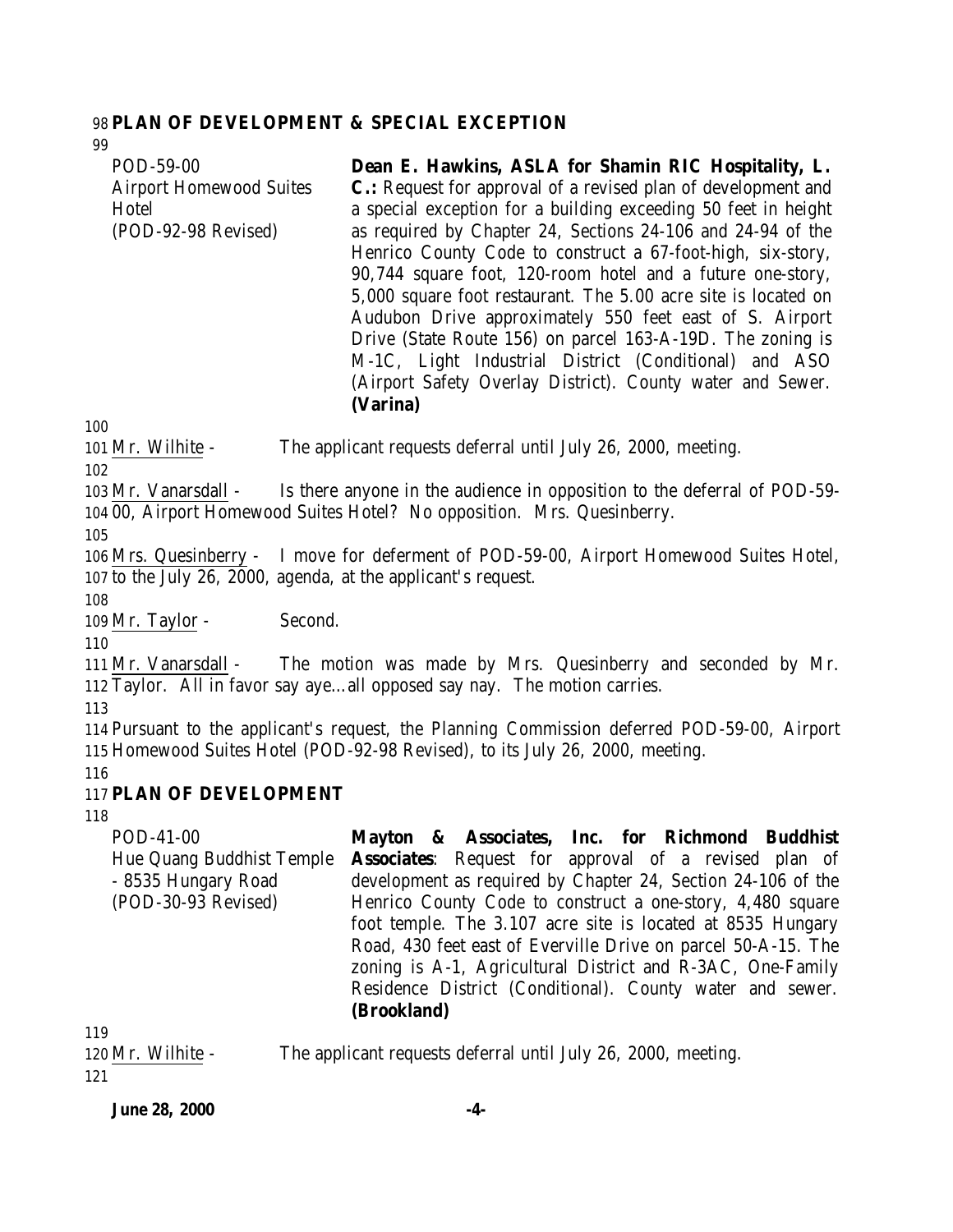Mr. Vanarsdall - Is there anyone in the audience in opposition to the deferral of POD-41- 00, Hue Quang Buddhist Temple? No opposition. I move that POD-41-00 be deferred to July 26, 2000, at the applicant's request.

Mrs. Quesinberry - Second.

 Mr. Vanarsdall - The motion was made by Mr. Vanarsdall and seconded by Mrs. Quesinberry. All in favor say aye…all opposed say nay. The motion carries. I would, also, Mr. Wilhite, like to add Nos. 9 and 11 amended. Oh, I don't have to do that now. Sorry. Forget that.

 Pursuant to the applicant's request, the Planning Commission deferred POD-41-00, Hue Quang Buddhist Temple - 8535 Hungary Road (POD-30-93 Revised), to its July 26, 2000, meeting.

## **PLAN OF DEVELOPMENT**

| POD-54-00                         | Resource International, Ltd. for Pruitt Associates, LLC             |
|-----------------------------------|---------------------------------------------------------------------|
| <b>SunTrust Bank - Short Pump</b> | <b>and SunTrust Bank:</b> Request for approval of a revised plan of |
| <b>Crossing Shopping Center</b>   | development as required by Chapter 24, Section 24-106 of the        |
| (POD-73-90 Revised)               | Henrico County Code to construct a one-story, 1,528 square          |
|                                   | foot bank addition and a one-story, 579 square foot detached        |
|                                   | bank drive thru with a canopy in an existing shopping center.       |
|                                   | The 1.91 acre site is located at the southwest corner of W.         |
|                                   | Broad Street (U. S. Route 250) and Pump Road on parcels 46-         |
|                                   | A-14D and 46-A-4F. The zoning is B-2C, Business District            |
|                                   | (Conditional) and WBSO (West Broad Street Overlay District).        |
|                                   | County water and sewer. (Three Chopt)                               |

Mr. Wilhite - The applicant requests deferral until July 26, 2000, meeting.

 Mr. Vanarsdall - Is there anyone in the audience in opposition to the deferral of POD-54- 00, SunTrust Bank in Short Pump? No opposition. Mr. Taylor.

 Mr. Taylor - Mr. Chairman, I move for deferment for POD-54-00, SunTrust Bank - Short Pump Crossing Shopping Center, which is POD-73-90 revised, be deferred to July 26, 2000, at the applicant's request.

Mrs. Quesinberry - Second.

 Mr. Vanarsdall - The motion was made by Mr. Taylor and seconded by Mrs. Quesinberry. All in favor say aye…all opposed say nay. The motion carries. 

Pursuant to the applicant's request, the Planning Commission deferred POD-54-00, SunTrust

**June 28, 2000 -5-**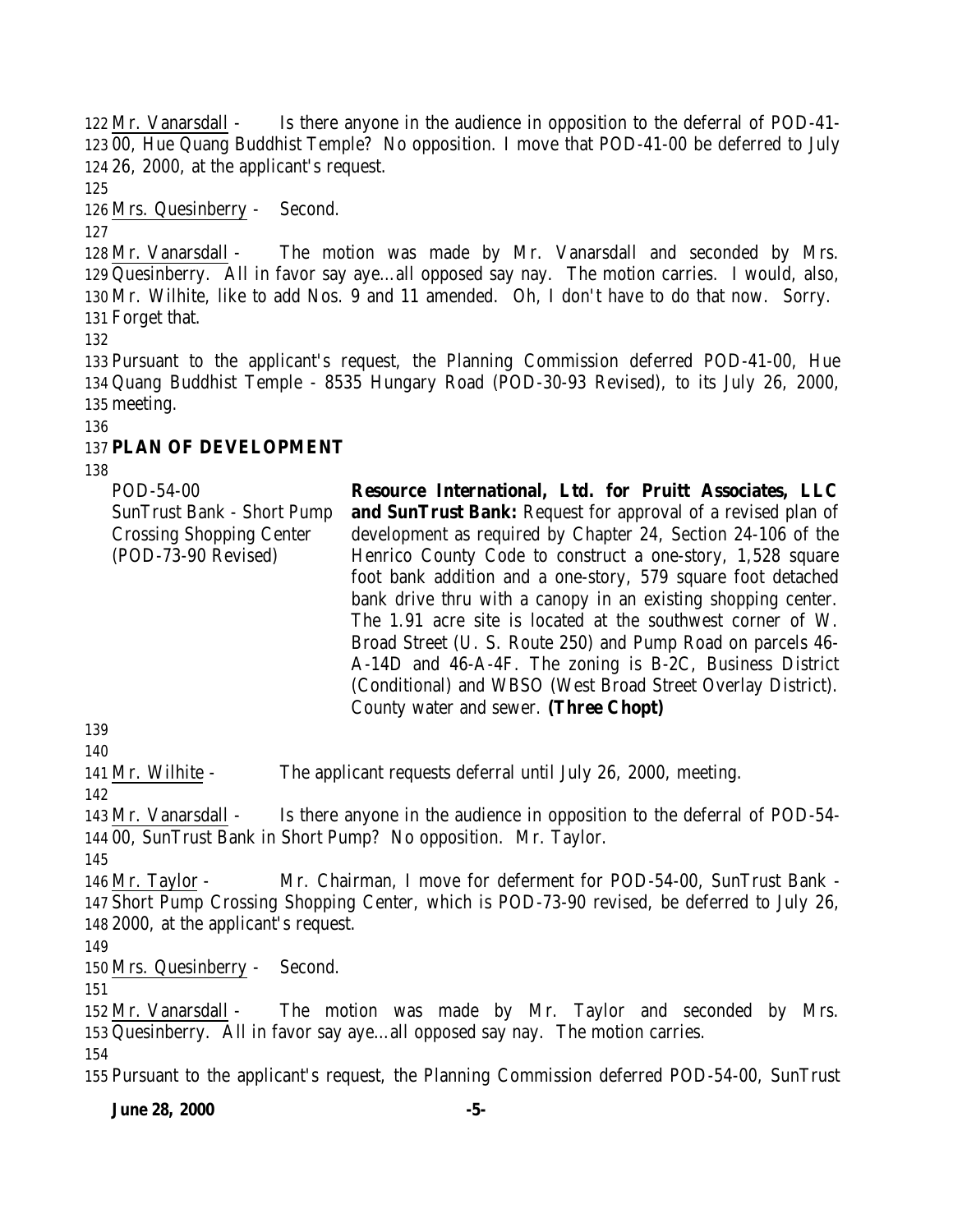Bank - Short Pump Crossing Shopping Center (POD-73-90 Revised), to its July 26, 2000, meeting.

 Mr. Vanarsdall - Mr. Wilhite, would you announce the ten o'clock deferments? But, we won't take any action on it.

 Mr. Marlles - Mr. Chairman, before we do that, I believe Ms. Dwyer has one additional deferral on the nine o'clock agenda.

Mr. Vanarsdall - All right. Sorry about that, Ms. Dwyer.

 Ms. Dwyer - I would like to, on my own motion, move for the deferral of POD-44- 00, Gaskins Centre Towers, that's on page 19 of the agenda.

#### **PLAN OF DEVELOPMENT & SPECIAL EXCEPTION**

#### **(Deferred from the May 24, 2000, Meeting)**

| POD-44-00                      | E. D. Lewis & Associates for Gaskins Centre, L.C.: Request      |
|--------------------------------|-----------------------------------------------------------------|
| <b>Gaskins Centre Towers -</b> | for approval of a plan of development and special exception for |
| <b>Gaskins Road</b>            | buildings exceeding three stories in height as required by      |
|                                | Chapter 24, Sections 24-106 and 24-94 of the Henrico County     |
|                                | Code to construct two eight-story, condominiums with a total    |
|                                | of 80 units and a two-level parking deck. The 6.72 acre site is |
|                                | located at the northwest intersection of Gaskins Road and       |
|                                | Castile Drive on part of parcel $99-A-12$ . The zoning is R-6C, |
|                                | One-Family Residence District (Conditional). County water       |
|                                | and Sewer. (Tuckahoe)                                           |

175 Ms. Dwyer - I learned of some significant information yesterday that the applicant has agreed is reasonable for us to proceed to nail down. So, I just want to have a chance to do that.

 Mr. Vanarsdall - You want to defer the POD and the special exception? 181 Ms. Dwyer - Yes. 183 Mr. Vanarsdall - And this is at the applicant's request? 185 Ms. Dwyer - No. It is my request. Mr. Vanarsdall - Is there anyone in the audience in opposition to deferment of this case, POD-44-00, Gaskins Centre Towers on Gaskins Road in the Tuckahoe district? Ms. Dwyer - To July 26, 2000.

**June 28, 2000 -6-**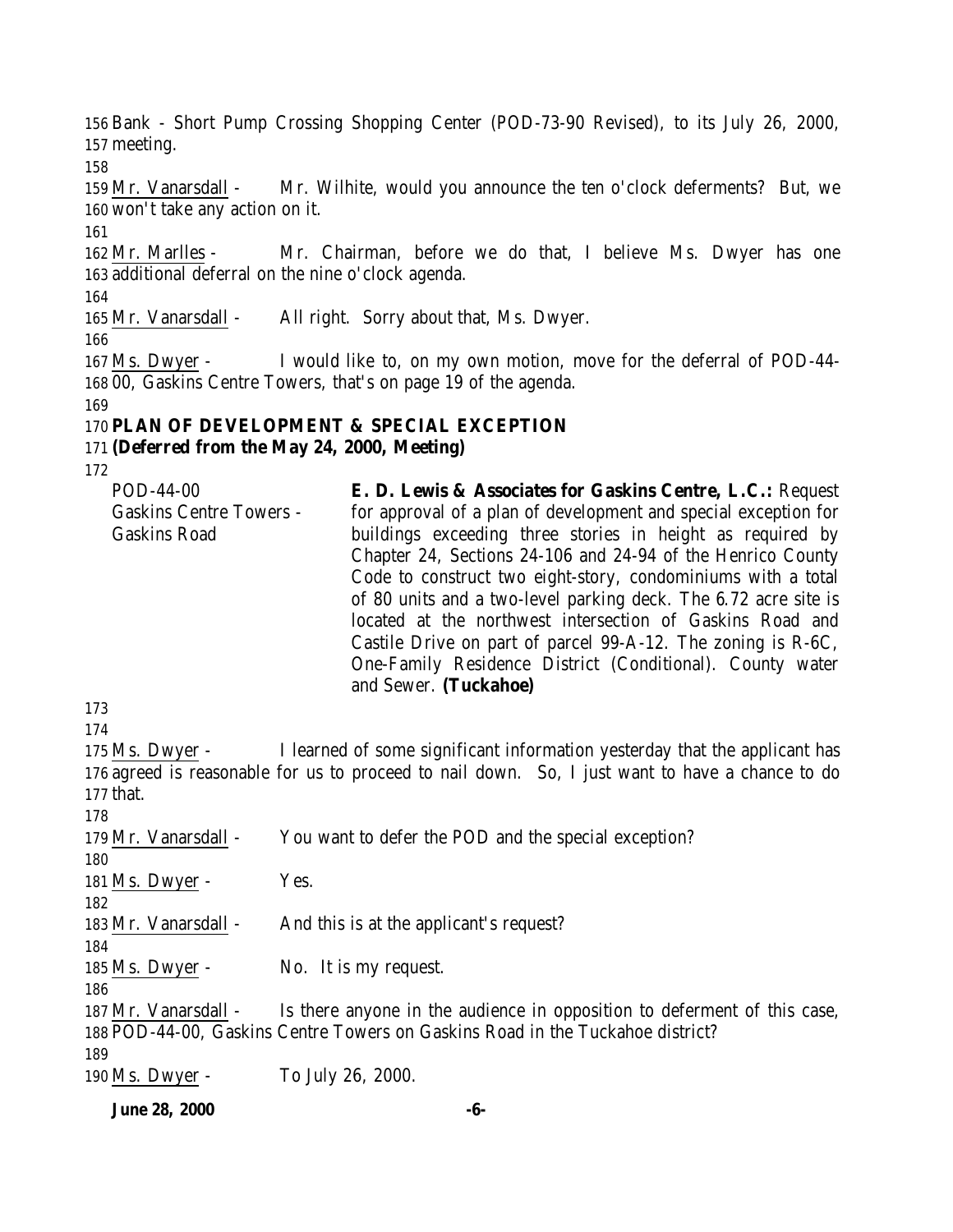Mr. Vanarsdall - To July 26, 2000. No opposition. I need a motion, Ms. Dwyer. Oh, that was your motion. Who wants to second it? Mrs. Quesinberry - Second. Mr. Vanarsdall - The motion was made by Ms. Dwyer and seconded by Mrs. Quesinberry. All those in favor say aye…all opposed say nay. The motion carries. The Planning Commission deferred POD-44-00, Gaskins Centre Towers - Gaskins Road, to its July 26, 2000, meeting. Mr. Wilhite - Mr. Chairman, on the ten o'clock agenda, there is one case on your list, requesting for withdrawal and that is Four Mile Run subdivision. We have also been informed, just this morning, that on page 30 of your agenda the plan of development for Paragon Office Park the applicant will also request deferral on that one. Mr. Vanarsdall - Okay. What that means is that on the ten o'clock agenda, we can't act on it until ten o'clock. Now we will go to what? Mr. Archer - The Expedited Agenda. Mr. Vanarsdall - Is that it? Mr. Marlles - Yes, sir. Mr. Vanarsdall - All right, Mr. Wilhite. Mr. Wilhite - Thank you. On your Expedited Agenda there are eight requests for the nine o'clock agenda. The first case appears on page 2. **TRANSFER OF APPROVAL** POD-20-94 The Concourse @ Wyndham Office Park (Phase IV) **E. Duffy Myrtetus for Infinity Development, LLC:** Request for transfer of approval of a plan of development, as required by Chapter 24, Section 24-106, of the Henrico County Code, from HHHunt Corporation to Infinity Development, LLC. The 2.11 acre portion of this site is located on the north line of Nuckols Road, 350 feet west of Concourse Boulevard on part of parcel 10-A-20N. The zoning is O/SC, Office/Service District (Conditional). County water and sewer. **(Three Chopt)**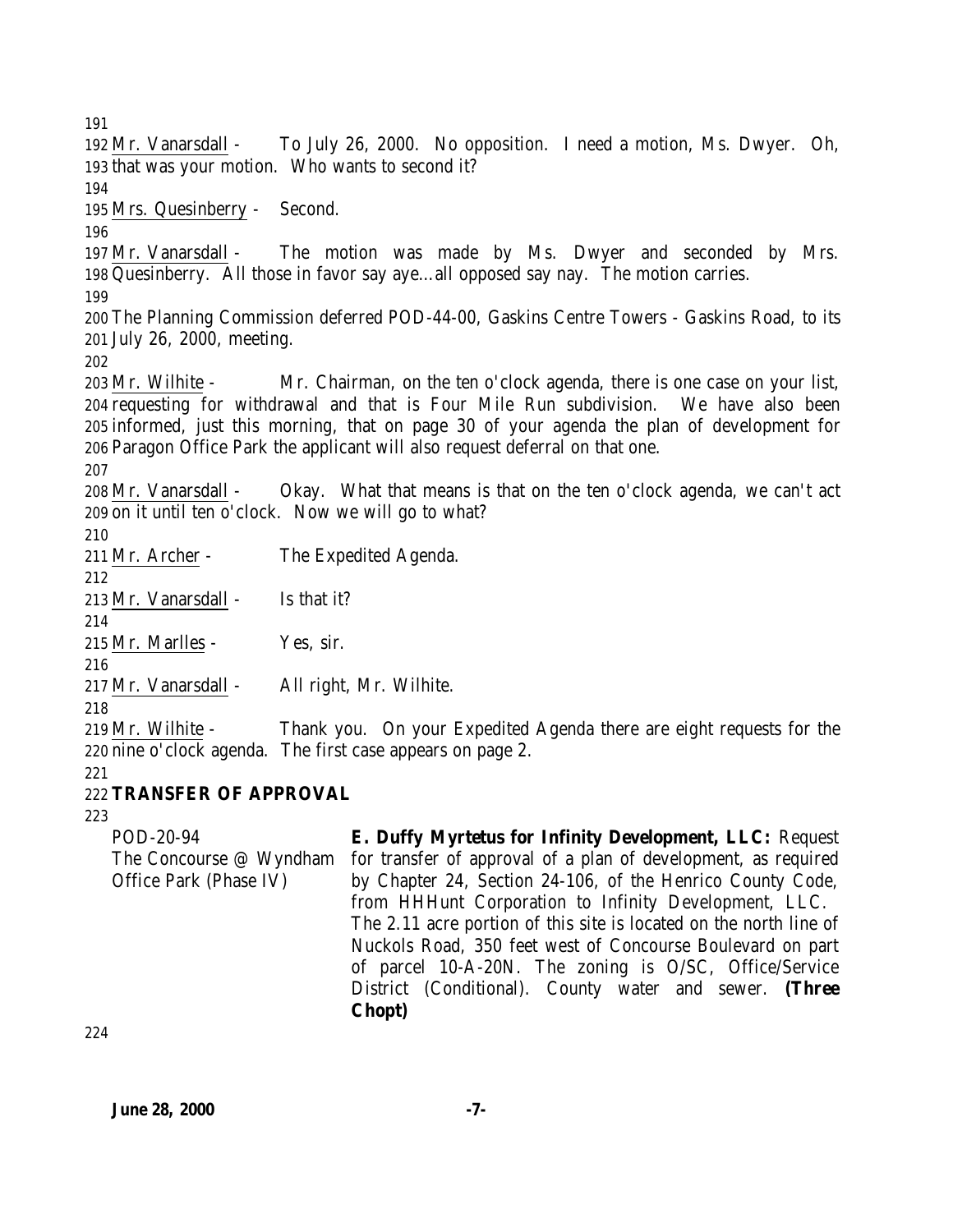Mr. Vanarsdall - We have a request to approve transfer of approval for POD-20-94, The Concourse @ Wyndham Office Park (Phase IV), is there any opposition in the audience? No opposition. Mr. Taylor. Mr. Taylor - Mr. Chairman, I move POD-20-94, The Concourse at Wyndham Office Park, be deferred at the applicant's request until…. Mr. Vanarsdall - This is not a deferral, this is an expedited agenda item to be approved. Mr. Taylor - Oh, I'm sorry. Then I move it be approved on the Expedited Agenda. Ms. Dwyer - Second. Mr. Vanarsdall - The motion was made by Mr. Taylor and seconded by Ms. Dwyer. All in favor say aye…all opposed say nay. The motion carries. The Planning Commission approved the transfer of approval for POD-20-94, The Concourse at Wyndham Office Park (Phase IV) from HHHunt Corporation to Infinity Development, LLC. Mr. Vanarsdall - Mr. Marlles, I would like to ask you a question, I think I have asked this before. Do we as a Commission have to approve transfer of approvals? Mr. Marlles - I believe, yes, sir. Mr. Vanarsdall - All right, Mr. Wilhite, page 3. Mr. Wilhite - Yes, sir. Your next expedited case is on page 3. **PLAN OF DEVELOPMENT** POD-55-00 East Shore IV @ Wyndham **McKinney & Company for Highwoods Realty Limited Partnership:** Request for approval of a plan of development as required by Chapter 24, Section 24-106 of the Henrico County Code to construct a three-story, 101,600 square foot office building. The 7.76 acre site is located on the south line of Wyndham Forest Drive approximately 700 feet east of Nuckols Road on part of parcel 18-A-22B. The zoning is O/SC, Office/Service District (Conditional). County water and sewer. **(Three Chopt)**

 

 Mr. Vanarsdall - Is there anyone in the audience in opposition to POD-55-00, East Shore IV at Wyndham? Mr. Taylor, you have some opposition down on the second row. Do you 260 want to pull this off the expedited agenda?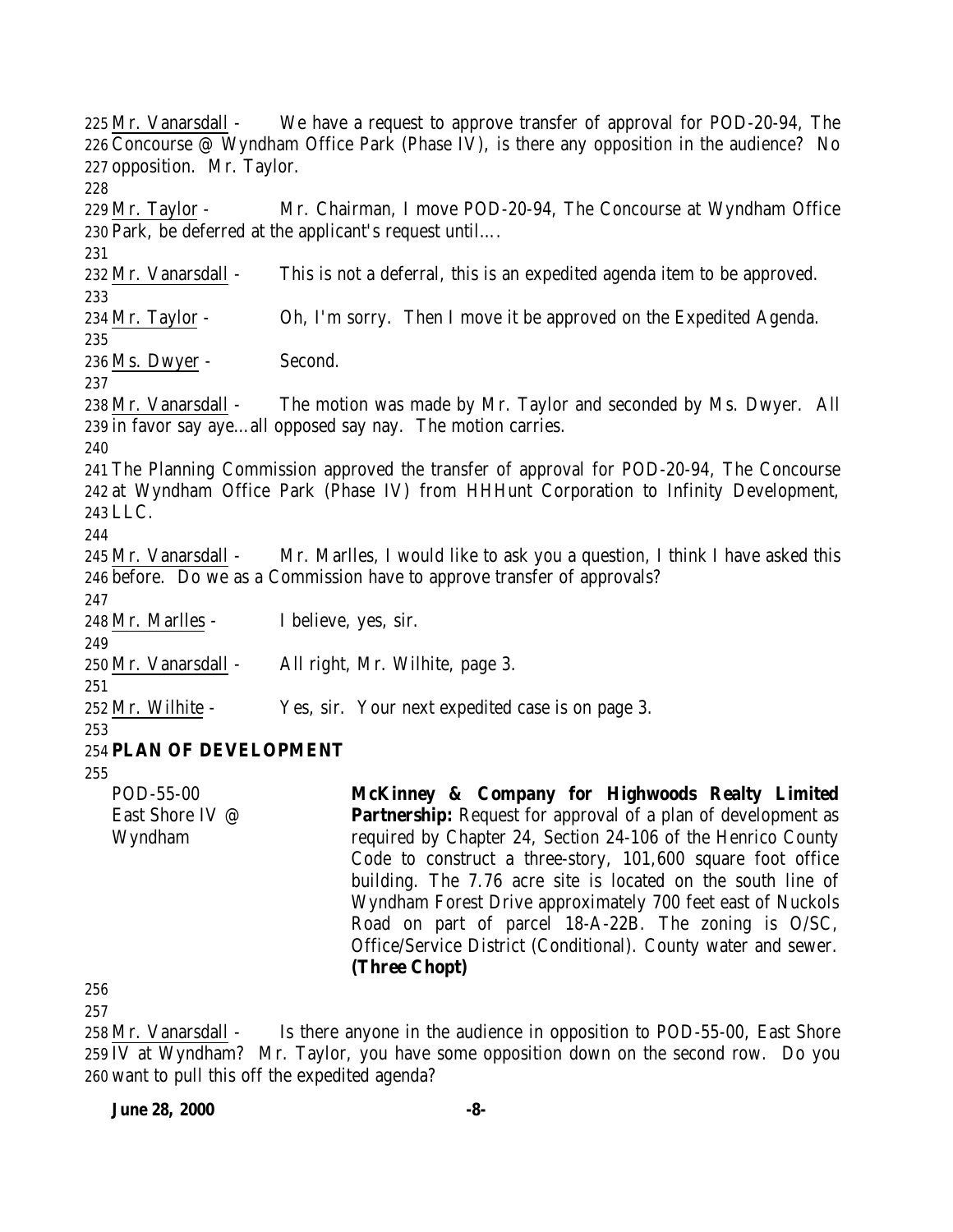261 Mr. Taylor - Mr. Chairman, I move we pull this off the expedited agenda and put it 262 on the regular agenda.

263

264 Mr. Vanarsdall - All right. Mr. Wilhite.

265

267

266 Mr. Wilhite - Mr. Chairman, the next case appears on page 5.

#### 268 **LANDSCAPE PLAN (Deferred from the March 22, 2000, Meeting)** 269

LP/POD-61-98 Holiday Inn Express (Phase One) **M. Dowdy:** Request for approval of a landscape plan as required by Chapter 24, Sections 24-106 and 24-106.2 of the Henrico County Code. The 1.8 acre site is located on the southwest corner of the intersection of Gaskins Road and Mayland Drive on parcel 48-A-68B. The zoning is M-1C, Light Industrial District (Conditional). **(Three Chopt)** 

270

271

272 Mr. Wilhite - The staff recommends approval of this case.

273

274 Mr. Vanarsdall - Is there anyone in the audience in opposition to LP/POD-61-98, Holiday 275 Inn Express? No opposition. Mr. Taylor.

276

277 Mr. Taylor - Mr. Chairman, I move landscaping plan, LP/POD-61-98, Holiday Inn 278 Express (Phase One), be approved subject to the annotations on the plans and the standard 279 conditions for landscape plans.

280

281 Mrs. Quesinberry - Second.

282

283 Mr. Vanarsdall - The motion was made by Mr. Taylor and seconded by Mrs. 284 Quesinberry. All in favor say aye…all opposed say nay. The motion carries.

285

286 The Planning Commission approved the landscape plan for LP/POD-61-98, Holiday Inn 287 Express (Phase One), subject to the standard conditions for landscape plans attached to these 288 minutes and the annotations on the plans.

289

## 290 **LANDSCAPE PLAN (Deferred from the May 24, 2000, Meeting)**

291

| LP/POD-3-99           | <b>Home Depot U.S.A., Inc.:</b> Request for approval of a     |
|-----------------------|---------------------------------------------------------------|
| Home Depot - W. Broad | landscape plan as required by Chapter 24, Sections 24-106 and |
| Street                | 24-106.2 of the Henrico County Code. The 22.76 acre site is   |
|                       | located on the south west corner of W. Broad Street (U.S.     |
|                       | Route 250) and Horsepen Road on parcels 92-A-39, 40, 41,      |
|                       | 47; 92-9-D-11, 12, 18; 92-9-F-3, 4, 5, 6 and 7. The zoning is |
|                       | B-3, Business District. (Three Chopt)                         |

292

**June 28, 2000 -9-**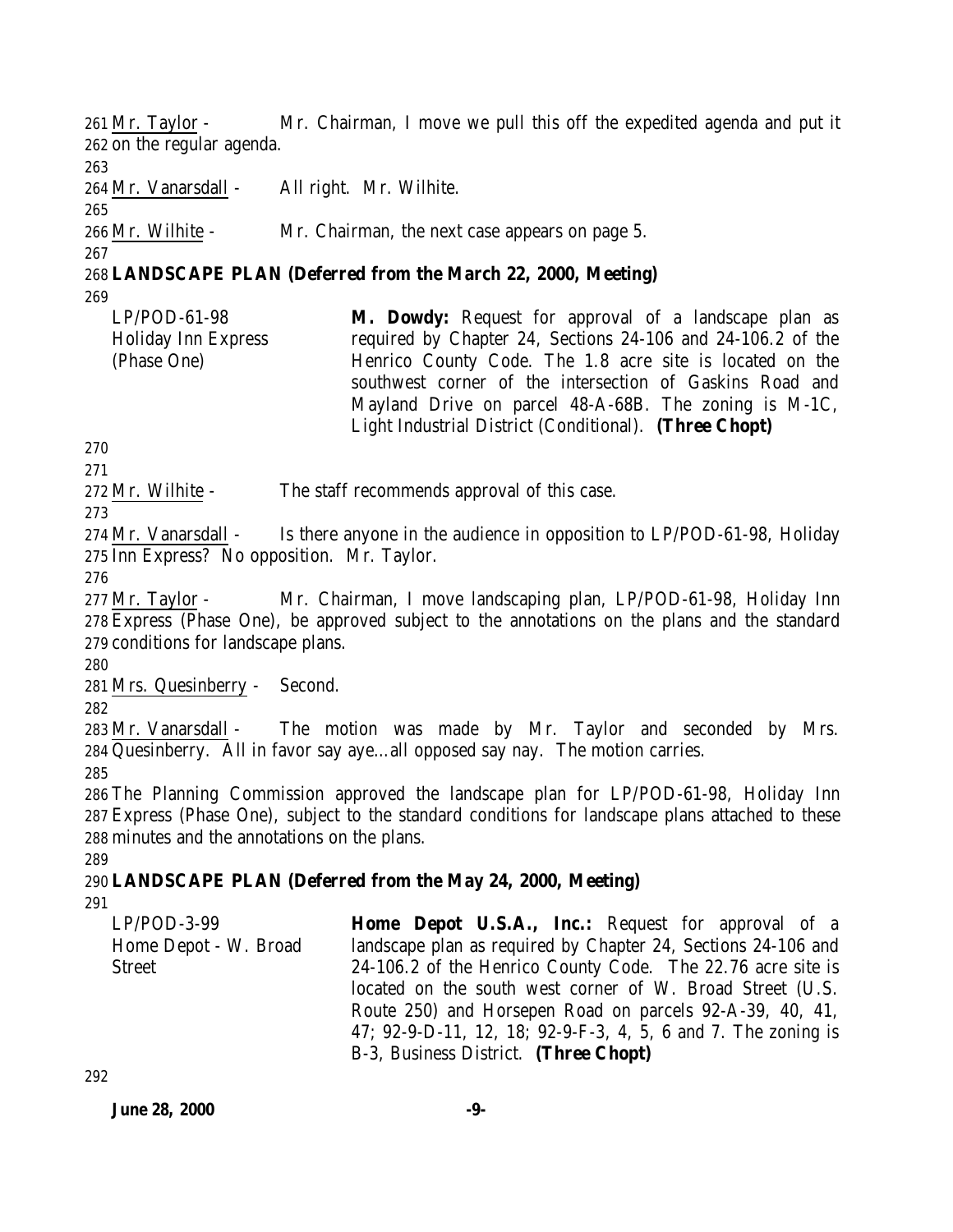Mr. Wilhite - The staff recommends approval of this case also but there is a revised recommendation on your addendum. Mr. Vanarsdall - Is there anyone in the audience in opposition to LP/POD-3-99, Home Depot - W. Broad Street? No opposition. Mr. Taylor. Mr. Taylor - Mr. Chairman, I move landscaping plan, LP/POD-3-99, Home Depot on W. Broad Street, be approved. Mr. Wilhite - Mr. Taylor, excuse me. There appears to be opposition to this case. Mr. Taylor - I didn't see any opposition. Mr. Vanarsdall - I didn't either. We beg your pardon. Mr. Taylor - Then, Mr. Chairman, I would move that LP/POD-3-99, Home Depot, be removed from the expedited agenda and we will hear the case. Mr. Wilhite - The next case on the Expedited Agenda is on page 11. **PLAN OF DEVELOPMENT** POD-61-00 Cranemaster Building Addition (POD-45-93 Revised) **Youngblood, Tyler & Associates, P. C. For B & B Properties and Cranemasters, Inc.:** Request for approval of a revised plan of development as required by Chapter 24, Section 24-106 of the Henrico County Code to construct a one-story, 2,000 square foot office, a one-story, 7,500 square foot shop and a one-story, 2,400 square foot wash bay. The 9.765 acre site is located on the south side of Williamsburg Road (U. S. Route 60), approximately 1,000 feet east of Charles City Road (State Route 156) on parcel 161-A-98. The zoning is M-2C, General Industrial District (Conditional). County water and Sewer. **(Varina)** Mr. Wilhite - The staff recommends approval of this case. Mr. Vanarsdall - POD-61-00, Cranemaster Building Addition in the Varina District. Is there any opposition to this case? No opposition. Mrs. Quesinberry. Mrs. Quesinberry - Mr. Chairman, I'll will move for approval of POD-61-00, Cranemaster Building Addition, subject to the annotations on the plan, the standard conditions for developments of this type, and conditions Nos. 23 through 27. Mr. Archer - Second.

**June 28, 2000 -10-**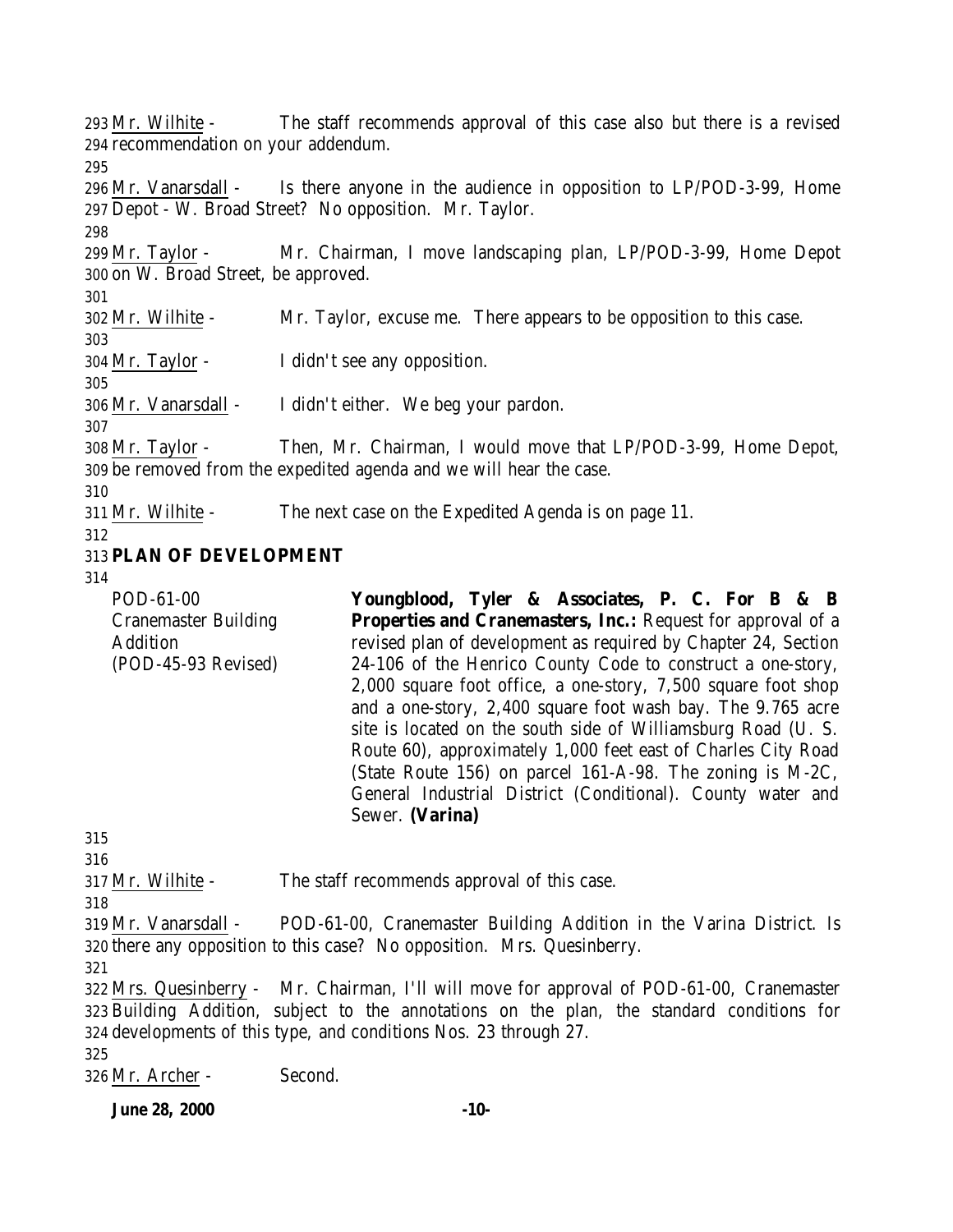Mr. Vanarsdall - The motion was made by Mrs. Quesinberry and seconded by Mr. Archer. All in favor say aye…all opposed say nay. The motion carries.

 The Planning Commission approved POD-61-00, Cranemaster Building Addition (POD-45-93 Revised) subject to the standard conditions attached to these minutes for developments of this type, the annotations on the plans, and the following additional conditions:

 23. The developer shall provide fire hydrants as required by the Department of Public Utilities in its approval of the utility plans and contracts.

24. All repair work shall be conducted entirely within the enclosed building.

25. Any necessary off-site drainage easements must be obtained in a form acceptable to the

 County Attorney prior to final approval of the construction plans by the Department of Public Works.

 26. Insurance Services Office (ISO) calculations must be included with the utilities plans and contracts and must be approved by the Department of Public Utilities prior to the issuance of a building permit.

 27. Approval of the construction plans by the Department of Public Works does not establish the curb and gutter elevations along the Virginia Department of Transportation maintained right-of-way. The elevations will be set by the contractor and approved by the Virginia Department of Transportation.

## **PLAN OF DEVELOPMENT**

POD-56-00 Staples Mill Road Baptist Church - Sanctuary Addition (POD-112-95 Revised) **Hulcher & Associates for Staples Mill Road Baptist Church:** Request for approval of a revised plan of development as required by Chapter 24, Section 24-106 of the Henrico County Code to construct a two-story, 488 seat sanctuary building with basement. The 5.63 acre site is located at 10101 Staples Mill Road (U. S. Route 33) on the southeast corner of Warren Road and Staples Mill Road on parcel 40-A-22. The zoning is R-2, One-Family Residence District. County water and Sewer. **(Brookland)**

 Mr. Wilhite - The staff recommends approval of this case.

 Mr. Vanarsdall - Is there anyone in the audience in opposition to POD-56-00, Staples Mill Road Baptist Church Addition? No opposition. I move POD-56-00, Staples Mill Road Baptist Church Addition, be approved with the annotations on the plans and the standard conditions for developments of this type. I would like to add No. 9 amended and No. 11 amended. And then we will have conditions Nos. 23 through 27.

Mr. Taylor - Second.

Mr. Vanarsdall - The motion was made by Mr. Vanarsdall and seconded by Mr. Taylor.

**June 28, 2000 -11-**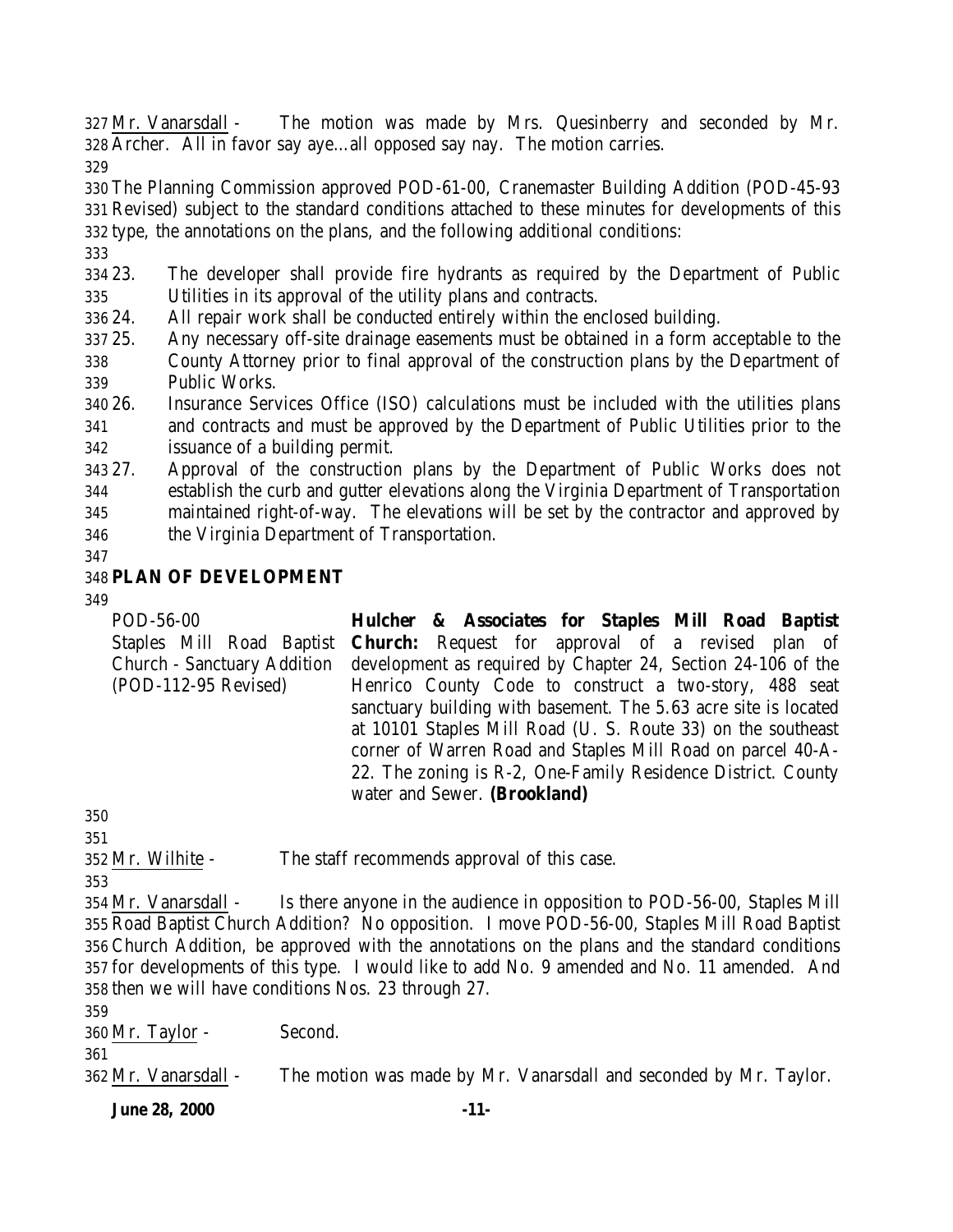All in favor say aye…all opposed say nay. The motion carries.

 The Planning Commission approved POD-56-00, Staples Mill Baptist Church - Sanctuary Addition (POD-112-95 Revised), subject to the standard conditions attached to these minutes for developments of this type, the annotations on the plans, and the following additional conditions:

 23. The developer shall provide fire hydrants as required by the Department of Public Utilities in its approval of the utility plans and contracts.

- 24. Any necessary off-site drainage easements must be obtained in a form acceptable to the County Attorney prior to final approval of the construction plans by the Department of Public Works.
- 25. Deviations from County standards for pavement, curb or curb and gutter design shall be approved by the County Engineer prior to final approval of the construction plans by

the Department of Public Works.

 26. Insurance Services Office (ISO) calculations must be included with the utilities plans and contracts and must be approved by the Department of Public Utilities prior to the issuance of a building permit.

 27. Approval of the construction plans by the Department of Public Works does not establish the curb and gutter elevations along the Henrico County maintained right-of-way. The elevations will be set by Henrico County.

#### **PLAN OF DEVELOPMENT**

| POD-53-00                                     | E. D. Lewis & Associates and John L. Bock for Bishop                                                                                                                                                                                                                                                                                                                                                                                                                                                                                                                                                   |
|-----------------------------------------------|--------------------------------------------------------------------------------------------------------------------------------------------------------------------------------------------------------------------------------------------------------------------------------------------------------------------------------------------------------------------------------------------------------------------------------------------------------------------------------------------------------------------------------------------------------------------------------------------------------|
| St. Michael's Catholic                        | Walter Sullivan of the Catholic Diocese of Richmond:                                                                                                                                                                                                                                                                                                                                                                                                                                                                                                                                                   |
| <b>Church Addition</b><br>(POD-85-94 Revised) | Request for approval of a revised plan of development as<br>required by Chapter 24, Section 24-106 of the Henrico County<br>Code to construct a one-story, 24,816 square foot church<br>addition to an existing site. The 18.08 acre site is located on<br>the east side of Springfield Road at the intersection of Anna<br>Marie Drive, approximately 1,200 feet north of Hungary Road<br>on parcels 38-A-40, 41 and 42. The zoning is R-3AC, One-<br>Family Residence District (Conditional), A-1, Agricultural<br>District and C-1, Conservation District. County water and<br>sewer. (Three Chopt) |

Mr. Wilhite - The staff recommends approval of this case.

 Mr. Vanarsdall - Is there anyone in the audience in opposition to POD-53-00, St. Michael's Catholic Church Addition (POD-85-94) Revised? No opposition. Mr. Taylor. 

 Mr. Taylor - Mr. Chairman, I move that POD-53-00, St. Michael's Catholic Church Addition, be approved subject to the standard conditions for developments of this type, the

**June 28, 2000 -12-**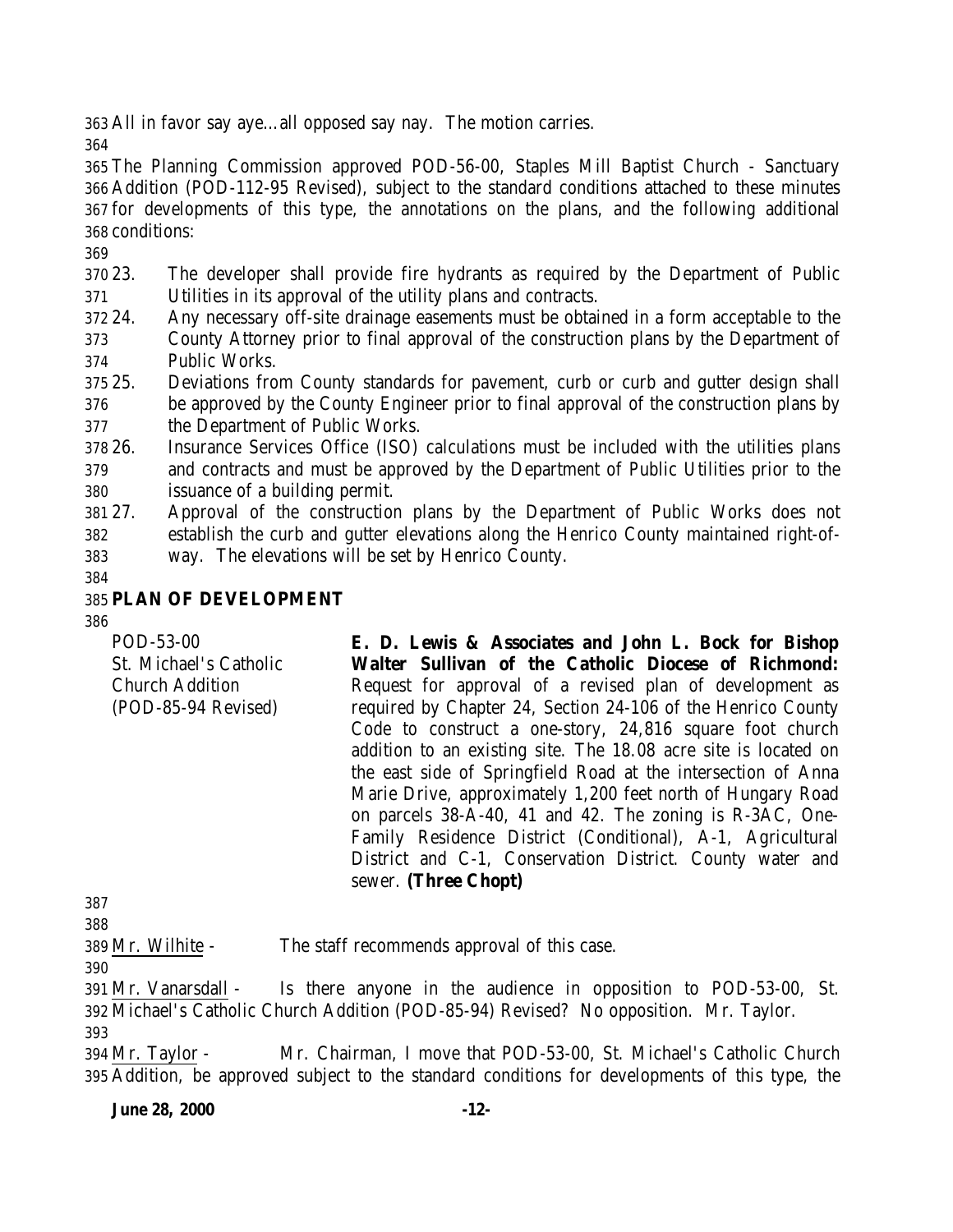annotations on the plan and added conditions Nos. 23 through 32.

Mrs. Quesinberry - Second.

 Mr. Vanarsdall - The motion was made by Mr. Taylor and seconded by Mrs. Quesinberry. All in favor say aye…all opposed say nay. The motion carries.

 The Planning Commission approved POD-53-00, St. Michael's Catholic Church Addition (POD-85-94 Revised), subject to the standard conditions attached to these minutes for developments of this type, the annotations on the plans, and the following additional conditions:

 23. The easements for drainage and utilities as shown on approved plans shall be granted to the County in a form acceptable to the County Attorney prior to any occupancy permits being issued. The easement plats and any other required information shall be submitted to the County Real Property Agent at least sixty (60) days prior to requesting occupancy permits.

- 24. The limits and elevations of the 100-year frequency flood shall be conspicuously noted on the plan "Limits of 100 Year Floodplain." In addition, the delineated 100-year floodplain must be labeled "Variable Width Drainage and Utility Easement." The easement shall be granted to the County prior to the issuance of any occupancy permits.
- 25. The entrances and drainage facilities on (State Route) shall be approved by the Virginia Department of Transportation and the County.
- 26. A notice of completion form, certifying that the requirements of the Virginia Department of Transportation entrances permit have been completed, shall be submitted to the Planning Office prior to any occupancy permits being issued.
- 27. The developer shall provide fire hydrants as required by the Department of Public Utilities in its approval of the utility plans and contracts.
- 28. Any necessary off-site drainage easements must be obtained in a form acceptable to the County Attorney prior to final approval of the construction plans by the Department of Public Works.
- 29. Deviations from County standards for pavement, curb or curb and gutter design shall be approved by the County Engineer prior to final approval of the construction plans by
- the Department of Public Works.
- 30. Storm water retention, based on the 50-10 concept, shall be incorporated into the drainage plans.
- 31. Insurance Services Office (ISO) calculations must be included with the utilities plans and contracts and must be approved by the Department of Public Utilities prior to the issuance of a building permit.
- 32. Approval of the construction plans by the Department of Public Works does not establish the curb and gutter elevations along the Virginia Department of Transportation maintained right-of-way. The elevations will be set by the contractor and approved by the Virginia Department of Transportation.
- 
-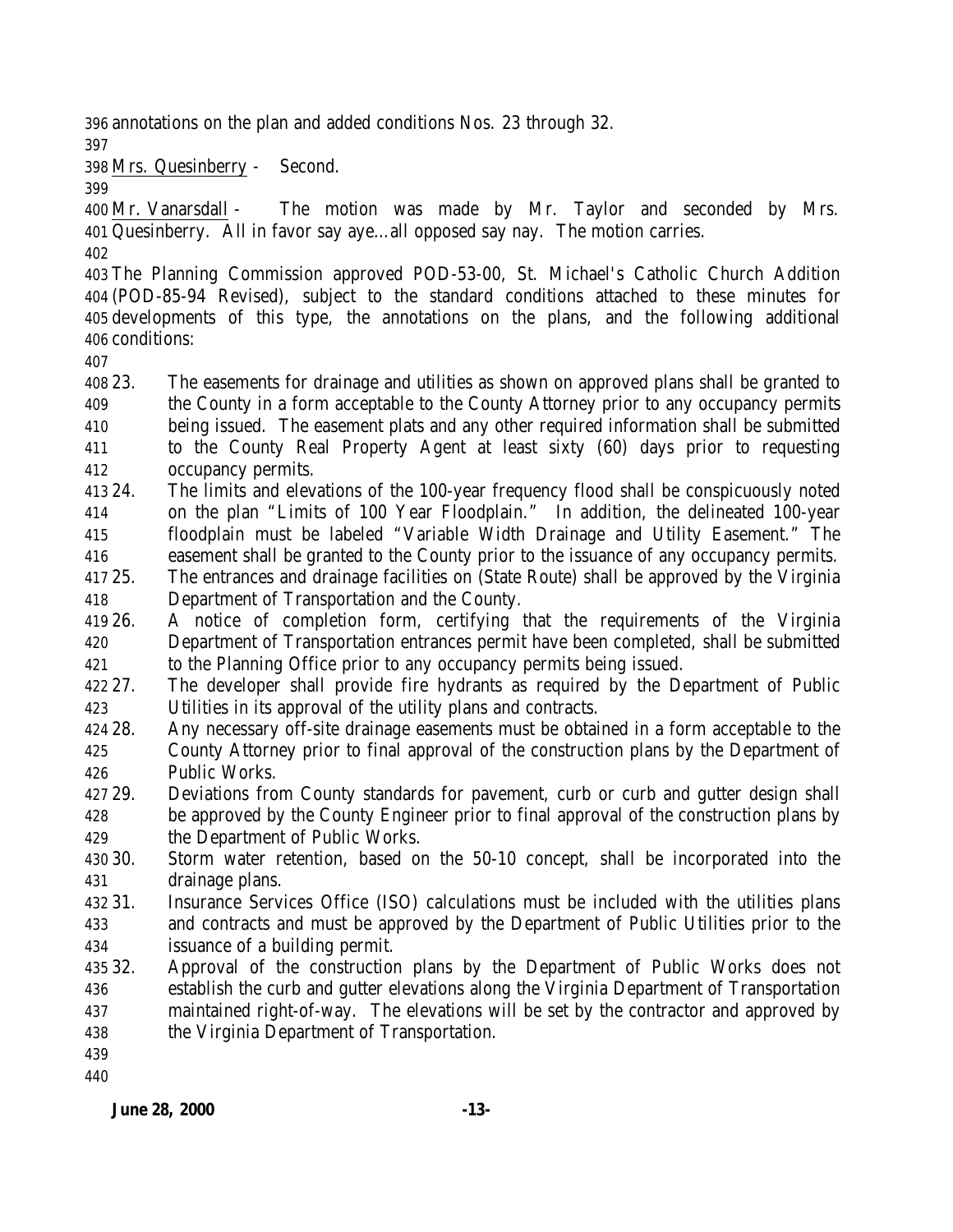Mr. Wilhite - The last case on the nine o'clock Expedited Agenda is on page 21.

 **LANDSCAPE PLAN**

LP/POD-13-99 First Health II - Bank Brothers **James River:** Request for approval of a landscape plan as required by Chapter 24, Section 24-106.2 of the Henrico County Code. The 7.88 acre site is located on the west line of Cox Road, approximately 900 feet south of Waterfront Place on parcel 38-3-B-7. The zoning is O-3C, Office District (Conditional) and C-1, Conservation District. **(Three Chopt)**  Mr. Wilhite - The staff recommends approval of this case. Mr. Vanarsdall - Is there anyone in the audience in opposition to landscape plan LP/POD- 13-99, First Health II - Bank Brothers? No opposition. Mr. Taylor. Mr. Taylor - Mr. Chairman, I recommend that the landscape plan for LP/POD-13-99, First Health II - Bank Brothers, be approved, subject to the annotations on the plan and the standard conditions for landscaping plans. Mrs. Quesinberry - Second. Mr. Vanarsdall - The motion was made by Mr. Taylor and seconded by Mrs. Quesinberry. All in favor say aye…all opposed say nay. The motion carries. The Planning Commission approved the landscape plan for LP/POD-13-99, First Health II - Bank Brothers, subject to the standard conditions for landscape plans attached to these minutes and the annotations on the plan. Mr. Vanarsdall - Now we have the ten o'clock Expedited Agenda. Do you usually read those out? Mr. Wilhite - Well, Mr. Chairman, there are six that appear for expedited approval on the ten o'clock agenda. I can read them if you wish. 471 Mr. Vanarsdall - If you don't mind. Mr. Wilhite - No, sir. There are six cases on the ten o'clock Expedited Agenda: POD-57-00, Glen Allen Free Will Baptist Church; POD-51-00, Merchants Tire; POD-19-97, Westerre III; POD-50-00, Shady Grove Animal Clinic - Town Center @ Twin Hickory; Wisman Ridge Subdivision; Harvest Crest Subdivision. Mr. Vanarsdall - Thank you, Mr. Wilhite. 

**June 28, 2000 -14-**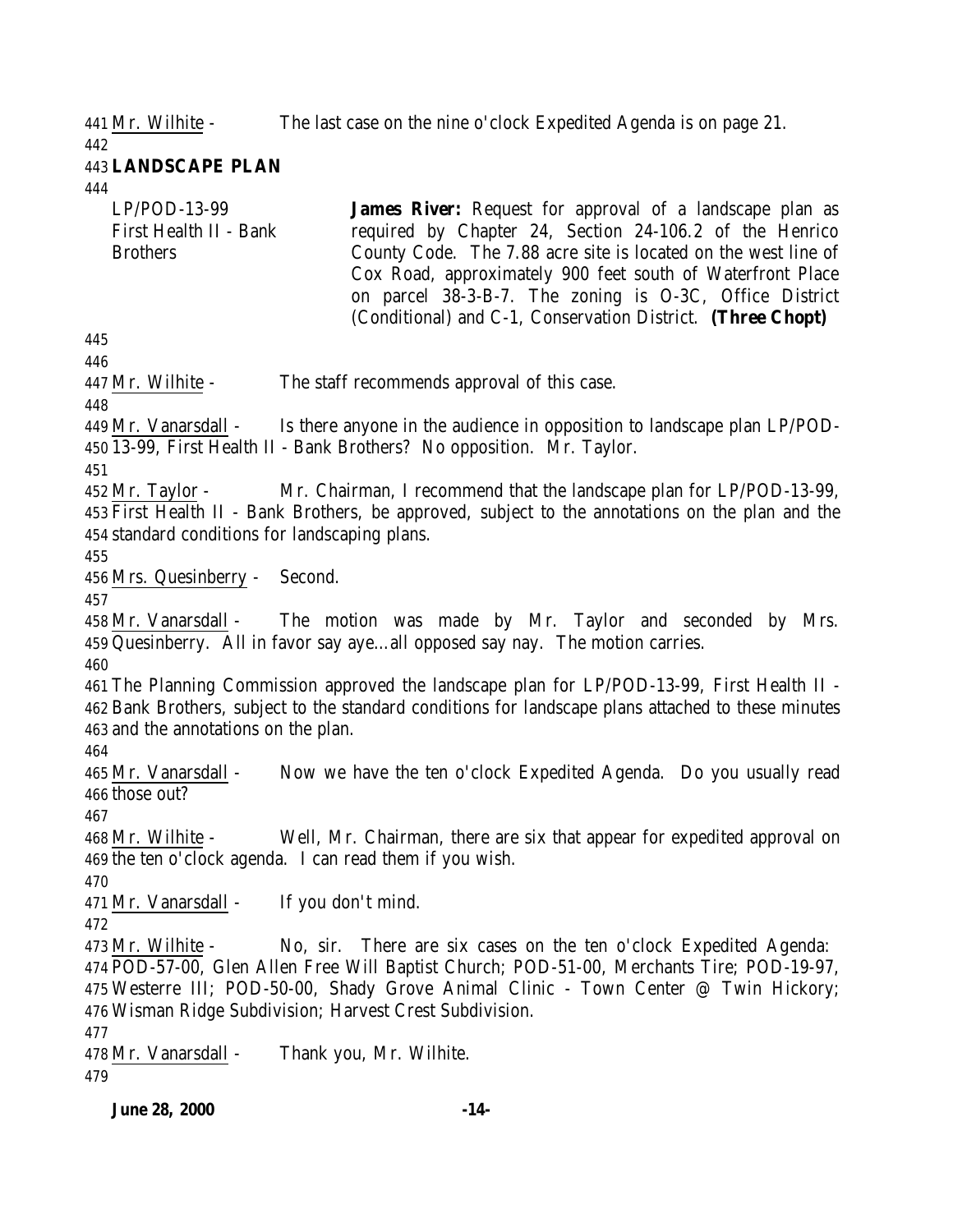Ms. Dwyer - Mr. Chairman, there was a couple on the left side of the room who were in opposition and I wonder if they understood that we were actually going to hear the case, because they left.

 Mr. Vanarsdall - I don't know. Mrs. Quesinberry - I think they took them out. Ms. Dwyer - Oh. Okay, good. Mr. Vanarsdall - All right, Mr. Marlles. 

 Mr. Marlles - Mr. Chairman, the next item that appears on your agenda is a Public Hearing on Amendments to the Zoning Ordinance, this is amendment to 24-2. This particular item was advertised incorrectly for 7:00 p.m. instead of the 9:00 a.m. POD meeting. The Planning Commission has agreed to conduct this public hearing tonight at 7:00 p.m. as advertised in the legal notice.

Mrs. Quesinberry - With beer and pizza, right.

Mr. Marlles - Right.

Mrs. Quesinberry - I just wanted to make sure we had that clear.

 Mr. Vanarsdall - Does everybody understand that? Murphy's law set in on us with the time with the Newspaper, and so we have all agreed to come back tonight at seven and have the meeting, which was advertised in the paper. So, if there is anybody here in behalf of that, we will see you again at seven o'clock tonight. Mr. Marlles.

 Mr. Marlles - Okay. Mr. Chairman, the next item on the agenda is subdivision extensions of conditional approval. These are listed for informational purposes only. Mr. Wilhite, I would ask you to just summarize those for the Commission, staff's recommendation.

 Mr. Wilhite - Certainly. There are seven subdivisions up for conditional extension this month: Berkeley (June 1999 Plan) in the Three Chopt District; Cedar Grove (June 1998 Plan) in the Fairfield District; Fairfield Woods (December 1993 Plan) in the Varina District; Hunton Estates (June 1999 Plan) in the Brookland District; Lakefield (September 1986 Plan) in the Varina District; Westerre Parkway (June 1999 Plan) in the Three Chopt District; Wyndham Forest, Section 7 (June 1999 Plan) in the Three Chopt District. Staff did not make, at the time, make a recommendation for Lakefield (September 1986 Plan). The Director of Planning will be extending this one for six months and informing the applicant that this is the final extension that will be granted with the condition that he has to meet all Code requirements in place as of today. I'll be happy to answer any questions that you may have.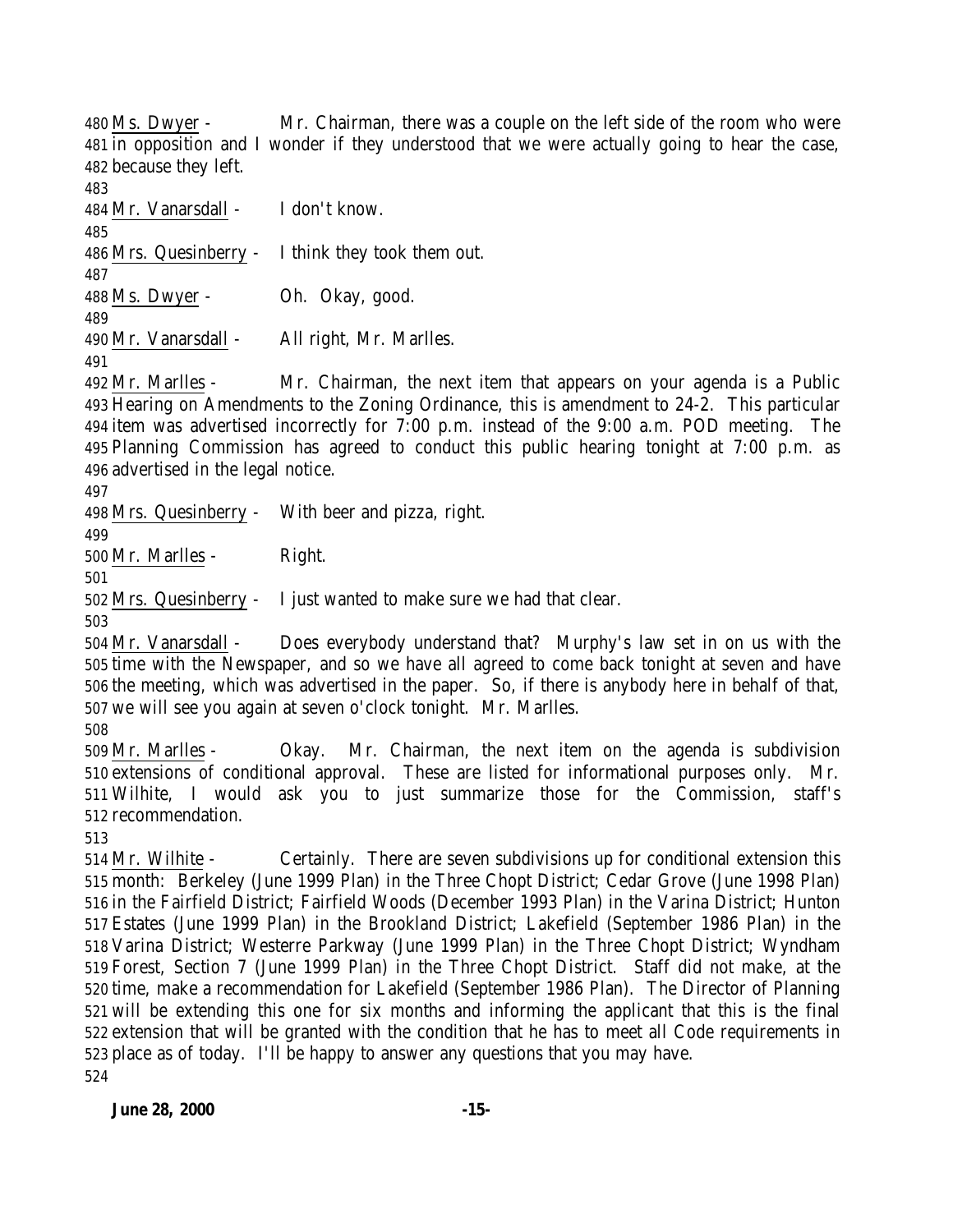Mr. Vanarsdall - Are there any questions of Mr. Wilhite by Commission members? Mr. Marlles, I'm a little confused on this subdivision extensions of conditional approval. I thought that the Board had given you, as the Director, authority to handle this. If we are going to continue to go over them at the meeting, we are just taking up time that was given to you. I don't object to that, but I just wanted to point that out. I don't understand why we have it on here.

 Mr. Marlles - Mr. Chairman, the Board requested that this information still appear on the agenda for informational purposes for the Commission.

 Mr. Vanarsdall - Okay. That's fine. I don't have any problem with it and I don't think anybody else does, I was just wondering. All right. Thank you. All right our next case. 

Mr. Marlles - Okay. Mr. Chairman, the first case is on page 3 of your agenda.

## **PLAN OF DEVELOPMENT**

POD-55-00 East Shore IV @ Wyndham **McKinney & Company for Highwoods Realty Limited Partnership:** Request for approval of a plan of development as required by Chapter 24, Section 24-106 of the Henrico County Code to construct a three-story, 101,600 square foot office building. The 7.76 acre site is located on the south line of Wyndham Forest Drive approximately 700 feet east of Nuckols Road on part of parcel 18-A-22B. The zoning is O/SC, Office/Service District (Conditional). County water and sewer. **(Three Chopt)**

 

 Mr. Vanarsdall - Good morning, Mr. Whitney. I believe we had opposition on this case that's why we pulled it off of the Expedited Agenda.

 Mr. Whitney - Yes, Mr. Chairman. I believe two of the neighboring property owners are here and would like to make some comments. Staff has recommended approval of this POD. It was on the Expedited Agenda. We would like to hear from the opposition and try to address any concerns they may have. I'll take any questions.

 Mr. Vanarsdall - Are there any questions by Commission members? Thank you. All right. We will hear from the applicant first. Mr. Burcin.

 Mr. Burcin - Good morning, Mr. Chairman, members of the Commission. My name is Stacey Burcin and I'm from McKinney & Company. I'm here today on behalf of Highwoods Realty Limited Partnership and is seeking approval of this POD. The case was taken off of the Expedited Agenda because there were some concerns raised by the adjacent landowners, Robert and Ellen Parker and Andy Turner in connection with items that really needed to be clarified really with the landscape plan. It was also noted that the landscape plan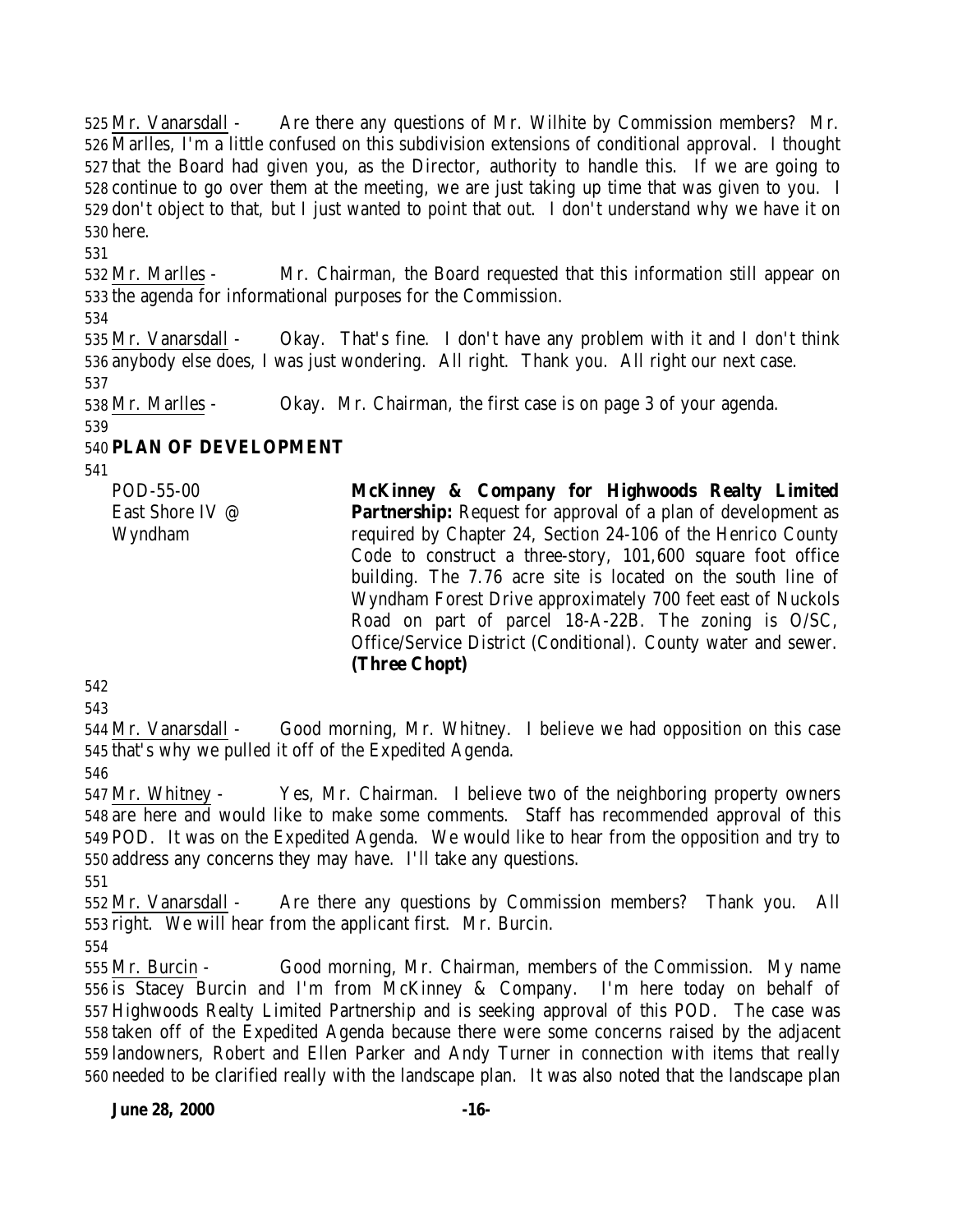in this case was not suggested to come back for public hearing. We have talked with the neighbors and we would be in agreement, should the Commission decide to make this case No. 9 amended. In other words, bringing the landscape plan back for a public hearing. We feel we have answered all of the concerns and I think Mr. Turner wanted to clarify some things for the record as it relates to the proffered buffers and the commitments for the landscaping. 

 Mr. Vanarsdall - All right. Thank you. Come on over. 

 Mr. Turner - I'm Andy Turner and a resident of Twin Hickory Lane and I am directly across from this office development. I'm not in opposition to it but I do have some concerns about it. And I was a little concerned when I went by Planning and stopped and I was looking for some of the drawings to see what it indicated in relationship to the buffer area. I did not really see anything and that disturbed me a little bit because it was clearly shown when this came up for rezoning, these things were shown on the drawing. It did show the 55-foot setback on the drawing. That was one of my concerns. I would like to maybe read a portion of what item No. 15 says. In the buffer area it relates to the 55 feet in width of natural undisturbed evergreen buffer with supplemental plantings consisting of 8 to 10 foot tall Leyland cypress trees planted, 8 to 10 foot on center the length of the buffer along that portion of the right-of-way adjacent to Twin Hickory Lane. Also it says, "Installation of supplemental plantings shall be completed prior to the construction of any buildings." Another portion over here says, "Existing vegetation and underbrush may, and fallen, diseased and dead plant growth shall, be removed from such buffer area and, if so removed, additional plantings shall be added." I guess, by not seeing this, I was looking for a little bit of reassurance, you know, of the buffer requirements and everybody is aware of what's required.

Mr. Vanarsdall - Have you discussed this with Mr. Taylor?

 Mr. Turner- Let's see, I believe it was a Mr. Robertson that came by the house. But, no, sir, I have not discussed this with Mr. Taylor.

 Mr. Taylor - This is the first time I have heard of this, Mr. Chairman. 593 Mr. Vanarsdall - You were not aware of this, Mr. Taylor? Mr. Taylor - No, sir. 

 Mr. Turner - Mr. Robertson came back representing Highwoods Realty. And another thing that disturbed me a little bit was that when I was talking about the plantings that had to go along Twin Hickory Lane, he seemed to be not aware of it that maybe they were going there. Like I said, I'm just trying to make all this a matter that everybody is aware of. Let me see, there was something else I had here, I believe. That's my main concern, and in talking with Stacey, since I've been here and whatever, he has pretty much reassured me that things will be taken care of and will be all right. That does make me feel a little bit more at ease. I would assume that these cypress trees would probably be planted more adjacent to Twin Hickory Lane probably, maybe than anywhere else. What I'm really interested in is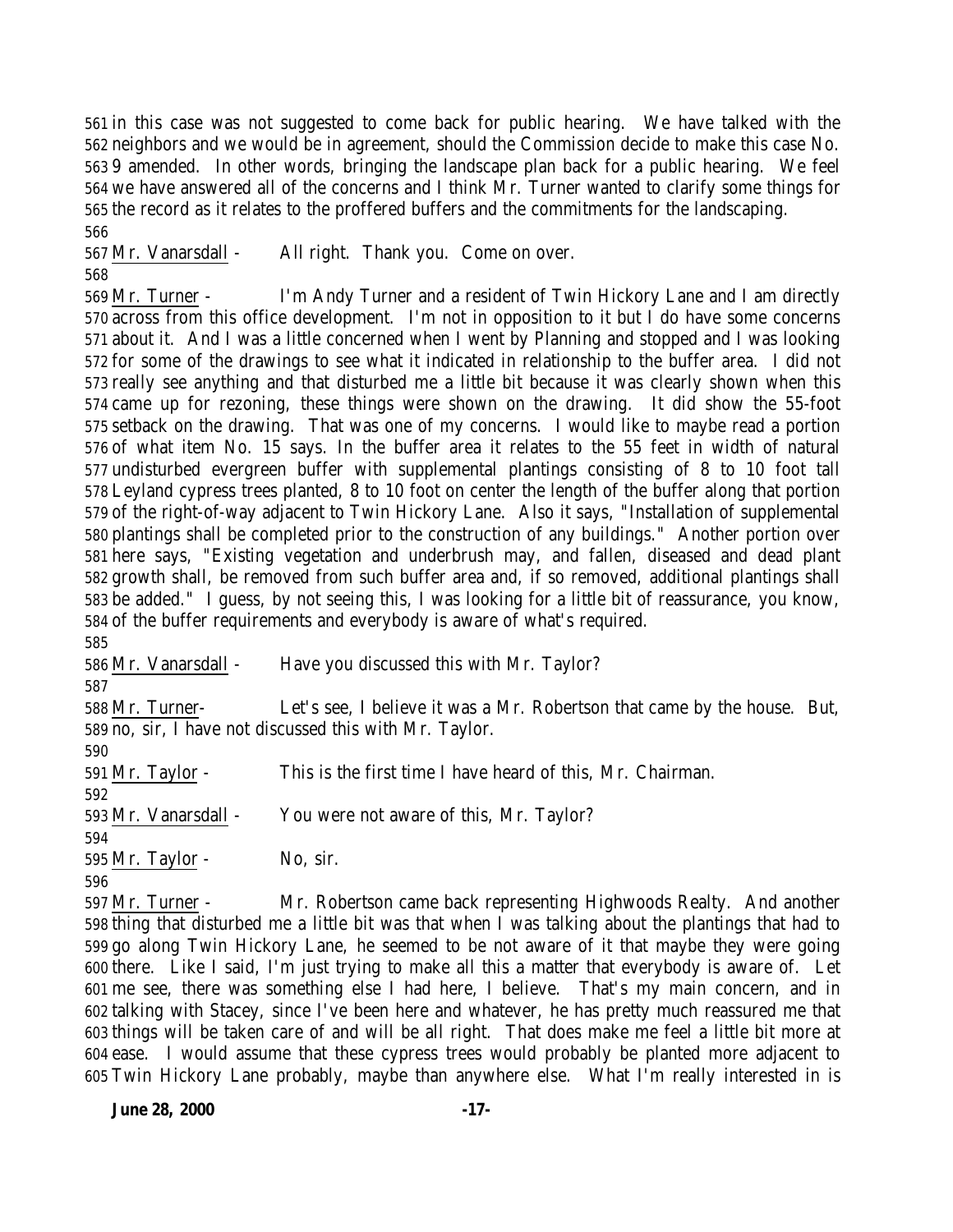something that looks good for everybody, and you know, is going to look nice and is aware of this buffer requirement here.

 Mr. Vanarsdall - Would you like for Mr. Burcin and Mr. Taylor to get with you out in the lobby and go over this to make sure that this is going to happen?

Mr. Turner - I would be glad for Mr. Taylor…. I've already talked to Stacey….

Mr. Vanarsdall - How do you want to handle it, Mr. Taylor?

 Mr. Taylor - Mr. Burcin, do you have a landscape plan that can show what your intentions are, that we can see now?

 Mr. Burcin - No, sir, we do not. We do have a grading plan, which staff has here that clearly shows the 55-foot buffer adjacent to Mr. Turner's property and has been preserved in its entirety. Also, we kept the grades adjacent to it that such we would not have any…..

 Mr. Vanarsdall - Wait a minute. We don't need a gang behind you while we are talking about this. If you all would sit down, we would appreciate it.

 Mr. Burcin - We were cognizant of these buffers and the requirements all along. We did not provide a landscape plan as it is not the policy of this Commission and the staff to generally approve the landscape plan with the initial POD. But the proffered conditions have been there and we were very much aware of them. We've worked towards them and we fully expect to honor those conditions. The one item that is probably unique to this case is somewhat of a difference between the policy of approving the landscape plan after the site has been graded and building has started and the language of the proffer that says that the plants must be installed prior to the building being erected. Because of that, I would think that the Commission and staff would give us a little latitude and allow us to get our landscape plan approved earlier than it would normally be done in the process. 

 Ms. Dwyer - Would it be a problem if we just added No. 9 amended to this POD approval and that would give the neighbors some assurance that they would have a hearing and if they had any questions at that time they could be addressed?

 Mr. Burcin - That is fine. That is directly what I spoke with him about this morning, that we would put No. 9 amended so that the landscape plan would come back before a public hearing and that they would be notified. And then also they can contact us during the process. 

Ms. Dwyer - That might be the easiest solution.

Mr. Taylor - Thank you very much, Mr. Burcin.

 Mr. Vanarsdall - Do you know what that means? He will add No. 9 amended to this. That means the landscape plan will come back to us.

**June 28, 2000 -18-**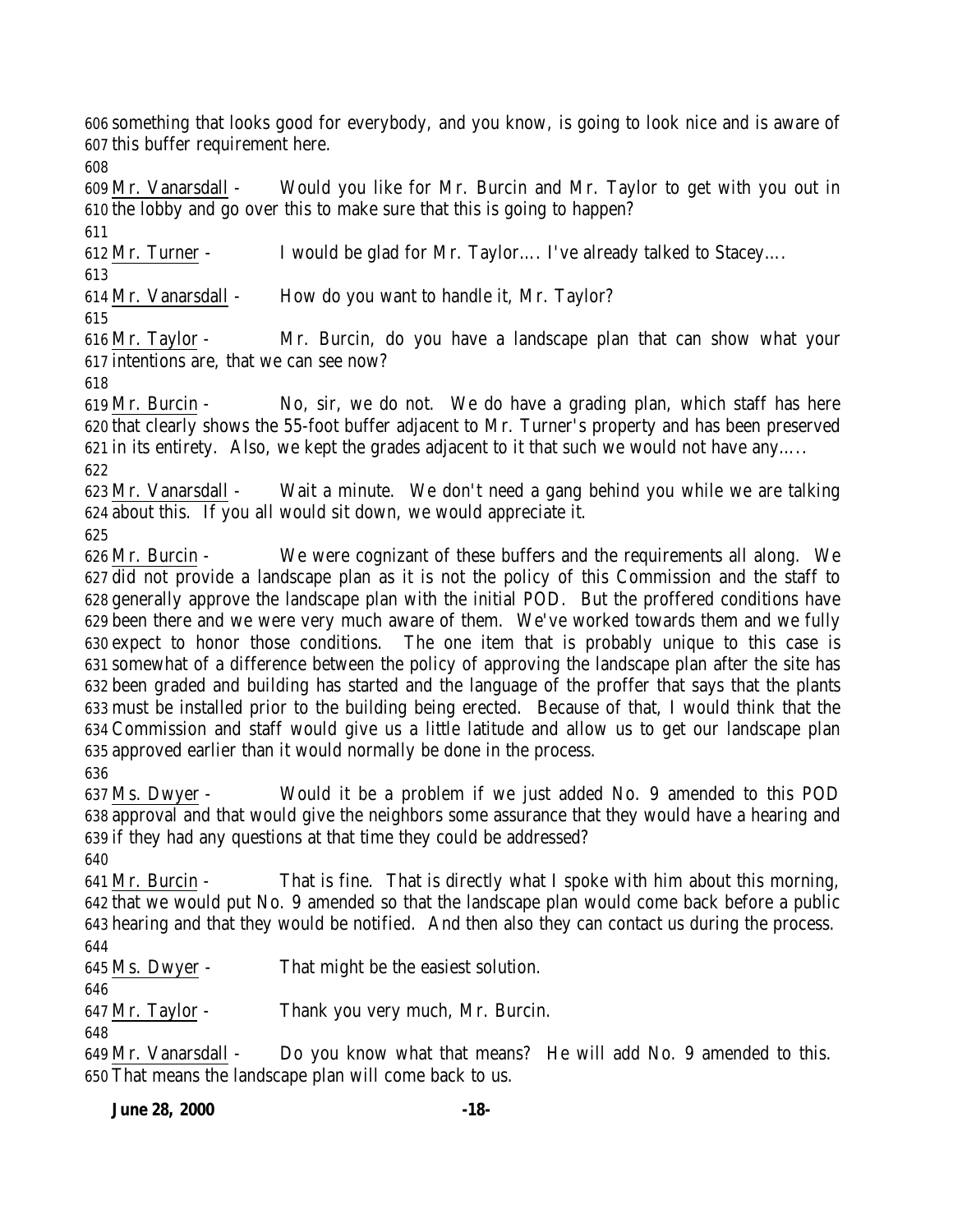Mr. Turner - Right.

 Mr. Taylor - And then, Mr. Turner, as we go ahead, I would enjoy you giving me a phone call if there is any difficulty, and when we receive the plans, we will share them with you.

 Mr. Turner - Thank you. With this being taken care of, I have no other problems. Mr. Taylor - That's fine, sir. We will take care of that. Mr. Turner - Thank you, sir. Mr. Vanarsdall - Mr. Whitney, do you have anything?

 Mr. Whitney - Yes, Mr. Chairman. I would just like to point out on this POD, it's not an often used condition, but added condition No. 30 on your agenda addresses the clearing on this site. We spelled out what steps the developer needs to go through prior to any approvals. We need notification that the buffer is marked for tree save area in the 55-foot buffer next to Mr. Turner. So, we are going to be watching very carefully on this to see that no more clearing is done than is necessary, and working with Mr. Turner to see that once the dead and diseased materials are removed we know where the additional plantings will be located.

 Mr. Vanarsdall - All right. Thank you for that. Are there any other questions by Commission members? All right, Mr. Taylor.

 Mr. Taylor - Then I would move, Mr. Chairman, that POD-55-00….. 

Ms. Dwyer - I believe there is some other opposition.

 Mr. Vanarsdall - Oh, I'm sorry. I thought Mr. Turner was speaking for all three. 

 Mr. Parker - Mr. Chairman, members of the Commission, my name is Bob Parker. I live at 5411 Twin Hickory Lane. Our property is adjacent to where the office building is going to go. We have some agreements that were made starting back in 1989 between my wife and I and Snyder Hunt and now HHHunt. And I just wanted to mention those for the record. And they are: A six-foot earth berm will be installed adjacent to our property with 5 to 6 foot plantings on top of that. And that they will provide for positive drainage so that the earth berm doesn't act as a dam to back up water on us. And the total of the berm will be 10 to 12 feet from the property line and that the berm will be constructed prior to the building being started. I've spoken with Mr. Robinson of Highwoods Properties and Mr. Burcin with McKinney & Company, they are aware of these agreements and we don't see any problems with any of the development that they are going to do. Thank you. 

 Mr. Vanarsdall - Would you like for Mr. Taylor and Mr. Burcin to get with you on this? (Mr. Parker nods his head in agreement) All right. Thank you, Mr. Parker. Is there anyone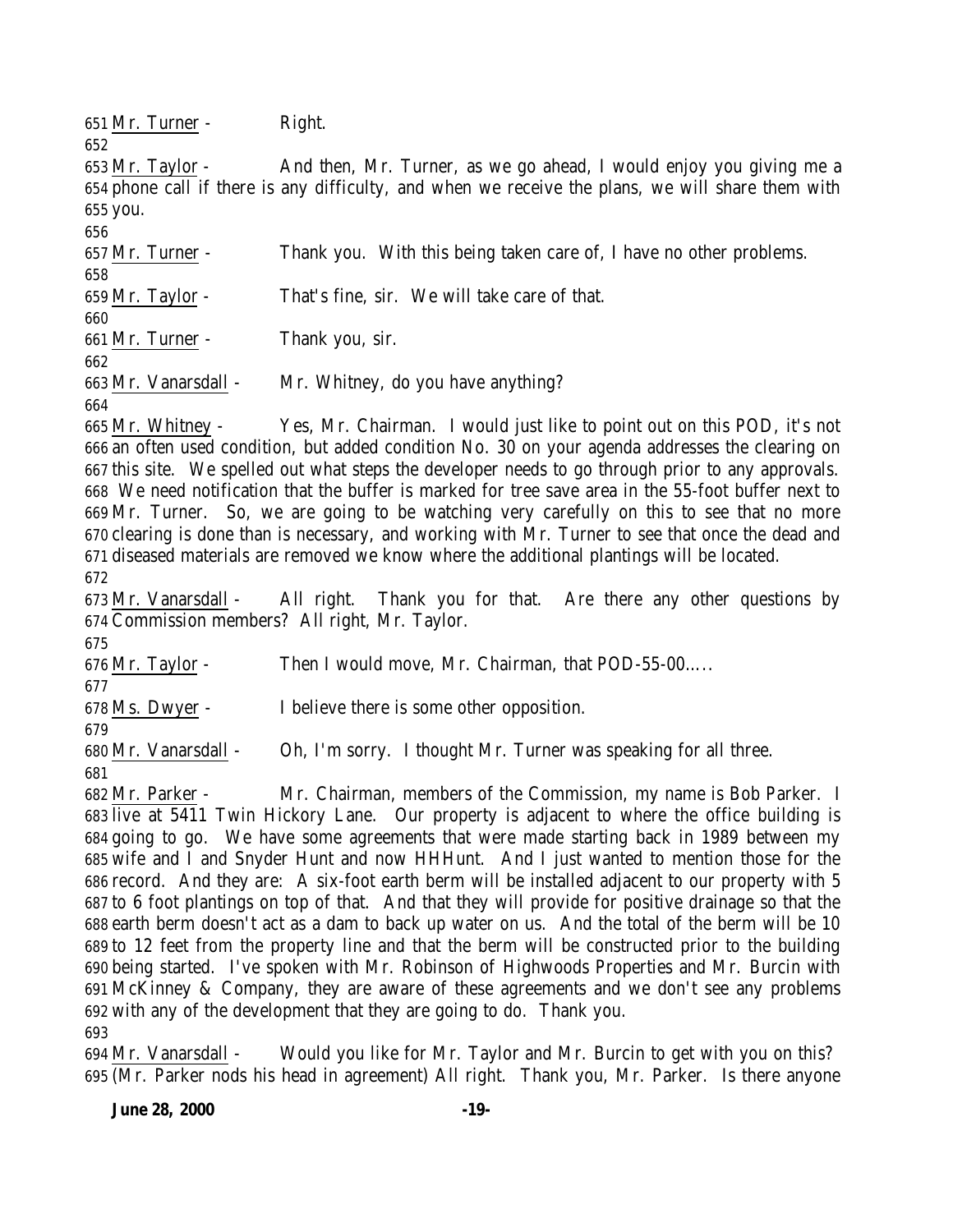else?

Mr. Taylor - Mr. Chairman, I think maybe Mr. Burcin wants to say something.

 Mr. Burcin - I know you do not have it in front of you, but all of the items that Bob is talking about, is shown on the grading plan, as far as construction of the berm. It's just not on the layout plan that you see before you.

Mr. Vanarsdall - All right. We need a motion, Mr. Taylor.

 Mr. Taylor - Before Mr. Parker and Mr. Turner, as we go ahead on this, I would enjoy you keeping my number handy and give me a call if you need help, okay. With that, Mr. Chairman, I'm going to move that POD-55-00, East Shore IV @ Wyndham, be approved subject to the annotations on the plan, the standard conditions for developments of this type and the following additional conditions, Nos. 9 and 11 amended, and Nos. 23 through 30.

Ms. Dwyer - Second.

 Mr. Vanarsdall - The motion was made by Mr. Taylor and seconded by Ms. Dwyer. All in favor say aye…all opposed say nay. The motion carries.

 The Planning Commission approved POD-55-00, East Shore IV @ Wyndham, subject to the standard conditions attached to these minutes for developments of this type, the annotations on the plan and the following additional conditions:

 9. **AMENDED** - A detailed landscaping plan shall be submitted to the Planning Office for review and Planning Commission approval prior to the issuance of any occupancy permits.

- 11. **AMENDED** Prior to the installation of the site lighting equipment, a plan including depictions of light spread and intensity diagrams and fixture mounting height details shall be submitted for Planning Office review and Planning Commission approval.
- 23. The easements for drainage and utilities as shown on approved plans shall be granted to the County in a form acceptable to the County Attorney prior to any occupancy permits being issued. The easement plats and any other required information shall be submitted to the County Real Property Agent at least sixty (60) days prior to requesting occupancy permits.
- 24. The developer shall provide fire hydrants as required by the Department of Public Utilities in its approval of the utility plans and contracts.
- 25. Any necessary off-site drainage easements must be obtained in a form acceptable to the
- County Attorney prior to final approval of the construction plans by the Department of Public Works.
- 26. Deviations from County standards for pavement, curb or curb and gutter design shall be approved by the County Engineer prior to final approval of the construction plans by the Department of Public Works.
- 27. The loading areas shall be subject to the requirements of Chapter 24, Section 24-97(b)

**June 28, 2000 -20-**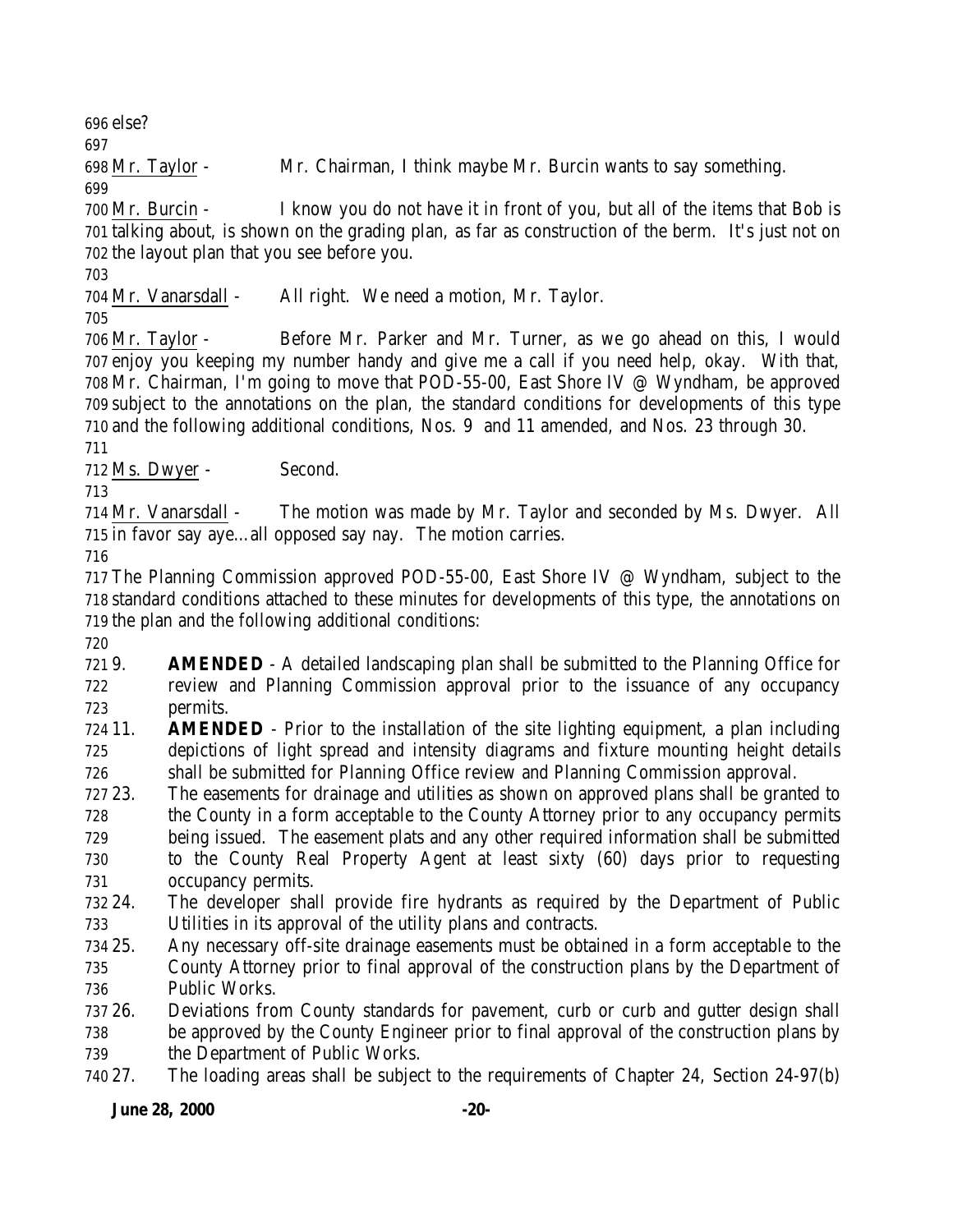of the Henrico County Code.

 28. Insurance Services Office (ISO) calculations must be included with the utilities plans and contracts and must be approved by the Department of Public Utilities prior to the issuance of a building permit.

 29. Approval of the construction plans by the Department of Public Works does not establish the curb and gutter elevations along the Henrico County maintained right-of-way. The elevations will be set by Henrico County.

- 30. The owners shall not begin clearing of the site until the following conditions have been met:
- 
- **(a)** The site engineer shall conspicuously illustrate on the plan of development or subdivision construction plan and the Erosion and Sediment Control Plan, the limits of the areas to be cleared and the methods of protecting the required buffer areas. The location of utility lines, drainage structures and easements shall be shown.
- (b) After the Erosion and Sediment Control Plan has been approved but prior to any clearing or grading operations of the site, the owner shall have the limits of clearing delineated with approved methods such as flagging, silt fencing or temporary fencing.
- (c) The site engineer shall certify in writing to the owner that the limits of clearing have been staked in accordance with the approved plans. A copy of this letter shall be sent to the Planning Office and the Department of Public Works.
- (d) The owner shall be responsible for the protection of the buffer areas and for replanting and/or supplemental planting and other necessary improvements to the buffer as may be appropriate or required to correct problems. The details shall be included on the landscape plans for Planning Commission approval.
- 

## **LANDSCAPE PLAN (Deferred from the May 24, 2000, Meeting)**

LP/POD-3-99 Home Depot - W. Broad Street **Home Depot U.S.A., Inc.:** Request for approval of a landscape plan as required by Chapter 24, Sections 24-106 and 24-106.2 of the Henrico County Code. The 22.76 acre site is located on the south west corner of W. Broad Street (U.S. Route 250) and Horsepen Road on parcels 92-A-39, 40, 41, 47; 92-9-D-11, 12, 18; 92-9-F-3, 4, 5, 6 and 7. The zoning is B-3, Business District. **(Three Chopt)** 

 Mr. Vanarsdall - I believe we had some opposition on this one also and it was pulled from the expedited agenda. Is that right?

 Mr. Strauss - Yes, sir. Thank you, Mr. Chairman. The opposition met with us in the lobby outside and we did come to a conclusion. They had simply not seen the landscape plan and they are satisfied with the plan at this point. You may recall that this case was deferred last month to allow another neighbor to look at the plan.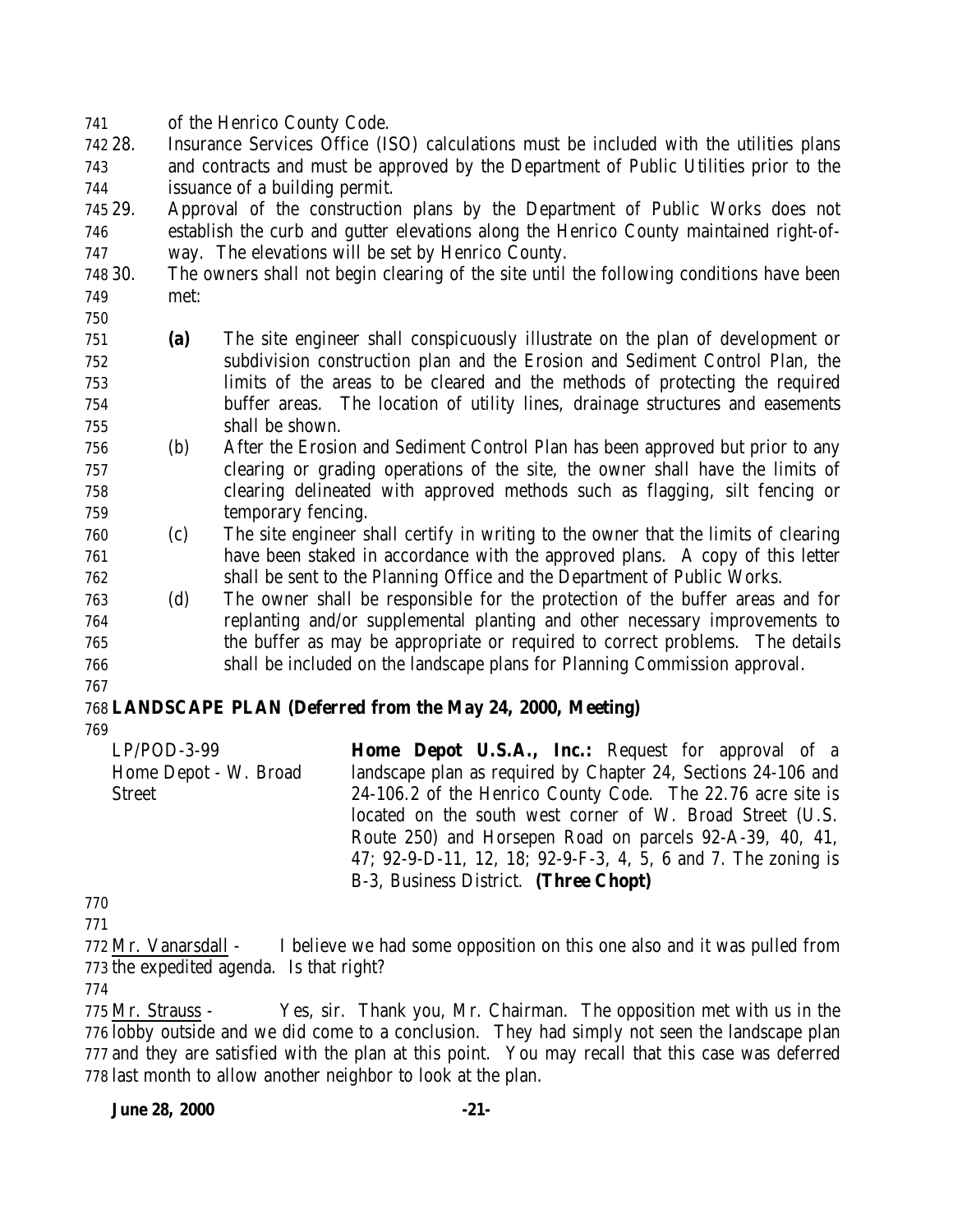779 Mr. Vanarsdall - Are they satisfied now? Mr. Strauss - Yes, sir, they are. So, staff is recommending approval in accordance with the annotated plan and the additional exhibit, which was submitted with your addendum this morning, which shows additional landscaping in the back of the Home Depot site. And I can answer any other questions you may have. Mr. Vanarsdall - Thank you, Mr. Strauss. Are there any questions by Commission members of Mr. Strauss? Mr. Taylor. Mr. Taylor - Mr. Chairman, I move that landscape plan LP/POD-3-99, Home Depot on W. Broad Street, in accordance with the annotated plan be approved. Mr. Vanarsdall - In accordance with the addendum dated today also. Mr. Taylor - And in accordance with the addendum dated June 28. Ms. Dwyer - And the standard conditions. Mr. Taylor - And the standard conditions for landscape plans. Ms. Dwyer - Second. Mr. Vanarsdall - The motion was made by Mr. Taylor and seconded by Ms. Dwyer. All in favor say aye…all opposed say nay. The motion carries.

 The Planning Commission approved the landscape plan for LP/POD-3-99, Home Depot - W. Broad Street, subject to the standard conditions for landscape plans attached to these minutes and the annotations on the plan.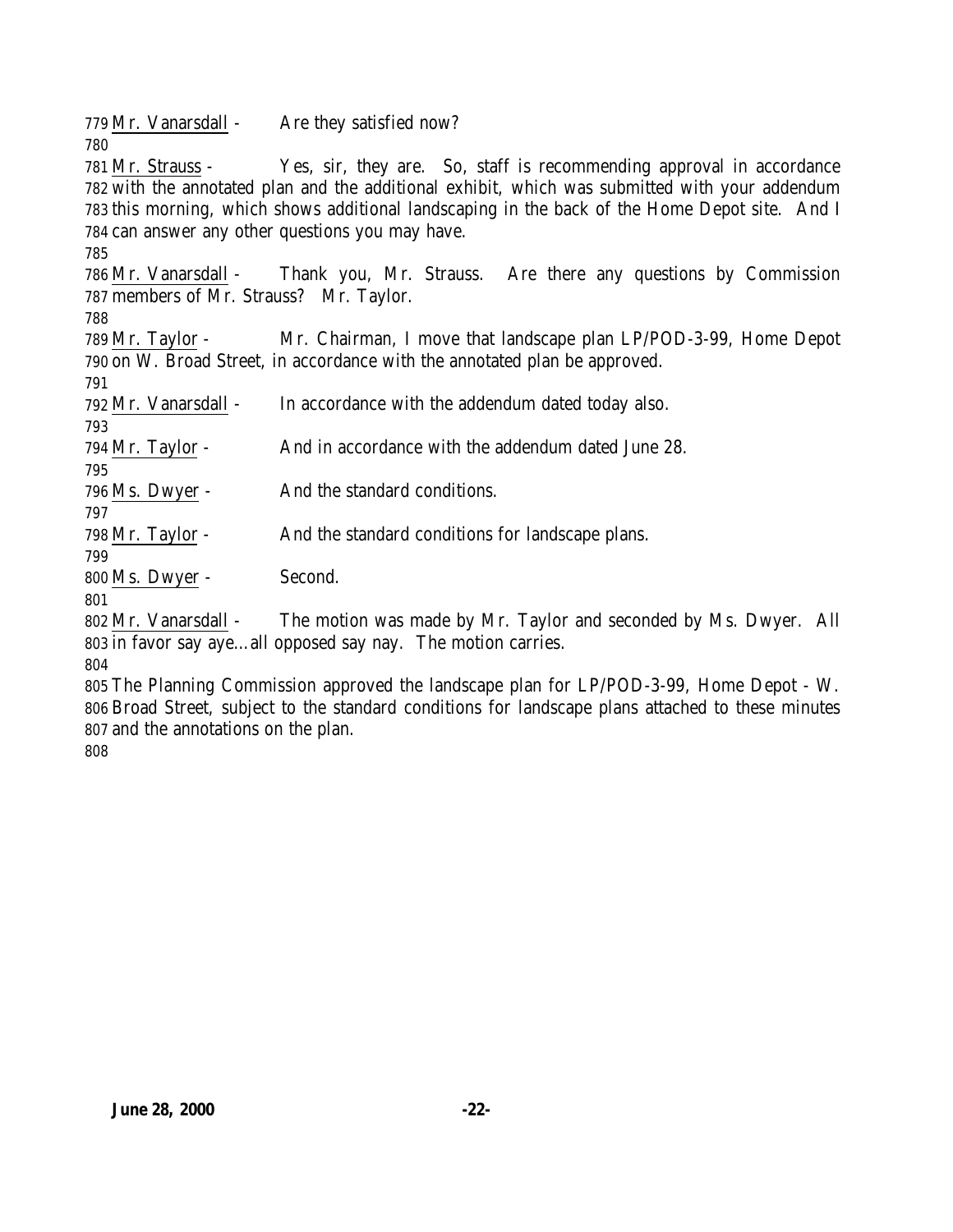#### **PLAN OF DEVELOPMENT, TRANSITIONAL BUFFER DEVIATION & ALTERNATIVE FENCE HEIGHT APPROVAL**

POD-52-00 Walgreen's - N. Parham and Three Chopt Roads **Balzer & Associates and L. Clarke Jones, III for Polly L. Beck, Thomas F. Lloyd and Louise P. Lloyd; G. H. K. Developments, Inc.; United States Postal Service; and Exxon Mobile Corporation:** Request for approval of a plan of development, transitional buffer deviation and alternative fence height as required by Chapter 24, Sections 24-106, 24-106.2 and 24-95(l)(5) b and c of the Henrico County Code to construct a one-story, 15,120 square foot pharmacy and additional parking for the existing postal service facility. The 5.84 acre site is located on the southwest corner of the intersection of Three Chopt Road and N. Parham Road on parcels 79-A-36 and part of 79-A-39 and 38A. The zoning is B-2C, Business District (Conditional) and O-2C, Office District (Conditional). County water and sewer. **(Tuckahoe)**

 Mr. Vanarsdall - Is there anyone in the audience in opposition to POD-52-00, Walgreen's? No opposition. Good morning, Ms. News.

 Ms. News - The annotated revised plan in your packet addresses staff's comments, and the applicant has submitted responses to the Police comments, which satisfy their concerns. Approval of this plan will require approval of a transitional buffer deviation for the western and northern property lines of the B-2C parcel and approval of an alternative fence height for the fencing on the front of the O-2C parcel. Both of these items were part of the proffered site plan for this project and are described on the annotated plan. 

 It is the intention of the developer to construct the site in two phases, with the fencing and parking addition to the post office occurring first as shown on the revised plan. Landscaping of this site is of particular concern due to its prominent road frontage. Drainage structures and utilities have been relocated out of islands as much as possible. A sight distance requirement will impact a significant portion of the proffered buffer along Parham and Three Chopt Roads, and close coordination with the traffic engineer will be needed at the time of landscape plan approval to provide planting meeting his requirements as well as meeting the intent of the proffers. The applicant has submitted an additional detail for the treatment of the blank brick wall, which has just been distributed to you. The detail was requested for the purpose of providing additional visual relief as required by the proffers. This detail was received today, so it will be necessary to waive the time limits to include it in the approval. Staff feels that the proposed detail is heading in the right direction but needs a little more work, such as increasing the depth of the recess and possibly adding an additional soldier course at the bottom of the inset panel. We would propose that an additional condition be added, to require review by staff of the architectural detailing prior to building permit approval, if the Commission is in agreement.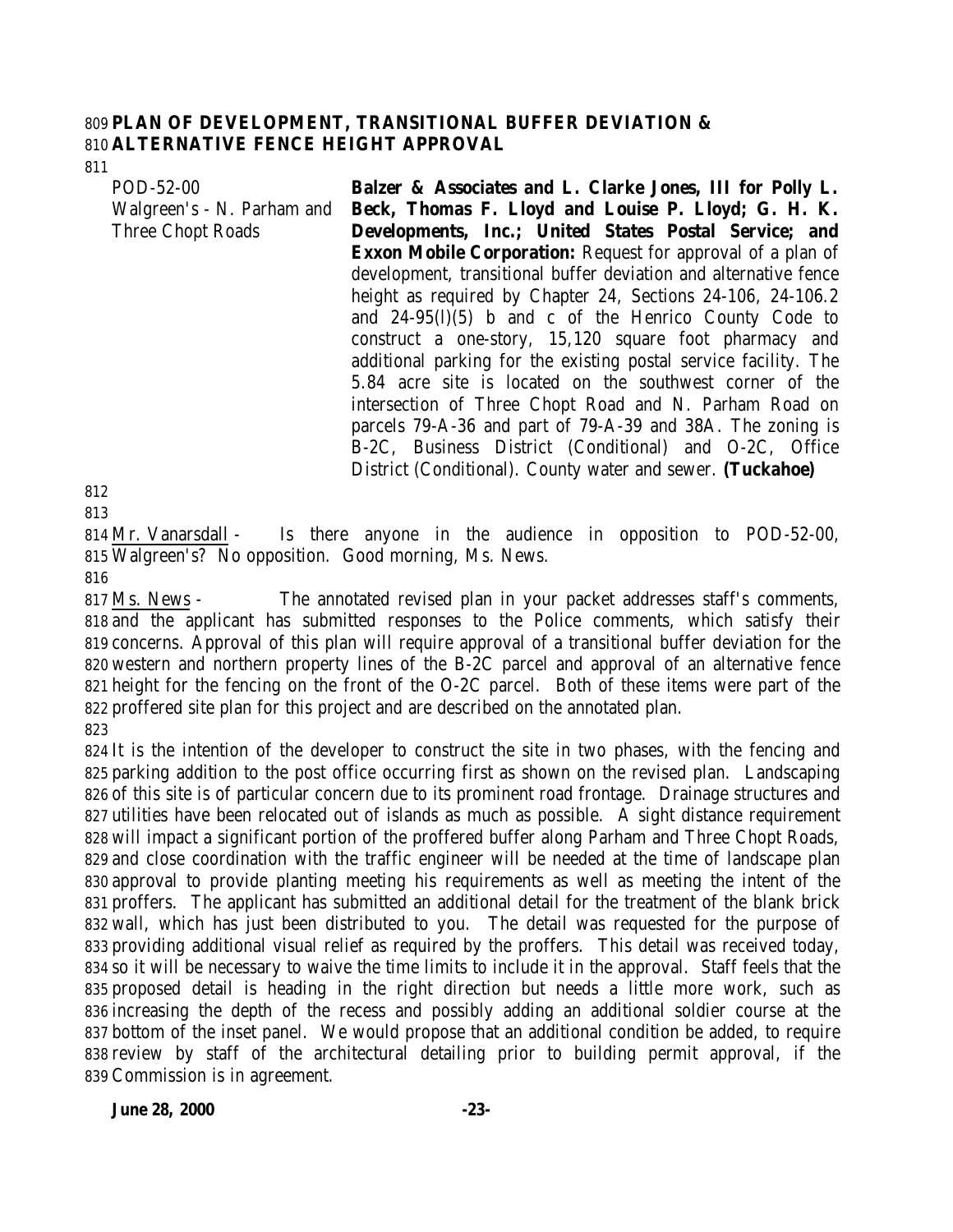I have also just been handed by the applicant, a minute ago, an additional sidewalk that they would like to add to make a sidewalk connection from Three Chopt Road to the building. I only have one copy and I would like to give that to Ms. Dwyer, if that's okay. They propose two alternatives for connecting to the building from the road. One would be in an existing landscape island, and one would be through the pavement and shaving a piece of each landscape island off on either side to make enough room for the access isle. Staff recommends approval of the revised plans and the architectural plans as annotated with an additional recommended condition. The applicant is available for questions. I believe they have a rendering that they also want to show. Staff has not seen it but they brought something.

Ms. Dwyer - Could you tell me again what this is you just handed me?

 Ms. News - That is a sidewalk connection that they would like to make, adding an additional sidewalk to connect pedestrians from the sidewalk running along the roadway, to be able to access the site.

856 Ms. Dwyer - Okay. And this connects to the building where?

858 Ms. News - Near the front door, I believe.

 Ms. Dwyer - And it shaves off one of those landscape islands.

 Ms. News - Right. They gave you two options. They can either run it through that landscape island or actually stripe off the paving and make either of the landscape islands a little bit smaller to allow for that access isle, possibly two feet smaller if it is a four-foot isle. 

 Mr. Vanarsdall - Are there any other questions by Commission members? Do you want to hear from the applicant, Ms. Dwyer?

Ms. Dwyer - Yes.

 Mr. Jones - My name is Clarke Jones, III. I'm with Jones Realty Construction and I represent the developer, G. H. K. Developments and Walgreens. The rendering that I brought is the rendering that we used during the zoning case. I would like to point out that the rendering does not reflect all of the island changes and the landscaping that we have agreed to. 

876 Mr. Vanarsdall - It doesn't reflect the sidewalk either, does it?

Mr. Jones - No, sir.

880 Ms. Dwyer - I want to make sure I understand the options as far as the sidewalk is concerned. Where this is crossed hatched in red, it would interfere with one of the landscape island, and the other option would diminish another island. Is that correct? And how would that striping interfere with another island?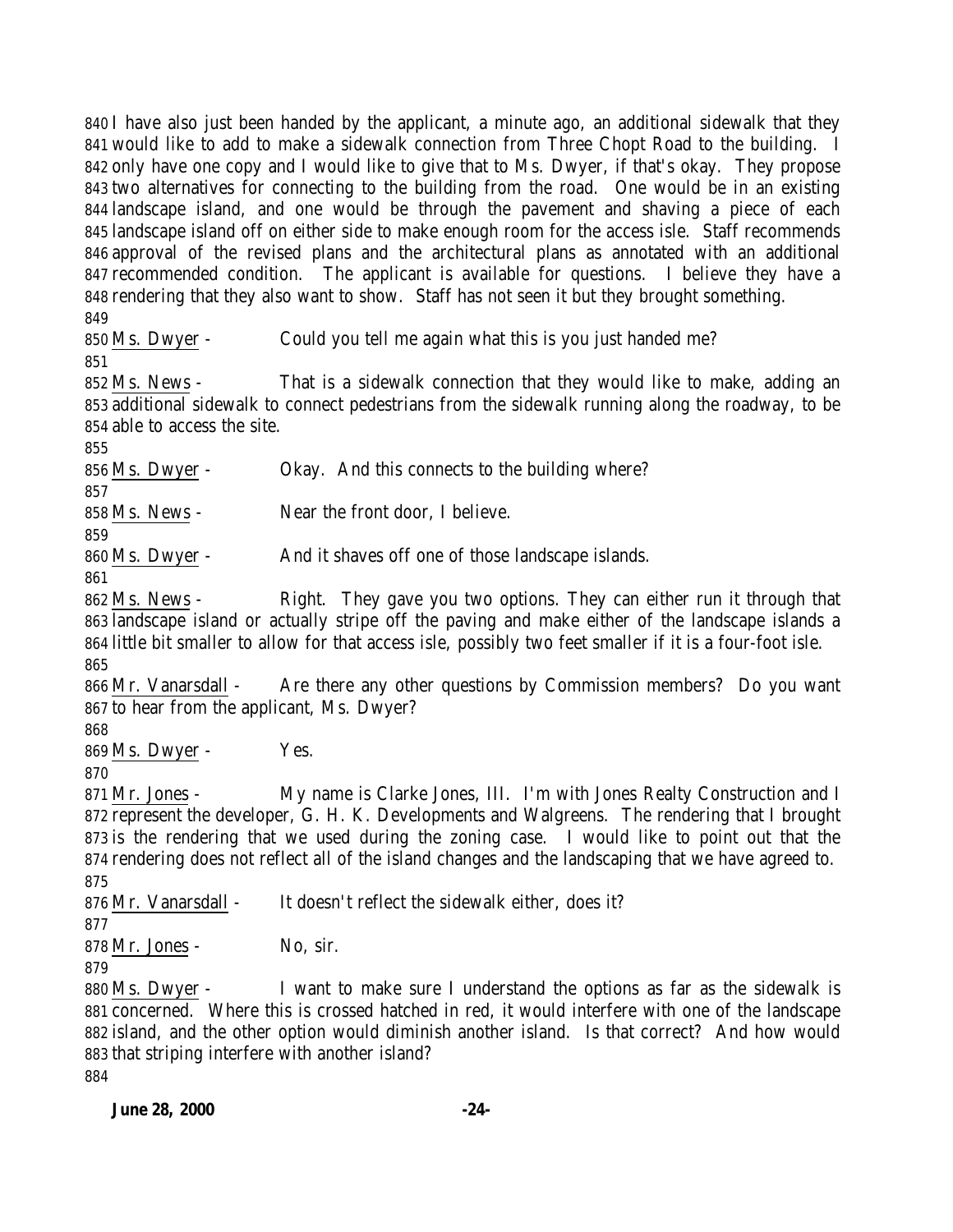Mr. Burkholder - My name is Ray Burkholder and I'm with Balzer & Associates. We would actually have to take maybe a foot and a half, if it is a three-foot walk, on each side just to provide a strip between the parking spaces. Ms. Dwyer - Okay. So, either way the island is going to be a little smaller to account for the sidewalk access to the building. Mr. Burkholder - Correct. Ms. Dwyer - Do you have a recommendation which would look better aesthetically? Mr. Burkholder - Walgreen's, we just got this yesterday, they had wanted to landscape the sidewalk coming up and then coming through the parking. That would probably be the less obtrusive…. Ms. Dwyer - Through the parking lot with the striped pedestrian walkway. Okay. Ms. News, do you have an opinion on that? Ms. News - I think that would be fine. Ms. Dwyer - Okay. We will do that then. Will that be annotated on the plan? Ms. News - Yes, I will include that sketch as a part of the record of approval. Ms. Dwyer - Okay. Those are all of the outstanding issues that I have. Now, Mr. Chairman or Mr. Secretary, can I make one motion for both transitional buffer deviations or do I need to make separate motions for those? Mr. Vanarsdall - We need a separate motion, don't you, Mr. Secretary? Mr. Marlles - Yes, sir. Staff does prefer that. Ms. Dwyer - All right. We have several motions on this case so bear with me. I move approval of the 10-foot transitional buffer deviation. Mrs. Quesinberry - Second. Mr. Vanarsdall - The motion was made by Ms. Dwyer and seconded by Mrs. Quesinberry. All in favor say aye…all opposed say nay. The motion carries. That's on the buffer deviation. The Planning Commission approved the 10-foot transitional buffer deviation on POD-52-00, Walgreens. Ms. Dwyer - Okay. There is another buffer deviation for the 25-foot transitional

**June 28, 2000 -25-**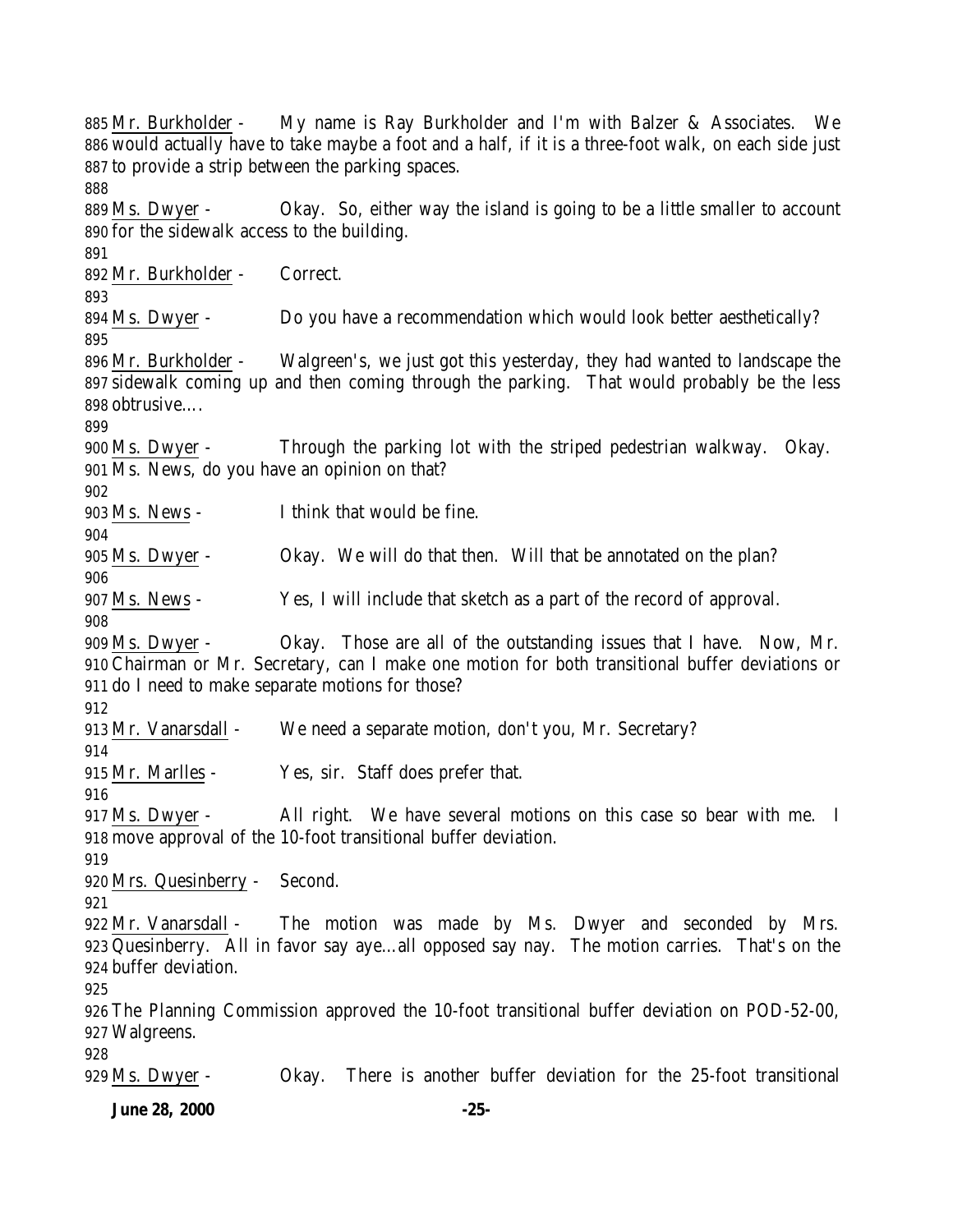**June 28, 2000 -26-** buffer and I move for approval of that as well. Mrs. Quesinberry - Second. Mr. Vanarsdall - The motion was made by Ms. Dwyer and seconded by Mrs. Quesinberry. All in favor say aye…all opposed say nay. The motion carries. The Planning Commission approved the 25-foot transitional buffer deviation for POD-52-00, Walgreens. Ms. Dwyer - The third motion relates to the alternative fence height along Tuckaway Lane. I move for the approval of the alternative fence height in that area. Mrs. Quesinberry - Second. Mr. Vanarsdall - The motion was made by Ms. Dwyer and seconded by Mrs. Quesinberry. All in favor say aye…all opposed say nay. The motion carries. The Planning Commission approved the alternative fence height plan for POD-52-00, Walgreens. Ms. Dwyer - Now, I'll just move for approval of the POD. I move for approval of POD-52-00, Walgreens, including the standard conditions on the plan, particularly the annotation mentioning/discussing the sidewalk as I think is clearly reflected in the record, the standard conditions for developments of this type and conditions No. 9 amended, and I'm going to add No. 11 amended, and Nos. 23 through 33. Oh, and one more added condition No. 34, which relates to the detailing on the brick wall which the applicant will submit to the Planning Office and receive approval prior to building permit application. Mrs. Quesinberry - Second. Mr. Vanarsdall - The motion was made by Ms. Dwyer and seconded by Mrs. Quesinberry. All in favor say aye…all opposed say nay. The motion carries. The Planning Commission approved POD-52-00, Walgreens - N. Parham and Three Chopt Roads, subject to the standard conditions for developments of this type attached to these minutes, the annotations on the plans and the following additional conditions: 9. **AMENDED** - A detailed landscaping plan shall be submitted to the Planning Office for review and Planning Commission approval prior to the issuance of any occupancy permits. 11. **AMENDED** - Prior to the installation of the site lighting equipment, a plan including depictions of light spread and intensity diagrams and fixture mounting height details shall be submitted for Planning Office review and Planning Commission approval. 23. The easements for drainage and utilities as shown on approved plans shall be granted to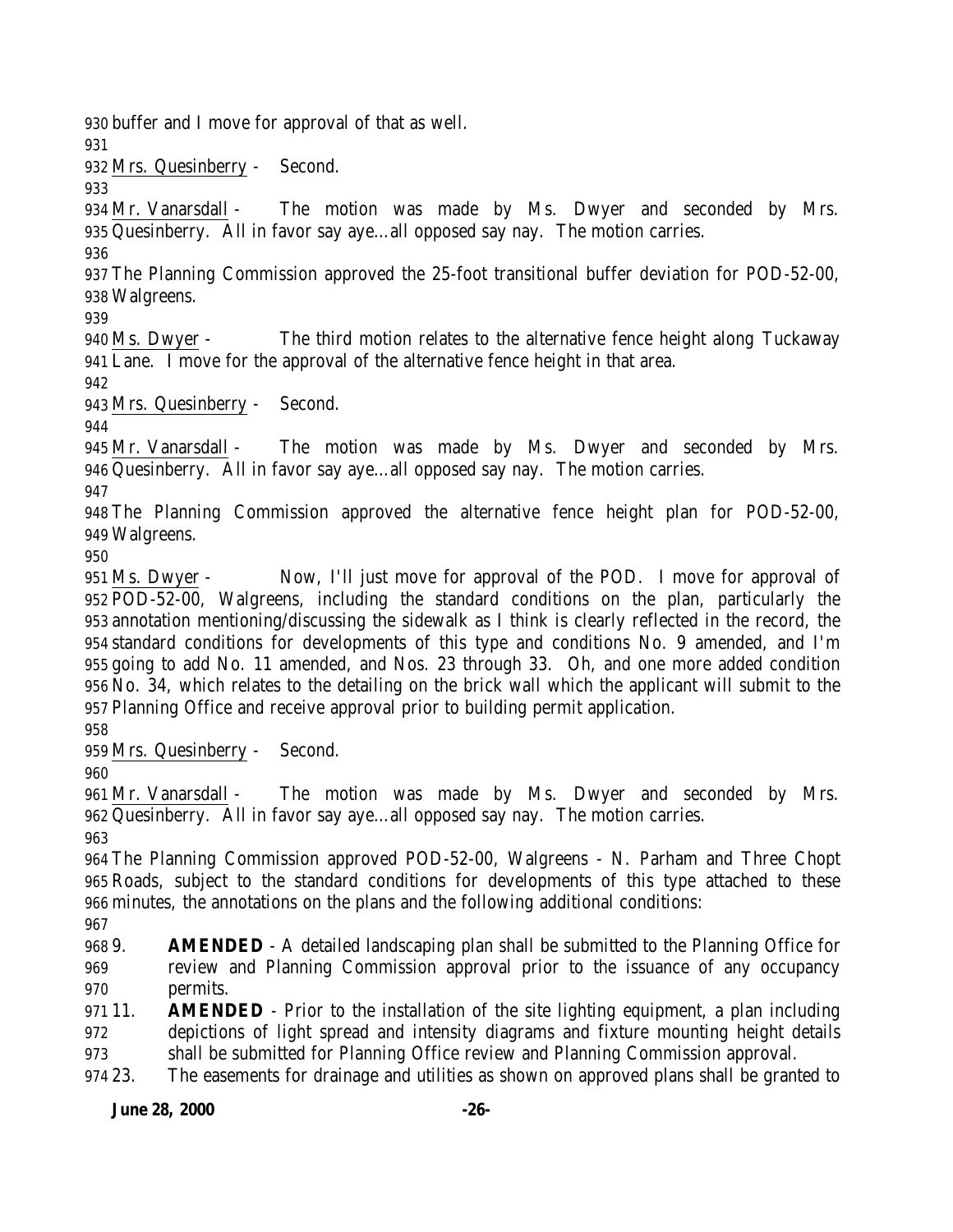- the County in a form acceptable to the County Attorney prior to any occupancy permits being issued. The easement plats and any other required information shall be submitted to the County Real Property Agent at least sixty (60) days prior to requesting occupancy permits.
- 24. The developer shall provide fire hydrants as required by the Department of Public Utilities in its approval of the utility plans and contracts.
- 25. A standard concrete sidewalk shall be provided along the northwest line of N. Parham Road and Three Chopt Road.
- 26. Any necessary off-site drainage easements must be obtained in a form acceptable to the County Attorney prior to final approval of the construction plans by the Department of Public Works.
- 27. Deviations from County standards for pavement, curb or curb and gutter design shall be approved by the County Engineer prior to final approval of the construction plans by the Department of Public Works.
- 28. In the event of any traffic backup which blocks the public right-of-way as a result of congestion caused by the drive-up delivery facilities, the owner/occupant shall close the drive-up delivery facilities until a solution can be designed to prevent traffic backup.
- 29. Insurance Services Office (ISO) calculations must be included with the utilities plans and contracts and must be approved by the Department of Public Utilities prior to the issuance of a building permit.
- 30. Approval of the construction plans by the Department of Public Works does not establish the curb and gutter elevations along the Henrico County maintained right-of-way. The elevations will be set by Henrico County.
- 31. Evidence of a joint ingress/egress and maintenance agreement must be submitted to the Planning Office and approved prior to issuance of a certificate of occupancy for this development.

 32. All conditions of provisional use permit P-3-00, including the requirement for installation of a security camera and video system shall be met in order to permit extended hours of operation.

- 33. Central trash receptacles shall not be emptied between the hours of 9:00 p.m. and 6:00 a.m.
- 34. The architectural detailing of the brick walls shall be submitted to the Planning Office for final review and approval prior to approval of the building permit application.
- 

 Ms. News - Ms. Dwyer, there was a need to waive the time limit for the late submittal, for the sketch and detailing that we received today.

- 
- Ms. Dwyer Just for the brick wall one?
- 

Ms. News - That and the sidewalk, yes.

 Ms. Dwyer - Let me back up then. I'll just move that we waive the time limits for that additional condition No. 34 and the accompanying graphic, which shows the brick wall and also the graphic which Ms. News is going to incorporate into the annotations which shows the location of the sidewalk, that we waive the time limit for those.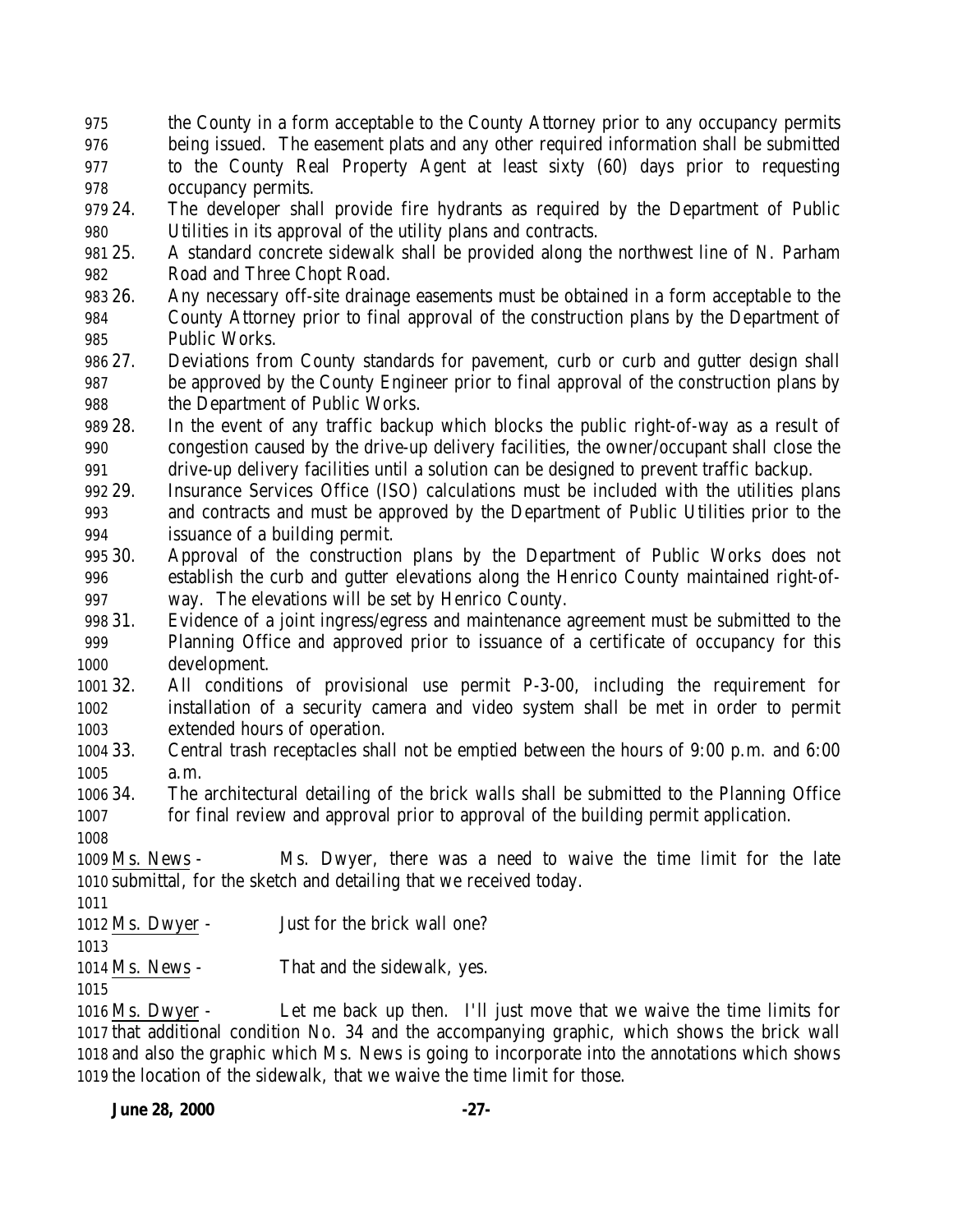Mrs. Quesinberry - Second. Mr. Vanarsdall - The motion was made by Ms. Dwyer and seconded by Mrs. Quesinberry. All in favor say aye…all opposed say nay. The motion carries. The Planning Commission approved to waive the time limit for POD-52-00, Walgreens. Ms. Dwyer - That was the most complicated motion I've ever made. Mr. Vanarsdall - You had to go to law school to figure that out, didn't you. Okay. I believe now, Mr. Marlles, we are on page 16. Mr. Marlles - Yes, sir. **SUBDIVISION** Bell Tower (June 2000 Plan) **Youngblood, Tyler & Associates, P.C. for Benedictine Society of Virginia and Barrington Investors Limited:** The 24.39 acre site is located the south line of Church Road at the intersection of Loraine's Landing Lane on parcel 57-A-13A. The zoning is R-3C, One-Family Residence District (Conditional). County water and sewer. **(Three Chopt) 38 Lots**  Mr. Vanarsdall - Is there anyone in the audience in opposition to subdivision Bell Tower (June 2000 Plan)? No Opposition. Mr. Whitney. Mr. Whitney - Thank you, Mr. Chairman. This subdivision qualifies for the granting of an exception by the Planning Commission under the subdivision ordinance. The reason

 being for double frontage lots, lots number 9 and 10, which back up to a minor street. The representative for the applicant, Richard Youngblood, is here to make his presentation to the Planning Commission in requesting the granting of exception to allow for these double frontage lots. If the Commission grants the exception, staff would recommend conditional approval of this subdivision. I will take any questions you may have.

 Mr. Vanarsdall - Are there any questions of Mr. Whitney by Commission members? Mr. Taylor. Mr. Taylor - Mr. Chairman, I recommend approval of Bell Tower subdivision plan subject…. Ms. Dwyer - Excuse me, Mr. Chairman, did I hear there was opposition? Mr. Vanarsdall - I didn't see any.

**June 28, 2000 -28-**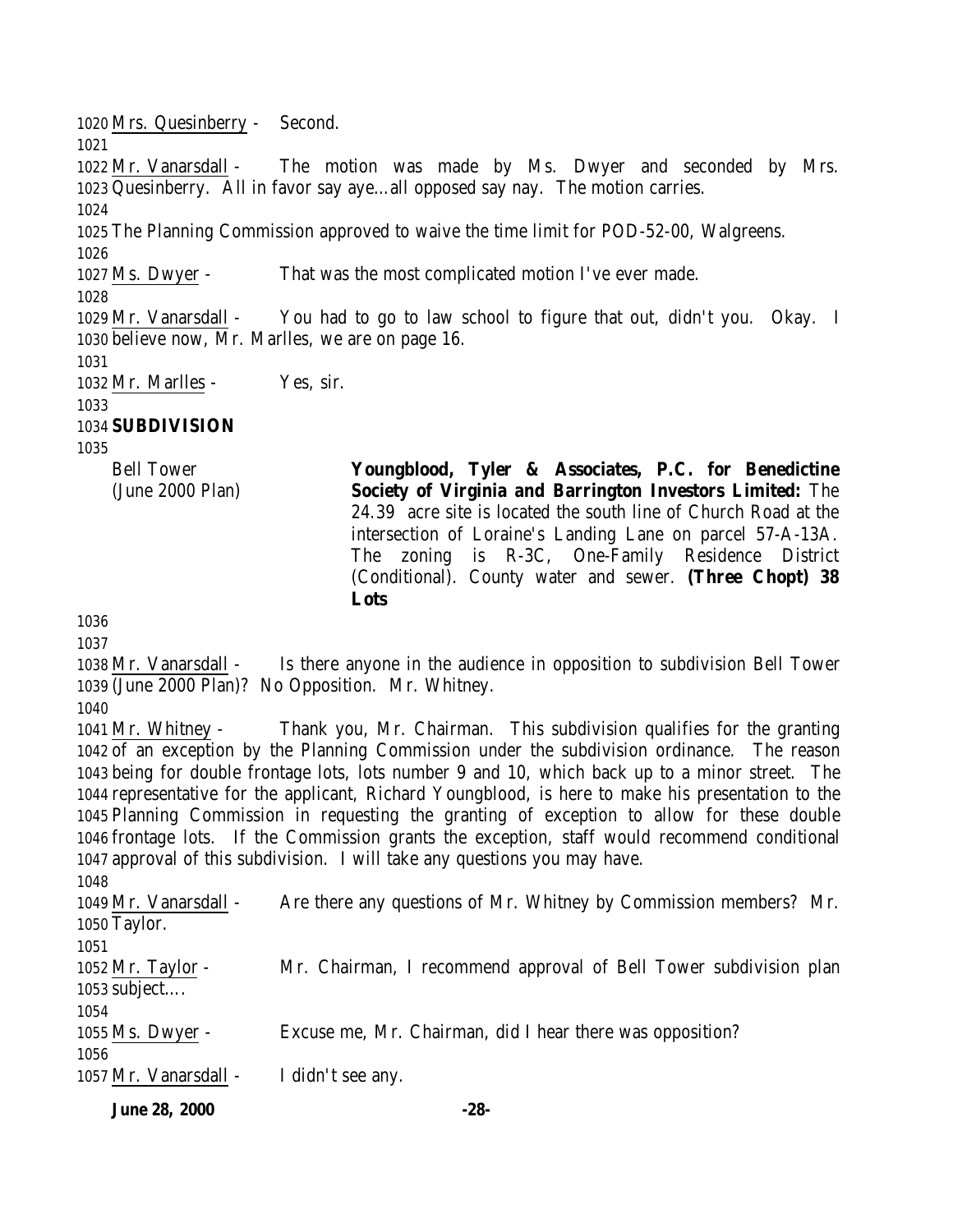**June 28, 2000 -29-** Mr. Taylor - Neither did I. Mr. Whitney - I don't believe there was any opposition. Ms. Dwyer - Okay. Mr. Whitney - Mr. Taylor, did you want to hear from Mr. Youngblood or are you satisfied in granting of the exception? Mr. Taylor - I think I'm satisfied. Would Mr. Youngblood like to speak. Mr. Youngblood - (Speaking from his seat) No, sir. Mr. Taylor - Then I'll just start over with the motion. I move approval of subdivision Bell Tower (June 2000 Plan) subject to the annotations on the plans, the standard conditions for subdivisions and added conditions Nos. 12 through 16 and the exception to permit double frontage lots within the approval. Mrs. Quesinberry - Second. Mr. Vanarsdall - The motion was made by Mr. Taylor and seconded by Mrs. Quesinberry. All in favor say aye…all opposed say nay. The motion carries. The Planning Commission granted conditional approval to subdivision Bell Tower (June 2000 Plan) subject to the standard conditions for subdivisions served by public utilities, the annotations on the plan, and the following additional conditions: 12. Prior to requesting recordation, the developer shall furnish a letter from Plantation Pipeline stating that this proposed development does not conflict with its facilities. 13. The limits and elevation of the 100-year frequency flood shall be conspicuously noted on the plat and construction plans and labeled "Limits of 100-Year Floodplain." Dedicate floodplain as a "Variable Width Drainage & Utility Easement." 14. The detailed plant list and specifications for the landscaping to be provided within the 20-foot-wide planting strip easement along Church Road shall be submitted to the Planning Office for review and approval prior to recordation of the plat. 15. Any necessary off-site drainage easements must be obtained prior to final approval of the construction plans by the Department of Public Works. 16. Prior to final approval, a draft of the covenants and deed restrictions for the maintenance of the common area by a homeowners association shall be submitted to the Planning Office for review. Such covenants and restrictions shall be in form and substance satisfactory to the County Attorney and shall be recorded prior to recordation of the subdivision plat.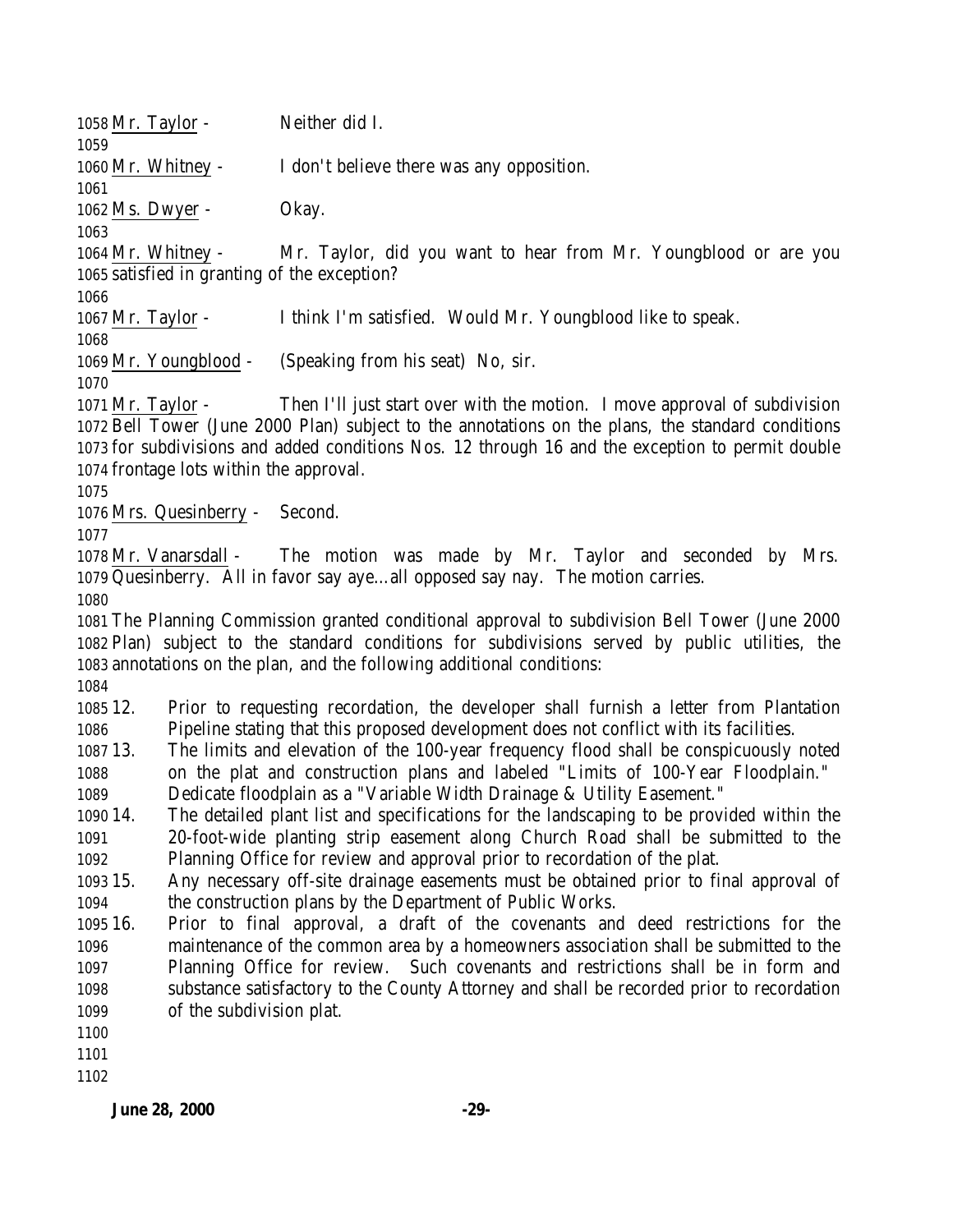Jameswood (June 2000 Plan)

**Grattan Associates, P.C. for John R. & M. L. Tashtian and CGS Properties, L.L.C.:** The 28.3 acre site is located north of the CSX railroad, and on the west line of S. Gaskins Road, approximately, 1,150 feet south of Daniels Road on parcels 123-A-5 and 8. The zoning is R-0, One-Family Residence District. County water and sewer. **(Tuckahoe) 14 Lots** 

 Mr. Vanarsdall - Is there anyone in the audience in opposition to subdivision Jameswood (June 2000 Plan)? No opposition. Mr. Strauss.

 Mr. Strauss - Thank you, Mr. Chairman. This is an application for approval of a conditional subdivision. This is a new plan as the original subdivision plan for 14 lots was approved by the Commission last May 1999, and it is about to expire next month. This new plan, offered by a new applicant, also has 14 lots and is similar to the previous plan although there is a difference in the street layout. The original plan had an additional cul-de-sac serving lot 10, which is in this area here (referring to the map), which is not in the application and has access from Daniel's Road to the north. The applicant has met with the lot owner of Lot 10, Mr. Higgins. Mr. Higgins has no opposition to approval of this plan. Given the owner of Lot 10 has no objections, and the plan meets the requirements of the ordinance - staff recommends approval and I'll be happy to answer any of the questions you may have.

 Mr. Vanarsdall - Are there any questions of Mr. Strauss by Commission members? Do you want to hear from the applicant, Ms. Dwyer?

1124 Ms. Dwyer - No.

Mr. Vanarsdall - I'll entertain a motion.

 Ms. Dwyer - I move approval of subdivision Jameswood (June 2000 Plan) including the annotations on the plan, the standard conditions for subdivisions and additional conditions Nos. 12 through 18.

Mrs. Quesinberry - Second.

 Mr. Vanarsdall - The motion was made by Ms. Dwyer and seconded by Mrs. Quesinberry. All in favor say aye…all opposed say nay. The motion carries.

 The Planning Commission granted conditional approval to subdivision Jameswood (June 2000 Plan) subject to the standard conditions attached to these minutes for subdivisions served by public utilities and the following additional conditions: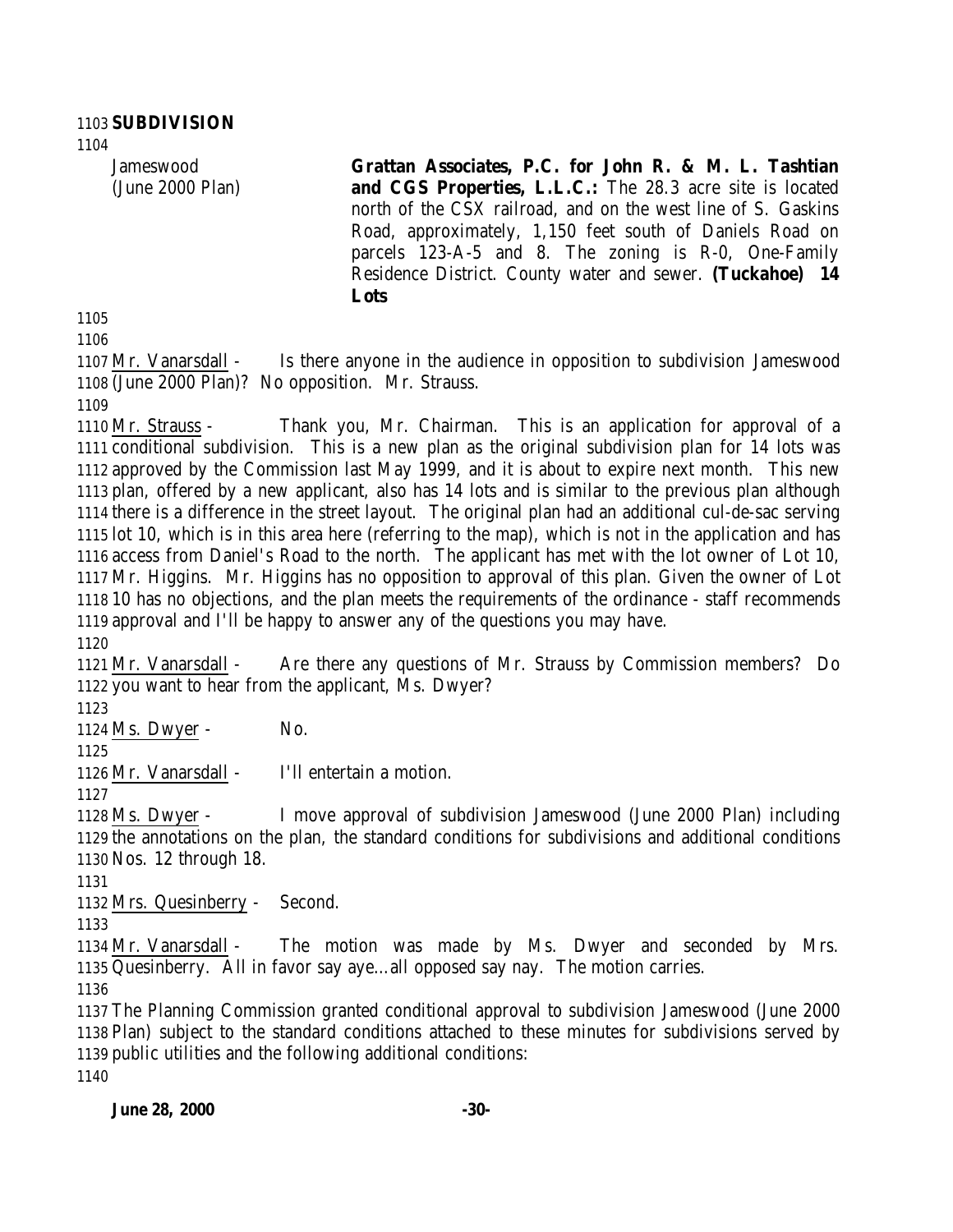12. Each lot shall contain at least 43,560 square feet, exclusive of floodplain areas.

 13. The limits and elevation of the 100-year frequency flood shall be conspicuously noted on the plat and construction plans and labeled "Limits of 100-Year Floodplain."

Dedicate floodplain as a "Variable Width Drainage & Utility Easement."

 14. Detailed construction plans shall be submitted to the Planning Office before the final plats are submitted for final approval.

 15. The detailed plant list and specifications for the landscaping to be provided within the 20-foot-wide planting strip easement along Gaskins Road shall be submitted to the Planning Office for review and approval prior to recordation of the plat.

 16. The plan shall be submitted prior to recordation of the plat showing the buildable area for each lot to properly recognize the limitations for dwelling unit dimensions and setbacks. Buildable area is that area within which a dwelling unit may legally be located considering the front yard, side yard, and rear yard setback requirements of Chapter 24, of the Henrico County Code.

 17. Any necessary off-site drainage easements must be obtained prior to final approval of the construction plans by the Department of Public Works.

 18. Prior to final approval, a draft of the covenants and deed restrictions for the maintenance of the common area by a homeowners association shall be submitted to the Planning Office for review. Such covenants and restrictions shall be in form and substance satisfactory to the County Attorney and shall be recorded prior to recordation of the subdivision plat.

Mr. Vanarsdall - The Commission will take a break.

## **AT THIS TIME THE COMMISSION TOOK A BREAK**

 Mr. Vanarsdall - The Planning Commission will now reconvene and we will continue our cases. Mr. Secretary, do you want to take the deferrals and withdrawals and the expedited agenda for the 10:00 o'clock agenda?

 Mr. Marlles - Yes, sir. Mr. Wilhite, will you please review the deferrals and withdrawals for the ten o'clock agenda?

 Mr. Wilhite - For the ten o'clock agenda, we are aware of one request for withdrawal and there is an additional request for deferral. First on page 37, Four Mile Run (January 2000 Plan).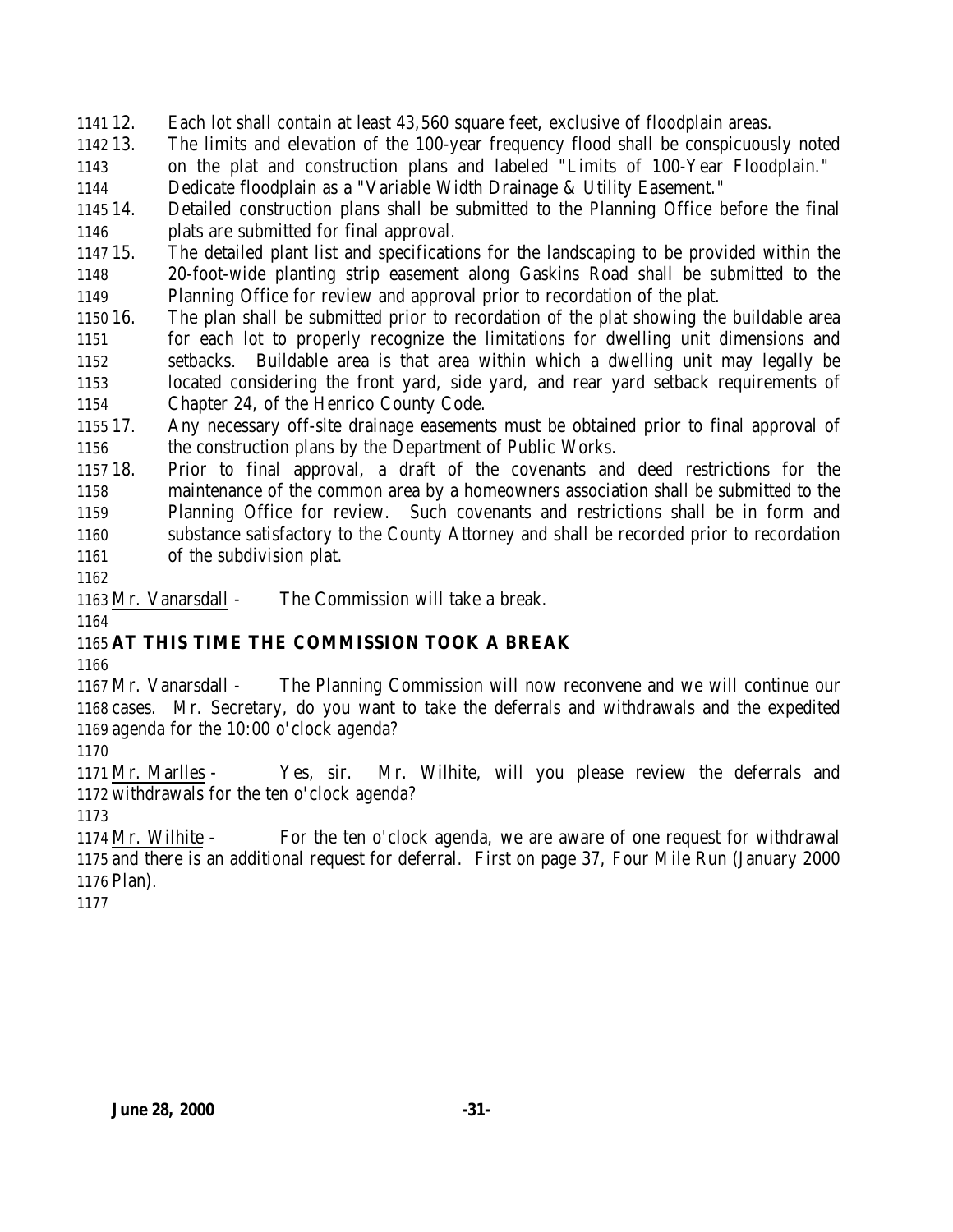# **SUBDIVISION (Deferred from the May 24, 2000 Meeting)**

| Four Mile Run<br>(January 2000 Plan)                  | <b>TIMMONS for Pendragon Development Company:</b> The<br>97.53 acre site is located at the eastern terminus of Four Mile<br>Run Drive, approximately 0.33 mile north of New Market<br>Road (U.S. Route 5) on parcels 238-A-31 and part of 249-A-<br>48. The zoning is R-2AC, One-Family Residential District<br>(Conditional) and A-1, Agricultural District and ASO (Airport<br>Safety Overlay District). County water and sewer. (Varina)<br>172 Lots |
|-------------------------------------------------------|---------------------------------------------------------------------------------------------------------------------------------------------------------------------------------------------------------------------------------------------------------------------------------------------------------------------------------------------------------------------------------------------------------------------------------------------------------|
| 1180                                                  |                                                                                                                                                                                                                                                                                                                                                                                                                                                         |
| 1181                                                  |                                                                                                                                                                                                                                                                                                                                                                                                                                                         |
| 1182 Mr. Wilhite -                                    | The applicant requests withdrawal of this case.                                                                                                                                                                                                                                                                                                                                                                                                         |
| 1183                                                  |                                                                                                                                                                                                                                                                                                                                                                                                                                                         |
| 1184 Mr. Vanarsdall -                                 | There is no action necessary that is it, Mr. Marlles?                                                                                                                                                                                                                                                                                                                                                                                                   |
| 1185                                                  |                                                                                                                                                                                                                                                                                                                                                                                                                                                         |
| 1186 Mr. Marlles -                                    | That is correct, Mr. Chairman.                                                                                                                                                                                                                                                                                                                                                                                                                          |
| 1187                                                  |                                                                                                                                                                                                                                                                                                                                                                                                                                                         |
| 1188 Mr. Vanarsdall -                                 | The case, Four Mile Run in Varina has been withdrawn by the applicant                                                                                                                                                                                                                                                                                                                                                                                   |
|                                                       | 1189 and no further action needed by the Commission. So if there is anyone here about that case, it                                                                                                                                                                                                                                                                                                                                                     |
| 1190 has been withdrawn.                              |                                                                                                                                                                                                                                                                                                                                                                                                                                                         |
| 1191<br>1192 Mr. Marlles -                            | Mr. Chairman, I do have a correction. On POD cases for withdrawals                                                                                                                                                                                                                                                                                                                                                                                      |
|                                                       | 1193 the Planning Commission does have to make a motion.                                                                                                                                                                                                                                                                                                                                                                                                |
| 1194                                                  |                                                                                                                                                                                                                                                                                                                                                                                                                                                         |
| 1195 Mr. Vanarsdall -                                 | So, the Planning Commission does have to do that.                                                                                                                                                                                                                                                                                                                                                                                                       |
| 1196                                                  |                                                                                                                                                                                                                                                                                                                                                                                                                                                         |
|                                                       | 1197 Mrs. Quesinberry - I'll make a motion for the Commission to approve the withdrawal of the                                                                                                                                                                                                                                                                                                                                                          |
|                                                       | 1198 case for subdivision Four Mile Run (January 2000 Plan), at the applicant's request.                                                                                                                                                                                                                                                                                                                                                                |
| 1199                                                  |                                                                                                                                                                                                                                                                                                                                                                                                                                                         |
| 1200 Mr. Archer -                                     | Second.                                                                                                                                                                                                                                                                                                                                                                                                                                                 |
| 1201                                                  |                                                                                                                                                                                                                                                                                                                                                                                                                                                         |
|                                                       | 1202 The Planning Commission approved to grant the withdrawal of subdivision Four Mile Run                                                                                                                                                                                                                                                                                                                                                              |
| 1203 (January 2000 Plan), at the applicant's request. |                                                                                                                                                                                                                                                                                                                                                                                                                                                         |
| 1204                                                  |                                                                                                                                                                                                                                                                                                                                                                                                                                                         |
| 1205 Mr. Vanarsdall -                                 | Mr. Wilhite, you also have one that was added, don't you?                                                                                                                                                                                                                                                                                                                                                                                               |
| 1206                                                  |                                                                                                                                                                                                                                                                                                                                                                                                                                                         |
| 1207 Mr. Wilhite -                                    | Yes, sir, Mr. Chairman. This morning we became aware of a request                                                                                                                                                                                                                                                                                                                                                                                       |
|                                                       | 1208 by the applicant to defer POD-47-00. It appears on page 30 of your agenda.                                                                                                                                                                                                                                                                                                                                                                         |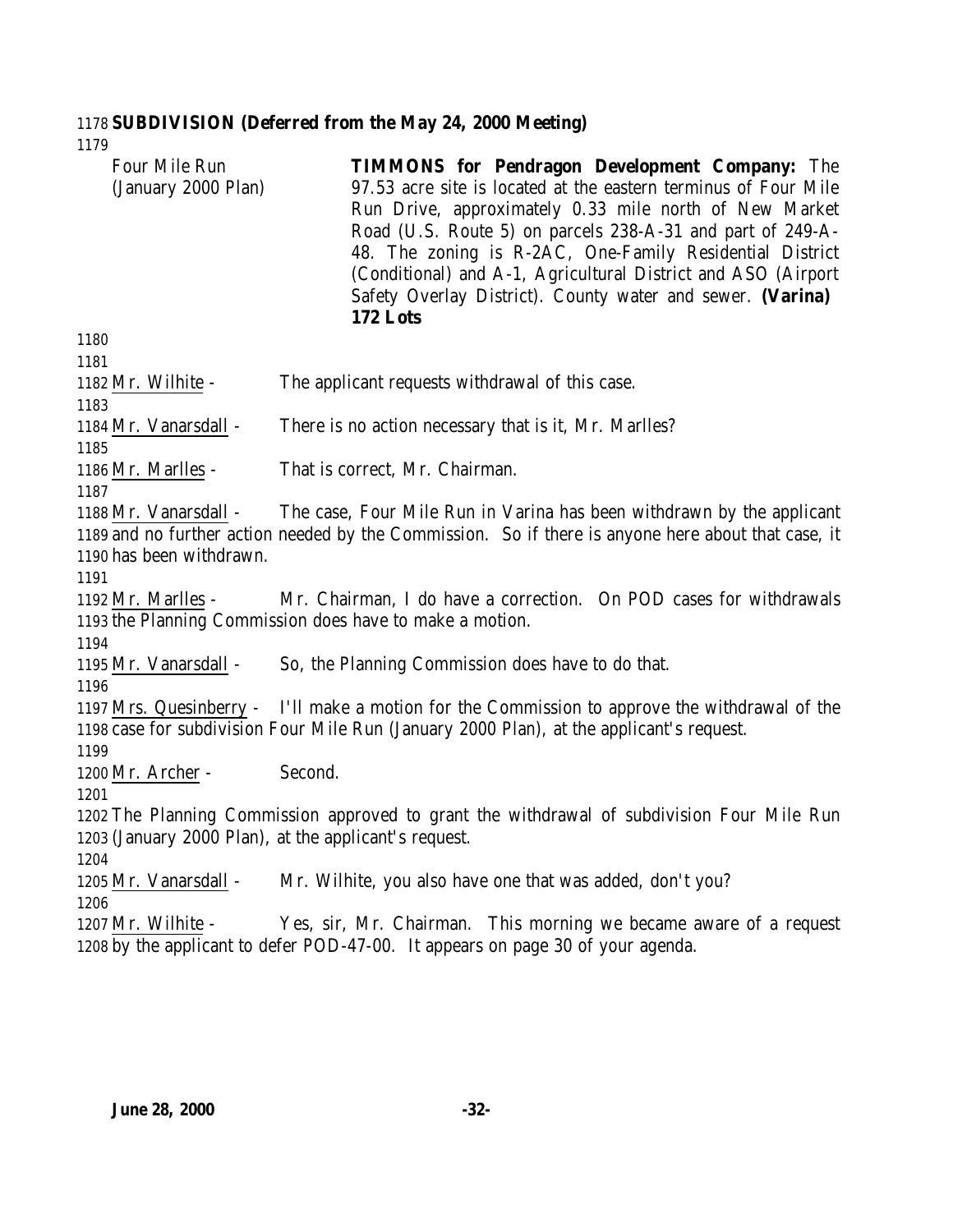#### **PLAN OF DEVELOPMENT (Deferred from the May 24, 2000, Meeting)**

| POD-47-00                  | Balzer & Associates for Youth Services International:            |
|----------------------------|------------------------------------------------------------------|
| Paragon Office Park -      | Request for approval of a plan of development as required by     |
| Genesis Youth<br>Service   | Chapter 24, Section 24-106 of the Henrico County Code to         |
| Institute - Glenside Drive | construct a two-story, 55,391 square foot residential            |
|                            | rehabilitation facility for youth and a two-story, 15,525 square |
|                            | foot future addition. The 5.13 acre site is located at Paragon   |
|                            | Office Park, Glenside Drive and Bethlehem Road on part of        |
|                            | parcel 93-A-1C. The zoning B-2C, Business District               |
|                            | (Conditional). County water and Sewer. (Brookland)               |

Mr. Wilhite - The applicant is requesting deferral for 30 days.

 Mr. Vanarsdall - Is there anyone in the audience in opposition to deferring this case? This is not action this is deferring it.

Audience - We oppose it.

 Mr. Vanarsdall - We don't need to hear from you. Thank you. We appreciate you being here. All right. I've asked Mr. Tokarz, our County Attorney, to come down and explain the reason for this deferment. Mr. Tokarz.

 Mr. Tokarz - Mr. Chairman, members of the Commission, this obviously is an important issue to the community to the citizens. And it is obvious that any decision of the magnitude of this should be based on all of the facts so that the Commission can make a well informed decision. In the last week in a half there has been a tremendous amount of correspondence and work been done to deal with the question of whether the proposed use is correct under the zoning. The issue revolves around a zoning conformance letter that was issued by the Director of Planning in March of this year, in which, based on the representations are made to the Planning Director, he determined that the proposed use was a hospital.

 There has been a number of questions raised about whether that zoning conformance letter is correct. As late as yesterday afternoon, we received a ten-page letter from a representative of the Paragon Office Park. We do not, at this point, in the County Attorney's Office believe that all of the questions that have been raised have been adequately answered. And we believe that a proper decision would be based on facts that still need to be developed. And we would support a deferral of this matter in order to make sure that we can make a recommendation to you as to the proper set of facts for your decision.

1242 Mr. Vanarsdall - Are there any questions for Mr. Tokarz?

Mrs. Quesinberry - Yes, I have one, kind of generally, if we had a determination letter out,

**June 28, 2000 -33-**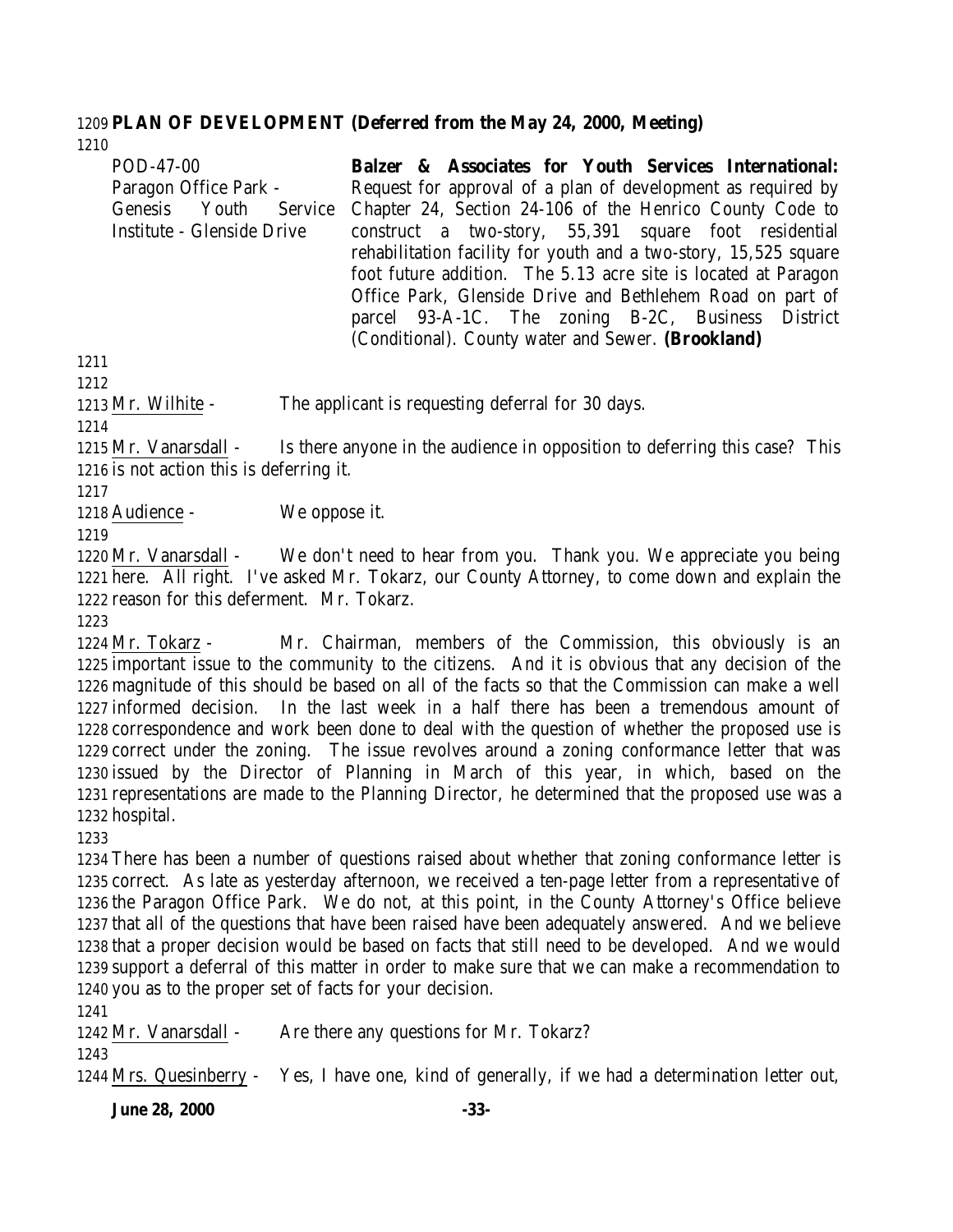and now you are viewing that there were additional facts, what was missing that wasn't available at the time that it was determined that this was a hospital?

 Mr. Tokarz - Yes, ma'am. What occurred was there was a representation made as to the services that were provided by the proposed facility. Based on the information that was provided, the staff made the determination that it was a hospital. Since that time, there has been research done by representatives of Paragon Office Park in which they have suggested that licensure applications to the Commonwealth of Virginia cast out upon the representations that have been made. In addition, there have been all sorts of legal arguments as to whether this is a correctional facility, a hospital, or some other use and questioning what the proper zoning is. So, there has been a significant amount of information submitted by the opponents of the proposed facility, which is lead to a review of the representations that were made in March.

 My recommendation to the Commission is not based on a determination or any view that the facility is or is not hospital as represented in March. It's simply my position at this point, that there is additional information that needs to be resolved. We have not had a chance to go through the 10-page letter submitted yesterday. We have not had an opportunity to get additional information from the Commonwealth about licensing for both correctional facilities, medicaid waivers and that type of thing. And that information I think would be very helpful in giving a full set of facts for decision. Unfortunately, this came up all within the last 10 days, and that's really what the difficulty has been.

 Mrs. Quesinberry - And who just submitted the ten pages? Mr. Tokarz - I think the attorneys representing Paragon Office Park. Mrs. Quesinberry - And you did receive information from the opponents as well? Ms. Dwyer - They are the opponents, I believe. 

 Mr. Tokarz - They are opposed and they are also citizens who are neighboring the proposed facility who are opposed. There was, in fact, in the newspaper this morning also an article that was quoting some of the opposition to the case. We think valid questions have been made raised. We would just like to make sure we have the answers prior to making a recommendation to you.

Mrs. Quesinberry - I'm always interested in that.

 Mr. Vanarsdall - Thank you, Mr. Tokarz. Since the community is here, would one of you like to come forward…. First, do you understand what Mr. Tokarz said? This is a zoning issue. The main issue, I mean there are many, many, issues but the main issue is that it is a zoning issue, whether it's in the right zoning classification. And you all would be well ahead for us to defer it. We can't give you any promises on how it would turn out but it certainly can't hurt anything. John, would you like to come up and be the spokesperson? And would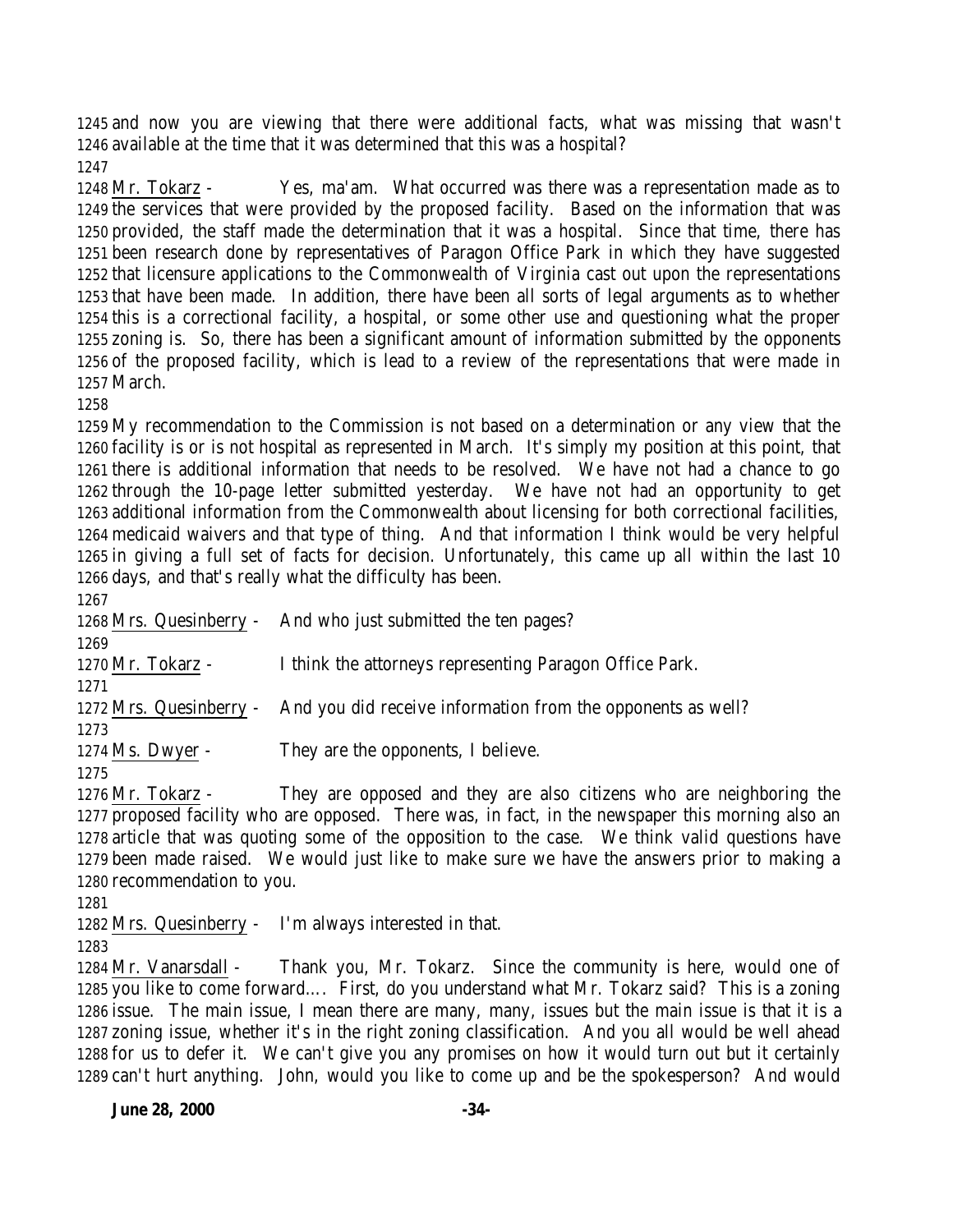you tell me why you would object to us deferring it if we can make it better. 

 Mr. Balasa - Ladies and gentlemen, honorable members, my name is John Balasa and I live on 6804 Locust Street. On a short notice, last week either Thursday or Wednesday, I can't recall the exact date, I went through the neighborhood along with other citizens and I collected 200 signatures. And every single neighbor I approached signed the petition opposing the project. And if I may, give you a copy of the signatures. 

 Mr. Vanarsdall - Give it to Mr. Kennedy, standing there behind you. Do you understand that this is not changing anything accept it's deferring it for 30 days. We have been advised by the County attorney to defer it and it will probably turn out better. 

Mr. Balasa - Thank you, very much.

Mr. Vanarsdall - All right. Thank you, John. Yes, sir.

 Mr. Arbogast - My name is Shawn Arbogast and I'm a resident of the area where you are proposing to put this institution. You are deferring it and we would like to have it deferred to an evening meeting so that the community can hear this because there is a lot of input from the citizens of that area. But, due to the timing there are a lot of people at work right now. They would like to have some input but at this time they can't put the input. So, if we can have it deferred to an evening meeting instead of the morning, we would prefer to have that. 

 Mr. Vanarsdall - The problem we have with the evening meeting is that the request is for 30 days and that is a day meeting. The only way we can get it on an evening meeting would be to defer it for two weeks, which is not long enough to do that. I understand what you are saying.

 Mr. Arbogast - Well, who do we need to talk to about deferring it possibly longer so that we can get an evening meeting. Like I said, there are a lot of citizens, besides myself, I took off a couple of hours this morning to attend this meeting. 

| 1321                  |                                                                     |
|-----------------------|---------------------------------------------------------------------|
| 1322 Mr. Vanarsdall - | Perhaps we can ask Mr. Tokarz or Mr. Axselle.                       |
| 1323                  |                                                                     |
| 1324 Mr. Arbogast -   | So, talk to the County Attorney about this?                         |
| 1325                  |                                                                     |
| 1326 Mr. Vanarsdall - | Yes. He's here.                                                     |
| 1327                  |                                                                     |
| 1328 Ms. Dwyer -      | So, the request then would be for an August zoning meeting, is that |
| 1329 right?           |                                                                     |
| 1330                  |                                                                     |
|                       |                                                                     |

 Mr. Arbogast - Yes. In other words, we would like to have a meeting where the citizens can attend it at a time when they are not at work and they can give their input. I understand that this is zoning but there are some people who have some say in this.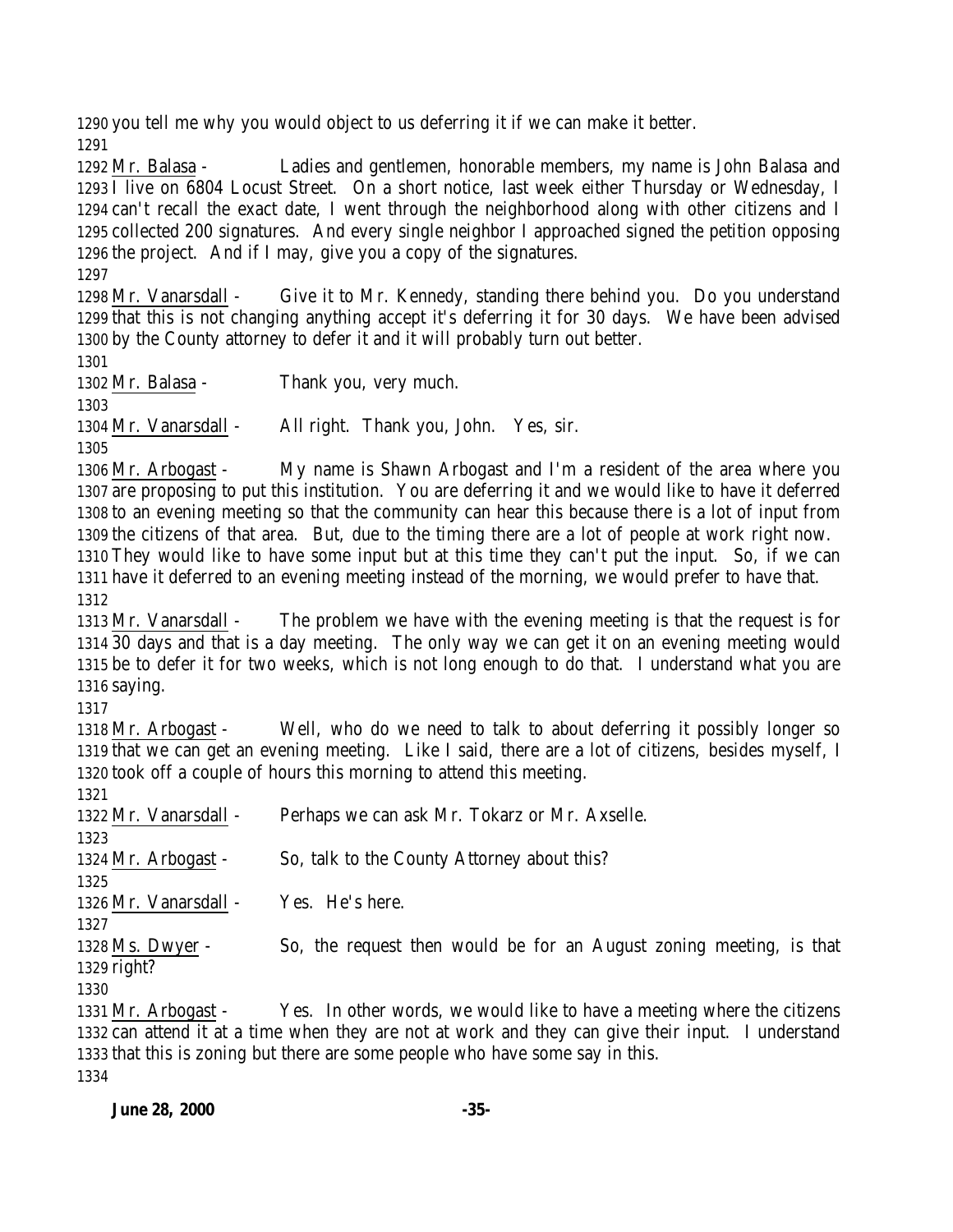| 1335 Ms. Dwyer -      | Our zoning meeting is usually our evening meeting.                                                   |
|-----------------------|------------------------------------------------------------------------------------------------------|
| 1336                  |                                                                                                      |
| 1337 Mr. Arbogast -   | Yes, the August meeting will be fine, therefore, the citizens could                                  |
| 1338 attend.          |                                                                                                      |
| 1339                  |                                                                                                      |
| 1340 Ms. Dwyer -      | What is that date, Mr. Marlles?                                                                      |
| 1341                  |                                                                                                      |
| 1342 Mr. Marlles -    | August 10, 2000.                                                                                     |
| 1343                  |                                                                                                      |
| 1344 Mr. Vanarsdall - | Okay. Thank you. I'm sure the rest of you agree with that date. Since                                |
|                       | 1015 this is a nuable of dening the day. My Arralle do reception to speak on that an de reception to |

 this is a problem during the day, Mr. Axselle do you want to speak on that or do you want me to go ahead and make a motion?

 Mr. Axselle - Mr. Chairman, we have no problem. Mr. Chairman, I'm Bill Axselle on behalf of the applicant. As Mr. Tokarz has indicated, the issue is really just dispositive on the basis of whether the use is permitted or not. In other words, the determining factor basically will be, is this particular use permitted under the County Ordinance and that is what this additional time will allow the staff to come forward and tell you their recommendation. However, we do recognize this interest in the community and so we are not opposed to the deferral. We are not opposed to deferring it to the August 10 evening meeting. It's just that the point that I would like to make is that if it is not permitted under the County Ordinance, that I think is something that is important. If it is permitted under the County Ordinance, that was important because it is not really a question of should this property be zoned and thus the citizen input would be more important. Having said that, we have no opposition to the August 10 meeting. I'm assuming we will be first on the agenda.

 Mr. Vanarsdall - Thank you very much. I move that POD-47-00, Paragon Office Park - Genesis Youth Service Institute - Glenside Drive, be deferred until the August 10 meeting, which is a night meeting, at the applicant's request.

Mrs. Quesinberry - Second.

 Mr. Vanarsdall - The motion was made by Mr. Vanarsdall and seconded by Mrs. Quesinberry. All in favor say aye…all opposed say nay. The motion carries. Thank you all for coming out.

 At the request of the applicant, the Planning Commission deferred POD-47-00, Paragon Office Park Genesis Youth Services Institute - Glenside Drive, to its August 10, 2000, meeting at 7:00 p.m.

 Mr. Vanarsdall - Are there any more deferrals by anyone in the audience or by the Commission? If not, I think we will go to the ten o'clock expedited agenda. All right. Mr. Wilhite.

Mr. Wilhite - Mr. Chairman, there are six items on the Expedited Agenda for the ten

**June 28, 2000 -36-**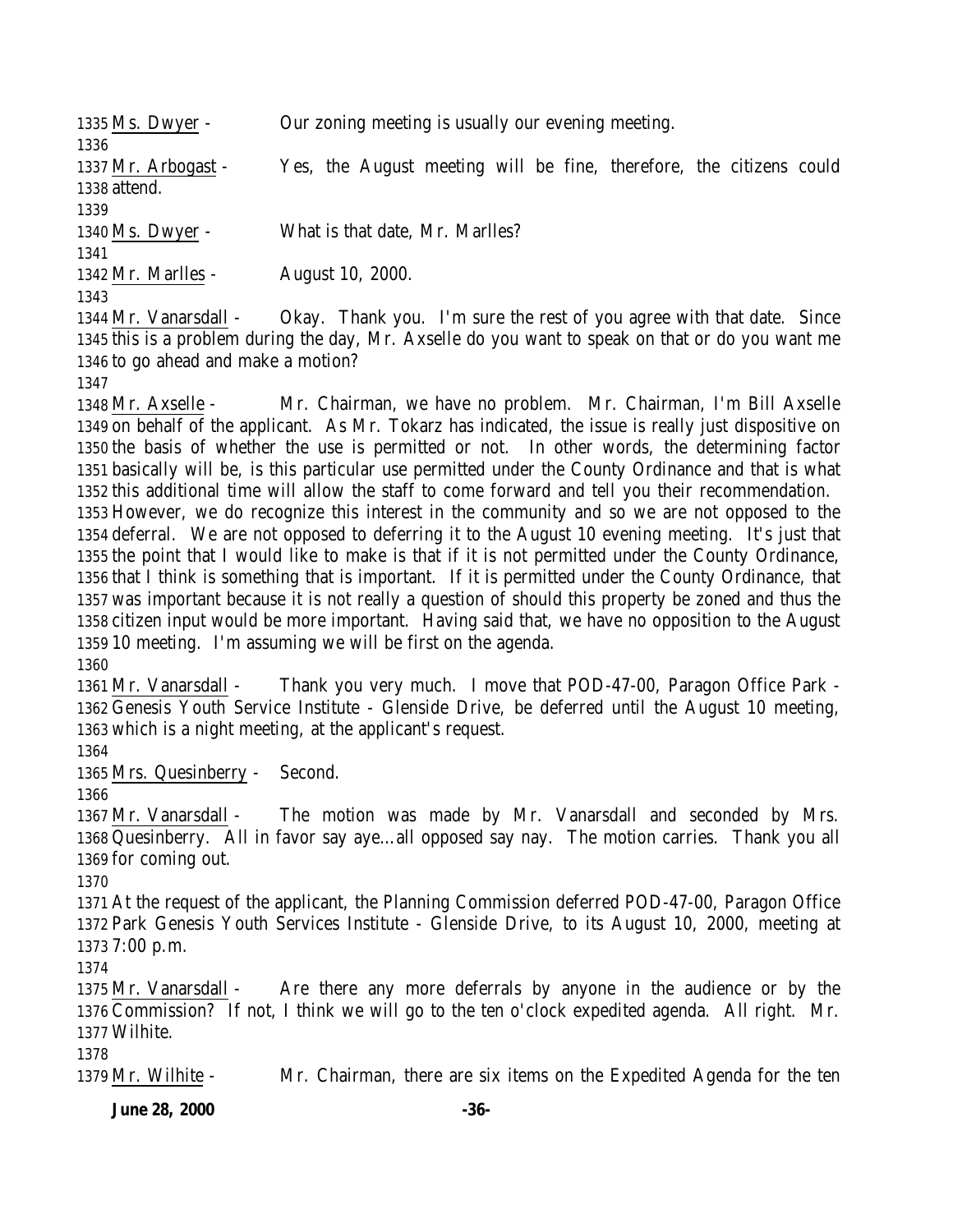o'clock. The first one is on page 27. 

## **PLAN OF DEVELOPMENT & MASTER PLAN**

POD-57-00 Glen Allen Freewill Baptist Church (POD-1-99 Revised) 11101 Old Washington Highway **Goodfellow, Jalbert, Beard & Associates, Inc. for Glen Allen Freewill Baptist Church:** Request for approval of a revised plan of development and master plan as required by Chapter 24, Section 24-106 of the Henrico County Code to construct a phase one, 100 seat, one-story church as part of a master plan for a 588 seat church. The 5.24 acre site is located at 11101 Old Washington Highway south of I-295 on parcel 22-A-24A. The zoning is A-1, Agricultural District. County

 Mr. Wilhite - The staff is recommending approval for POD-57-00, Glen Allen Freewill Baptist Church.

water and Sewer. **(Brookland)**

 Mr. Vanarsdall - Is there anyone in the audience in opposition to POD-57-00, Glen Allen Freewill Baptist Church? No opposition. I move POD-57-00, Glen Allen Freewill Baptist Church on Old Washington Highway, be approved with the standard conditions for developments of this type, the annotations on the plan and additional conditions Nos. 23 through 28.

Mrs. Quesinberry - Second.

 Mr. Vanarsdall - The motion was made by Mr. Vanarsdall and seconded by Mrs. Quesinberry. All in favor say aye…all opposed say nay. The motion carries.

 The Planning Commission approved POD-57-00, Glen Allen Freewill Baptist Church (POD-1- 99 Revised), subject to the standard conditions attached to these minutes for developments of this type, the annotations on the plan and the following additional conditions:

 23. The developer shall provide fire hydrants as required by the Department of Public Utilities in its approval of the utility plans and contracts.

- 24. Any necessary off-site drainage easements must be obtained in a form acceptable to the County Attorney prior to final approval of the construction plans by the Department of Public Works.
- 25. Deviations from County standards for pavement, curb or curb and gutter design shall be approved by the County Engineer prior to final approval of the construction plans by
- the Department of Public Works.
- 26. Insurance Services Office (ISO) calculations must be included with the utilities plans and contracts and must be approved by the Department of Public Utilities prior to the issuance of a building permit.

27. Approval of the construction plans by the Department of Public Works does not

## **June 28, 2000 -37-**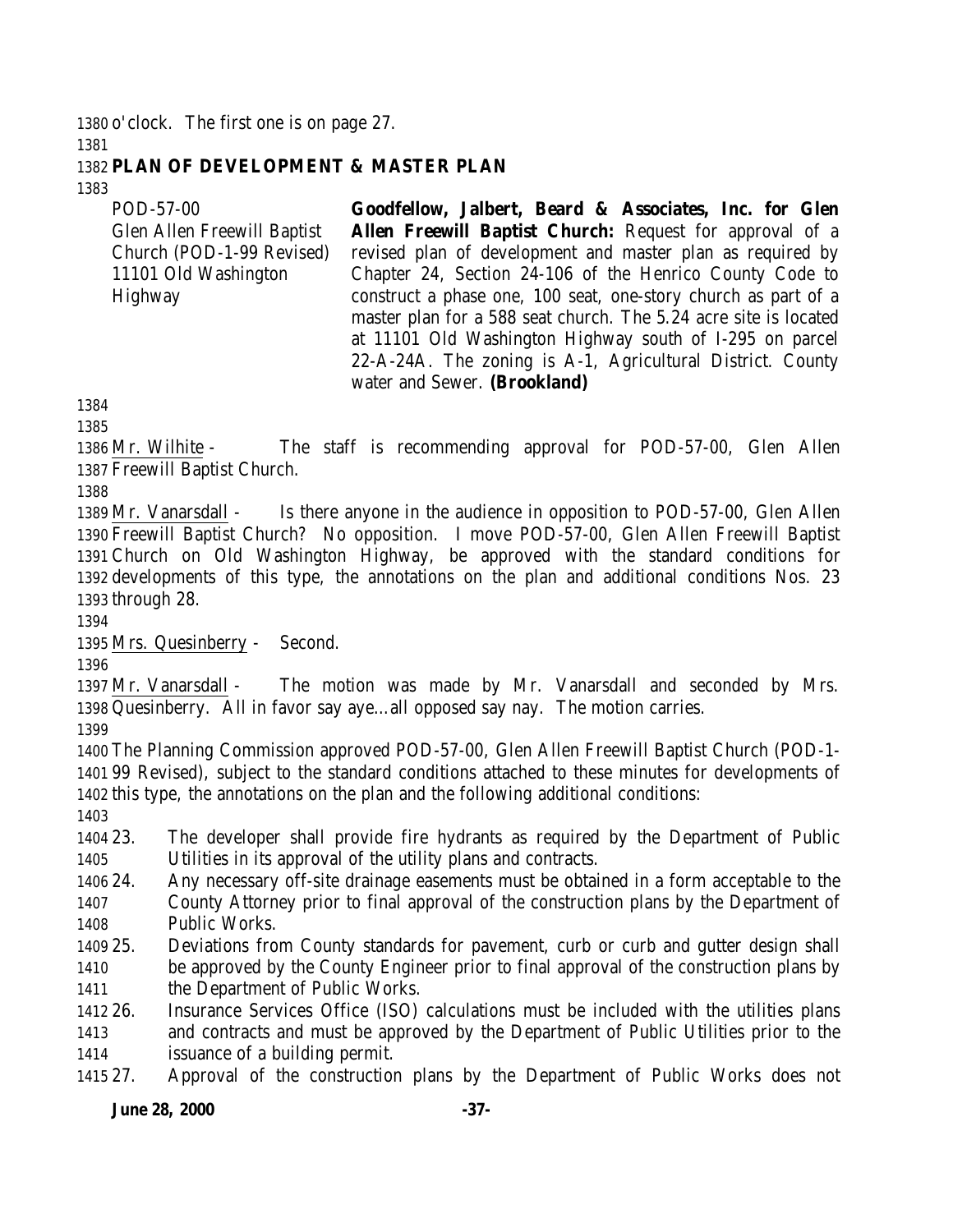establish the curb and gutter elevations along the Henrico County maintained right-of-way. The elevations will be set by Henrico County.

 28. The limits and elevations of the 100-year frequency flood shall be conspicuously noted 1419 on the plan limits of 100 Year Floodplain." In addition, the delineated 100-year floodplain must be labeled "Variable Width Drainage and Utility Easement." The easement shall be granted to the County prior to the issuance of any occupancy permits. 

## **PLAN OF DEVELOPMENT**

POD-51-00 Merchants Tire - Quioccasin Station Shopping Center (POD-87-85 and POD-31-96 Revised) **Bodie Consulting Engineers, Inc. and Charles F. Yetter for QRS Limited Partnership and Trammel Crow BTS, Inc.:** Request for approval of a revised plan of development as required by Chapter 24, Section 24-106 of the Henrico County Code to construct a one-story, 7,000 square foot automobile service station addition in an existing shopping center. The 0.65 acre site is located approximately 160 feet north of Quioccasin Road on the west line of Starling Drive on parcel 90-6-A-2. The zoning is B-3C, Business District (Conditional). County water and sewer. **(Tuckahoe)**

Mr. Wilhite - The staff recommends approval of this case.

 Mr. Vanarsdall - Is there anyone in the audience in opposition to POD-51-00, Merchants Tire on Quioccasin, in the Tuckahoe District? No opposition.

 Mr. Dwyer - Mr. Whitney, I assume all of the issues were resolved on the utilities, is that right?

Mr. Whitney - Correct.

 Ms. Dwyer - Okay. Thank you. All right. I move the approval of POD-51-00, Merchants Tire - Quioccasin Station Shopping Center, subject to the annotations on the plans and the standard conditions for developments of this type, and additional conditions Nos. 23 through 31 and I'll add No. 9 amended to that.

Mrs. Quesinberry - Second.

 Mr. Vanarsdall - The motion was made by Ms. Dwyer and seconded by Mrs. Quesinberry. All in favor say aye…all opposed say nay. The motion carries.

 The Planning Commission approved POD-51-00, Merchants Tire - Quioccasin Station Shopping Center (POD-87-85 and POD-31-96 Revised), subject to the standard conditions attached to these minutes for developments of this type, the annotations on the plan and the following additional conditions: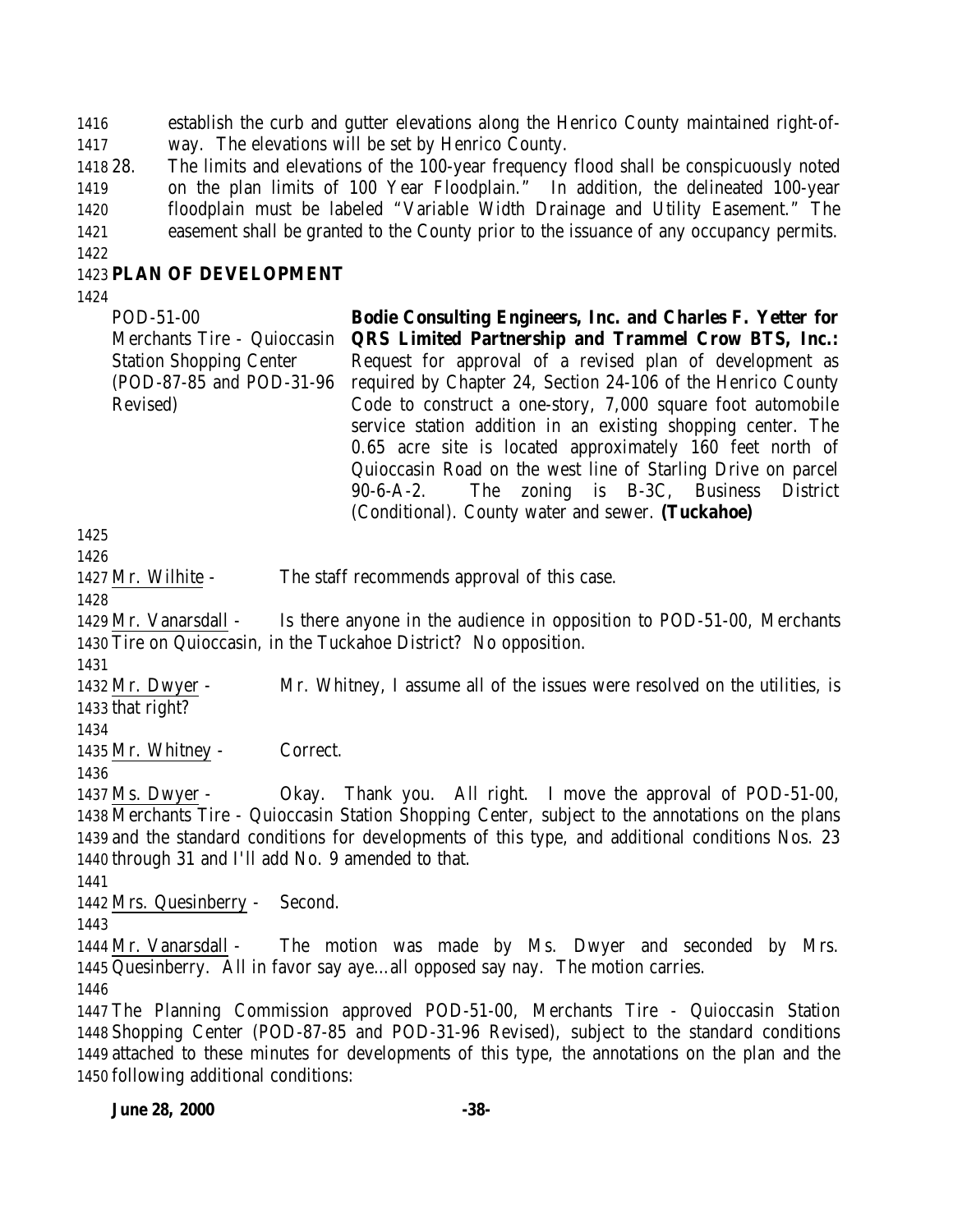9. **AMENDED** - A detailed landscaping plan shall be submitted to the Planning Office for review and Planning Commission approval prior to the issuance of any occupancy permits.

- 23. The easements for drainage and utilities as shown on approved plans shall be granted to the County in a form acceptable to the County Attorney prior to any occupancy permits being issued. The easement plats and any other required information shall be submitted to the County Real Property Agent at least sixty (60) days prior to requesting
- occupancy permits.
- 24. The developer shall provide fire hydrants as required by the Department of Public Utilities in its approval of the utility plans and contracts.
- 25. All repair work shall be conducted entirely within the enclosed building.
- 26. Outside storage shall not be permitted.
- 27. Any necessary off-site drainage easements must be obtained in a form acceptable to the County Attorney prior to final approval of the construction plans by the Department of Public Works.
- 28. Deviations from County standards for pavement, curb or curb and gutter design shall be approved by the County Engineer prior to final approval of the construction plans by 1468 the Department of Public Works.
- 29. Storm water retention, based on the 50-10 concept, shall be incorporated into the drainage plans.
- 30. Insurance Services Office (ISO) calculations must be included with the utilities plans and contracts and must be approved by the Department of Public Utilities prior to the issuance of a building permit.
- 31. Evidence of a joint ingress/egress and maintenance agreement must be submitted to the Planning Office and approved prior to issuance of a certificate of occupancy for this development.
- 

## **PLAN OF DEVELOPMENT & SPECIAL EXCEPTION**

| POD-19-97                                                   | Balzer & Associates for Westerre Land Development,               |
|-------------------------------------------------------------|------------------------------------------------------------------|
| Westerre III                                                | <b>Trammell Crow Company and Residence Inn By Marriott</b>       |
| (POD-2-97 and POD-93-97                                     | <b>Inc.:</b> Request for approval of a plan of development and   |
| Revised)                                                    | special exception for buildings in excess of three stories, as   |
|                                                             | required by Chapter 24, Sections 24-2, 24-59 $(c)$ and 24-106 of |
|                                                             | the Henrico County Code in order to construct a four-story,      |
|                                                             | 96,000 square foot office building. The 4.135 acre site is       |
|                                                             | located on the west line of proposed Westerre Parkway            |
|                                                             | approximately 1,000 feet south of W. Broad Street (U. S.         |
|                                                             | Route 250) on part of parcel 48-A-37A. The zoning is B-2C        |
|                                                             | Business District (Conditional) and O-3C, Office District        |
|                                                             | (Conditional). County water and sewer. (Three Chopt)             |
| 1480                                                        |                                                                  |
| $\overline{1}$ $\overline{1}$ $\overline{0}$ $\overline{1}$ |                                                                  |

| 1481          |  |
|---------------|--|
| 1482 Mr. Wilh |  |

hite - The staff recommends approval of this case.

**June 28, 2000 -39-**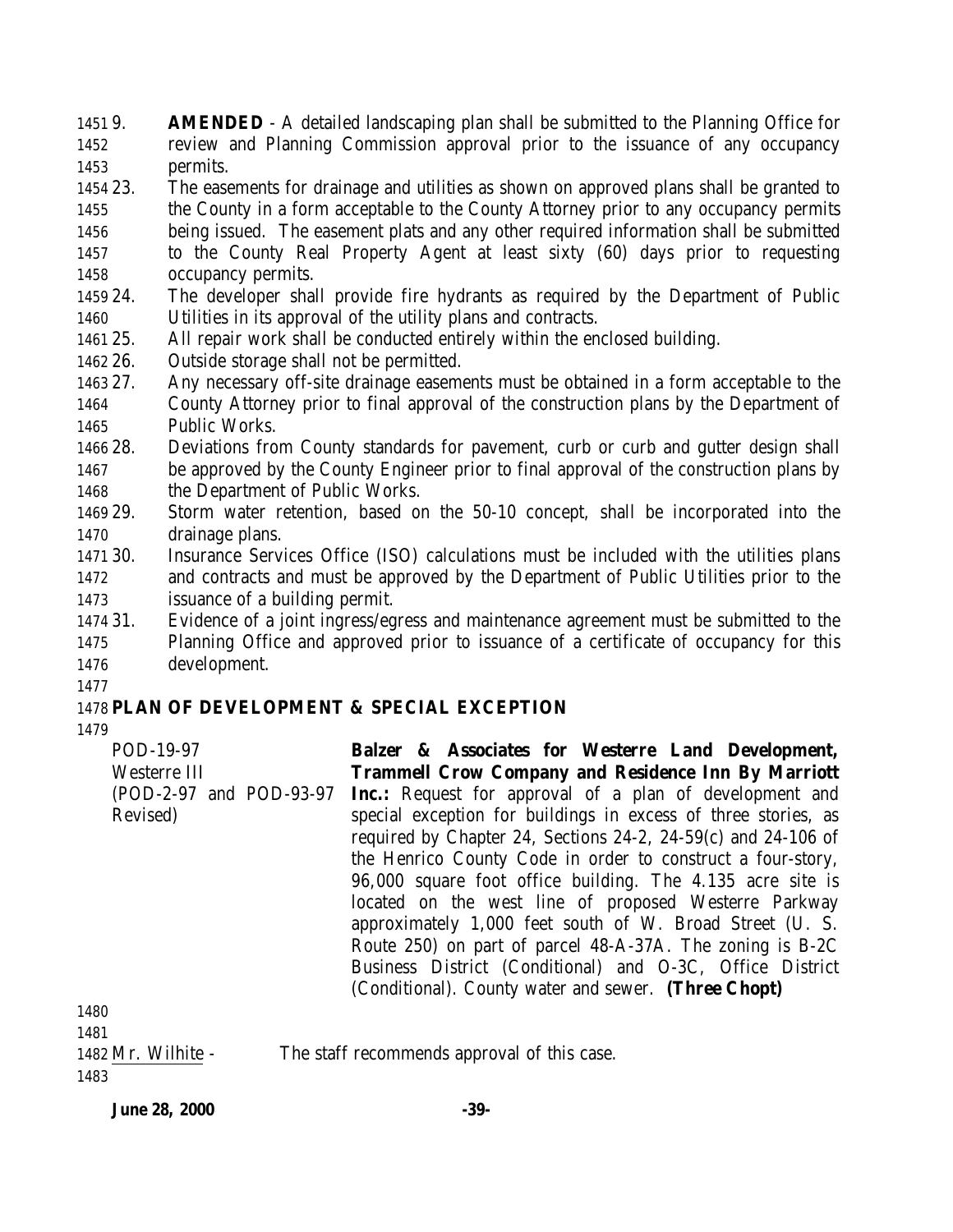Mr. Vanarsdall - Is there anyone in the audience in opposition to POD-19-97, Westerre III, in the Three Chopt district? We have opposition, Mr. Taylor, do you want to pull it off the Expedited Agenda?

 Mr. Taylor - Yes, Mr. Chairman, we will pull Westerre III off the Expedited Agenda and put it on the regular agenda.

 Mr. Wilhite - Okay. Our next Expedited Agenda case is on page 34.

## **PLAN OF DEVELOPMENT**

POD-50-00 Shady Grove Animal Clinic - Town Center at Twin **Hickory Hankins and Anderson, Inc. and RGASSA Architects of Virginia for Retlaw 100 L.L.C. and Lori L. Elliott:** Request for approval of a plan of development as required by Chapter 24, Section 24-106 of the Henrico County Code to construct a one-story, 3,287 square foot animal clinic in a shopping center. The 0.55 acre site is located along the south line of Old Nuckols Road, approximately 550 feet west of Nuckols Road on part of parcel 18-A-22E. The zoning is B-2C, Business

District (Conditional). County water and sewer. **(Three**

1497 Mr. Wilhite - The staff recommends approval of this case.

**Chopt)**

 Mr. Vanarsdall - Is there anyone in the audience in opposition to POD-50-00, Shady Grove Animal Clinic? No opposition. Mr. Taylor.

 Mr. Taylor - Mr. Chairman, I move that POD-50-00, Shady Grove Animal Clinic, be approved subject to the annotations on the plans, the standard conditions for developments of this type, and conditions Nos. 9 and 11 amended and additional conditions Nos. 23 through 30.

Mrs. Quesinberry - Second.

 Mr. Vanarsdall - The motion was made by Mr. Taylor and seconded by Mrs. Quesinberry. All in favor say aye…all opposed say nay. The motion carries.

 The Planning Commission approved POD-50-00, Shady Grove Animal Clinic - Town Center at Twin Hickory, subject to the standard conditions attached to these minutes for developments of this type, the annotations on the plan and the following additional conditions:

 9. **AMENDED** - A detailed landscaping plan shall be submitted to the Planning Office for review and Planning Commission approval prior to the issuance of any occupancy permits.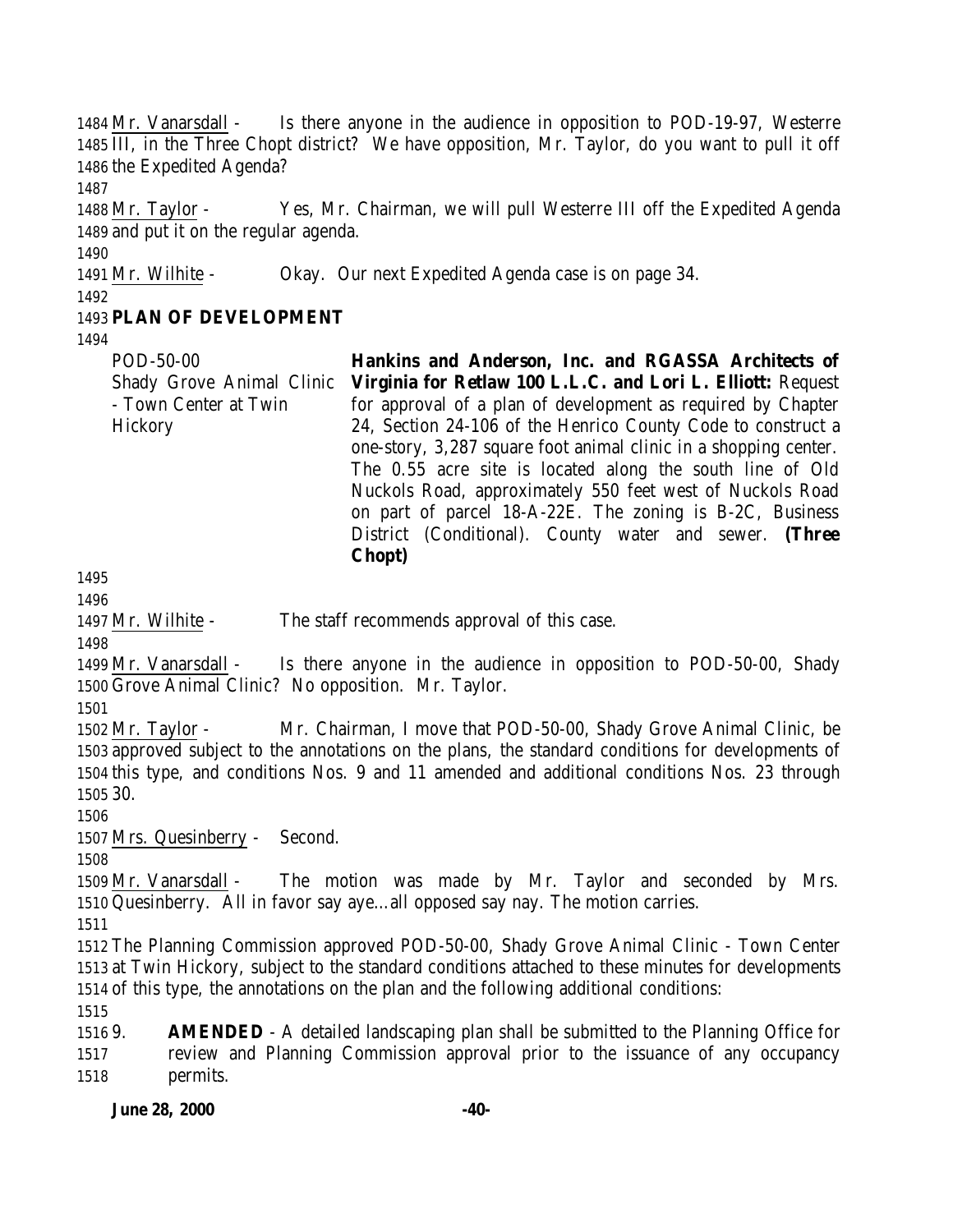11. **AMENDED** - Prior to the installation of the site lighting equipment, a plan including depictions of light spread and intensity diagrams and fixture mounting height details shall be submitted for Planning Office review and Planning Commission approval.

- 23. The easements for drainage and utilities as shown on approved plans shall be granted to the County in a form acceptable to the County Attorney prior to any occupancy permits being issued. The easement plats and any other required information shall be submitted to the County Real Property Agent at least sixty (60) days prior to requesting occupancy permits.
- 24. The developer shall provide fire hydrants as required by the Department of Public Utilities in its approval of the utility plans and contracts.
- 25. A standard concrete sidewalk shall be provided along the south side of Old Nuckols Road.
- 26. Outside storage shall not be permitted.
- 27. Deviations from County standards for pavement, curb or curb and gutter design shall be approved by the County Engineer prior to final approval of the construction plans by the Department of Public Works.
- 28. Insurance Services Office (ISO) calculations must be included with the utilities plans and contracts and must be approved by the Department of Public Utilities prior to the issuance of a building permit.
- 29. The ground area covered by all the buildings shall not exceed in the aggregate 25 percent of the total site area.
- 30. No merchandise shall be displayed or stored outside of the building(s) or on sidewalk(s).
- 

## **SUBDIVISION**

Wisman Ridge, Section B, A Resubdivision of Wisman Ridge, Section A, Lot 1 (June 2000 Plan) **Engineering Design Associates for J. R. Walker & Company, Inc.:** The 8.9 acre site is located on the north line of Patch Terrace, approximately 250 feet east of Patch Road on parcels 7-A-5A and 7-3-A-1. The zoning is A-1, Agricultural District. Individual Well and Septic Tank/Drainfield. **(Brookland) 4 Lots**

Mr. Wilhite - Staff recommends approval of this case.

 Mr. Vanarsdall - Is there anyone in the audience in opposition to subdivision Wisman Ridge, Section B? No opposition. I move Wisman Ridge, Section B, be approved on the Expedited Agenda with the standard conditions for subdivisions not served by public utilities, the annotations on the plans and added conditions Nos. 11 and 12.

Mrs. Quesinberry - Second.

 Mr. Vanarsdall - The motion was made by Mr. Vanarsdall and seconded by Mrs. Quesinberry. All in favor say aye…all opposed say nay. The motion carries.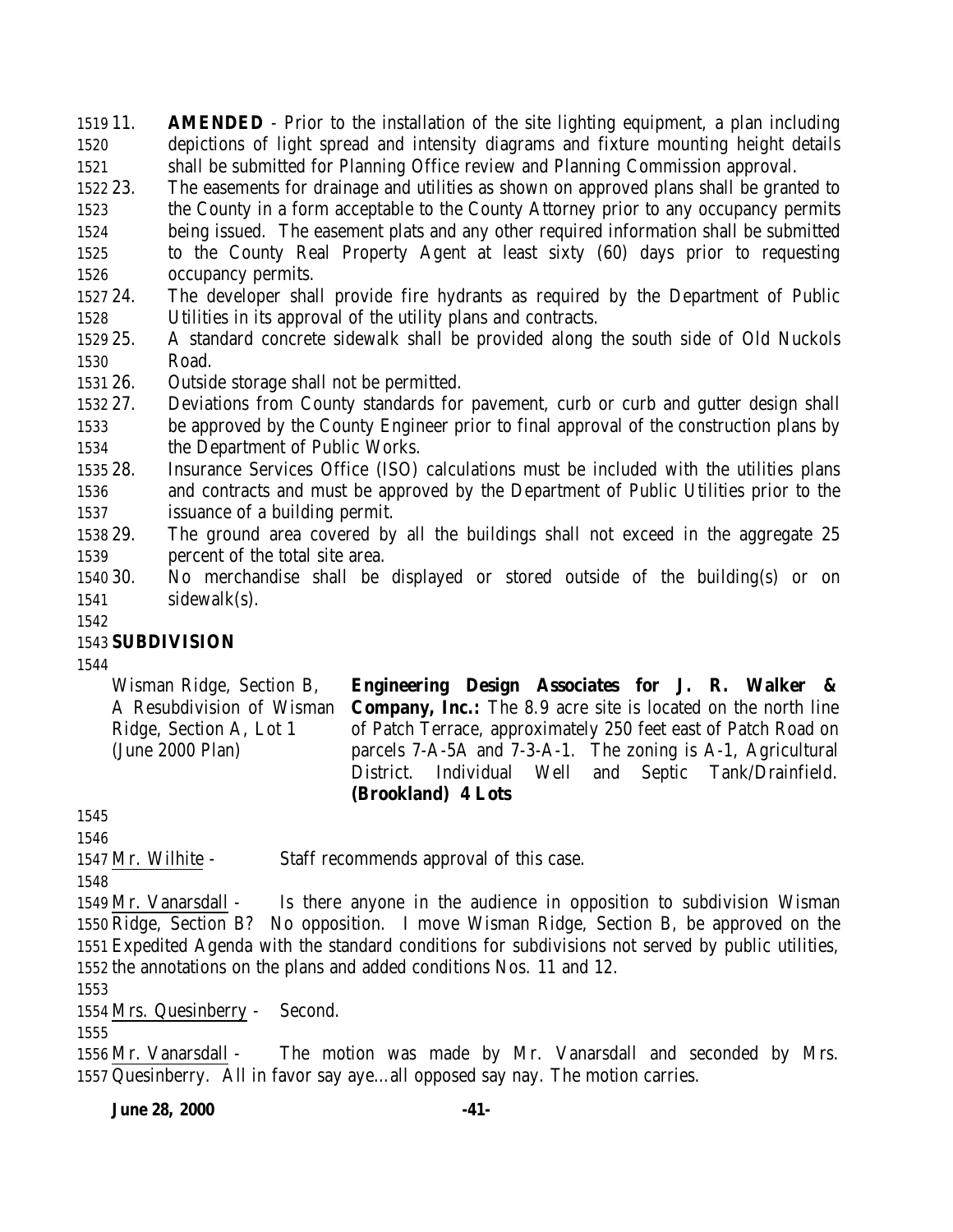The Planning Commission granted conditional approval to subdivision Wisman Ridge, Section B, A Resubdivision of Wisman Ridge, Section A, Lot 1 (June 2000 Plan), subject to the standard conditions attached to these minutes for subdivisions not served by public utilities, the annotations on the plan and the following additional conditions:

 11. The limits and elevation of the 100-year frequency flood shall be conspicuously noted on the plat and construction plans and labeled "Limits of 100-Year Floodplain."

Dedicate floodplain as a "Variable Width Drainage & Utility Easement."

 12. A plan shall be submitted prior to recordation of the plat showing the buildable area for each lot to properly recognize the limitations for dwelling unit dimensions and setbacks. Buildable area is that area within which a dwelling unit may legally be located considering the front yard, side yard, and rear yard setback requirements of Chapter 24, of the Henrico County Code.

## **SUBDIVISION RECONSIDERATION**

Harvest Crest Reconsideration (January 2000 Plan) **Engineering Design Associates for RON, LLC:** The 14.756 acre site is located on the east line of Harvie Road approximately 900 feet north of Creighton Road on parcels 129-A-71 and 129-13-C-12. The zoning is R-3AC, One-Family Residence District (Conditional). County water and sewer. **(Fairfield) 47 Lots** 

Mr. Wilhite - Finally, on page 40, staff recommends approval of this case.

 Mr. Vanarsdall - Is there anyone in the audience in opposition to subdivision Harvest Crest Reconsideration (January 2000 Plan) in the Fairfield District. No opposition. Mr. Archer.

 Mr. Archer - Mr. Chairman, I move approval of Harvest Crest Reconsideration (January 2000 Plan) subject to the standard conditions and additional conditions Nos. 12 and 13.

Mrs. Quesinberry - Second.

 Mr. Vanarsdall - The motion was made by Mr. Archer and seconded by Mrs. Quesinberry. All in favor say aye…all opposed say nay. The motion carries.

 The Planning Commission granted conditional approval to subdivision Harvest Crest Reconsideration (January 2000 Plan), subject to the standard conditions attached to these minutes for subdivisions served by public utilities, the annotations on the plan and the following additional conditions: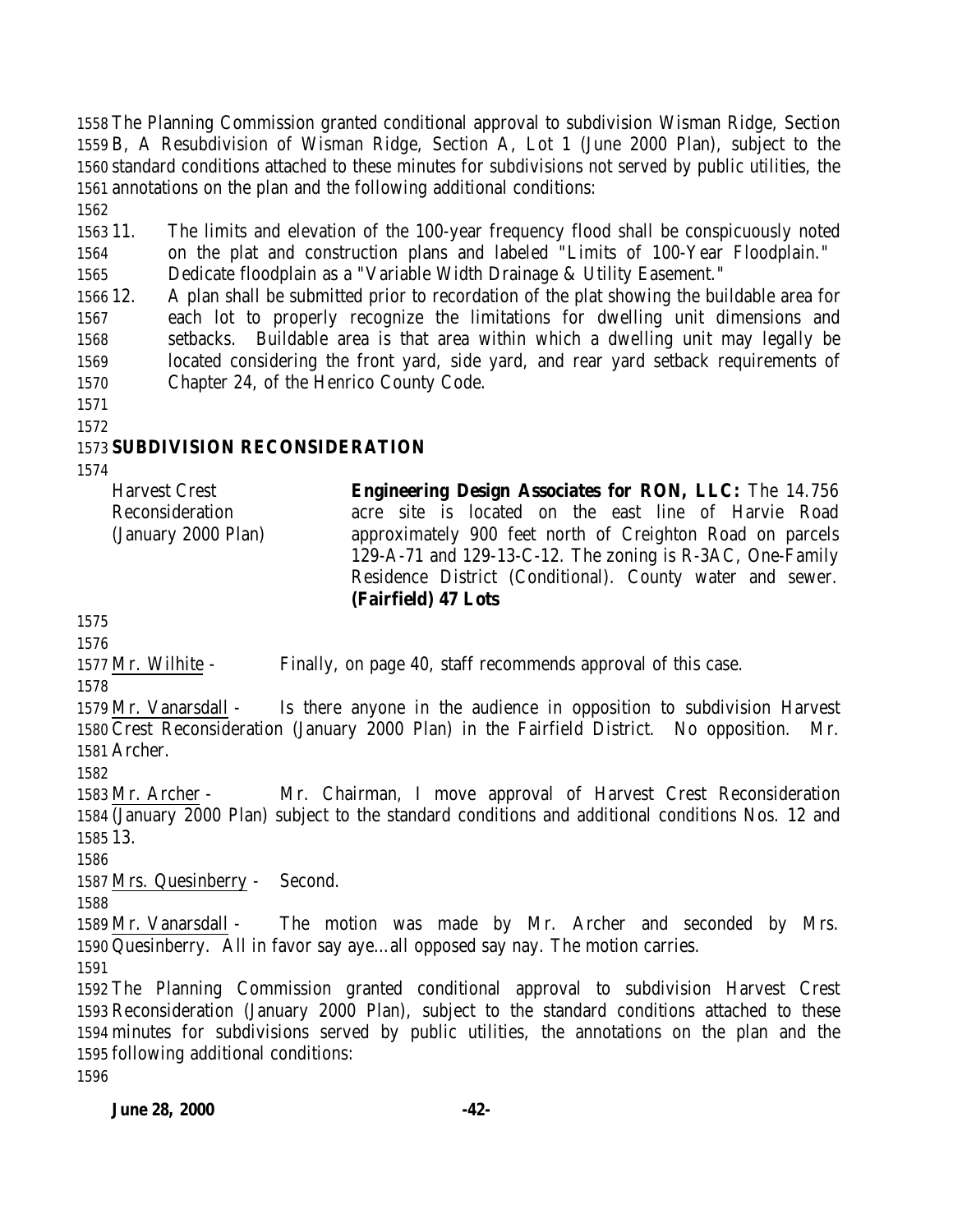12. The detailed plant list and specifications for the landscaping to be provided within the 10-foot-wide planting strip easement abutting parcel 129-A-73 shall be submitted to the Planning Office for review and approval prior to recordation of the plat.

 13. Prior to final approval, a draft of the covenants and deed restrictions for the maintenance of the common area by a homeowners association shall be submitted to the Planning Office for review. Such covenants and restrictions shall be in form and substance satisfactory to the County Attorney and shall be recorded prior to recordation of the subdivision plat.

 Mr. Vanarsdall - All right. That takes care of the Expedited Agenda and the request for deferrals and withdrawals. Mr. Secretary.

 Mr. Marlles - Okay, Mr. Chairman. The next case is on page 23, POD-86-99, The Virginia Urology Center.

# **PLAN OF DEVELOPMENT (Deferred from the February 23, 2000, Meeting)**

POD-86-99 The Virginia Urology Center **Draper Aden Associates for Med Atlantic, Inc.:** Request for approval of a plan of development as required by Chapter 24, Section 24-106 of the Henrico County Code to construct a onestory, 17,800 square foot medical office building. The 1.87 acre site is located at the northeast intersection of Monument Avenue and Byrd Avenue on parcels 115-8-A-1, 4, 23 and 24. The zoning is O-1C, Office District (Conditional). County water and sewer. **(Three Chopt)**

 

 Mr. Vanarsdall - Is there anyone in the audience in opposition to POD-86-99, The Virginia Urology Center? No opposition. Mr. Wilhite.

 Mr. Wilhite - This case was deferred from February, and since that time, the applicant has rezoned the adjacent residential properties to office and he has revised the layout. The parking area that shows up on the plan on the eastern side of the property has been added where those residential lots were. This removes the parking that was originally proposed underneath the building. The architectural design of the building has not changed other than the parking underneath being removed. The applicant recently met with the neighborhood on two issues. First, last night they met on drainage issues on W. Grace Street. The applicant is here to address any questions you have on the results of that meeting. In addition, there was a requirement under the proffer to work out a screen wall detail between the existing neighborhood and the proposed building. We have copies of the design that has been agreed to by the neighborhood. It appears on your screen. This is a combination brick and vinyl wall that's been agreed to by the neighborhood. It's seven feet in height. The dumpster screening will be built along the same design style as the wall section shown. On top, is the wall that appears along Monument Avenue and it is reduced down to three and a half feet in height. Staff is in a position to recommend approval of this plan with those changes and I'll be happy

**June 28, 2000 -43-**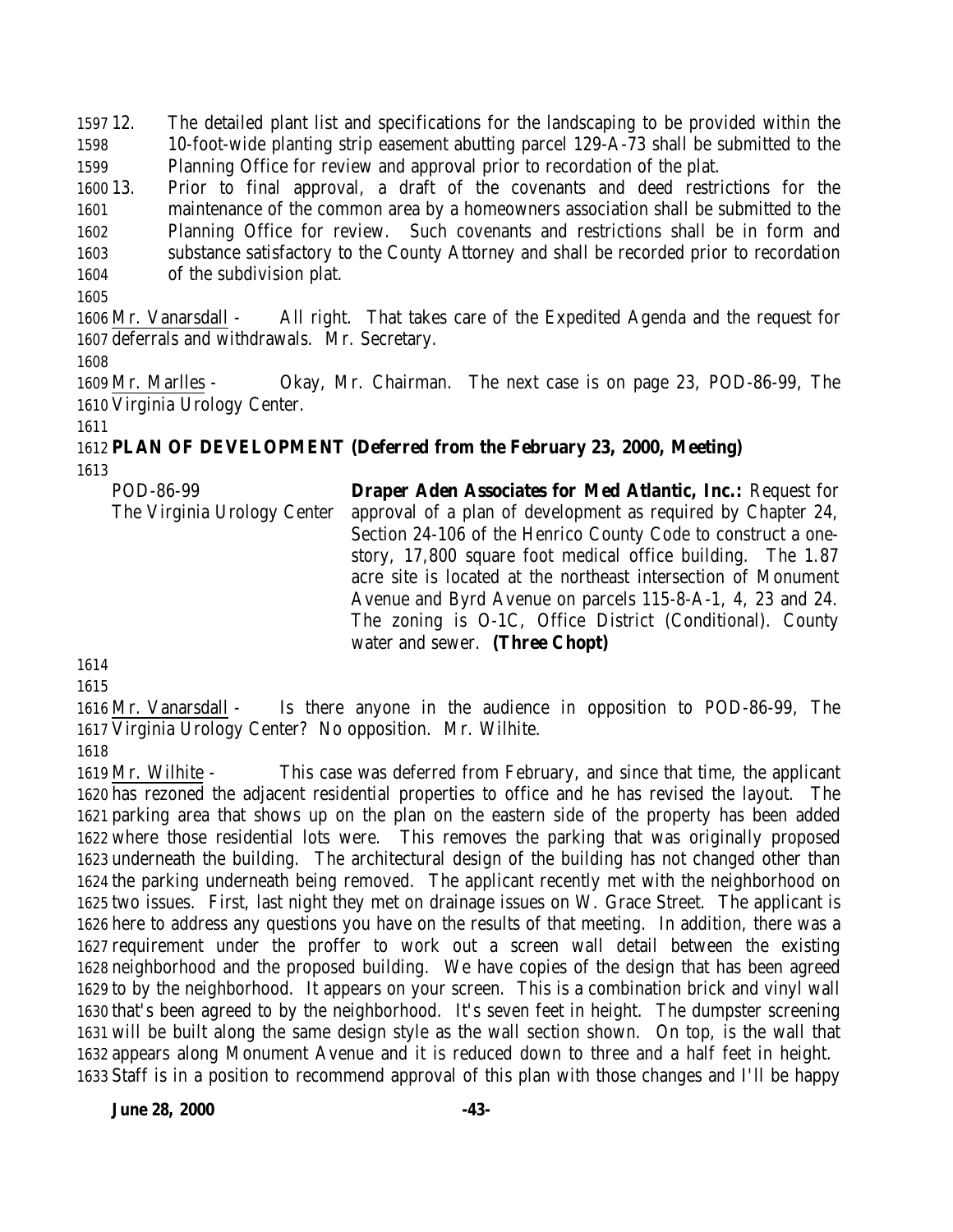to answer any questions that you have. Mr. Vanarsdall - I have a question on No. 32, "to use his best effort." What would be his best effort to keep people out of the neighborhood? Mr. Wilhite - We have used this similar type of condition on other cases when there was concern by the neighborhood of construction traffic coming through the neighborhood. It's hard to monitor any trucks or anything else going through there. If complaints arise from the neighbors that construction traffic is going through there, then we can get in contact with the applicant and try to have him inform the contractor to make an effort to try to get the construction traffic to just use Monument Avenue. Mr. Vanarsdall - You told me that yesterday, but I just wanted to get it on tape today. On No. 34, where it says "1:00 p.m. on Saturday," can you add "No Sunday pickup"? Mr. Wilhite - That can be done, but that was worded exactly as it appeared on the proffer conditions and that was picked up off of the proffers. Mr. Vanarsdall - Oh, it was. 1654 Mr. Wilhite - Yes, sir. Mr. Vanarsdall - Okay. Are we allowed to add "No Sunday pickup"? Mr. Wilhite - I believe if the Commission wants to do that, and the applicant is agreeable to it, we can add that to it. Mr. Vanarsdall - That would be up to Mr. Taylor. Anyone else have any questions? All right, no questions, Mr. Taylor. Mr. Taylor - Mr. Chairman, there still may be some people who may which to speak about this. Specifically, representing the neighborhood this morning, is Mr. Tom McGranahan. If you would like to speak, Tom, that you and your neighbors accept this now. Mr. McGranahan - Can I do it from right here? We accept it. We met with them last night and everything seems to be…. Mr. Vanarsdall - Sir, we need to have you on the microphone. Mr. Taylor - If we get you to the microphone, Tom, we can get you on tape. Mr. McGranahan - My name is Tom McGranahan and I'm president of the North Willow Lawn Civic Association. I live at 5205 W. Grace Street. All that information, plus a dollar and a half, would get you a cup of coffee at Starbucks. We have met with these people and with the representatives of the Urology Center and also with the County and things have been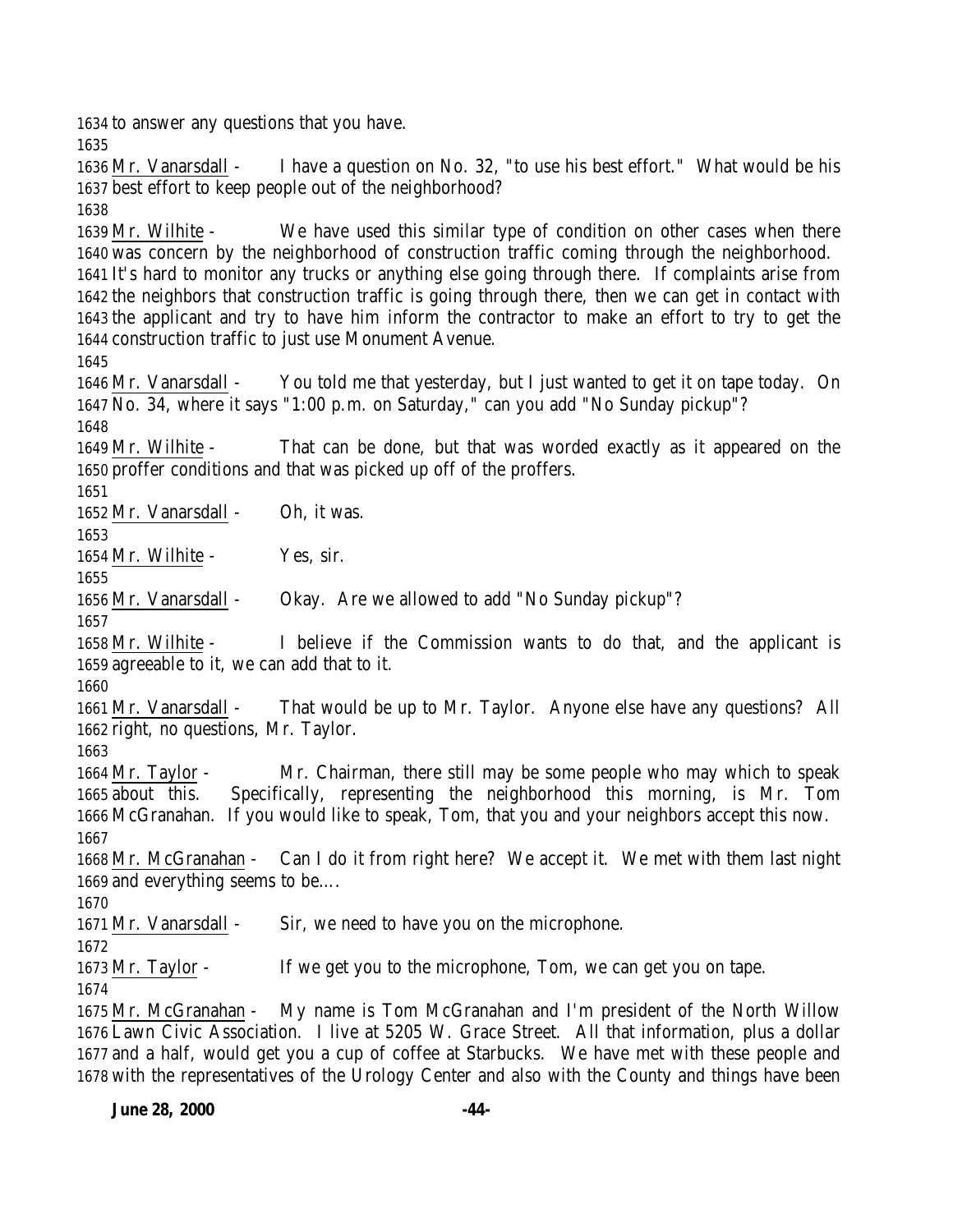worked out satisfactory to most, if not all, to the neighbors in that area. There is still some concern about drainage, but last night while talking to my neighbors, I missed it because I had other things to do, but they said that the County said that this would work what they are doing with the drop basins in the bottom to collect the water and direct it down Byrd Street. It is on top of a hill and I live down the bottom of it, so we do get an awful lot of drainage. I've done all I could on my land to direct the drainage out. There is some talk today, a little bit, we don't know enough about it to extend the gutters down from where they are now and I want to talk to our neighbors on that street and see if they would like to extend the gutters. Of course, the neighborhood would have to pay for it. And maybe work that out with the County as far as where it drains into the sewage. That's up in the air at this point, it has nothing to do with what we talked about today.

1691 Mr. Vanarsdall - Mr. Taylor knows about that right?

Mr. McGranahan - No. He just heard about it just now.

 Mr. Taylor - We do no that there is an extensive area where that drainage has to be improved, although the methodology to do it isn't really clear at this time. But, rest assured that the County is aware of it and we will do what we can do and working with the neighbors. 

 Mr. McGranahan - I think the neighbors have been very pleased with the County's efforts and also with the Urology people efforts and Mr. Taylor's efforts. Thank you. 

1702 Mr. Taylor - And I do want to thank the Urology Center for working carefully with the neighbors over and over and meeting with them on numerous occasions and meeting with the staff until we achieved a level of satisfaction with the neighbors and the Urology Center. With that, Mr. Chairman, I would move for approval of POD-86-99, The Virginia Urology Center, subject to the standard conditions for developments of this type, Nos. 9 and 11 amended and additional conditions Nos. 23 through 34 as we have before us.

 Mr. Wilhite - Excuse me, sir. And changing No. 34 to include no trash pickup on Sunday.

 Mr. Taylor - Okay. And changing No. 34 to include no trash pickup on Sundays. 

Mrs. Quesinberry - Second.

 Mr. Vanarsdall - The motion was made by Mr. Taylor and seconded by Mrs. Quesinberry. The motion was made by Mr. Taylor and seconded by Mrs. Quesinberry. All in favor say aye…all opposed say nay. The motion carries.

 The Planning Commission approved POD-86-99, The Virginia Urology Center, subject to the standard conditions attached to these minutes for developments of this type, the annotations on the plan and the following additional conditions: 

**June 28, 2000 -45-**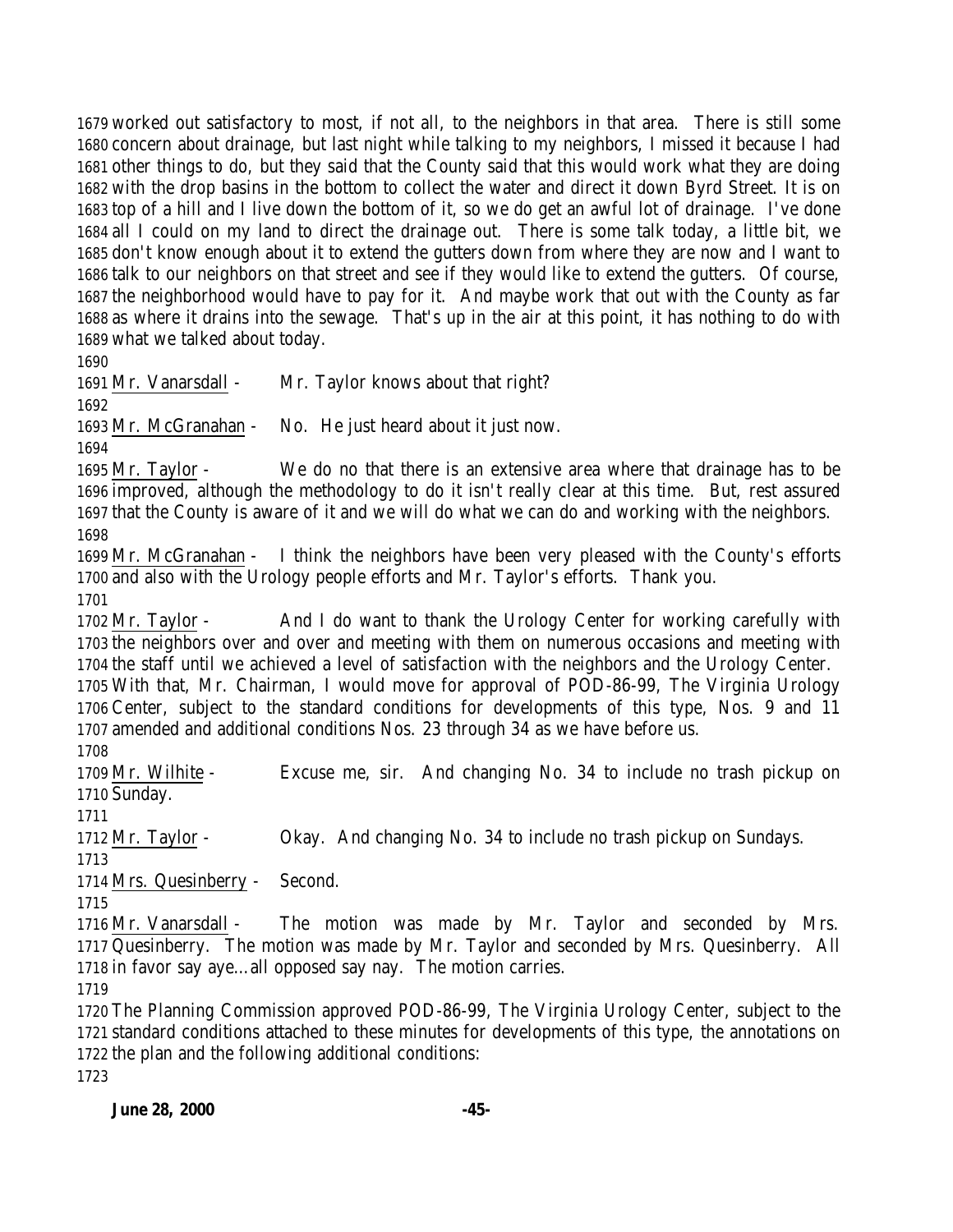9. **AMENDED -** A detailed landscaping plan shall be submitted to the Planning Office for review and Planning Commission approval prior to the issuance of any occupancy permits.

 11. **AMENDED -** Prior to the installation of the site lighting equipment, a plan including depictions of light spread and intensity diagrams and fixture mounting height details shall be submitted for Planning Office review and Planning Commission approval.

- 23. The easements for drainage and utilities as shown on approved plans shall be granted to the County in a form acceptable to the County Attorney prior to any occupancy permits being issued. The easement plats and any other required information shall be submitted to the County Real Property Agent at least sixty (60) days prior to requesting occupancy permits.
- 24. The developer shall provide fire hydrants as required by the Department of Public Utilities in its approval of the utility plans and contracts.
- 25. Employees shall be required to use the parking spaces provided at the rear of the building(s) as shown on the approved plans.
- 26. Outside storage shall not be permitted.
- 27. All exterior lighting fixtures shall be designed and arranged so the source of light is not visible from the roadways or adjacent residential properties. The lighting shall be low intensity, residential in character, and the height or standards shall not exceed 15 feet.
- 28. Any necessary off-site drainage easements must be obtained in a form acceptable to the County Attorney prior to final approval of the construction plans by the Department of Public Works.
- 29. Deviations from County standards for pavement, curb or curb and gutter design shall be approved by the County Engineer prior to final approval of the construction plans by the Department of Public Works.
- 30. Insurance Services Office (ISO) calculations must be included with the utilities plans and contracts and must be approved by the Department of Public Utilities prior to the issuance of a building permit.
- 31. Any drainage and utility easements in conflict with the footprint of this building shall be vacated prior to the issuance of a building permit for this development.
- 32. The developer shall use his best effort to ensure that all construction traffic enters and leaves the site through the Byrd Avenue construction entrance, from and to Monument Avenue, and not through the surrounding residential neighborhood.
- 33. If any portion of the existing office building is to remain open during construction of the new building, the developer must demonstrate that sufficient on-site parking will be provided to meet code requirements prior to the approval of the construction plans.
- 34. Trash pickup from the property shall be limited to the hours of 7:00 a.m. to 8:00 p.m. Monday through Friday and 9:00 a.m. to 1:00 p.m. on Saturday.
- 
-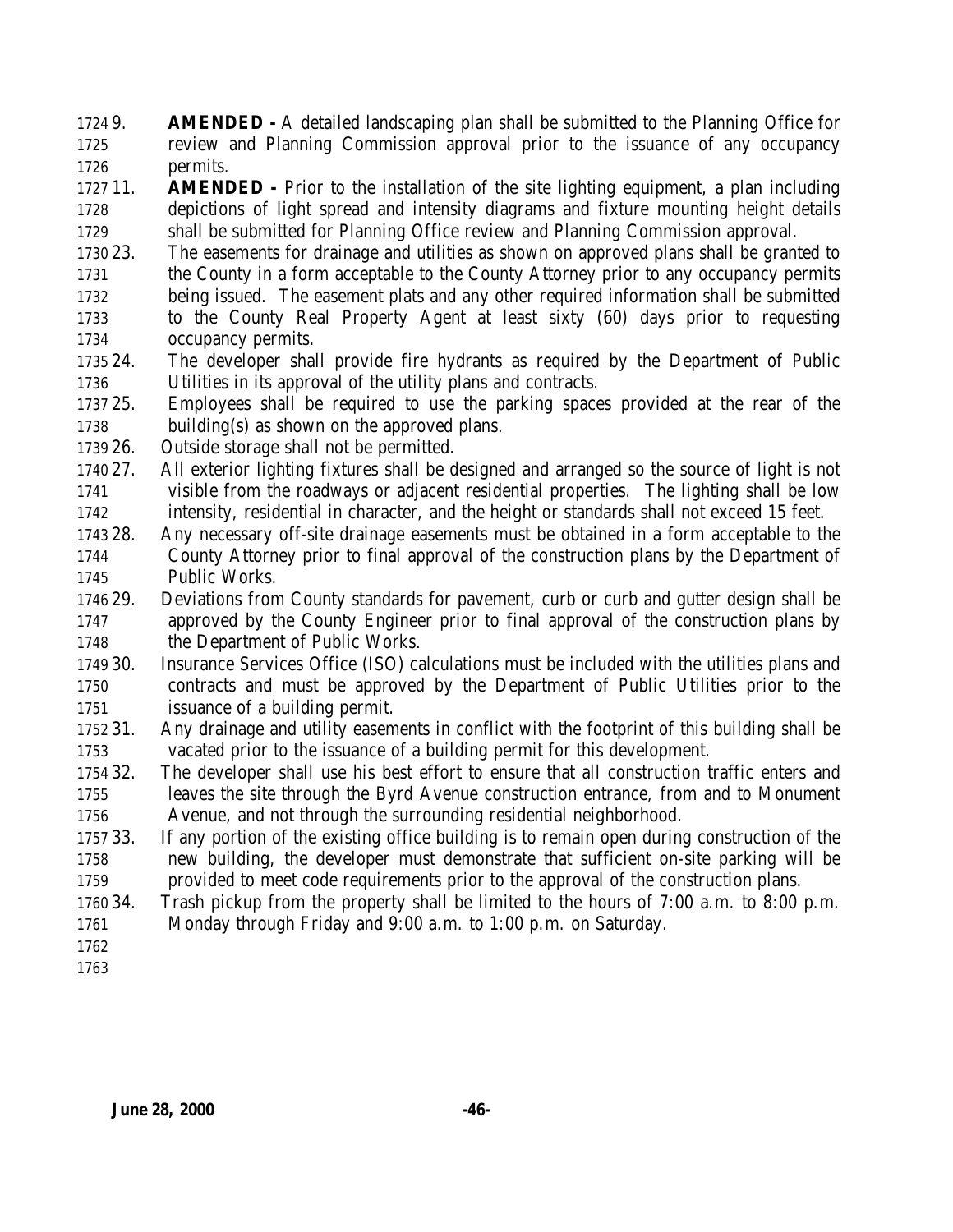Mr. Vanarsdall - We are going to break from our next item, and Mr. Marlles has an item that is urgent that we need to address.

 Mr. Marlles - Thank you, Mr. Chairman. At last night's Board meeting, the Board past a Resolution directing the Planning Commission to hold a public hearing at its earliest opportunity allowing for proper legal advertisement on a possible amendment to Section 24-52 of the Code of Henrico to eliminate Fairgounds as a conditional use in an agricultural zoning district. Staff has looked at the schedule of possible dates for this hearing. And the earliest opportunity that we could get a legal advertisement in is for the Planning Commission's evening meeting on July 13, 2000. In order to get that ad in, and the ad would actually have to appear in tomorrow's paper, and the Newspapers have just informed us that we would have to get the ad in immediately. So, that is the reason why we are bringing this item up at this point in time.

 The staff has prepared a resolution for the Planning Commission's consideration that would establish the date of that public hearing at the evening meeting of the Commission on July 13. Staff is suggesting that we consider scheduling that public hearing to start at 6:00 p.m., but that is the staff's recommendation. 

 Mr. Vanarsdall - At 6:00 p.m.? 1785 Mr. Marlles - Yes, sir. Mrs. Quesinberry - And we will start our regular agenda at seven? Mr. Marlles - Normally, that's what we would do, yes. Mrs. Quesinberry - I think that's probably a good idea and that certainly would allow for citizens to get in that wants to speak. That would allow us time to finish up and get on to our regular agenda. Mr. Vanarsdall - Six o'clock is a good time. If you put it any earlier, probably a lot of people wouldn't be here. All right. Mrs. Quesinberry, do you want to make a motion to that affect? Mrs. Quesinberry - In fact, I'll be glad to make a motion. It would give me a lot of pleasure to make a motion to…. 1802 Mr. Vanarsdall - Have we ever heard this motion before? Mrs. Quesinberry - I don't know. I'm going from memory. But, I would like to make a motion to direct the staff to set up a public hearing, to advertise to set up a public hearing, on July 13, 2000, at 6:00 p.m. to hear a resolution…. Do I need to read the resolution? Mr. Marlles - You can summarize it.

**June 28, 2000 -47-**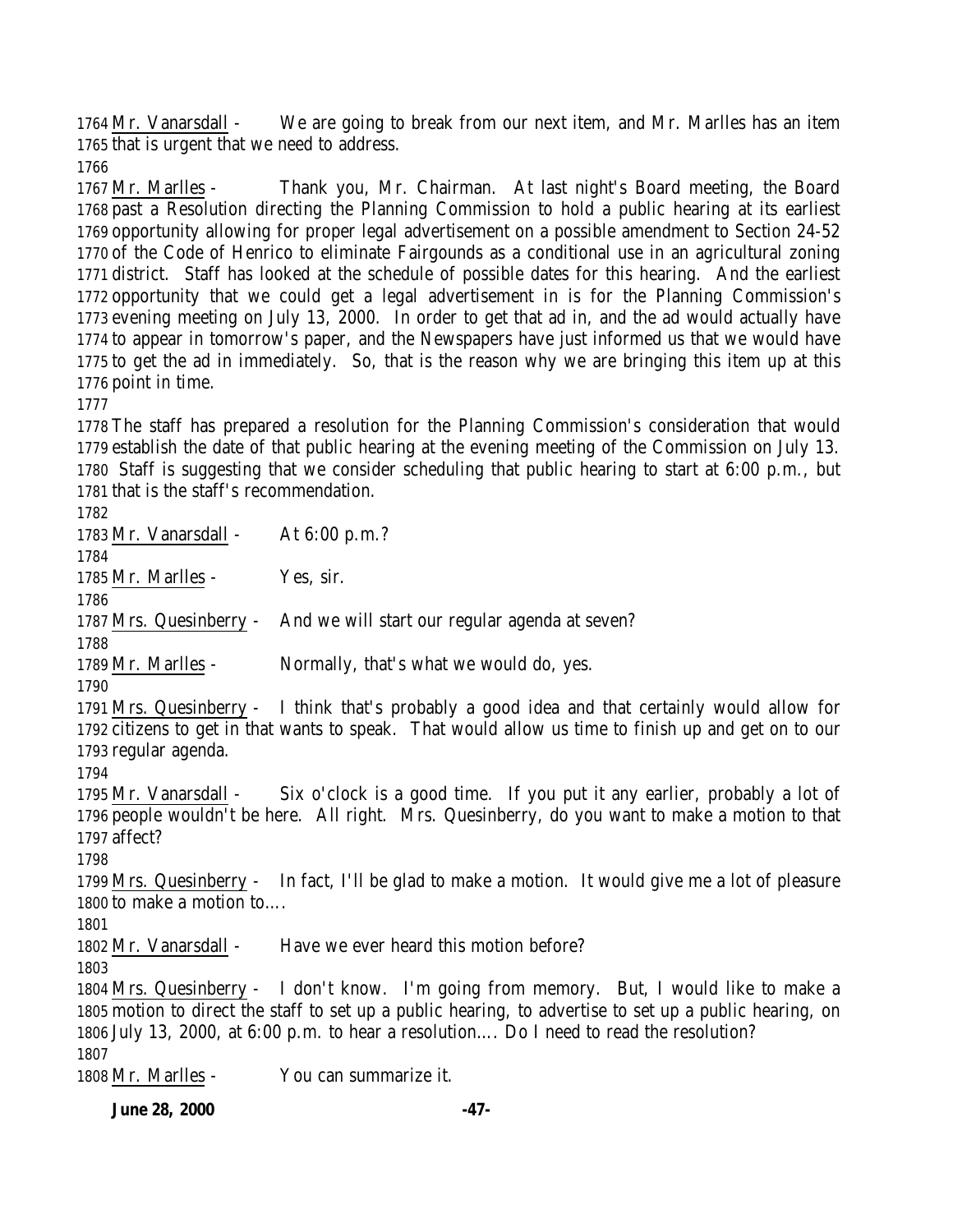Mrs. Quesinberry - Well, in summary, pursuant to a resolution to adopt land use zoning for the purpose of promoting health, safety and general welfare of the public and whereas Article 11 establishes the A-1 district as an agricultural district for agricultural uses, one-family residences and other limited low density uses. And whereas Section 24-52 (g) has been interpreted to allow certain uses under the use fairgrounds in A-1, Agricultural districts that may be deemed incompatible with the purpose of the agricultural districts and which may not promote the health, safety and general welfare of the public in the County. Now, be it therefore resolved that Henrico County Planning Commission hereby directs the Planning staff to schedule a public hearing to recommend appropriate changes to Section 24-52(g) at the Planning Commission meeting on July 13, 2000, agenda at 6:00 p.m. 1820 Mr. Vanarsdall - Fine. Do we have a second? 1822 Mr. Taylor - Second. Mr. Archer - Second, Mr. Chairman. Mr. Vanarsdall - Who said it first? 1828 Mr. Taylor - Well, I think, Mr. Chairman, on this one, it might be appropriate that... First I think I said it first, but I think in view of past history that it would be appropriate that I would second Commissioner Quesinberry motion. Mr. Vanarsdall - The motion was made by Mrs. Quesinberry and seconded by Mr. Taylor. All in favor say aye…all opposed say nay. The motion carries. Mrs. Quesinberry - And thank you very much, all of you. Mr. Vanarsdall - Now, who is going to get it down to the newspapers? Mrs. Quesinberry - Somebody run like a bunny, and get that thing in. Mr. Marlles - We will fax it to the newspapers and it will get there in time. The Planning Commission approved the Resolution to have the advertisement to recommend appropriate changes to Section 24-5(9) in regard to the Fairgrounds be advertised for a public hearing on July 13, at 6:00 p.m. Mr. Vanarsdall - Now let's get back to our regular agenda. What page are we on? Wait a minute, we had one pulled off of the Expedited Agenda, Westerre. Ms. Dwyer - Why don't we just continue in the normal order. 

Mr. Vanarsdall - All right. The next case is on page 26.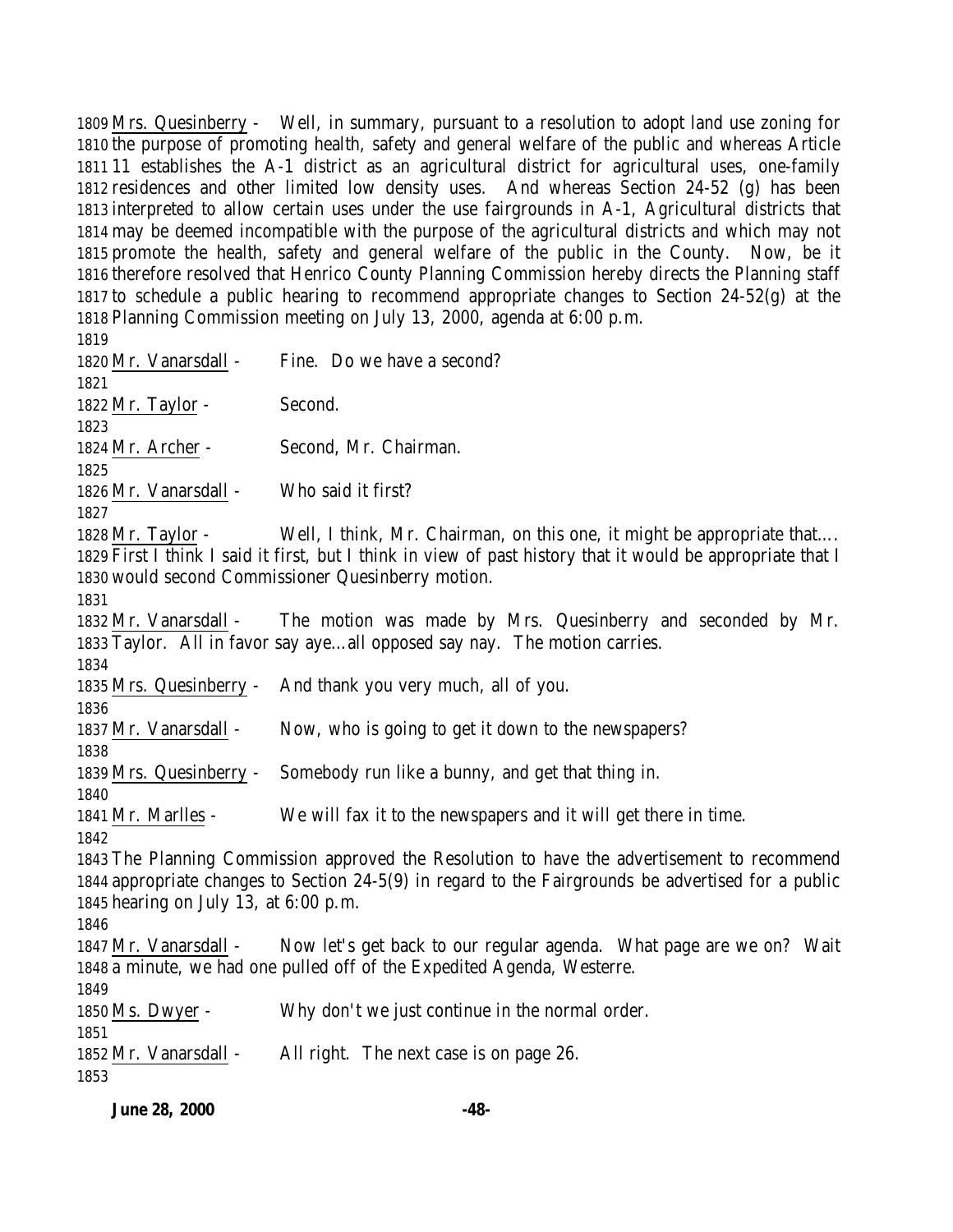#### **LANDSCAPE & LIGHTING PLAN and TRANSITIONAL BUFFER DEVIATION**

LP/POD-18-99 Texaco Convenience Center-Darbytown & Turner Roads **Whitaker Lawn Care and Landscaping Inc. for Lawrence and Madeline Turner and Meadow Petroleum:** Request for approval of a landscape and lighting plan and a transitional buffer deviation as required by Chapter 24, Sections 24-106 and 24-106.2 of the Henrico County Code. The 1.41 acre site is located on the northwest corner of the intersection of Darbytown and Turner Roads on parcel 228-A-33A. The zoning is B-3, Business District and ASO (Airport Safety

 Mr. Vanarsdall - Is there anyone in the audience in opposition to LP/POD-18-99, Texaco Convenience Center? No opposition. All right, Ms. News.

Overlay District). **(Varina)** 

 Ms. News - A revised annotated plan has just been handed out to you. The plan addresses all of staff's comments and the applicant has indicated that he is in agreement with the annotations. A transitional buffer deviation has been requested to allow the drive lane to occupy a portion of the buffer on the western property line and to delay planting of the buffer along the northern and western property lines until such time as public sewer is available and the drainfields are eliminated. These issues were discussed at the POD hearing, although action to approve the deviation was not taken. A condition was added to the POD approval to address provision of the transitional buffer planting at the time public sewer is provided. With that said, and the provided the Planning Commission approves the transitional buffer deviation, staff recommends approval of the revised landscape and lighting plan as annotated. 

Mr. Vanarsdall - Are there any questions of Ms. News.

 Mrs. Quesinberry - No. I just want to make it clear that the transitional buffer deviation really concerns that area where the drainfield exists now. And that's what we are talking about. It just really delays the landscaping until such time as the sewer is available. 

 Ms. News - Yes. That's the main component and the other component is that there is a portion of the drive lane on the western boundary that is within the 35-foot transitional buffer.

 Mrs. Quesinberry - Okay. Do we need two separate motions to approve the deviation or can we wrap it all up?

 Ms. News - It's all a 35-foot transitional buffer deviation. I think one motion would cover it.

 Mr. Vanarsdall - Are there any other questions by Commission members? All right, Mrs. Quesinberry.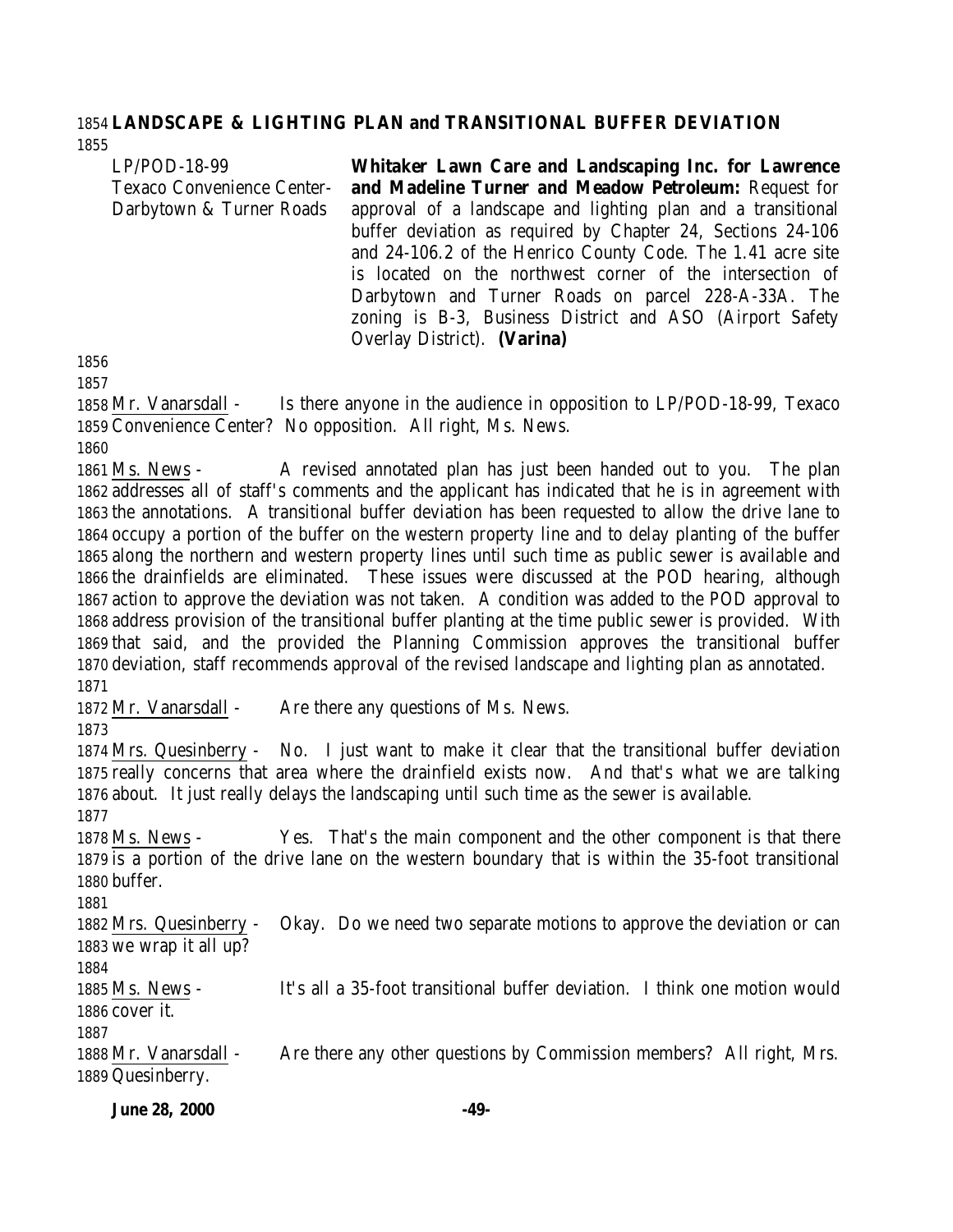Mrs. Quesinberry - Okay. I can recommend approval of LP/POD-18-99, the landscape and lighting plan and the transitional buffer deviation with the annotations on the plan and the standard conditions for landscape and lighting plans.

Ms. Dwyer - Second.

 Mr. Vanarsdall - The motion was made by Mrs. Quesinberry and seconded by Ms. Dwyer. All in favor say aye…all opposed say nay. The motion carries.

 The Planning Commission approved the landscape, lighting, and transitional buffer deviation for LP/POD-18-99, Texaco Convenience Center - Darbytown & Turner Roads, subject to the standard conditions attached to these minutes for landscape and lighting plans.

## **SUBDIVISION (Deferred from the May 24, 2000, Meeting)**

Hunton Park Townhouses (May 2000 Plan) **Foster & Miller, P. C. for William W. Johnson:** The 70.01 acre site is located on the north line of proposed Hunton Park Boulevard, approximately 3000 feet east of Staples Mill Road (U.S. Route 33) on part of parcel 13-A-24 and part of 21-A-2. The zoning is RTHC, Residential Townhouse District (Conditional). County water and sewer. **(Brookland) 245 Lots**

 Mr. Vanarsdall - Is there anyone in the audience in opposition to Hunton Park Townhouses? No opposition. Mr. McGarry, good morning.

 Mr. McGarry - Good morning, Mr. Chairman. A revised plan was received this morning so you will need to waive the time limit in your motion. The revised plan is identical to the plan that you see on your screen and is included in your packet, except that it adds two additional strips of land to the layout. All three outstanding issues have been resolved. First, the RPA boundary has been accepted by the Department of Public Works. Second, the 50- foot buffer has been provided by adding this additional land to meet the proffered buffer requirements. This additional land is being provided by Star City Land. The applicant is purchasing these townhouses from Star City and will also purchase the additional strips from them as well. So, Star City would have to become a party to the POD application when that is submitted.

 The traffic study is the third item that has been submitted and conditions of an internal memo have been provided to the applicant and they have been accepted by the applicant. Reference to that is included in your addendum as item No. 15, which reads: The five improvements listed in the proposed Hunton development memo from Department of Public Works dated June 27, 2000, shall be incorporated in this approval. With that, staff can recommend approval of this revised plan subject to the standard conditions, additional conditions Nos. 12 through 14 and No. 15 on your addendum. I'll be happy to answer any questions.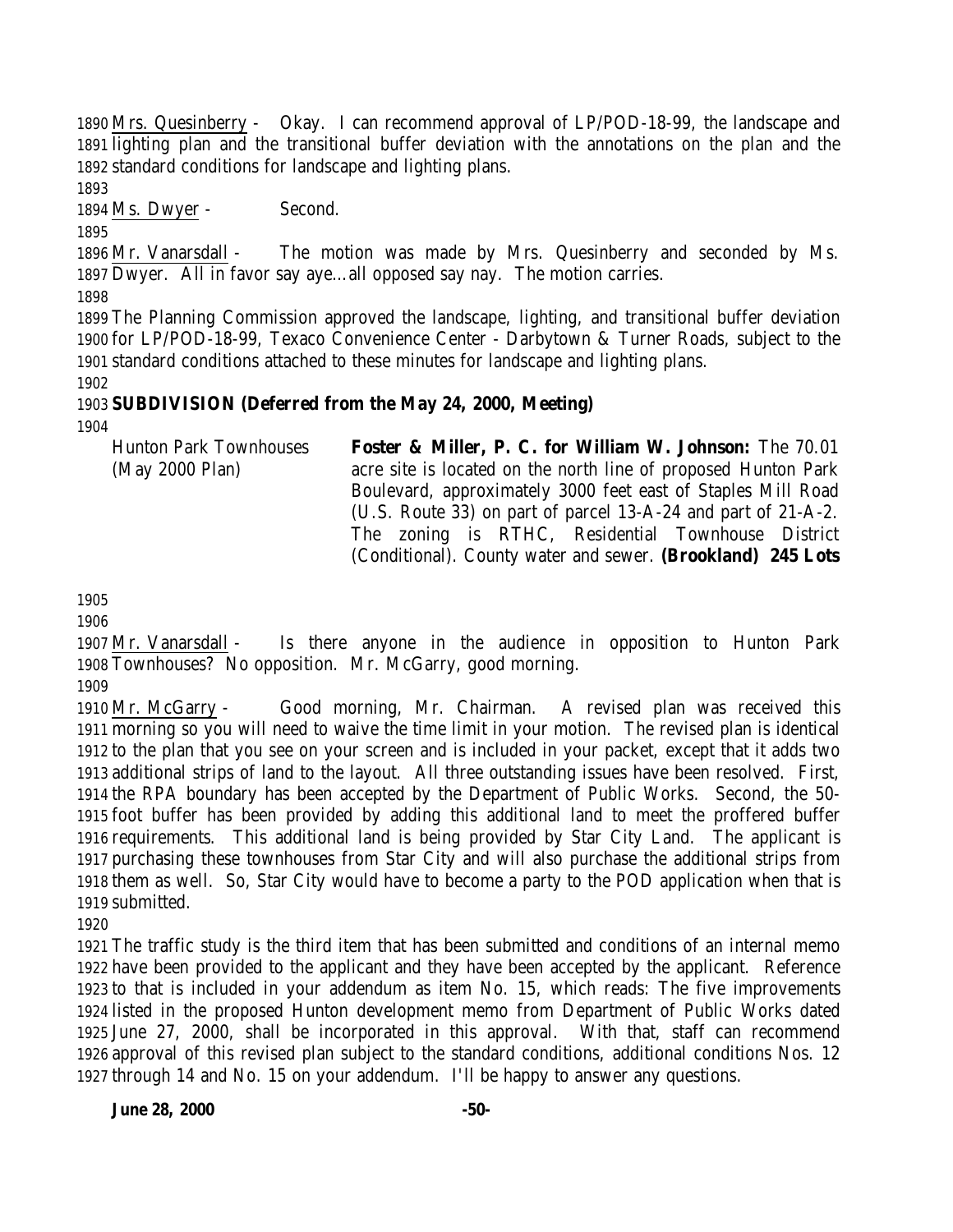Mr. Vanarsdall - Are there any questions of Mr. McGarry by Commission members? No questions? All right. Nobody has any questions and I don't need to hear from Mr. Weinberg. I recommend approval of subdivision Hunton Park Townhouses as presented by Mr. McGarry and the staff and with added conditions Nos. 12, 13, and 14 and on our addendum, dated June 28, another added condition No. 15. Then I realized when I got into this, I've got to waive the time limit. So, I'll go ahead with this motion and then we will waive the time limit. I guess that's the way we can do it. Let me start over. I waive the time limit on Hunton Park Townhouses.

Mrs. Quesinberry - Second.

 Mr. Vanarsdall - The motion was made by Mr. Vanarsdall and seconded by Mrs. Quesinberry. All those in favor say aye…all opposed say nay. The motion carries.

 The Planning Commission approved to waive the time limits for subdivision Hunton Park Townhouses for the revised plans.

 Mr. Vanarsdall - Now, I'll make a motion that we approve subdivision Hunton Park Townhouses as presented by Mr. McGarry and the staff with the annotations on the plans for subdivision served by public utilities, and added conditions Nos. 12, 13, 14 and from the addendum, dated June 28, added condition No. 15.

Mr. Archer - Second, Mr. Chairman.

 Mr. Vanarsdall - The motion was made by Mr. Vanarsdall and seconded by Mr. Archer. All those in favor say aye…all opposed say nay. The motion carries.

 The Planning Commission granted conditional approval to subdivision Hunton Park Townhouses (May 2000 Plan), subject to the standard conditions for subdivision served by public utilities, the annotations on the plans and the following additional conditions:

 12. The proffers approved as part of zoning case C-72C-90 shall be incorporated in this approval.

 13. The limits and elevation of the 100-year frequency flood shall be conspicuously noted on the plat and construction plans and labeled "Limits of 100-Year Floodplain."

Dedicate floodplain as a "Variable Width Drainage & Utility Easement."

 14. Prior to final approval, a draft of the covenants and deed restrictions for the maintenance of the common area by a homeowners association shall be submitted to the Planning Office for review. Such covenants and restrictions shall be in form and substance satisfactory to the County Attorney and shall be recorded prior to recordation of the subdivision plat.

 15. The five improvements listed in the proposed Hunton development memo from Department of Public Works dated June 27, 2000, shall be incorporated in this approval.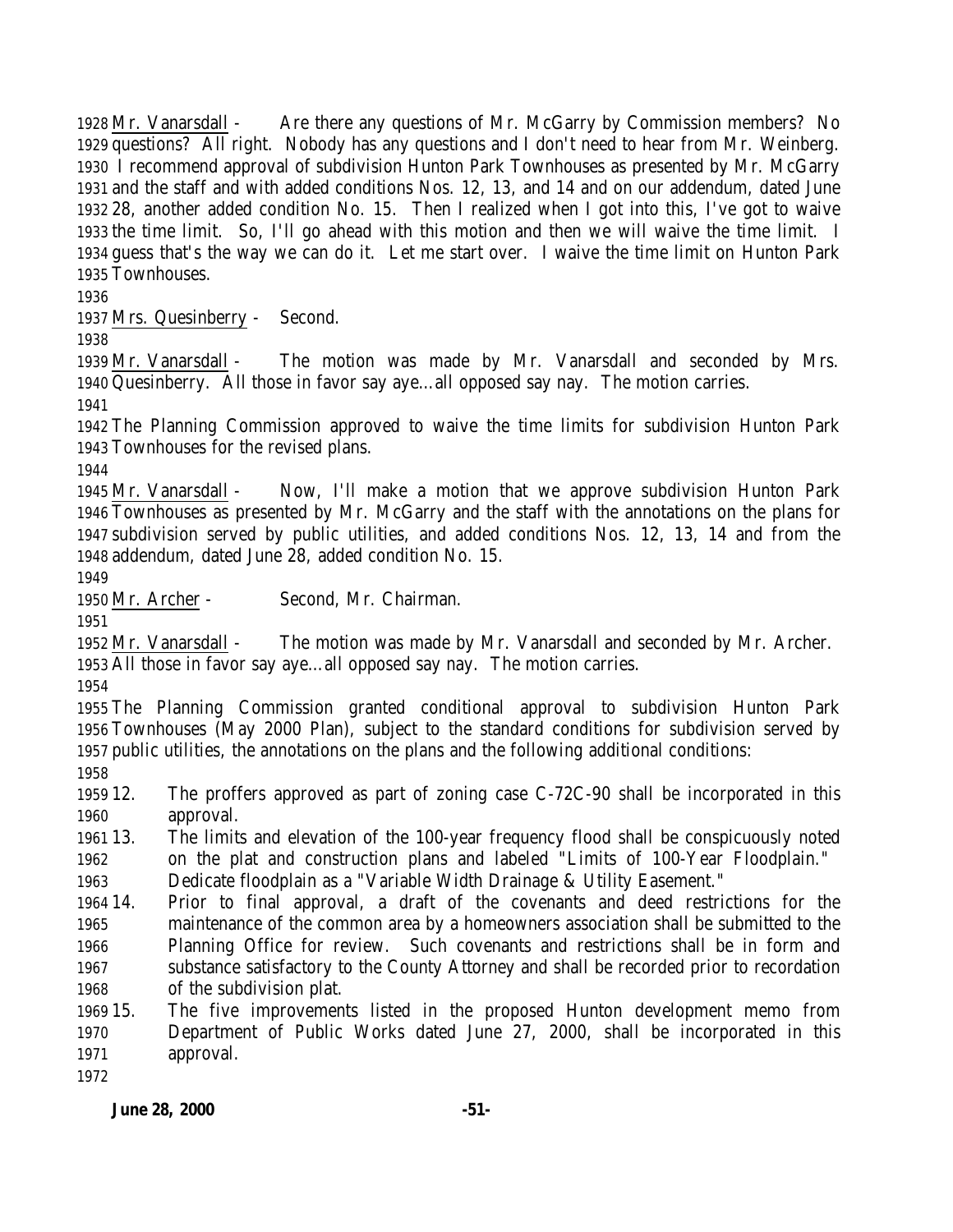#### **PLAN OF DEVELOPMENT (Deferred from the May 24, 2000, Meeting)**

| POD-42-00           | Jordan Consulting Engineers for R.A.S. LLC: Request for            |
|---------------------|--------------------------------------------------------------------|
| Springfield Commons | approval of a plan of development as required by Chapter 24,       |
|                     | Section 24-106 of the Henrico County Code to construct a one-      |
|                     | story, 11,640 square foot office building, a one-story, 12,700     |
|                     | square foot office building and a one-story, 14,640 square foot    |
|                     | office building. The 4.35 acre site is located along the west line |
|                     | of Springfield Road (State Route 157), approximately 900 feet      |
|                     | north of W. Broad Street (U.S. Route 250) on parcel 48-A-          |
|                     | 23B. The zoning is O-2C, Office District (Conditional).            |
|                     | County water and sewer. (Three Chopt)                              |
|                     |                                                                    |

 Mr. Vanarsdall - Is there anyone in the audience in opposition to POD-42-00, Springfield Commons? We have opposition. Mr. Wilhite.

 Mr. Wilhite - This case was deferred from last month to give the applicant the opportunity to meet with the adjacent townhouse association. Also to get a signature from Cosco next door to allow a drive connection between the existing Cosco property and here. There is a revised plan in your packet that shows a reduction in the area of this proposal, roughly, by a tenth of an acre. Part of the agreement of Cosco granting access to their property was a land swap to allow Cosco to try to rezone the property and expand their parking lot. They have filed for rezoning of that strip of land. It will be before you in the first meeting in July. We do have the signature from Cosco to allow this case to proceed, though. The water quality issues have been worked out. The applicant has met with the townhouse association and they have come to an agreement to get their support on this as well. The staff can recommend approval of the revised plan in your packet. I'll be happy to answer any questions you may have.

1993 Mr. Vanarsdall - Are there any questions for Mr. Wilhite?

 Mr. Taylor - Mr. Wilhite, there was some concerns by the neighbors working with the real estate company to include several items for Henrico County related to lighting, buffers, and trash, in their neighborhood and developer with regard to HVAC, vehicle visibility, and air conditioning changes. Have they been recorded?

| 2000 Mr. Wilhite -    | We have a copy of the agreement on file. I can read down the list if you |
|-----------------------|--------------------------------------------------------------------------|
| 2001 would like.      |                                                                          |
| 2002                  |                                                                          |
| 2003 Mr. Taylor -     | Is there anybody here in the audience who would like to speak to that?   |
| 2004                  |                                                                          |
| 2005 Mr. Vanarsdall - | We have opposition, but we would like to hear from the applicant first.  |
| 2006                  |                                                                          |
| 2007 Mr. Taylor -     | Okay.                                                                    |

**June 28, 2000 -52-**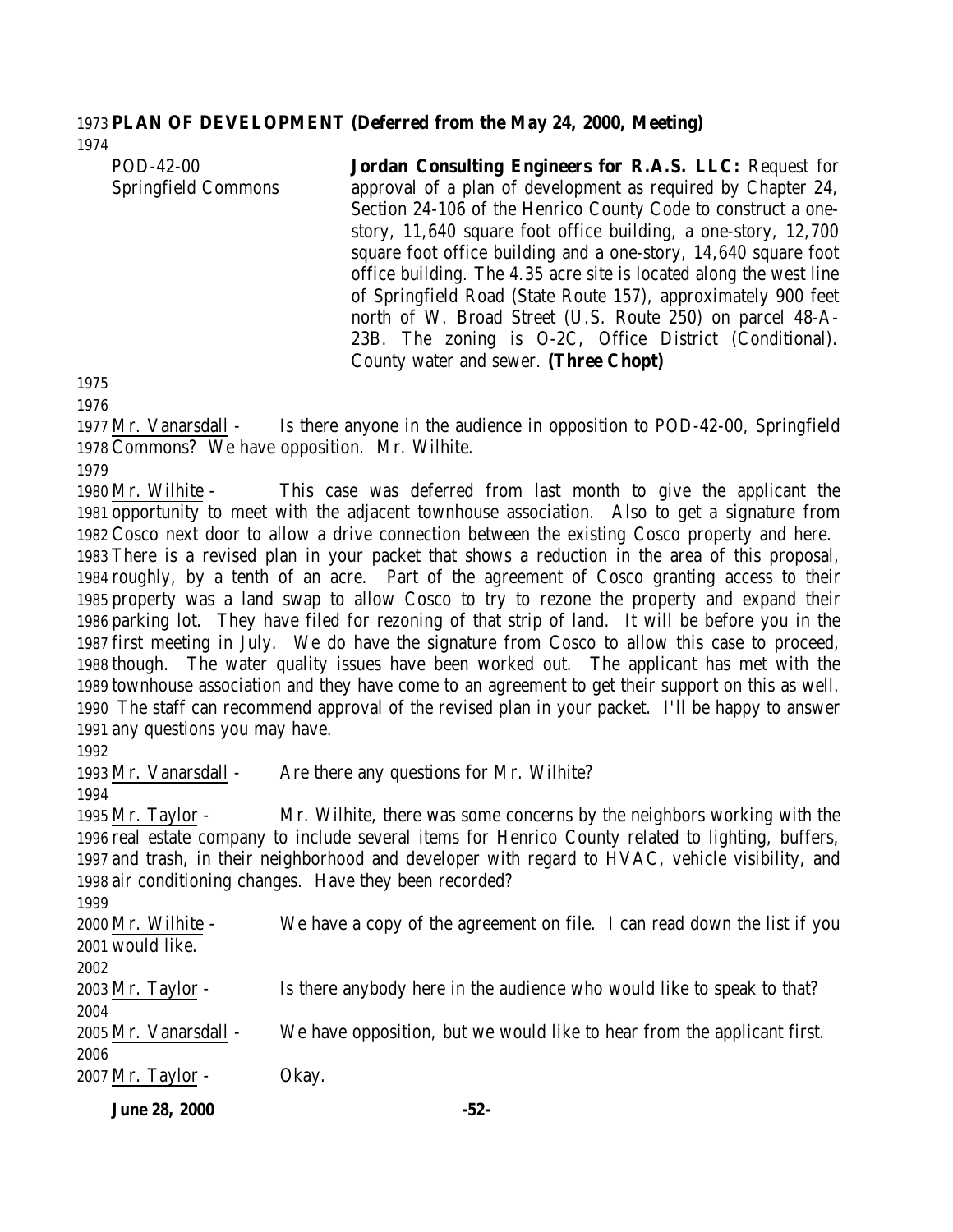**June 28, 2000 -53-** Mr. Rice - Commission, my name is Chris Rice. I am the developer and owner of the property. We met with the townhouse association and we had come to agreement on screening all of the HVAC equipment from their view and felt like we had met their demands. Mr. Vanarsdall - All right. Thank you. Mr. Taylor - Mr. Rice, is this a copy of the memorandum that you had worked out with the Springfield Woods Townhouse Association? Mr. Rice - Yes, sir, it is. Mr. Taylor - Has this been entered into the record? Mr. Wilhite - Yes, we have a copy for our records. Staff had originally recommended a fence between the townhouses and this project; the agreement as far as the treatment of that buffer, they have agreed to no fence being provided. So, staff will pull that recommendation. Mr. Vanarsdall - All right. Come on down, ma'am. Good morning. Ms. Ridd - Good morning. My name is Sue Ridd and I live at 9655 Greenmeadow Circle and I've been a resident of Springfield Woods since 1989. I was at that June 22 meeting with the board and my only concern with this project, I agree with it in the general concept, was that in the presentation there were two developers. One indicated that the 10- foot transitional zone would be revegetated completely. The other one indicated that the number of trees would remain as much as possible. There are approximately 141 mature hardwoods that have a diameter greater than six inches and are over 40 feet in height. This may not sound significant to you but if you were neo-tropical migrant, it would be. This area has recorded some rare species in this area. So, my only concern or my only requests is that the 10-foot zone that is right now labeled transitional be uncut. In other words, it would remain in mature hardwoods and their proposed vegetated screening would be planted just adjacent to that line. Are there any questions? 2040 Mr. Taylor - Ms. Ridd, that is typified by the sketch at the bottom of this statement. Ms. Ridd - Yes, sir. Springfield Woods is on the north side and Springfield Commons is on the south side. And you see that there is a 10-foot buffer right now that is proposed in his drawing as transitional. All I want is a clarification that it will remind in mature hardwoods and remain uncut. Mr. Taylor - Okay. Thank you. Mr. Vanarsdall - Mr. Secretary, I don't believe that we have the authority to state this, do we? We would like to do everything we can to save them. Mr. Marlles - I would suggest, Mr. Chairman, that the applicant address that.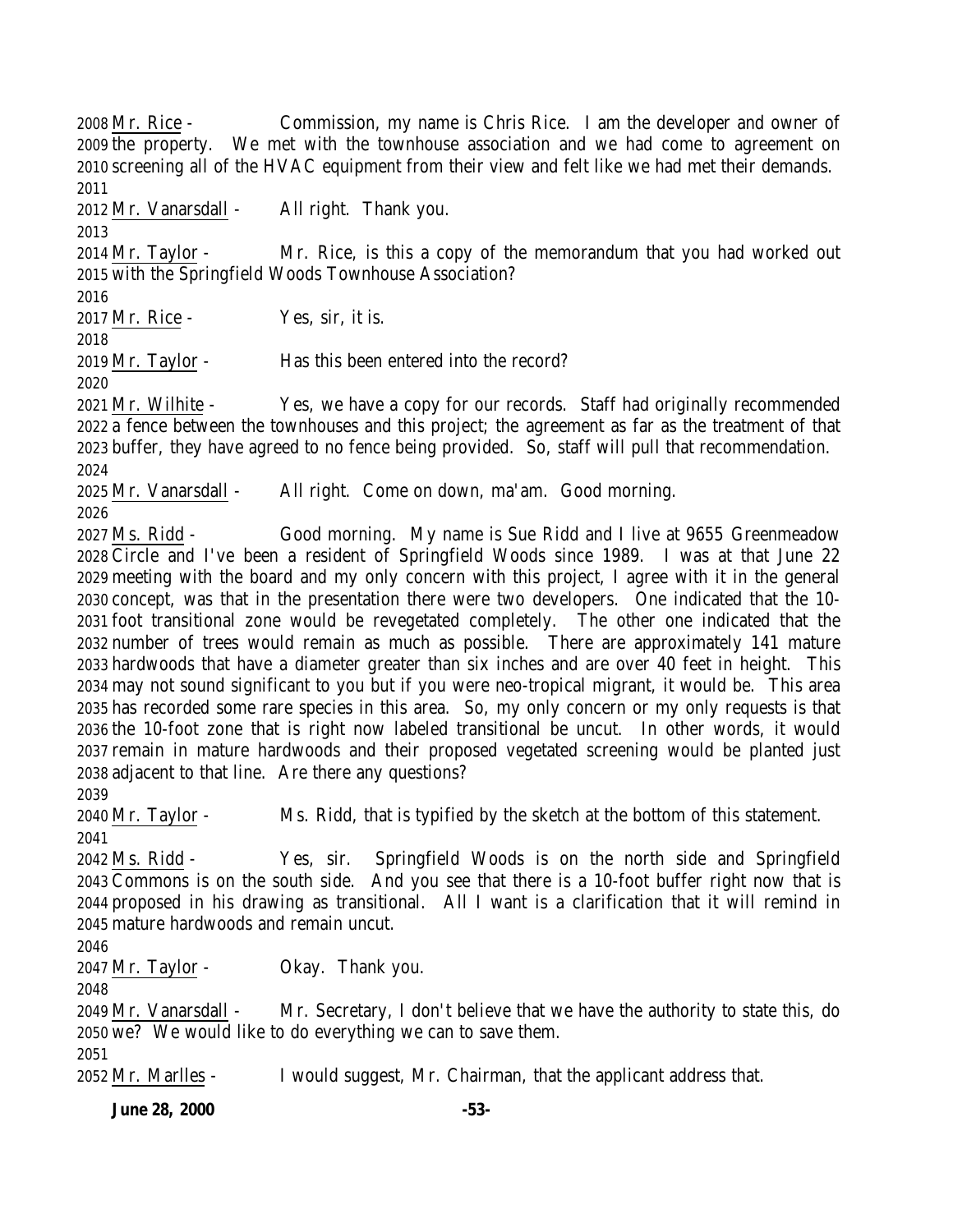Mr. Vanarsdall - Yes, I would too. Maybe we can get something in writing from him. Mr. Rice - Planning Commission, we will do the best to try to save the natural hardwood that's in that area. But, through the development process, we can't guarantee that. Mr. Vanarsdall - Mr. Taylor. Mr. Taylor - I understand that and I hope that Ms. Ridd will understand that. The developer will do what he can to protect those trees as you have requested. And as we have his statement from his company relative to what the six different requirements that you have already worked out for him. So, I think everybody will benefit by that. And if you will just give us that assurance while we will proceed. Mr. Rice - We will do our best, yes, sir. Mr. Taylor - Is that acceptable to you, Ms. Ridd? Ms. Ridd - Yes. Mr. Vanarsdall - Is there any way you can get together with Ms. Ridd and …. Mr. Taylor - Well, yes, sir. I think he has the sketch and what he's proffered is, as much as humanly possible, as he goes forward and he will try to accommodate the trees and the birds will be happy as they go from north to south and south to north. Mr. Rice - Thank you. Mr. Taylor - So, with that, Mr. Chairman, I will…. 2082 Mr. Vanarsdall - Let me ask Ms. Ridd. Is that satisfactory to you, Ms. Ridd? Ms. Ridd - So long as they are acting in good faith, yes, sir, that is satisfactory. Ms. Dwyer - But, what efforts will be taken to preserve the trees? Mr. Vanarsdall - That was my next question. Ms. Dwyer - You know sometimes good intentions are spoken at the Planning Commission meeting but then the bulldozer guy doesn't understand that and so it's good to have areas clearly marked. Mr. Wilhite - We will have to look at the final grading details on the plans submitted

 for construction. We can commit to require them to use orange tree protection fencing on the trees that can be saved. At this point, we don't know how many until we see their final plans.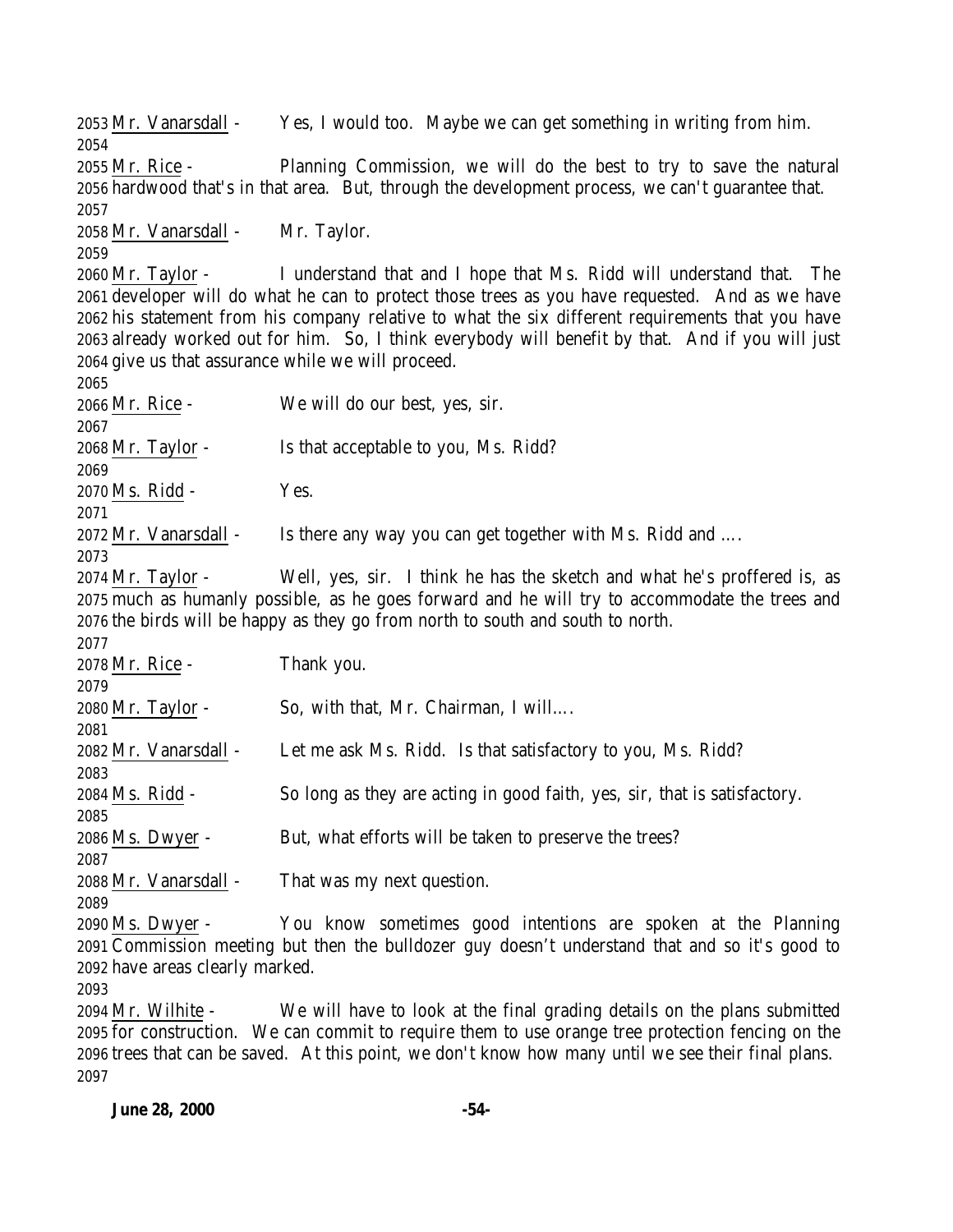Ms. Dwyer - I would also like to comment that 10 feet of natural trees really won't amount to what we might think it is. By the time you clear away the woods, which usually remaining in a 10-foot buffer is not a whole lot of natural hardwood, so.

 Mr. Wilhite - In this particular case, the tree line actually extends into the common area of the subdivision. So, it's not clear to the property line of this townhouse development. 

Ms. Dwyer - Well, that's good.

 Mr. Wilhite - So, how many trees and what quality we get, we don't know at this point.

Ms. Dwyer - So, there will be protection on that side at least.

 Mr. Wilhite - We can request that they put up orange tree protection fencing in that area to the extent that we can possibly get them to do it.

 Mr. Vanarsdall - I think that would be a good idea. Since she has come forward and asked. Thank you, Mr. Taylor.

 Mr. Taylor - Mr. Chairman, with that, I'll recommend approval of POD-42-00, Springfield Commons, subject to the annotations on the plans, the standard conditions for developments of this type and conditions Nos. 9 and 11 amended and added conditions Nos. 23 through 32.

Mrs. Quesinberry - Second.

 Mr. Vanarsdall - The motion was made by Mr. Taylor and seconded by Mrs. Quesinberry. All in favor say aye…all opposed say nay. The motion carries.

 The Planning Commission approved POD-42-00 Springfield Commons, subject to the standard conditions attached to these minutes for developments of this type, the annotations on the plans, and the following additional conditions:

 9. **AMENDED** - A detailed landscaping plan shall be submitted to the Planning Office for review and Planning Commission approval prior to the issuance of any occupancy permits.

 11. **AMENDED** - Prior to the installation of the site lighting equipment, a plan including depictions of light spread and intensity diagrams and fixture mounting height details shall be submitted for Planning Office review and Planning Commission approval.

 23. The easements for drainage and utilities as shown on approved plans shall be granted to the County in a form acceptable to the County Attorney prior to any occupancy permits being issued. The easement plats and any other required information shall be submitted to the County Real Property Agent at least sixty (60) days prior to requesting occupancy permits.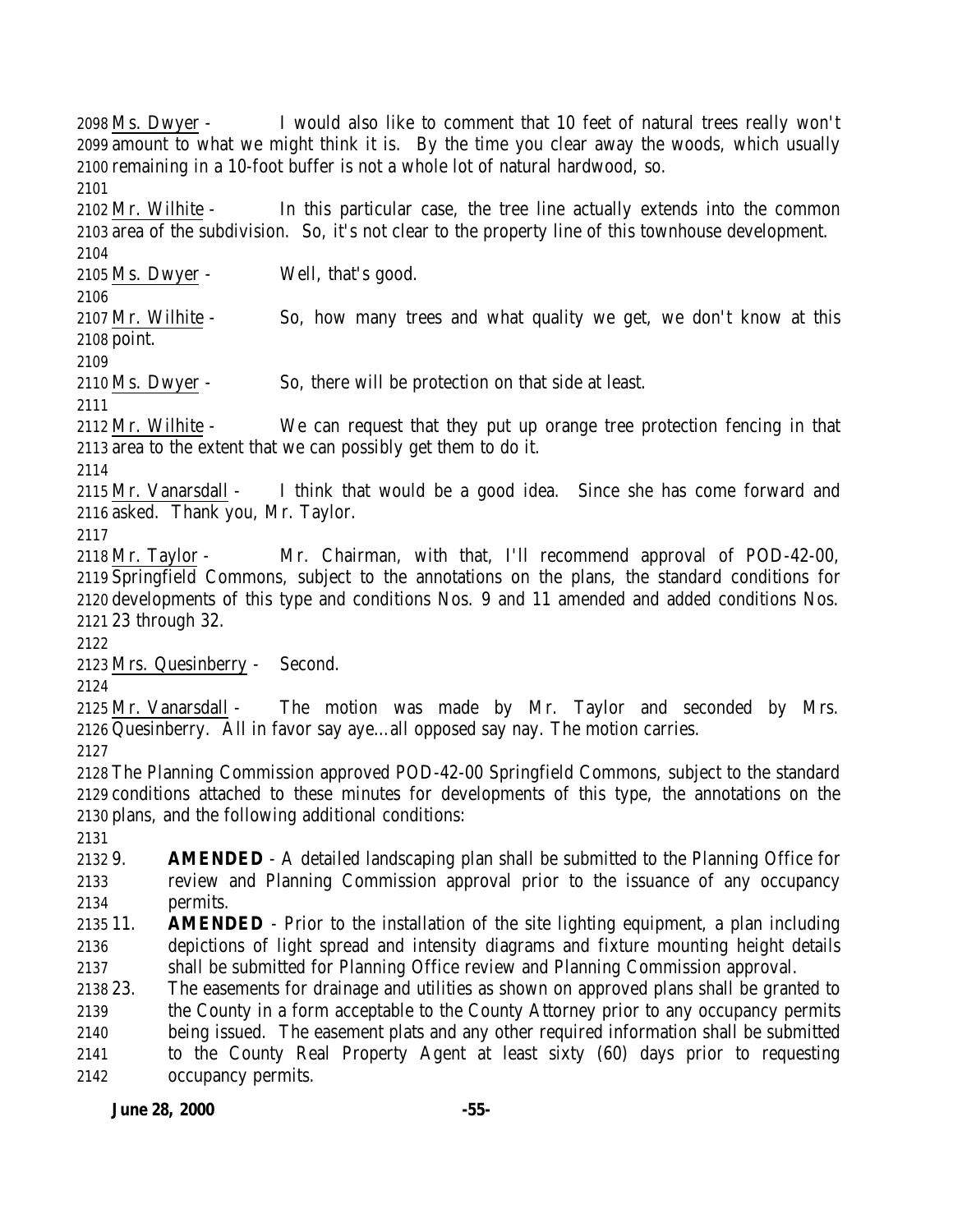- 24. The entrances and drainage facilities on Springfield Road (State Route 157) shall be approved by the Virginia Department of Transportation and the County.
- 25. A notice of completion form, certifying that the requirements of the Virginia Department of Transportation entrances permit have been completed, shall be submitted to the Planning Office prior to any occupancy permits being issued.
- 26. The developer shall provide fire hydrants as required by the Department of Public Utilities in its approval of the utility plans and contracts.
- 27. Outside storage shall not be permitted.
- 28. The certification of building permits, occupancy permits and change of occupancy permits for individual units shall be based on the number of parking spaces required for the proposed uses and the amount of parking available according to approved plans.
- 29. Deviations from County standards for pavement, curb or curb and gutter design shall be approved by the County Engineer prior to final approval of the construction plans by the Department of Public Works.
- 30. Insurance Services Office (ISO) calculations must be included with the utilities plans and contracts and must be approved by the Department of Public Utilities prior to the issuance of a building permit.
- 31. Approval of the construction plans by the Department of Public Works does not establish the curb and gutter elevations along the Virginia Department of Transportation maintained right-of-way. The elevations will be set by the contractor and approved by the Virginia Department of Transportation.
- 32. Evidence of a joint ingress/egress and maintenance agreement must be submitted to the Planning Office and approved prior to issuance of a certificate of occupancy for this development.
- 

## **PLAN OF DEVELOPMENT & SPECIAL EXCEPTION**

POD-19-97 Westerre III (POD-2-97 and POD-93-97 Revised) **Balzer & Associates for Westerre Land Development, Trammell Crow Company and Residence Inn By Marriott Inc.:** Request for approval of a plan of development and special exception for buildings in excess of three stories, as required by Chapter 24, Sections 24-2, 24-59(c) and 24-106 of the Henrico County Code in order to construct a four-story, 96,000 square foot office building. The 4.135 acre site is located on the west line of proposed Westerre Parkway approximately 1,000 feet south of W. Broad Street (U. S. Route 250) on part of parcel 48-A-37A. The zoning is B-2C Business District (Conditional) and O-3C, Office District (Conditional). County water and sewer. **(Three Chopt)**

 Mr. Vanarsdall - Is there anyone in the audience in opposition to POD-19-97, Westerre III? We have opposition. Mr. Wilhite.

 Mr. Wilhite - This is a bit of a unique situation, Mr. Chairman. This POD was approved in February 1997. The applicant submitted plans for signature to the County and it

**June 28, 2000 -56-**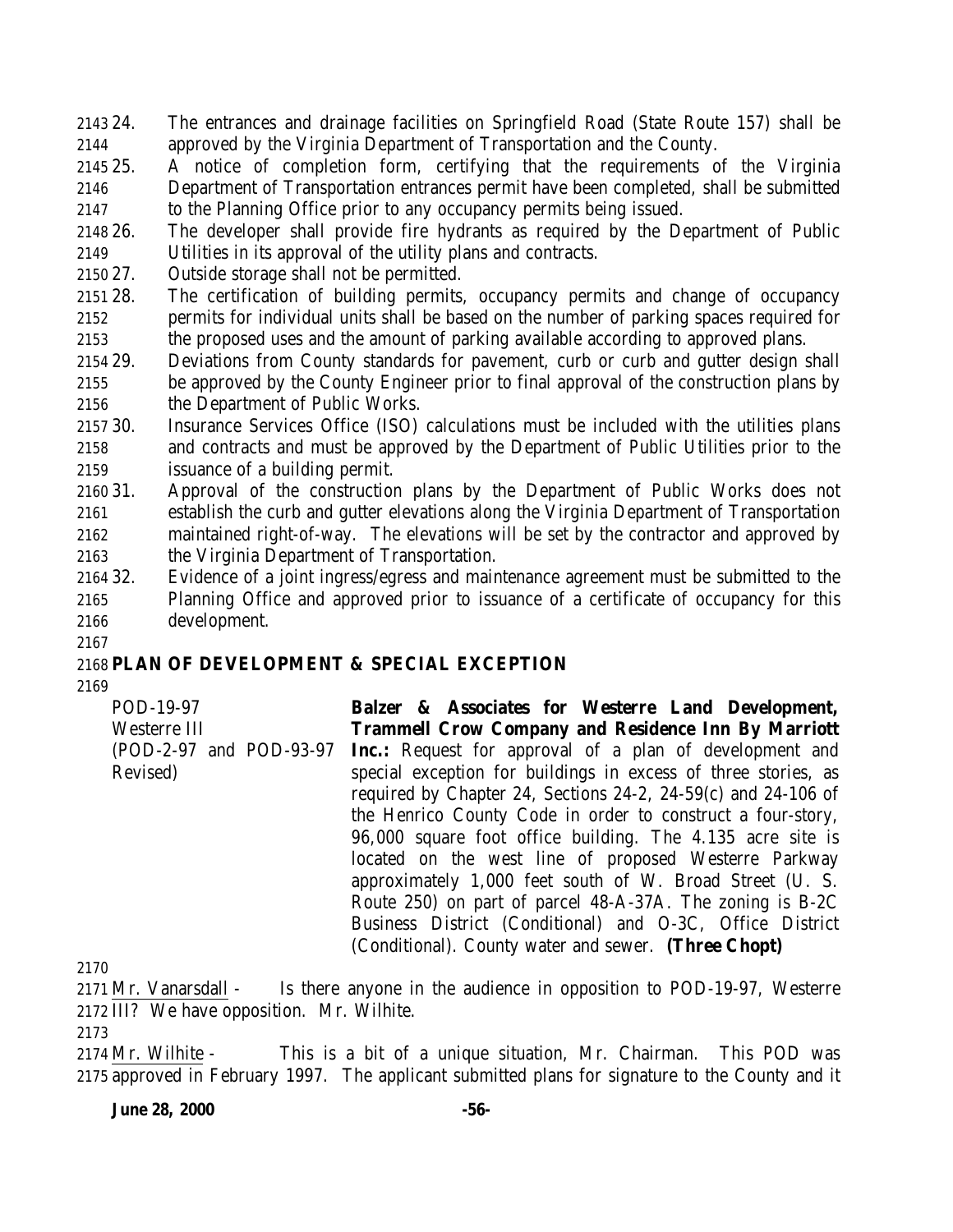was in the review process and we provided comments back to them. That was submitted, I believe, in the summer of last year. The applicant kind of let the process go and in the meantime the approval of this POD expired. The County has put this back on the agenda and we are recommending approval under the original annotations, conditions and plans that were submitted back in 1997 to us. And if the Planning Commission were to approve this, I imagine signed construction plans would occur very shortly.

Mr. Vanarsdall - Is the applicant here, Mr. Wilhite?

Mr. Wilhite - Yes, I believe there is a representative from Trammell Crow here.

 Ms. Wittenauer- I'm Mary Beth Wittenauer, vice president with Trammell Crow Company. Hi, Mr. Vanarsdall, how are you?

Mr. Vanarsdall - Fine. Go ahead. Mr. Plotkins has some concerns.

Ms. Wittenauer - Does he needs to voice them public first?

 Mr. Taylor - It might be better if Mr. Plotkin, if you yield and let Mr. Plotkin discuss his concerns and then you will have your time to answer those concerns. Mr. Plotkins. 

 Mr. Plotkin - Thank you. Mr. Chairman and ladies and gentlemen of the Commission, I'm James Plotkin representing SFP Company, the adjoining property owner, building the Summit Shops on W. Broad. A few years ago the Summit was unable to obtain a building permit because no off site easement for its stormwater had been conveyed to SFP Company by the applicant. The Summit is an upstream property owner of the applicant's property. The delay was extremely adverse to the Summit. There is no means of channeling the storm water away from the Summit other than across the applicant's property. The applicant has very graciously assured me verbally of its intention to grant the easement now to accept the stormwater runoff for future Phase II of the Summit, although we have no easement at this time. SFP Company merely wants to go on record, with the Planning Commission, that this representation by the applicant has been made so that the Summit will not find itself in the future in a position of having a repeated problem with future building permit applications being withheld on account of the off site easement not having been granted. 

2211 Mr. Vanarsdall - Mr. Taylor, are you aware of this?

 Mr. Taylor - Yes, sir. I'm aware of the difficulty of the drainage in there on Mr. Plotkin's site and the Westerre property and also the other development going on in that sector. It is characterized by really three or four different slopes conversing at an apex that is going to become a BMP. And it's exasperated by the fact that Mr. Plotkin's property doesn't exactly drain into the right area. But, all water drains down hill and Westerre is the connecting point, the nexus of all of this water and we would hope that Westerre would simply grant Mr. Plotkin he opportunity to enjoy the runoff that he is hoping he will have when he gets the site developed. It's a very difficult site to develop but I think Mr. Plotkin has come

**June 28, 2000 -57-**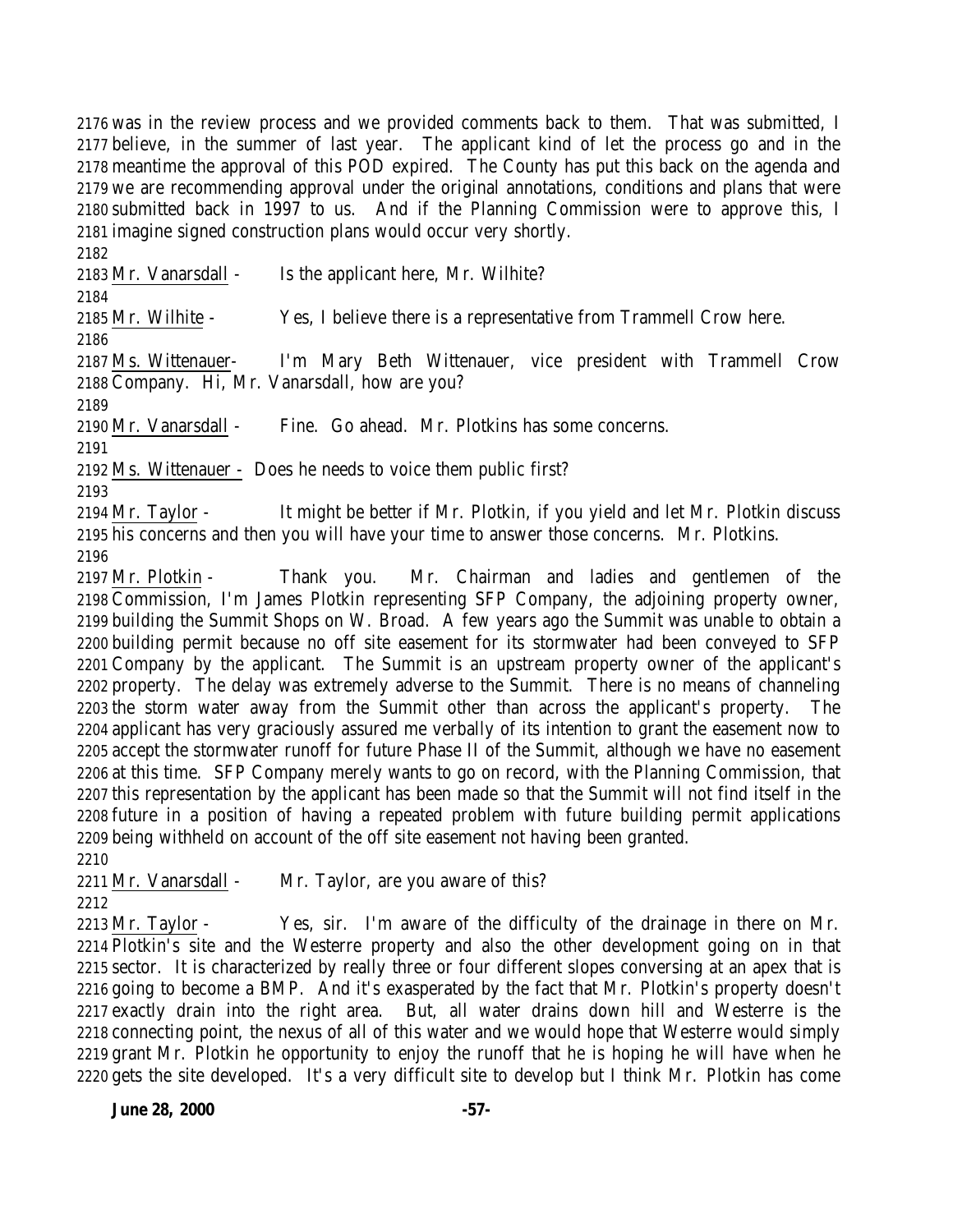up with several ways to it. And with the help of RealtiCorp. and Westerre, I think we can get over this hump. So, with that I would just say thank you, sir. And I wish you the best of luck.

 Mr. Vanarsdall - Jimmy, you have been working on this a long time, haven't you? 

 Mr. Plotkin - About ten years. 

Mr. Taylor - When he started, Mr. Chairman, he had a full head of hair.

 Ms. Wittenauer - As you will note on the plan, we represent that we intended an easement to Mr. Plotkin's property and we will gladly grant that upon his request.

 Mr. Vanarsdall - If there are no more questions by the Commission members, we need a motion, Mr. Taylor.

2237 Mr. Taylor - Thank you very much for doing that. Mr. Chairman, it is my pleasure to move approval for POD-19-97, Westerre III, which was POD-2-97 and POD-93-97 Revised, subject to the original plan, the annotations, the standard conditions and as conditions listed below which include Nos. 9 and 11 amended and Nos. 23 through 31.

Mrs. Quesinberry - Second.

 Mr. Vanarsdall - The motion was made by Mr. Taylor and seconded by Mrs. Quesinberry. All in favor say aye…all opposed say nay. The motion carries. 

 The Planning Commission approved POD-19-97, Westerre III (POD-2-97 and POD-93-97 Revised), subject to the standard conditions attached to these minutes for developments of this type, the annotations of the plans and the following additional conditions:

 9. **AMENDED** - A detailed landscaping plan shall be submitted to the Planning Office for review and Planning Commission approval prior to the issuance of any occupancy permits.

 11. **AMENDED** - Prior to the installation of the site lighting equipment, a plan including depictions of light spread and intensity diagrams and fixture mounting height details shall be submitted for Planning Office review and Planning Commission approval.

23. The subdivision plat for the dedication of Westerre Parkway from W. Broad Street (U.

 S. Route 250) to the western boundary of the site shall be recorded before any occupancy permits are issued.

 24. The easements for drainage and utilities as shown on approved plans shall be granted to 2261 the County in a form acceptable to the County Attorney prior to any occupancy permits being issued. The easement plats and any other required information shall be submitted to the County Real Property Agent at least sixty (60) days prior to requesting occupancy permits.

25. The developer shall provide fire hydrants as required by the Department of Public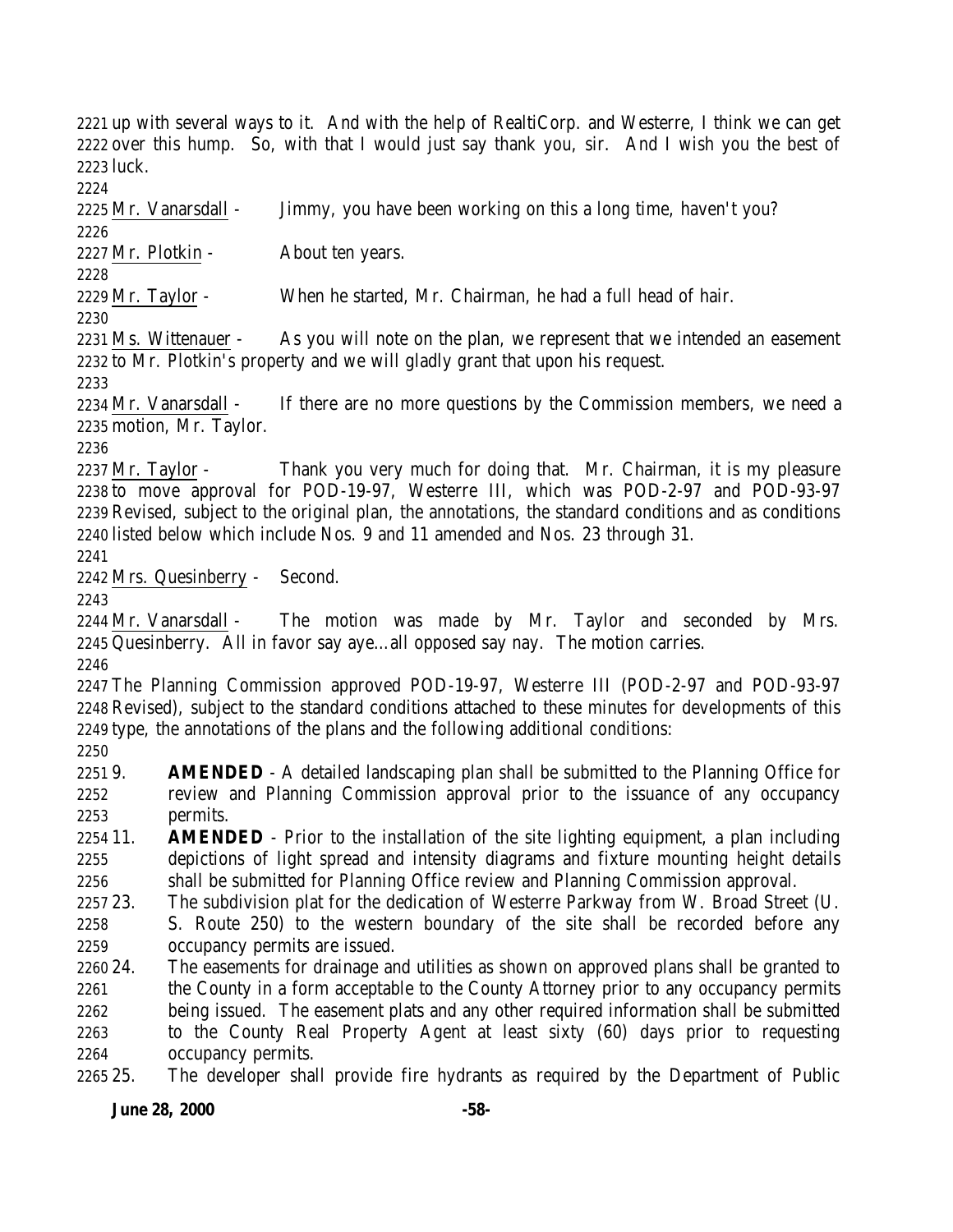- Utilities in its approval of the utility plans and contracts.
- 26. The certification of building permits, occupancy permits and change of occupancy permits for individual units shall be based on the number of parking spaces required for the proposed uses and the amount of parking available according to approved plans.
- 27. Any necessary off-site drainage easements must be obtained in a form acceptable to the County Attorney prior to final approval of the construction plans by the Department of Public Works.
- 28. Deviations from County standards for pavement, curb or curb and gutter design shall be approved by the County Engineer prior to final approval of the construction plans by 2275 the Department of Public Works.
- 29. Insurance Services Office (ISO) calculations must be included with the utilities plans and contracts and must be approved by the Department of Public Utilities prior to the issuance of a building permit.
- 30. Approval of the construction plans by the Department of Public Works does not establish the curb and gutter elevations along the Henrico County maintained right-of-way. The elevations will be set by Henrico County.

 31. The applicant(s) shall provide evidence of a perpetual easement running with the land for cross access and shared parking in accordance with 24-96 a (2) g prior to the issuance of any certificates of occupancy.

## **SUBDIVISION (Deferred from the May 24, 2000, Meeting)**

Pine Creek

(April 2000 Plan)

**Engineering Design Associates for Urban Corridor Property, Inc. and H. W. Owens, Inc.:** The 35.94 acre site is located on the eastern terminus of Howard Street between Old Williamsburg Road and I-64 on part of parcels 164-A-42 and 165-A-12A and 12B. The zoning is A-1, Agricultural District, R-4AC, One-Family Residence District (Conditional) and ASO (Airport Safety Overlay) District. County water and sewer. **(Varina) 50 Lots** 

 Mr. Vanarsdall - Is there anyone in the audience in opposition to subdivision Pine Creek (April 2000 Plan)? No opposition. Mr. Kennedy.

 Mr. Kennedy - Mr. Chairman and ladies and gentlemen of the Commission, we received a revised plan, a cross section of the road, we received it on Monday so we will need to waive the time limits for review of that plan. There is an amended recommendation on the addendum, which I handed out, it's a revised agenda addendum. It's on page two of the revised addendum. This subdivision was deferred from the May 24 meeting. At that time, staff had expressed concern that there was inadequate access to the floodplain for an undeveloped section of road for Howard Street. Since that time, the applicant came back in with a revised subdivision reducing the number of lots from 50 to 30 because part of the property is undevelopable due to wetlands. And they provided a cross section of road which provided a four-foot-high retaining wall in order to bring the road out of the floodplain. That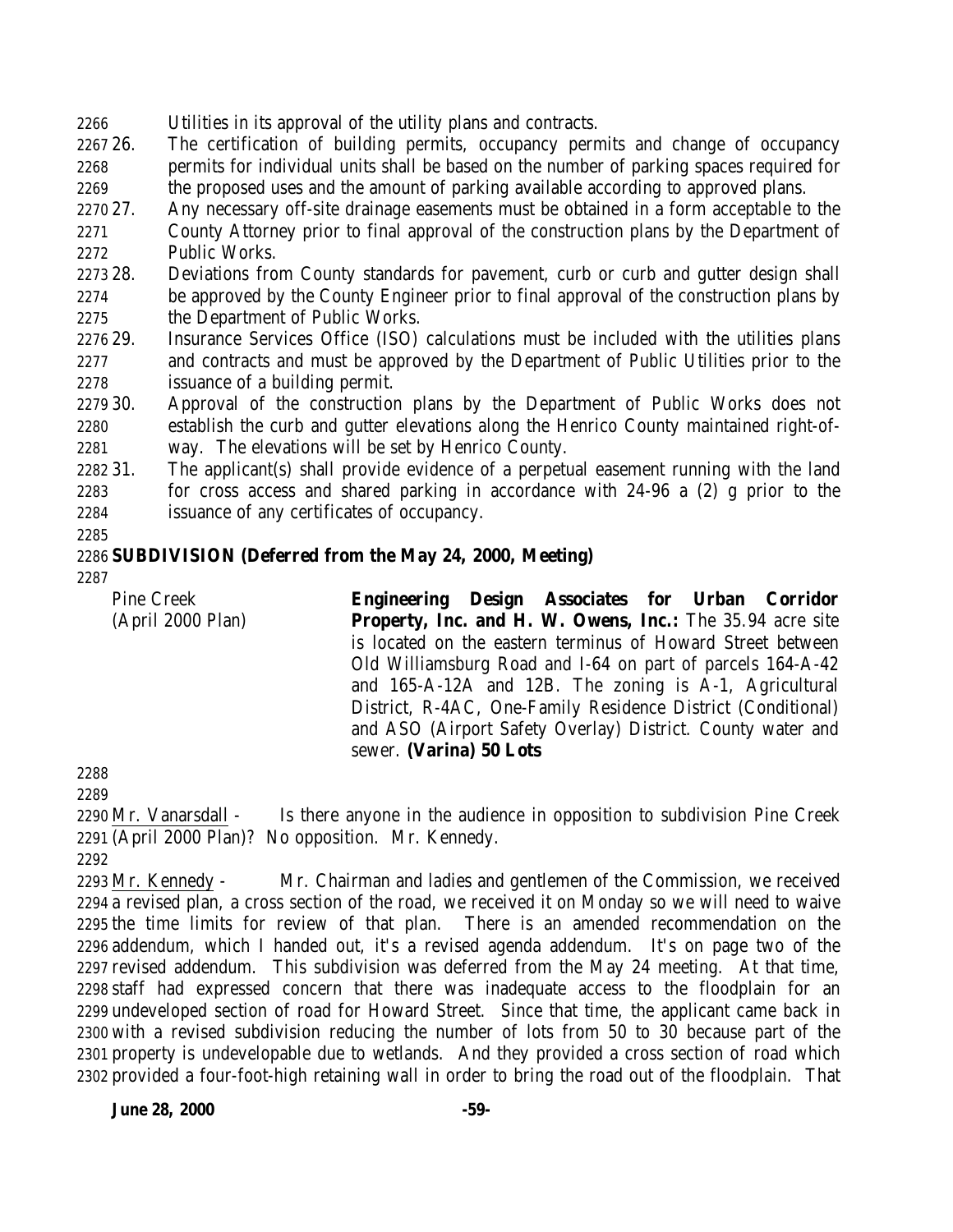was a concern that staff had noted. The adjoining property owner, Mr. James Cannon, who owns the property to the south along Howard Street, had expressed opposition to the retaining wall because it would preclude him from having access to the road. And in addition, Public Works reviewed that and indicated that they would not approve an exception. What came in Monday was another revision to that cross section dropping off the retaining wall and going back to slopes. That would require them to obtain slopes from the adjoining property owner, Mr. Cannon being one, and an undeveloped subdivision on the north side of Howard Street as well, to raise the road up to four feet to keep it out of the floodplain. The applicant is requesting that the Planning Commission move forward with it, with a condition that they be required prior to submitting final to have obtained those easements or right-of-ways necessary to build it. They feel that it is necessary for them to have the approval so that they can go forward and negotiate for the easements on right-of-way. They have indicated to staff that they have not approached either property owner at this point. Basically, what Public Works has indicated is that as long as they obtain the slopes and build the road and bring it out of the floodplain, it would meet their construction standards. With that being said, staff is prepared to move forward recommending approval subject to the standard conditions for subdivision served by public utilities and the two additional conditions that are on the addendum. The first one being that the applicant shall secure adequate easements and/or right-of-way. And the second, any change in access to the proposed subdivision shall be resubmitted for review and approval. So, if they change the location of the access, it would be a substantial change and would have to come back to the Planning Commission. If you have any questions, I'll be happy to answer them.

2326 Mr. Vanarsdall - Are there any questions of Mr. Kennedy?

 Mrs. Quesinberry - Just a couple. I'm looking for the two conditions on the addendum. I'm down to the lowest piece of my pile of paper for the morning and I still don't have that. Can I have this one? Mr. Kennedy, so what we are looking at here is no more four-foot retaining wall?

Mr. Kennedy - Yes.

 Mrs. Quesinberry - But acceptable slopes if the applicant can get the easements from the adjoining property owners.

Mr. Kennedy - That's right.

 Mrs. Quesinberry - And with that, you can recommend approval with the conditions on the addendum?

 Mr. Kennedy - That is true. There are still significant problems on this site with wetlands, and the owners and applicants have notice for that and is working to resolve those issues.

Mrs. Quesinberry - And we are down from 50 lots to 30?

**June 28, 2000 -60-**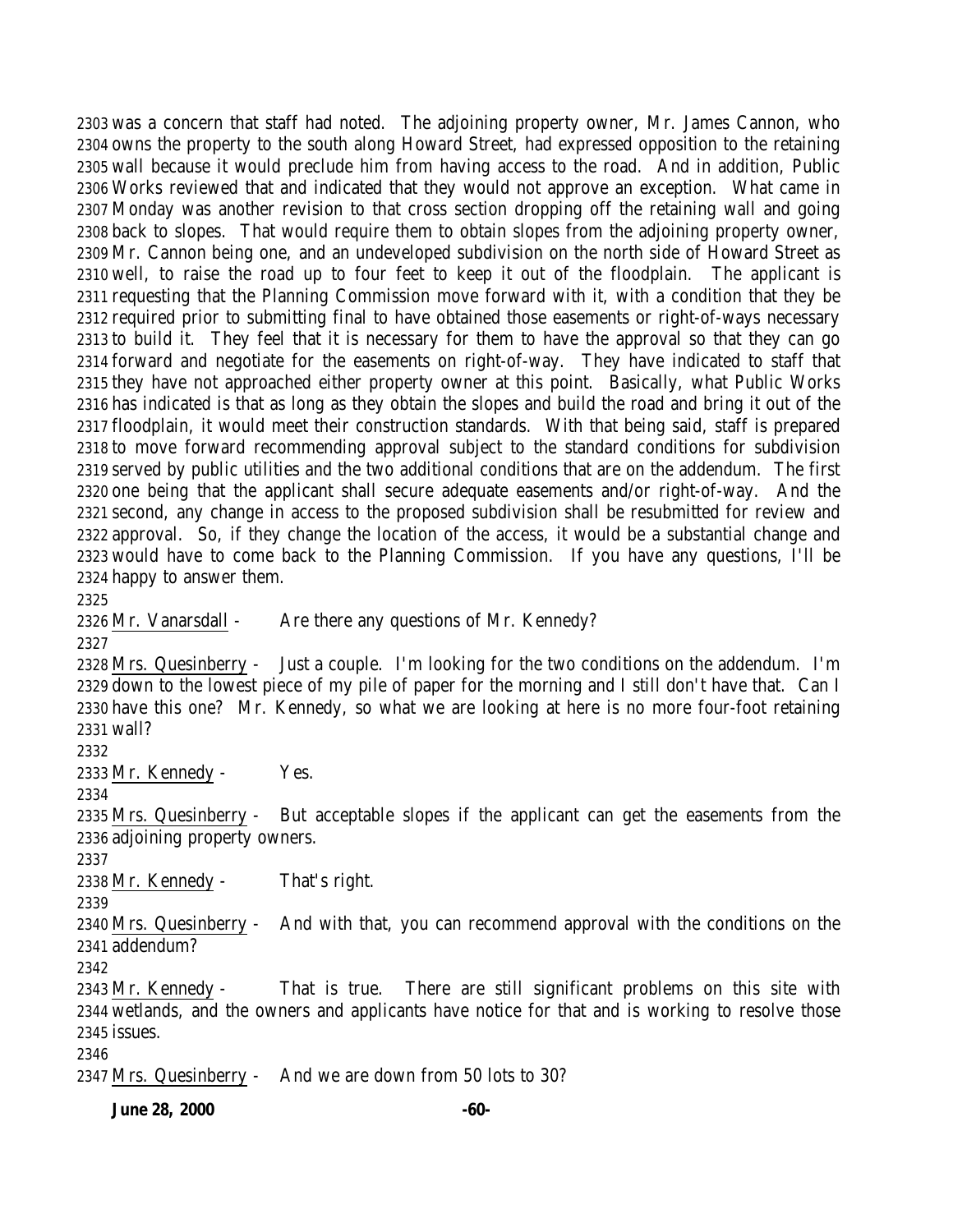Mr. Kennedy - That is correct.

 Mrs. Quesinberry - What is going to happen to the floodplain that is not being used now for the subdivision and the floodplain to the, I assume, east?

 Mr. Kennedy - The applicant, on the property located to the east, the applicant owns the property to the south and has access there. And they have provided us information to that effect. They intend to try to develop it coming from the south on that side so that they don't have to go over the wetlands. It's the wetlands line that divides it. On the property to the west, the applicant has submitted a rezoning case which the Planning Commission turned down at their last meeting, recommended disapproval at the last meeting, is being forwarded to the Board of Supervisors for consideration. Through that property which is indicated on the plan, rezoning has been requested, they have provided access to provide development on the property to the west. But because they don't have the zoning in place, they don't know what the zoning is, they have not come up with a plan for that portion of the property. 

Mrs. Quesinberry - And what about the property to the east?

 Mr. Kennedy - That basically will provide access through that rezoned property to the property to the east and develop a portion of that as a part of their future development. So, what they need to so is find out what the resolution of the rezoning case is to determine what the ultimate layout of the lots are.

 Mrs. Quesinberry - Wouldn't they have to go through this subdivision to get from the west to the east?

 Mr. Kennedy - No. They would ultimately have to go through that first section where it says rezoning is proposed, to get to that section but they have control of both those parcels. Basically, what they are waiting for is the rezoning to figure out what layout they would use. 

 Mrs. Quesinberry - So, this layout that we are looking at today may not be the final layout? 

 Mr. Kennedy - Right. There will be a future layout for that reserved parcel, that isn't all floodplain, there is some developable land that they can access through that property that they have requested to rezone. Their initial layout for that did show 30 lots there, but they will be precluded by having 30 lots at that location because they have a maximum of 50 lots as a condition of this as an annotation. Our standard 50 lots for a single point of access. So, they would have the 30 lots on this section, they could have a maximum of 20 lots on through that parcel ultimately. And basically what would happened is, what is shown, is lot 2 on Howard Street would ultimately be resubdivided to provide dedicated street and create lots on either side on that property, either in accordance with the current zoning which is A-1, or should the Board of Supervisor not accept the Planning Commission's recommendation as R-3. 

Mrs. Quesinberry - See, I'm talking about this over here, this part (referring to rendering).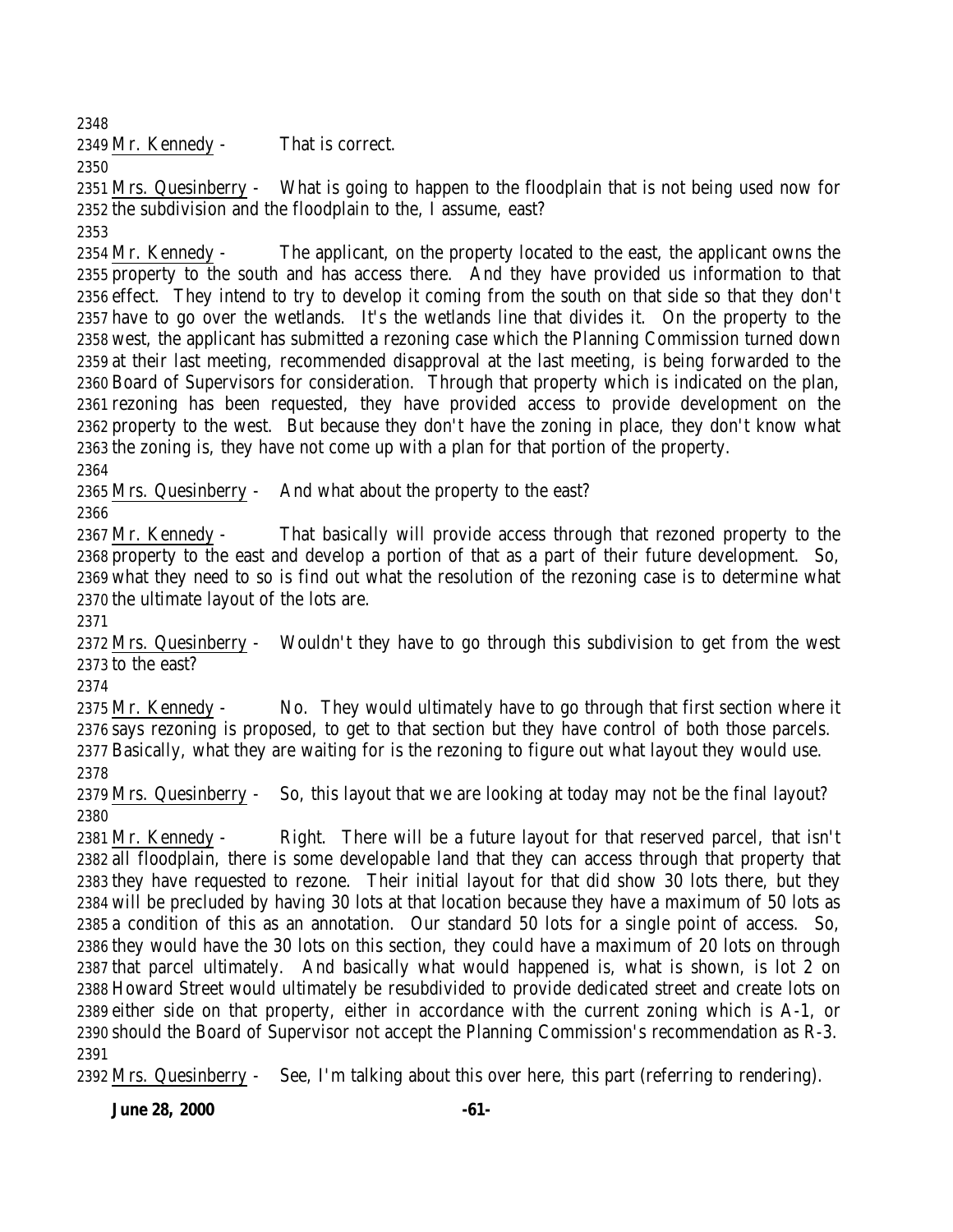**June 28, 2000 -62-** Mr. Kennedy - Oh, okay. I didn't understand. On the east side, that property would be accessed through the property to the south which the property owner owns. So, ultimately, there will be some other development plan to be submitted. Mrs. Quesinberry - Okay. Mr. Vanarsdall - Are there any more questions by Commission members? Do you need to hear from the applicant, Mrs. Quesinberry? Mrs. Quesinberry - Yes. I have just one quick question about the easements from the applicant. Ms. Isaac - I'm Larraine Isaac with Engineering Design. Mrs. Quesinberry - Hi, how are you doing? Ms. Isaac - Fine. Mrs. Quesinberry - What are you going to do if you don't get these easements? Ms. Isaac - Then it won't fly, will it? Mrs. Quesinberry - No. Ms. Isaac - This is not unusual to be requesting an approval, knowing you need off site easements. Things have to occur in a certain order and by approval of the tentative, it's saying you can get 30 lots and now you can go and negotiate and you know how many lots you can get. You know how much you can pay for an off-site easement. You start working numbers and the engineering. We feel comfortable with the fact that we can get those easements. Mrs. Quesinberry - Okay. Ms. Isaac - The property to the north of that road extension, is in the floodplain. It's not buildable. So, we are thinking that we will be able to get the land we need. Mrs. Quesinberry - All right. That's all I have. 2432 Mr. Vanarsdall - If there are no more question, then we need a motion. Mrs. Quesinberry - I would like to waive the time limits on the plan submitted and dated June 28, 2000. Ms. Dwyer - Second.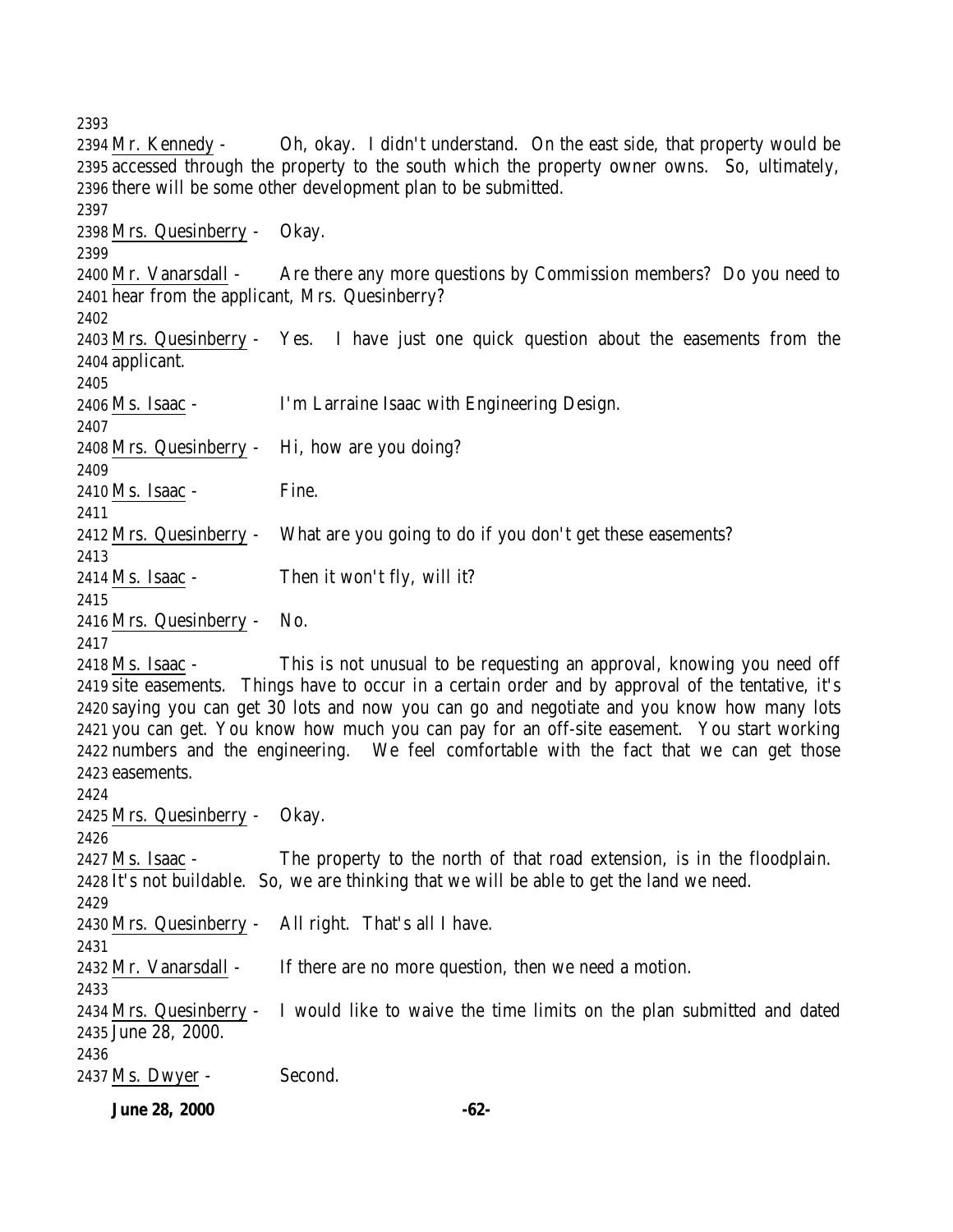Mr. Vanarsdall - The motion was made by Mrs. Quesinberry and seconded by Ms. Dwyer. All in favor say aye…all opposed say nay. The motion carries. 

 The Planning Commission approved to waive the time limit on subdivision Pine Creek (April 2000 Plan).

 Mrs. Quesinberry - Okay. I'd like to make a motion for approval of Pine Creek subdivision (April 2000 Plan) with the new plan submitted and the standard conditions for approval of subdivisions served by public utilities and the additional conditions on the addendum to the agenda Nos. 12 and 13. And just again, with the understanding on everyone's part that the applicant is going to have to secure some easements and be able to grade this road into the subdivision adequately to meet the Public Works standards and get the slopes adequate to support that. That's it.

Mr. Archer - Second.

 Mr. Vanarsdall - The motion was made by Mrs. Quesinberry and seconded by Mr. Archer. All in favor say aye…all opposed say nay. The motion carries.

 The Planning Commission granted conditional approval to subdivision Pine Creek (April 2000 Plan) subject to the standard conditions attached to these minutes for subdivisions served by public utilities, the annotations on the plans and the following additional conditions:

 12. The applicant shall secure adequate easements and or right of way for the construction of Howard Street, prior to the submission of a final plat.

 13. Any changes in access to the proposed subdivision shall be resubmitted for review and approval by the Planning Commission.

 

Mr. Vanarsdall - I believe that completes the cases. And now we will take the minutes.

## **APPROVAL OF MINTUES: April 26, 2000 and May 24, 2000**

Ms. Dwyer - I move we approve the minutes as amended, for both months.

Mr. Taylor - Second.

 Mr. Vanarsdall - The motion was made by Ms. Dwyer and seconded by Mr. Taylor. All in favor say aye…all opposed say nay. The motion carries.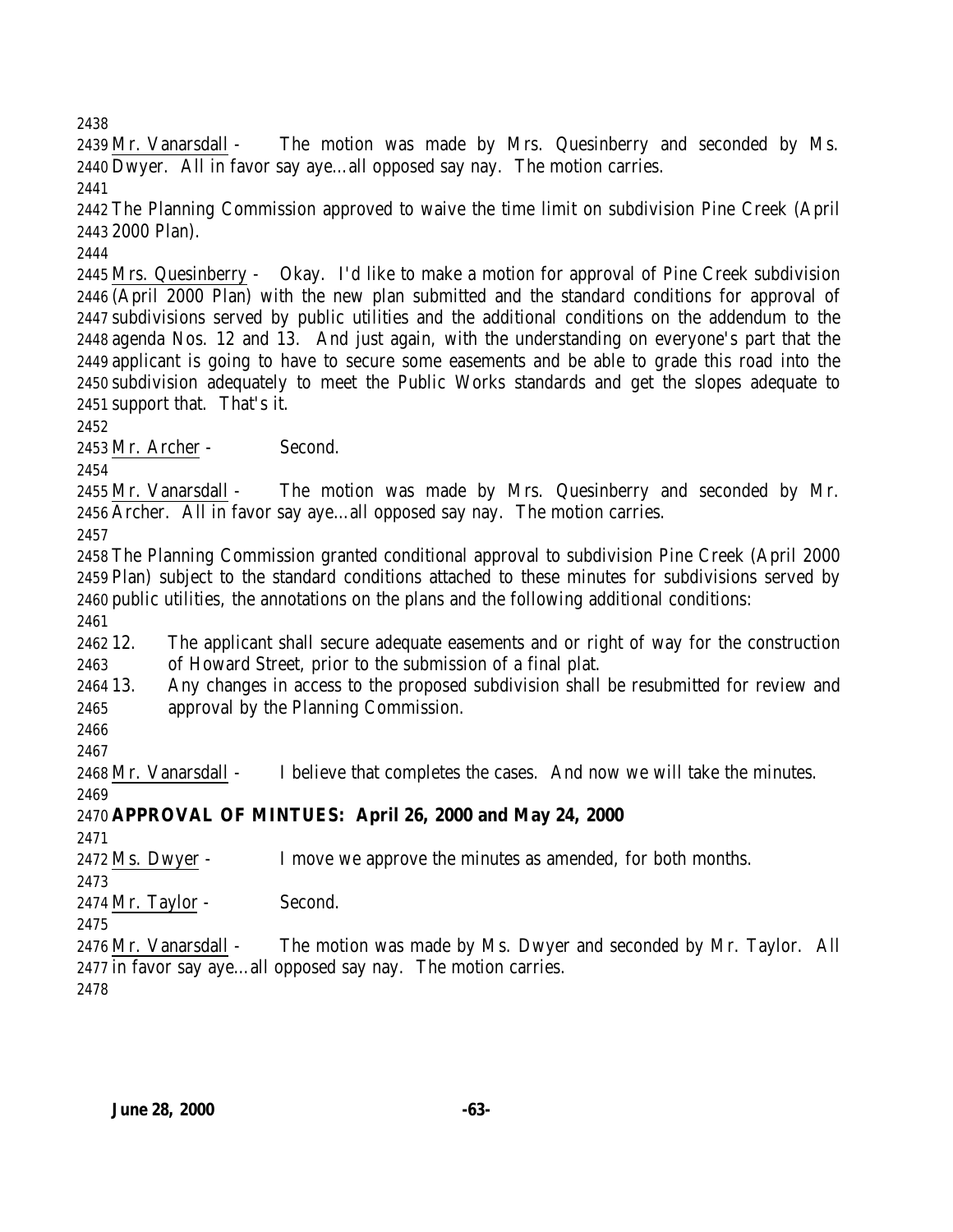The Planning Commission approved the minutes for April 26, 2000 and May 24, 2000, as amended.

 Mr. Vanarsdall - I don't think we officially adjourn, do we? Mrs. Quesinberry - No because we are coming back at seven, right? Mr. Vanarsdall - Mr. Marlles have one item he would like to add. Mr. Marlles - Mr. Chairman and members of the Commission, well over the past year a committee of staff has been working to revised the POD process in response to a project that Ms. Harper started several year's ago, the Development Timeline Project. Staff agreed some time ago that we would brief the Commission on the recommendations to revise the POD process before they went into affect, which we are trying to bring the new POD process into affect in September. So, I would like to ask the Commission if I could brief you at your POD meeting on July 26. That would probably just take the form of a presentation and I will try to get some information out to the Commission in advance. Most of these changes do not effect the Planning Commission, they do effect how staff processes POD applications. The effort here is to try to expedite the process as much as possible. Mr. Vanarsdall - So, this is just a kind of a FYI thing. Mr. Marlles - Yes, yes, it is. Mrs. Quesinberry - And that was all of the things that we talked about in the various work sessions that we had on the Time Line process? Mr. Marlles - Many of those things, yes. If you recall, Angela brought forward a number of amendments to the various ordinances. Many of those were not recommended for approval by the Board but these are changes, this was a separate process that was going on concurrently but addressed a lot of those same concerns that Ms. Harper identified as a part of her process. Mr. Vanarsdall - The slide presentations? Mr. Marlles - Yes. 2516 Mr. Vanarsdall - So, you want to do it on the  $26<sup>th</sup>$  of July at the POD meeting? Mr. Marlles - Yes, that was going to be my suggestion. Mr. Vanarsdall - Anybody have any objection to that? What time do you want to do it? Mr. Marlles - It could be done at the end of the agenda, following the cases. 

**June 28, 2000 -64-**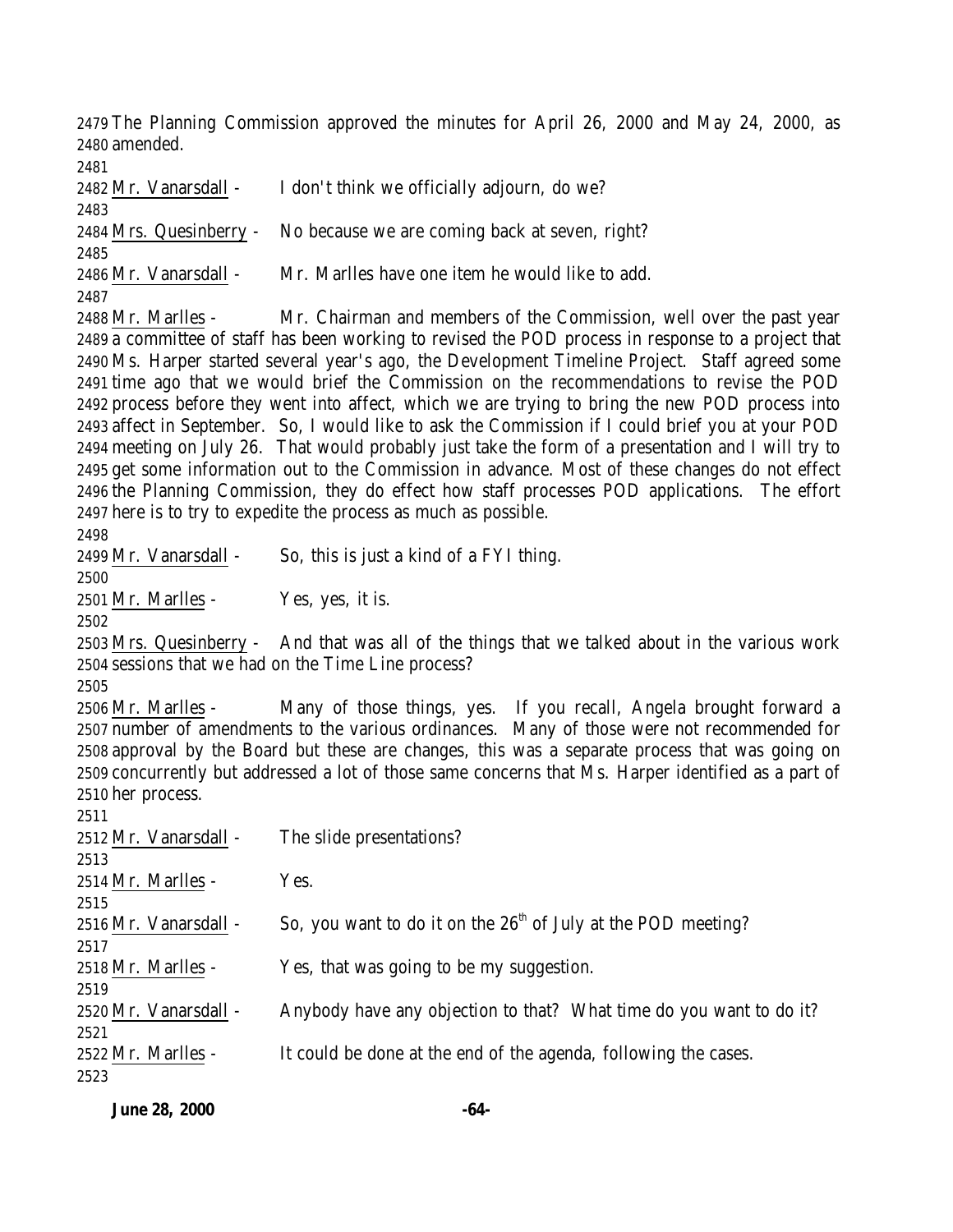| 2524 Ms. Dwyer -                                                                                                                                                                                                                                                                                                                                                                                                                                                                                                                           | Where are we with the                                                                                                                              |  |  |
|--------------------------------------------------------------------------------------------------------------------------------------------------------------------------------------------------------------------------------------------------------------------------------------------------------------------------------------------------------------------------------------------------------------------------------------------------------------------------------------------------------------------------------------------|----------------------------------------------------------------------------------------------------------------------------------------------------|--|--|
| 2525<br>2526 <u>Mr. Marlles</u> -<br>2527                                                                                                                                                                                                                                                                                                                                                                                                                                                                                                  | With the Density Bonus Program?                                                                                                                    |  |  |
| 2528 Ms. Dwyer -<br>2529                                                                                                                                                                                                                                                                                                                                                                                                                                                                                                                   | Yes. The multi-family.                                                                                                                             |  |  |
| 2530 Mr. Marlles -                                                                                                                                                                                                                                                                                                                                                                                                                                                                                                                         | Staff has made the administration aware that that item is ready for either<br>2531 a work session or a public hearing by the Board of Supervisors. |  |  |
| 2532<br>2533 Mr. Vanarsdall -<br>2534                                                                                                                                                                                                                                                                                                                                                                                                                                                                                                      | What are you talking about, multi-family?                                                                                                          |  |  |
| 2535 Mr. Marlles -<br>2536                                                                                                                                                                                                                                                                                                                                                                                                                                                                                                                 | These are the                                                                                                                                      |  |  |
| 2537 Mr. Vanarsdall -<br>2538                                                                                                                                                                                                                                                                                                                                                                                                                                                                                                              | The Board of Supervisors will address that next.                                                                                                   |  |  |
| Right. That's correct. I don't recall Do you recall, Mr. Silber, when<br>2539 Mr. Marlles -<br>2540 the final draft was sent out to the Planning Commission, I believe there was a mailing to the<br>2541 Planning Commission that had                                                                                                                                                                                                                                                                                                     |                                                                                                                                                    |  |  |
| 2542<br>2543 Mr. Silber -<br>2544 as early as July.<br>2545                                                                                                                                                                                                                                                                                                                                                                                                                                                                                | I think there was. The Board of Supervisors could have a work session                                                                              |  |  |
| 2547 could get on the agenda.                                                                                                                                                                                                                                                                                                                                                                                                                                                                                                              | 2546 Mrs. Quesinberry - It's not officially on their agenda but that's probably the next time it                                                   |  |  |
| 2548<br>There are actually a number of items. What staff typically does is as the<br>2549 Mr. Marlles -<br>2550 Commission acts on these various proposed amendments or plans, like the West Broad Street<br>2551 Land Use Plan, we make the County administration aware that those items are ready either for<br>2552 a work session or public hearing by the Board. And the Manager actually makes the decision<br>2553 as to when those items are scheduled for hearing. So, they have been made aware of that<br>2554 particular item. |                                                                                                                                                    |  |  |
| 2555<br>2557                                                                                                                                                                                                                                                                                                                                                                                                                                                                                                                               | 2556 Mrs. Quesinberry - That was a lot of hard work. Thanks to all of the staff for that.                                                          |  |  |
| 2558 Mr. Vanarsdall -<br>2560                                                                                                                                                                                                                                                                                                                                                                                                                                                                                                              | Is there anything else? So, we will adjourn until seven o'clock this<br>2559 evening. That will be the longest break we ever took.                 |  |  |
|                                                                                                                                                                                                                                                                                                                                                                                                                                                                                                                                            | 2561 Mrs. Quesinberry - Now, don't you forget. Don't go home and forget.                                                                           |  |  |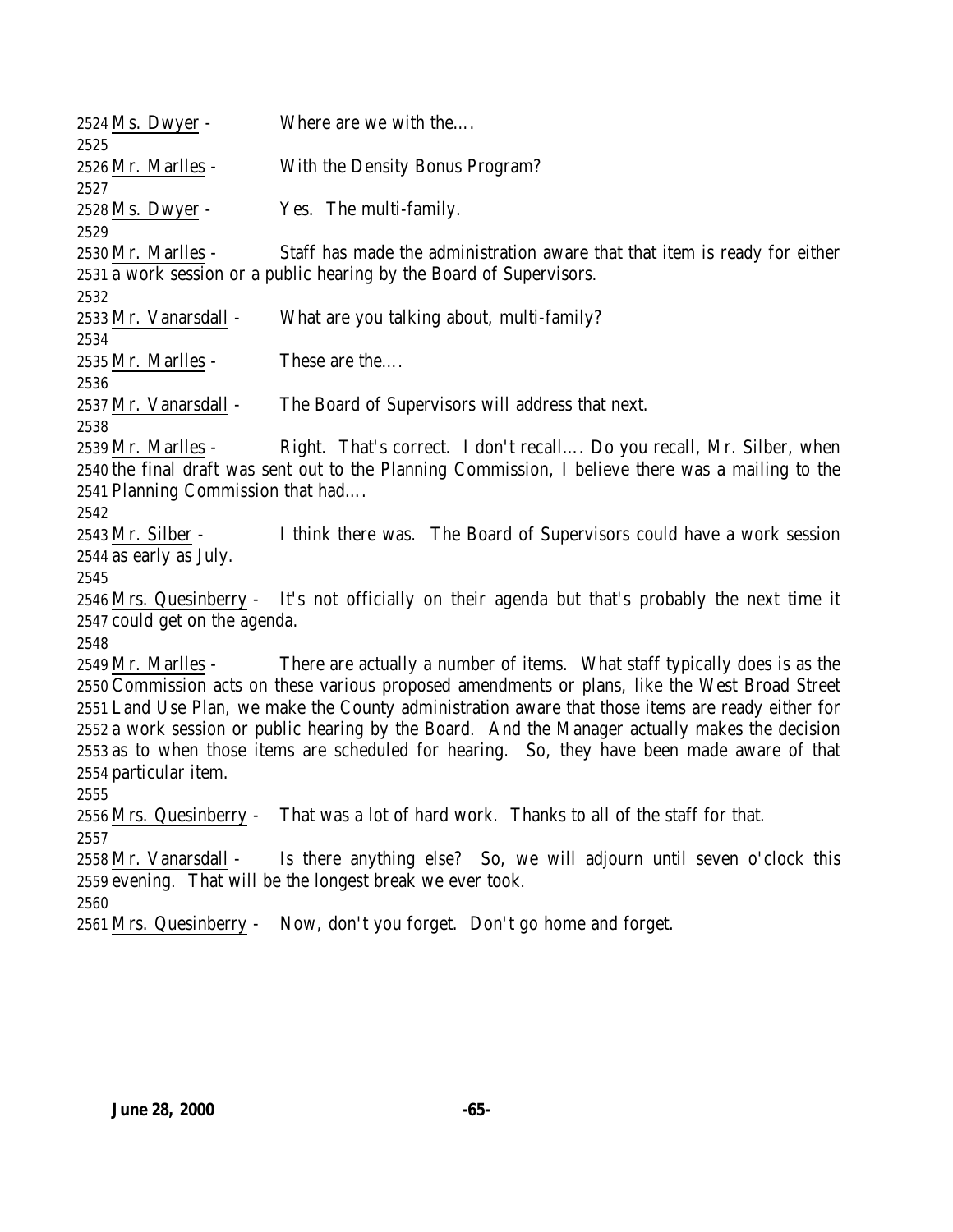## **THE PLANNING COMMISSION DISMISSED AT 11:20 A.M. AND SCHEDULED TO RECONVENE AT 7:00 P.M. FOR THE PUBLIC HEARING ON AMENDMENTS TO THE ZONING ORDINANCE**.

## **PUBLIC HEARING: Amendments to Zoning Ordinance**

 Amendments to the Zoning Ordinance proposed to clarify certain development processes, to revised the review process for building heights, and to amend the uses that require a conditional or provisional use permit. **(Staff Presentation by Eric Lawrence)** Mr. Vanarsdall - The Planning Commission will reconvene. The reason we are reconvening is because we had a meeting this morning and we signed off for this meeting tonight because it is a public hearing. Good evening everybody. Mr. Yolton, we appreciate you coming out in this bad weather. And I'll turn this over to our secretary, Mr. Marlles. Mr. Marlles - Mr. Chairman, do you want to do a roll call, just to make sure everyone is here? Mr. Vanarsdall - All right. Why don't we do it like we do in the military? Taylor. Mr. Taylor - Present and accounted for, sir. Mr. Vanarsdall - Archer. Mr. Archer - Absent. Mr. Vanarsdall - Quesinberry. Mrs. Quesinberry - Here. Mr. Vanarsdall - O'Bannon. Mrs. O'Bannon - Here. Mr. Vanarsdall - Vanarsdall. Here. All right. Roll call. Mr. Marlles - Thank you, Mr. Chairman. As you indicated, we have one item on the agenda…. We are reconvening from our earlier meeting. We have one item on the agenda which is a public hearing on an amendment to the zoning ordinance to clarify certain development processes to revise the review process for building heights and to amend the uses that require a conditional or provisional use permit. Mr. Eric Lawrence will be giving the staff's presentation tonight. I think it's a fairly brief one, isn't it, Mr. Lawrence? Mr. Lawrence - Yes, it is. 

Mr. Marlles - Okay. Why don't you proceed.

**June 28, 2000 -66-**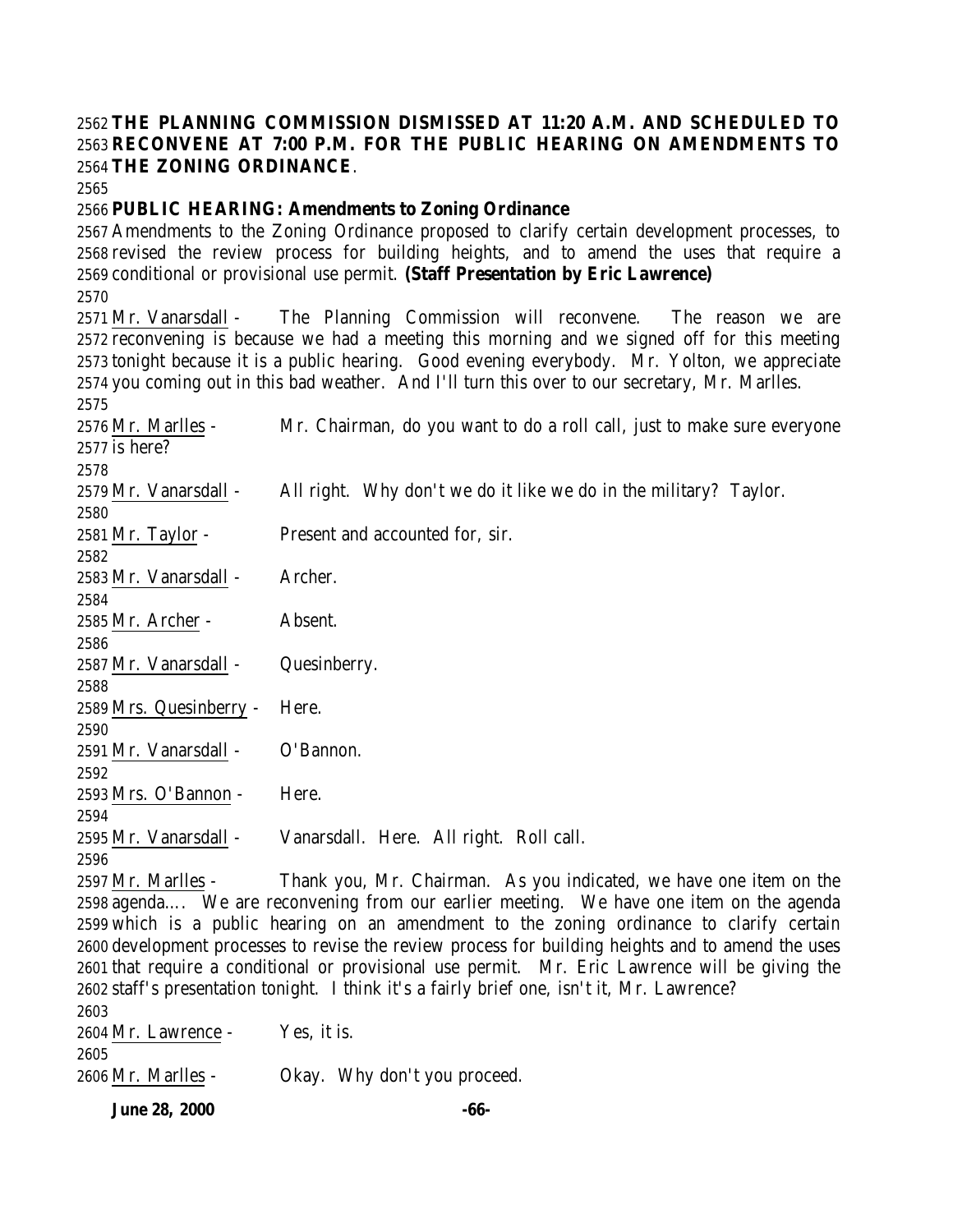| 2607 Mr. Lawrence -   | Okay. Thank you.            |
|-----------------------|-----------------------------|
| 2608                  |                             |
| 2609 Mr. Vanarsdall - | Good evening, Mr. Lawrence. |
| 2610                  |                             |
| .                     |                             |

 Mr. Lawrence - Good evening, welcome back. Tonight's public hearing is the result of a couple of work sessions staff has had with the Planning Commission over the last few months. We have taking your comments into consideration and drafted and proposed the amendments that we are presenting tonight. As mentioned, this is a public hearing. So if you are comfortable, a recommendation at the end would be appropriate. What I would like to do is just briefly touch on the main issues, the main points that would be addressed through this amendment. The first section, we are calling it the 24-2 and 24-11 amendment. There are many different sections of the ordinance that are being addressed but those two sections are sort of the catalyst. So as you go through the ordinance, you have to match the changes in 24- 2 and 24-11. Section 24-2 addresses the interpretation and application of the zoning ordinance. Staff proposes that the existing language be struck entirely. So what that says is we are eliminating the language which talks about the minimum requirements. We are eliminating the language that talks about greater restrictions always rule. And eliminating the language that talks about the POD approval supercedes special exception. We essentially, just redrafted so that it would read smoothly and clearer. Again, you talk about the minimum requirements, which basically says the ordinance provides minimum requirements and that's what we are trying to enforce. And if there is a conflict between two different levels of requirements, maybe something is proffered and something is in the ordinance, the greater restriction of the two would always rule. The significant change is the POD approval, which currently supercedes the special exception process, would be eliminated. The reason for that is to be consistent with the State Code.

 Currently the State Code allows for the BZA to make the approval decisions when it comes to special exceptions and the Planning Commission is an administerial body, which reviews plans and makes recommendations.

 Mr. Marlles - Mr. Lawrence, it might be helpful to the Commission to understand perhaps why that was done in the first place.

 **AT THIS TIME, A POWER OUTAGE OCCURRED AND ABOUT 3 TO 5 MINUTES OF THIS MEETING WAS NOT RECORDED.**

Mr. Vanarsdall - ….And that's not going to change it.

 Mrs. Quesinberry - There's a hum in the speaker up here. Thank you. Okay. 

 Mr. Lawrence - To address your question, Mrs. Quesinberry. The 24-106 amendment is essentially just clarifying what policies and procedures the County currently has. Actually, the 106 amendment is in response to the 24-2 section, which the current book says the POD for these types of uses fairgrounds and some other uses would go to the Board of Supervisors. So, we are continuing the same process, which is putting the language in the proper location.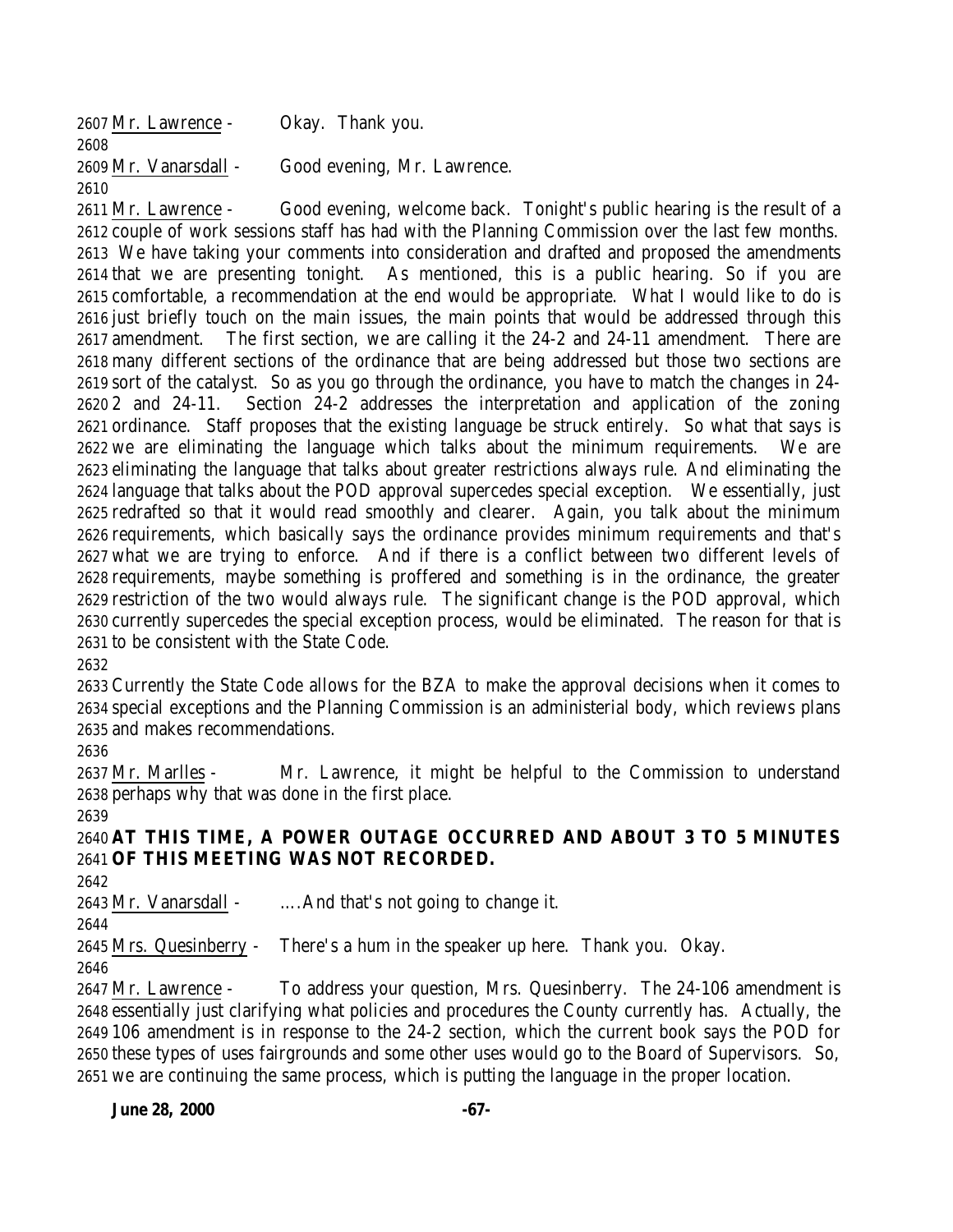Mrs. Quesinberry - I know we have always done that with those uses, but I just wanted to make sure that it didn't change what the intent is now back on 24-2 to have the special use permit go to the BZA. Mr. Lawrence - The same intent would follow through. Mr. Vanarsdall - Eric, what would be an example of No. 7 be? Mr. Lawrence - That could be anything from a school to a library to a County annex, anything that the government owns. Mrs. O'Bannon - And No. 8, the similar recreational uses, that's kind of left open. I mean, what sort of things did you have in mind? Mr. Lawrence - The thought behind that is large scale uses. I don't know if we have anything in mind. I don't know, a large private park, a baseball field, something like that. It's similar language as currently on the books, so all we did was pull it out of the 24-2 and stick it back here. Mrs. O'Bannon - I don't think a baseball park would necessarily be… Do you mean like the "Diamond"? Mr. Lawrence - Yes, like the Diamond or something. Mrs. O'Bannon - Well, that would be a government facility. Mr. Vanarsdall - Like a skateboard park. Mr. Lawrence - I was just coming up with something off the top of my head. The idea is just anything large scale that sort of doesn't fit in. Mrs. O'Bannon - Large scale. Would a skateboard park fall in there, or are they listed separately? Mr. Lawrence - Probably not. Mrs. Quesinberry - Also, on the same thing, I am curious on No. 8 since this is PODs that goes to the Board. The airport usually goes to the Board for things, how come that is not there? Mr. Lawrence - That would be a government entity, No. 7 catches that. Mrs. Quesinberry - All right. Mrs. O'Bannon - It's a multi jurisdictional government entity.

**June 28, 2000 -68-**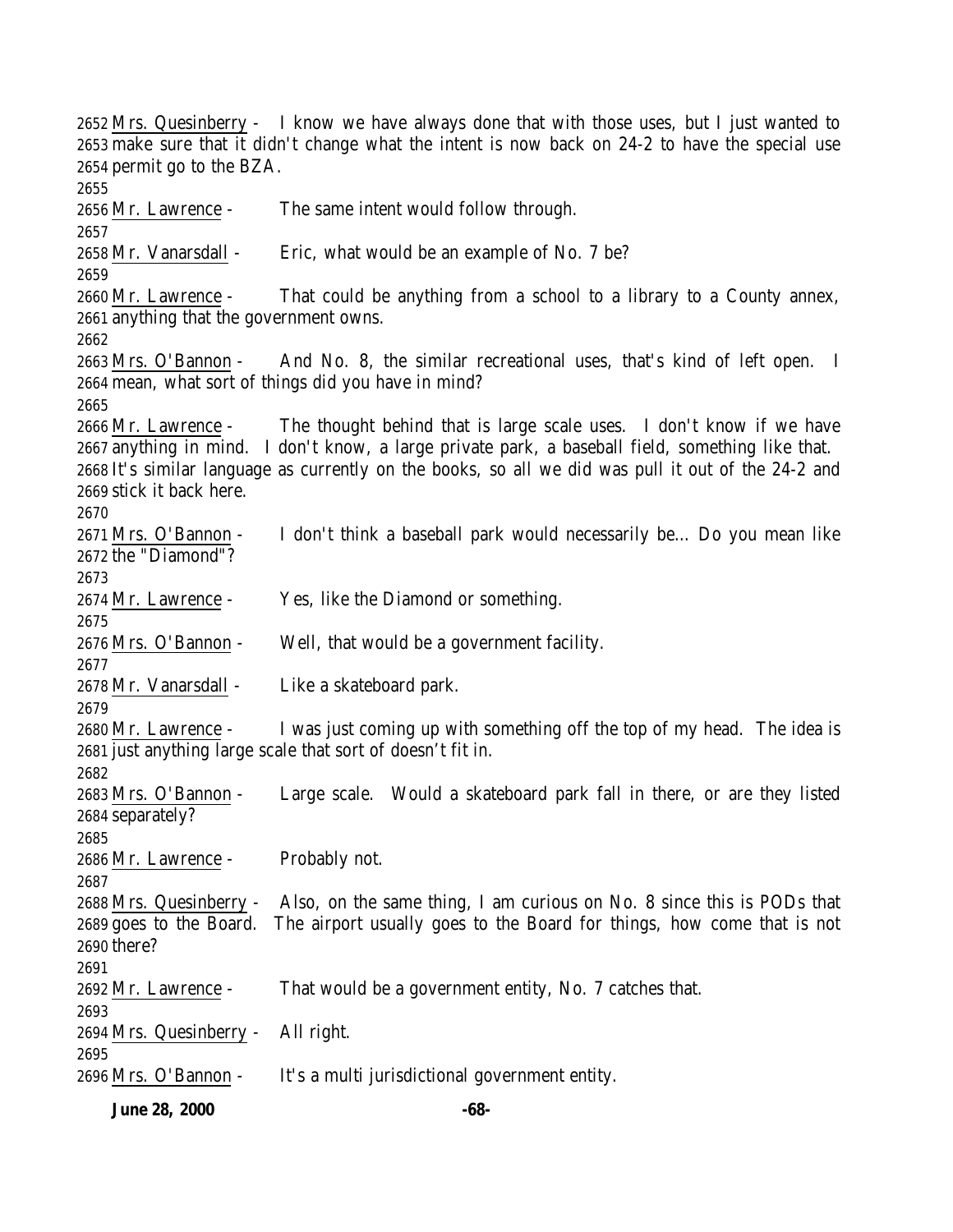**June 28, 2000 -69-** Mr. Lawrence - When you think of government entity, anything that has relations to the County here, maybe to the state, anything that has a connection. Mrs. Quesinberry - Well, let me ask you something. The case we had recently with the FBI building, wouldn't that be a government entity, wouldn't that go to the Board, then? The one we just did with the access. Mr. Taylor - The way that this is worded here it would be. It's leased by a government entity. Mrs. Quesinberry - That's why I just was asking, I'm curious, because we got that a couple of times. Mr. Vanarsdall - That is a good question. 2712 Mr. Taylor - Under this, Federal property would go to the Supervisors. Mrs. Quesinberry - It doesn't say County Government or State Government. Mr. Marlles - The Board and the administration usually do a pretty good job of letting us know what facilities that the Board wants to kind of have jurisdiction over. It's based almost on experience and history. I mean, the race track and the airport, those have kind of developed over the years as government projects that the Board wants to have jurisdiction over. But it does kind of raise a question, certainly, about which ones would go to the Board and which ones to the Commission. Mrs. Quesinberry - I just wondered if you want to put language in this that says that the Board has the purview to send it to the Planning Commission if they want to. That's a good point, they don't want to see every FBI building that comes down the road or every State library. Mrs. O'Bannon - Did we see that at the Board level? I'm trying to remember. 2730 Mr. Taylor - No. It was approved at the Planning Commission level but it went to the Board for ratification. Mr. Marlles - It was approved by the Board. Mrs. O'Bannon - So, it did go through the process. Mr. Marlles - Yes. Mrs. O'Bannon - Oh, okay. 2741 Mr. Vanarsdall - I think probably post offices would be under No. 7 too. Of course, they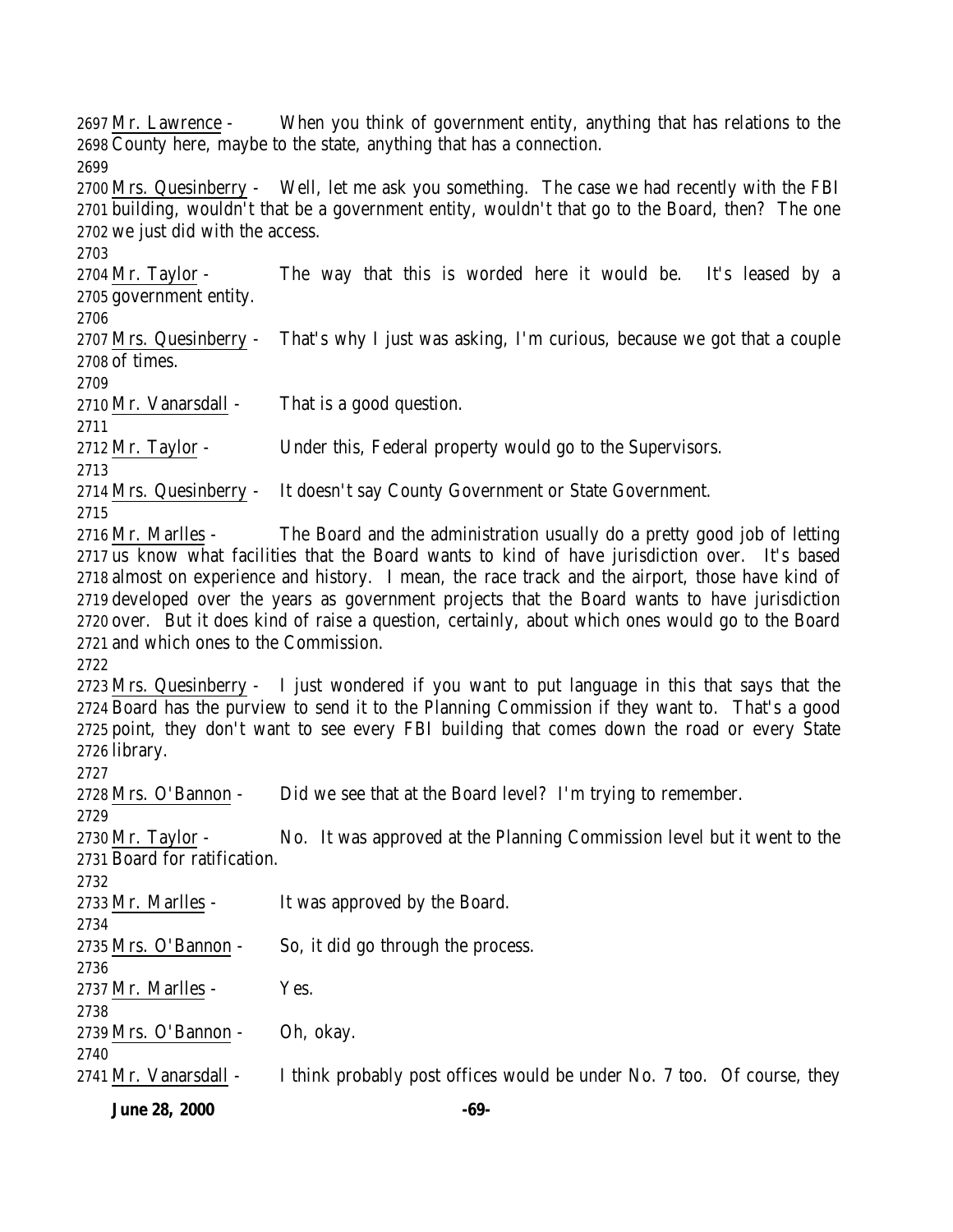do what they want to do. Mr. Archer - Well, I wonder if the word "government" needs to be qualified. Does that mean local government or does it just mean government period. Mrs. O'Bannon - No, I think the term "government entity" is probably a good one because it does cover say something like the airport, which is a multi jurisdictional type. Now, RMA, would that be considered a government entity? Mr. Lawrence - Yes. Anything quasi government. Mrs. O'Bannon - Metropolitan Authority. Mr. Lawrence - We have actually discussed with the County Attorney's office should it be Henrico County Government and they felt no, they felt that you need to just leave it as "government entity." Mrs. O'Bannon - Well, how about this new district that they are planning on setting up at the Short Pump Town Centre, that would be considered a government entity. Anything that they do has to come before the Board to get approval. Mr. Lawrence - Right. Mr. Vanarsdall - All right. Mr. Lawrence, would you like to begin where you left off? Mrs. Quesinberry - I'm sorry I got you to the back page. Mrs. O'Bannon - I have a couple of questions on the building permit heights, up to 65 feet. Is that generally thought of as six stories? Mr. Lawrence - I think they typically think of 10 or 12 feet per story. Mrs. O'Bannon - Okay. Mr. Lawrence - So, it would be about five. Mrs. O'Bannon - And the questions that have come up in the past have to do with the fire fighting equipment and over seven stories the State Code, building code, comes in with the sprinklers and things like that, but before that they are required by Code to have fire doors. Is that correct? So, we don't need to be concerned…. I mean, it talks about permitting building heights. My concerns have to do with safety.

 Mr. Lawrence - I don't know what the building code talks about but what we have done is we have created criteria that the Planning Commission will review and we can certainly apply that when a PUP process comes in, when a building over 65 feet comes in, would staff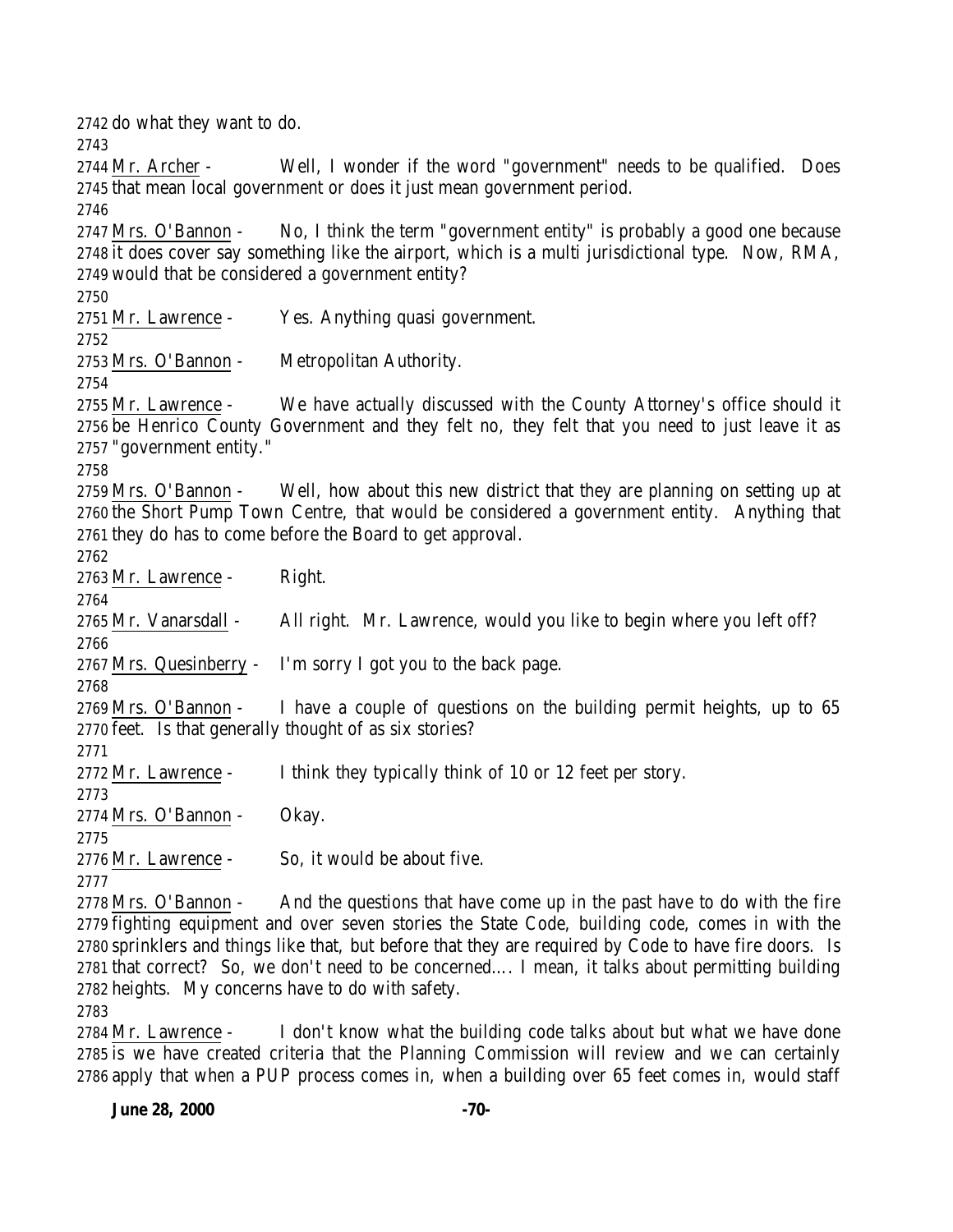considering applying the same conditions to the PUP. And one of the conditions is, can you satisfy and be adequately served by emergency services. So, we would look at the building code requirements and also what's the capability of the local fire department. 

 Mrs. O'Bannon - Now, the other height limit thing had to do with the fly tower, I remember at Steward School zoning. There was a fly tower that was 85 feet, but it was listed as an exception in that criteria.

 Mr. Lawrence - That's currently still an exception that hasn't been included in this amendment.

Mrs. O'Bannon - This isn't going to affect that.

Mr. Lawrence - This isn't going to fix that. This would not fix that.

 Mrs. O'Bannon - How do we fix that? An 85-foot telecommunication towers require more permitting than an 85-foot huge building. So, this is my concern. It's terrible. And I mean it goes into the adverse effects on adjoining properties and air and light issues.

 Mr. Marlles - There is a requirement in the ordinance, though, that there would be additional setbacks for that structure. But, that may not totally address the concern that I think you and the rest have.

 Mrs. O'Bannon - It has to be about 500 feet from the nearest house or something. This isn't going to address anything like that, that was the problem.

Mr. Lawrence - No. It's not going to address that.

Mrs. O'Bannon - So, when are we going to take care of that?

 Mr. Lawrence - If the Commission is comfortable with this, and comfortable with, in consideration of that, staff can look into it before it gets to the Board and see if it is appropriate to include it.

 Mrs. O'Bannon - I think it is important because it does get into… One of the issues and I think, partly, although it say fly tower, tries to address it as a church steeple, for instance. I mean, as being tall. And I don't know if people object to that necessarily but remember it's less of an impact because it is pointed and small.

 Mrs. Quesinberry - Well, I don't know. We have had some people come out for church steeples.

 Mrs. O'Bannon - Well, that's what I mean. And this thing is like building size. And like  $2830 \overline{1}$  said, we have comments on 85-foot telecommunication towers that are supposed to be more of an impact than huge buildings and it's 65 feet, so….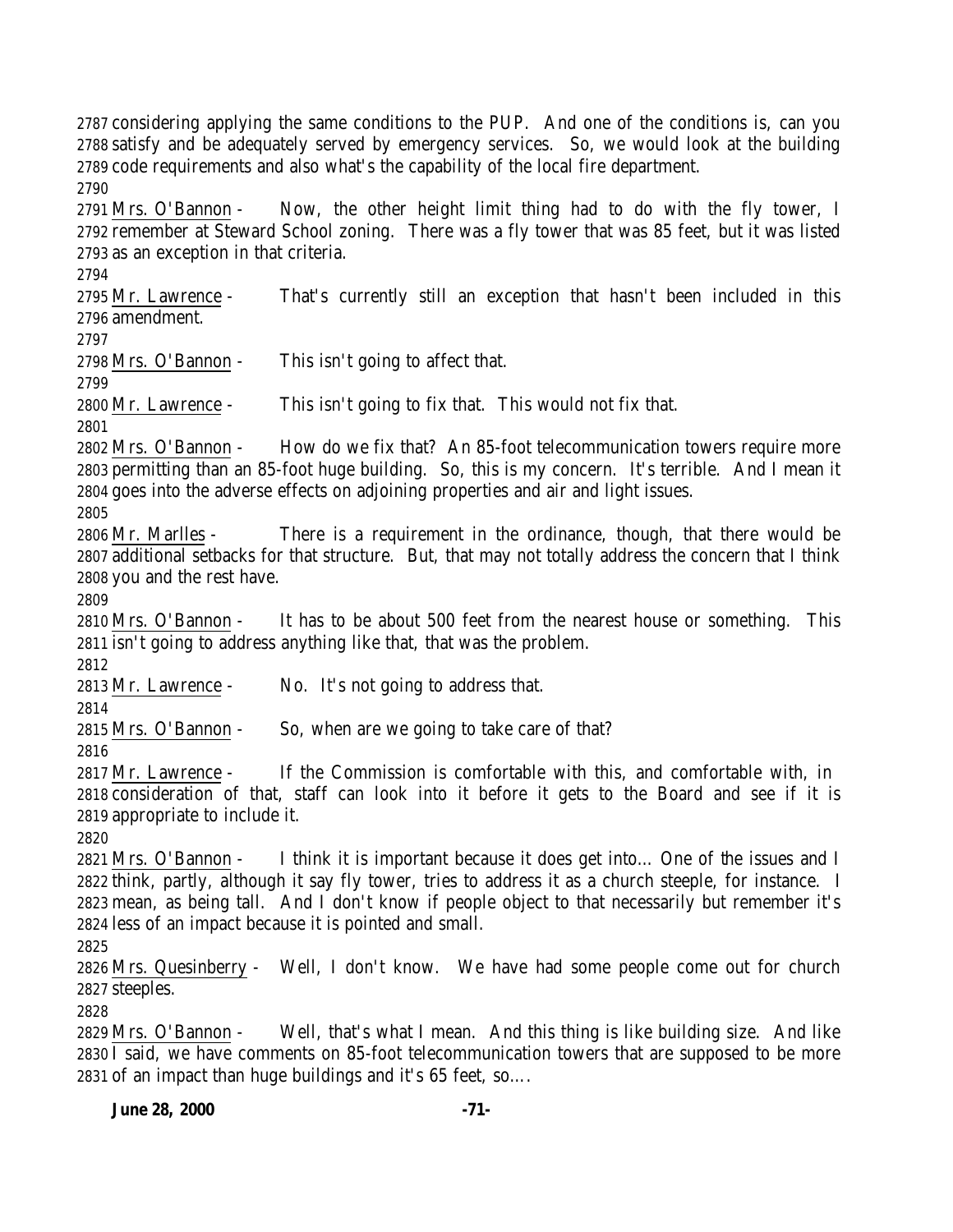Mr. Marlles - Mrs. O'Bannon, this does get a part of the issue with tall structures because under the amendment, anything over, is it 75 or 65 feet, Mr. Lawrence?

Mr. Lawrence - Sixty-five.

 Mr. Marlles - Anything over 65 feet would require Board approval. Anything less than 65 feet could still be dealt with by the Planning Commission along with the POD. And, again, there was an attempt there to try to still streamline the development process but reserve to the Board approval of the higher structures over 65 feet. So, the only thing that keeps it from dealing with that issue with the fly tower is that that exception section of the ordinance. That would have to be amended…. It does reserve to the Board jurisdiction over other tall structures in the County over 65 feet.

 Mrs. O'Bannon - Do you have the history of that? Why fly towers were given the exception.

 Mr. Marlles - It's probably been in the ordinance from…. I don't think there has been any amendment, I think it was in the original 1960 ordinance.

 Mr. Lawrence - I think it's like a lot of things we encounter, nobody envisioned it as a problem years ago. It was included in the ordinance and it never was a problem so it never was considered to be change, to be amended. We touched on all of the significant elements that I was actually going to do a presentation on.

 Mrs. Quesinberry - We didn't steal your thunder did we? 

 Mr. Lawrence - Oh, no, not at all. But, what I would also like to point out, if you can turn to your charts on pages 10 and 11. This is more of a clerical but one of the issues that staff has continuously had problem with is we have got a maximum height in stories and we have got a maximum height in feet. And just, as mentioned earlier, 65 feet, how many stories is that. So, what staff has proposed is we eliminate the column that states, "maximum height in stories." We looked at the ordinance and what we are doing is eliminating any reference to stories, so, everything is going to be measured in feet so that we can be consistent that there is no question whether a three-story building satisfies the feet distance also. 

 Mrs. O'Bannon - Well, this also comes up on buildings where they, in the future, or whatever, but I know of some buildings, piece of property that's being looked at now where they put the parking underneath, that's considered a story but they don't consider it a story.

 Basements are considered as useable space, and I think is called a story. I mean, you might refer to that as a story that might be used for like a gymnasium or something for the tall building. And, obviously, the main floor, say of a hotel or something, if you remember how they are very tall, might be what we would think of as two-stories tall and they call it one- story and so they end up having a 120 foot building and it's only six stories. 

Mr. Marlles - From an enforcement standpoint, feet is much better than stories. It gets

**June 28, 2000 -72-**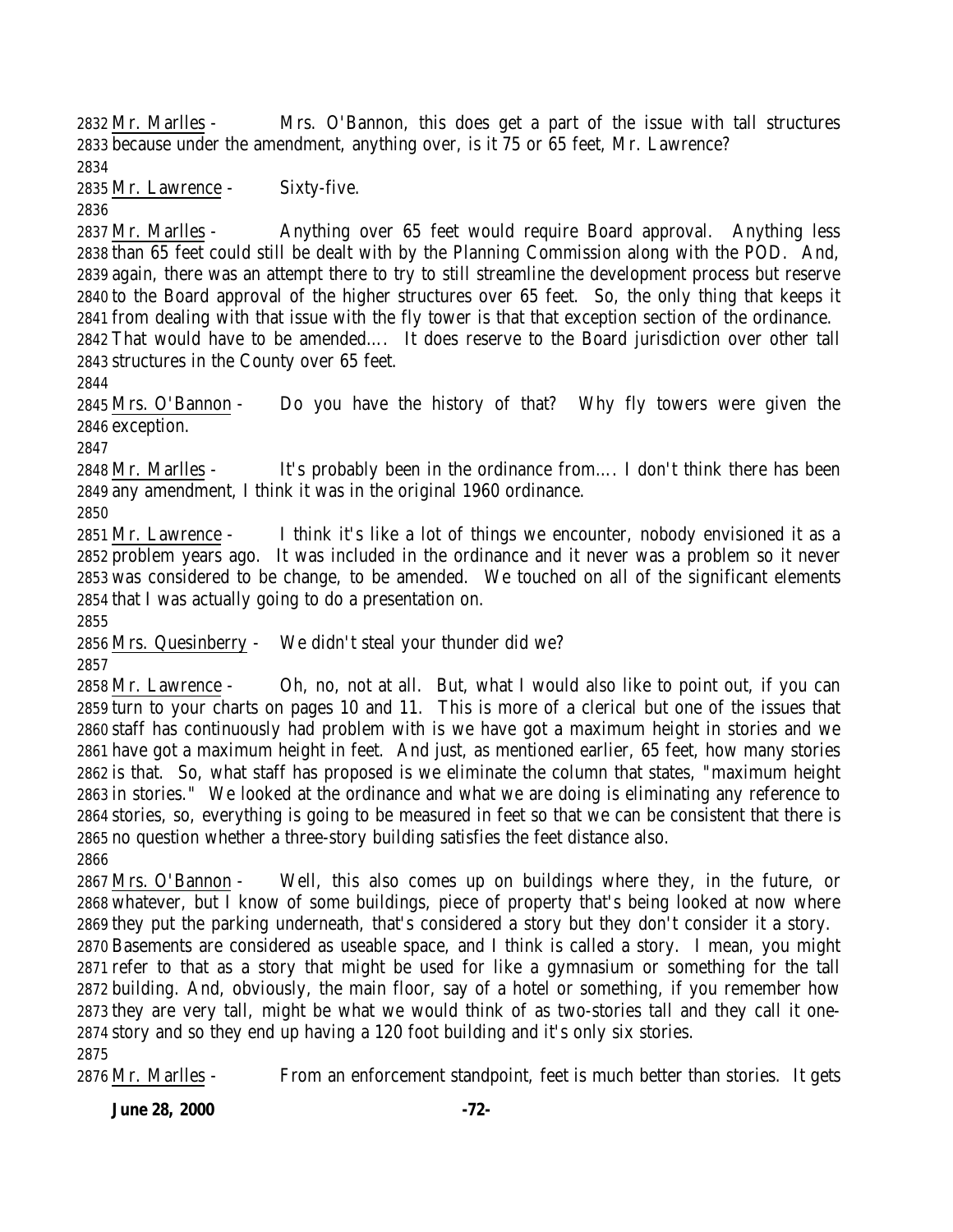very confusing.

 Mr. Lawrence - Just as when you ask me how many feet are in a story, it fluctuates, it's 10, 12, 15 all depending on how it is constructed.

Mr. Archer - It depends on who's telling the story right.

 Mrs. O'Bannon - That's why I asked.

 Mr. Taylor - Interesting enough, Mrs. O'Bannon, on page 13, relative to the Steward School, there is a requirement for buildings in excess of 45 feet to have additional setbacks for each additional 10 feet of height over 45 feet. That sort of takes account of a little bit of that light and air aspect you were discussing previously.

 Mrs. O'Bannon - Yes, we talked about that but this is listed as an exception in another section of the code. It's actually listed as…. And by the way, all these rules don't apply if you are doing a fly tower. That's the problem.

 Mr. Lawrence - The other significant amendment on page 3, we have removed "nursing homes" from the conditional use process in the R-5 district and made it a permitted use. This has been discussed for a number of years. And, actually, a couple of years ago when staff originally started looking into the 24-11 amendments, this was a part of the discussion, so, we just went ahead and brought that forward.

 Mrs. O'Bannon - And there's one too that I know the State rewrote it and that's one of the things you said to be consistent with State Code. The 75 feet height allowed for amateur radio broadcasting antennas. A State law was just passed, was it the last, or the time before the General Assembly.

Mr. Marlles - Several years ago.

 Mrs. O'Bannon - That they would be allowed 75 feet. And this goes along with a lot of people talking about, I will tell you, this comes in when you talk about flag poles. It's a similar type issue in many communities, but the State set that code because it has to do with free speech or if there is an atomic bomb or something the person with the CB radio may be the person that's left and they want to make sure they have a tower. There was a lot of discussion at the General Assembly about that.

Mr. Marlles - The Ham Radio Lobby is very strong in this state, believe it or not.

Mr. Vanarsdall - Is that television antennae, is that a dish?

 Mr. Marlles - Mr. Lawrence, that antennae, are we thinking more of a whip antennae, or a tower antennae rather than a dish or would it apply to both?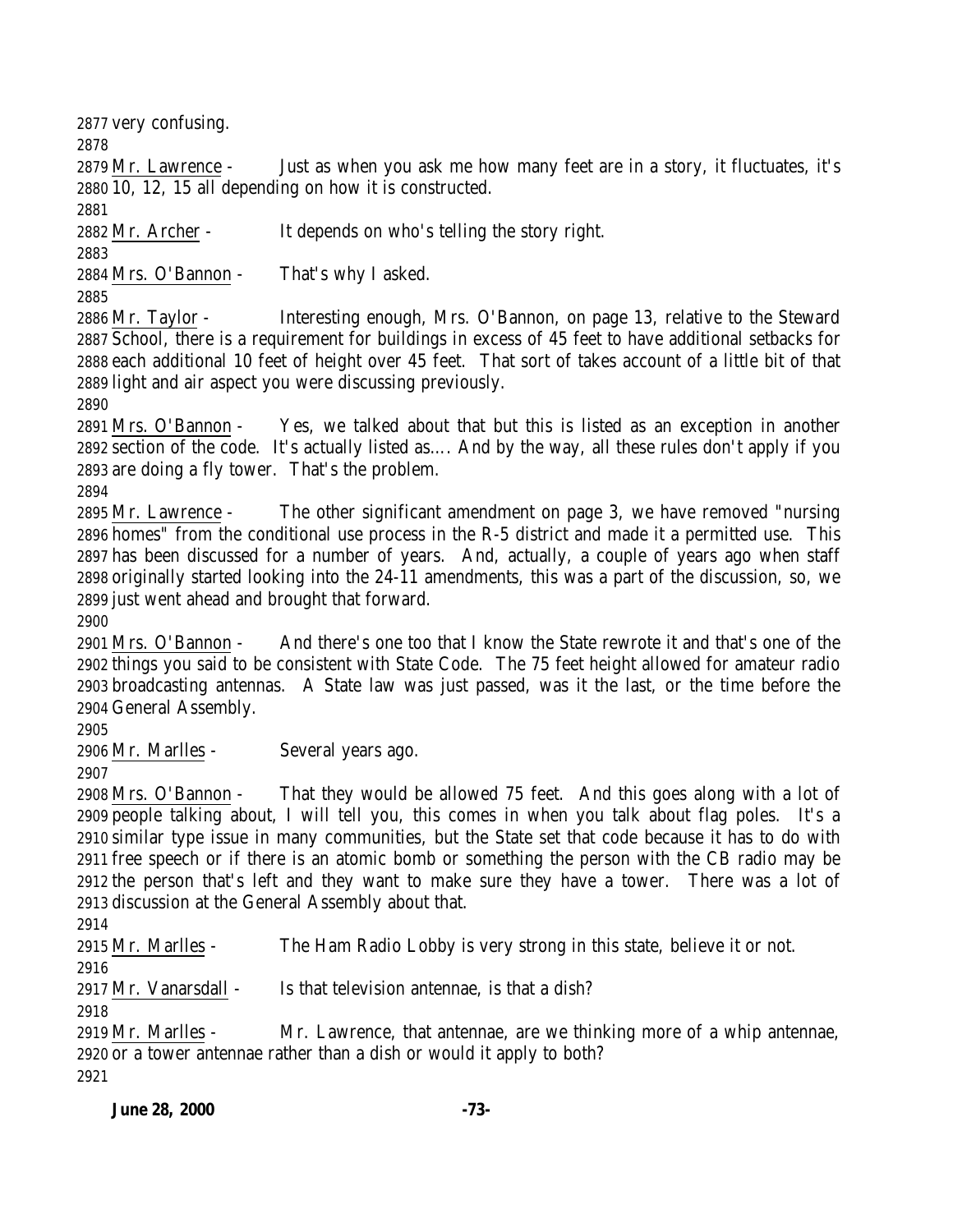| 2922 Mr. Lawrence -<br>2923                                                          | I think it would apply to both.                                                                                                                                                                                                                                                                                                                                                                                                                                                                             |
|--------------------------------------------------------------------------------------|-------------------------------------------------------------------------------------------------------------------------------------------------------------------------------------------------------------------------------------------------------------------------------------------------------------------------------------------------------------------------------------------------------------------------------------------------------------------------------------------------------------|
| 2924 Mr. Marlles -<br>2925                                                           | I think it would too.                                                                                                                                                                                                                                                                                                                                                                                                                                                                                       |
| 2926 Mrs. O'Bannon -<br>2927                                                         | Well, do we need to clarify that then with some language?                                                                                                                                                                                                                                                                                                                                                                                                                                                   |
| 2928 Mr. Vanarsdall -<br>2929                                                        | We have restrictions on certain size dish, don't we?                                                                                                                                                                                                                                                                                                                                                                                                                                                        |
| 2930 Mr. Lawrence -<br>2932                                                          | What I'll do is I'll confirm that that language is the same as whatever the<br>2931 State code requires. We are only allowing what the State allows.                                                                                                                                                                                                                                                                                                                                                        |
| 2938                                                                                 | 2933 Mrs. O'Bannon - I know there have been some Supreme Court cases on allowing or not<br>2934 allowing dishes, like on sides of buildings and even on historic properties, required by law. I<br>2935 think the case was decided they were required by law and that you could have them. And<br>2936 apartment complexes can't restrict it and you can't restrict it to the backyard, all kinds of<br>2937 things like that. So there have been a couple of court cases and you may want to clarify that. |
| 2939 Mr. Lawrence -<br>2940 make sure it is consistent in the language also.<br>2941 | Our intent with the 75-foot change, is strictly to be consistent. So, I'll                                                                                                                                                                                                                                                                                                                                                                                                                                  |
| 2942 Mr. Marlles -<br>2944                                                           | Mr. Lawrence, would it be fair to say that we are trying to deal with a<br>2943 number of housekeeping matters with this amendment that we have tacked on?                                                                                                                                                                                                                                                                                                                                                  |
| 2945 Mr. Lawrence -<br>2947 outside of that.<br>2948                                 | Definitely. As I started out saying, the core is the 24-2 and 24-11 and<br>2946 then building heights and the POD requirements. And we have got a lot of housekeeping                                                                                                                                                                                                                                                                                                                                       |
| 2949 Mr. Taylor -<br>2953 nature?                                                    | With regard to housekeeping, on page 6, under 24-52, Conditional Uses<br>2950 Permitted by Special Exception, subparagraph (m). There is an issue on private kennels for<br>2951 the keeping of animals within a recorded residential subdivision. Do we now have a limit of<br>2952 the number of animals that the occupant of a property can keep if it's of a non-commercial                                                                                                                             |
| 2954<br>2955 Mr. Vanarsdall -<br>2956                                                | It's five, isn't it?                                                                                                                                                                                                                                                                                                                                                                                                                                                                                        |
| 2957 Mrs. O'Bannon -<br>2958                                                         | It's listed in other places in the Code, isn't it?                                                                                                                                                                                                                                                                                                                                                                                                                                                          |
| 2959 Mr. Marlles -<br>2961 but you can have up to three adult dogs.<br>2962          | It's three adult animals. You can have puppies. There is a little bit of<br>2960 interpretation in this. We look at an adult animal being an animal any more than six months,                                                                                                                                                                                                                                                                                                                               |
| 2963 Mr. Vanarsdall -<br>2964                                                        | Someone said you couldn't have over five total.                                                                                                                                                                                                                                                                                                                                                                                                                                                             |
| 2965 Mr. Marlles -<br>2966                                                           | I think that is also in the ordinance.                                                                                                                                                                                                                                                                                                                                                                                                                                                                      |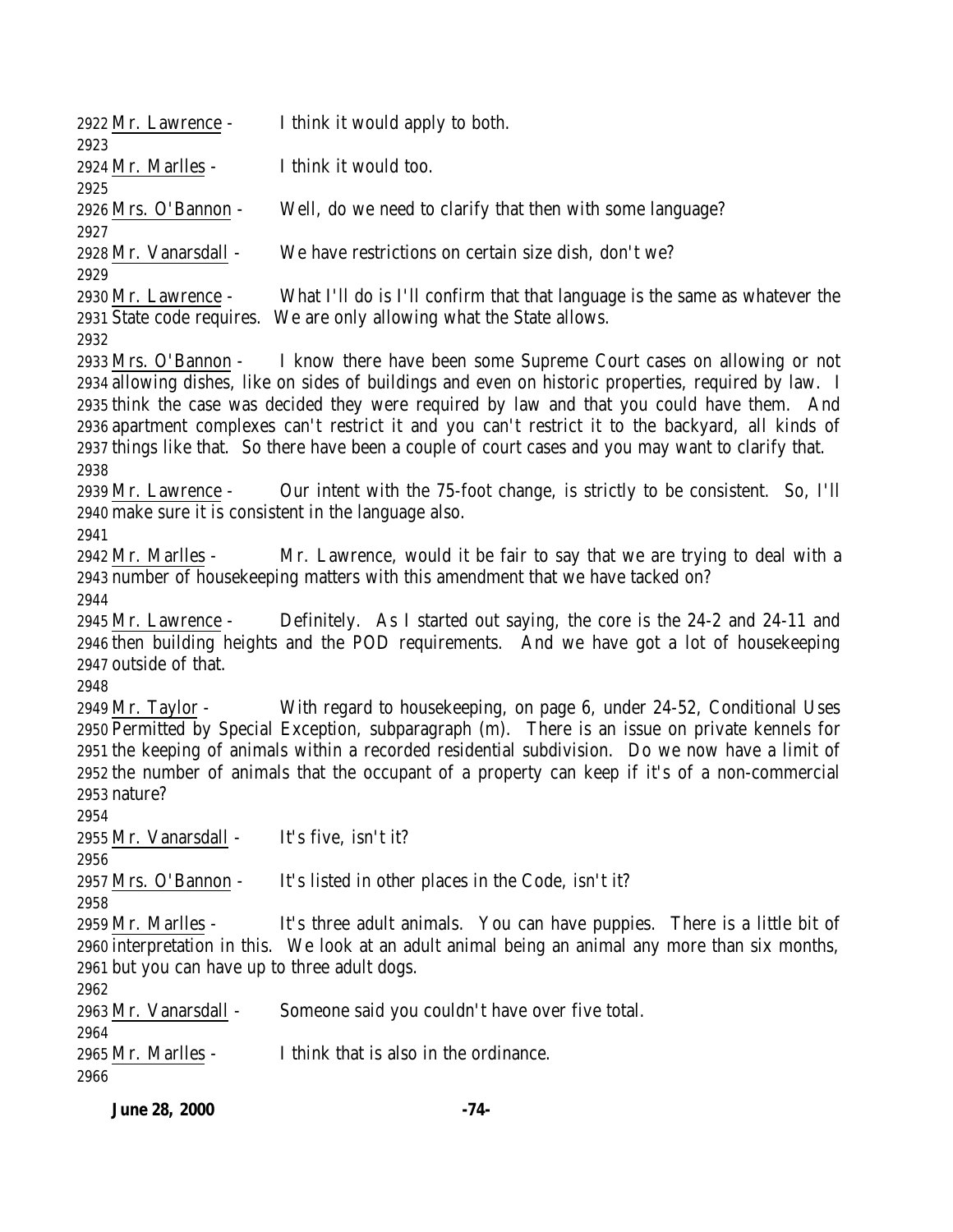|                           | 2967 Mrs. Quesinberry - Are you sure it's five. I didn't know it was that many.                     |
|---------------------------|-----------------------------------------------------------------------------------------------------|
| 2968                      |                                                                                                     |
| 2969 Mr. Vanarsdall -     | You can have a potbelly pig, but you can't have a dog.                                              |
| 2970                      |                                                                                                     |
| 2971 Mr. Marlles -        | I know the issue on dogs because we dealt with that here recently in a                              |
| 2972 couple of districts. |                                                                                                     |
| 2973                      |                                                                                                     |
|                           | 2974 Mrs. O'Bannon - Actually, it was my understanding, if you have one cat and two dogs, or        |
|                           | 2975 something like that, and I believe it's also I don't know if they count fish, but they count   |
|                           | 2976 birds. I have had difficulty with this and it's another part of the Code. Just to let you guys |
|                           | 2977 know. There was one case where the lady had four dogs or five dogs and she had them all        |
|                           | 2978 debarked. And all of the neighbors signed off on it so she could keep them.                    |
| 2979                      |                                                                                                     |
| 2980 Mrs. Quesinberry -   | Debarked? I don't even want to know debarked is.                                                    |
| 2981                      |                                                                                                     |
| 2982 Mrs. O'Bannon -      | They cut the vocal cords so the dog goes (she makes light yelping                                   |
| 2983 sound).              |                                                                                                     |
| 2984                      |                                                                                                     |
| 2985 Mr. Vanarsdall -     | You will have to teach the dog sign language.                                                       |
| 2986                      |                                                                                                     |
| 2987 Mr. Archer -         | That's cruel and unusual punishment, gee.                                                           |
| 2988                      |                                                                                                     |
| 2989 Mr. Lawrence -       | Are there any other questions?                                                                      |
| 2990                      |                                                                                                     |

 Mrs. O'Bannon - There are a couple of questions that come up that have to do with… This is something that has to do with the Chesapeake Bay agreement. The agreement stipulates that, part of the agreement, and as agreed to by the Governor, says that we will not impact like forest land and something like… around the State. I know it's not just in Henrico. And I do know that Henrico would purchase tremendous in acreage of Civil War sites. As you know, particular in the eastern part of the County we have got a lot of acreage and it's something like 12 acres per person or something, some sort of statistics. But, in the Chesapeake Bay agreement and in some of the ways that we are working with redevelopment, particularly in my part of the County, which is developed out and now we have got people coming in to redevelop it that want to do more urbanized development. Is this addressing some of those issues. I don't know a better way to ask the question, except, for instance. Regency Square, if it's to be redeveloped, would be a more intense development that would spread out more in the parking lot and they would redo some thing like that have more deck and so on. And I know that there were some parts of the Code that would have restricted us from doing that. Is any of this going to help, say, in redevelopment?

 Mr. Lawrence - Staff hadn't put much consideration into that when we were doing this amendment. My initial reaction is nothing we are proposing here would effect redevelopment stages.

Mr. Marlles - It is a question though, whenever we do have a redevelopment project,

**June 28, 2000 -75-**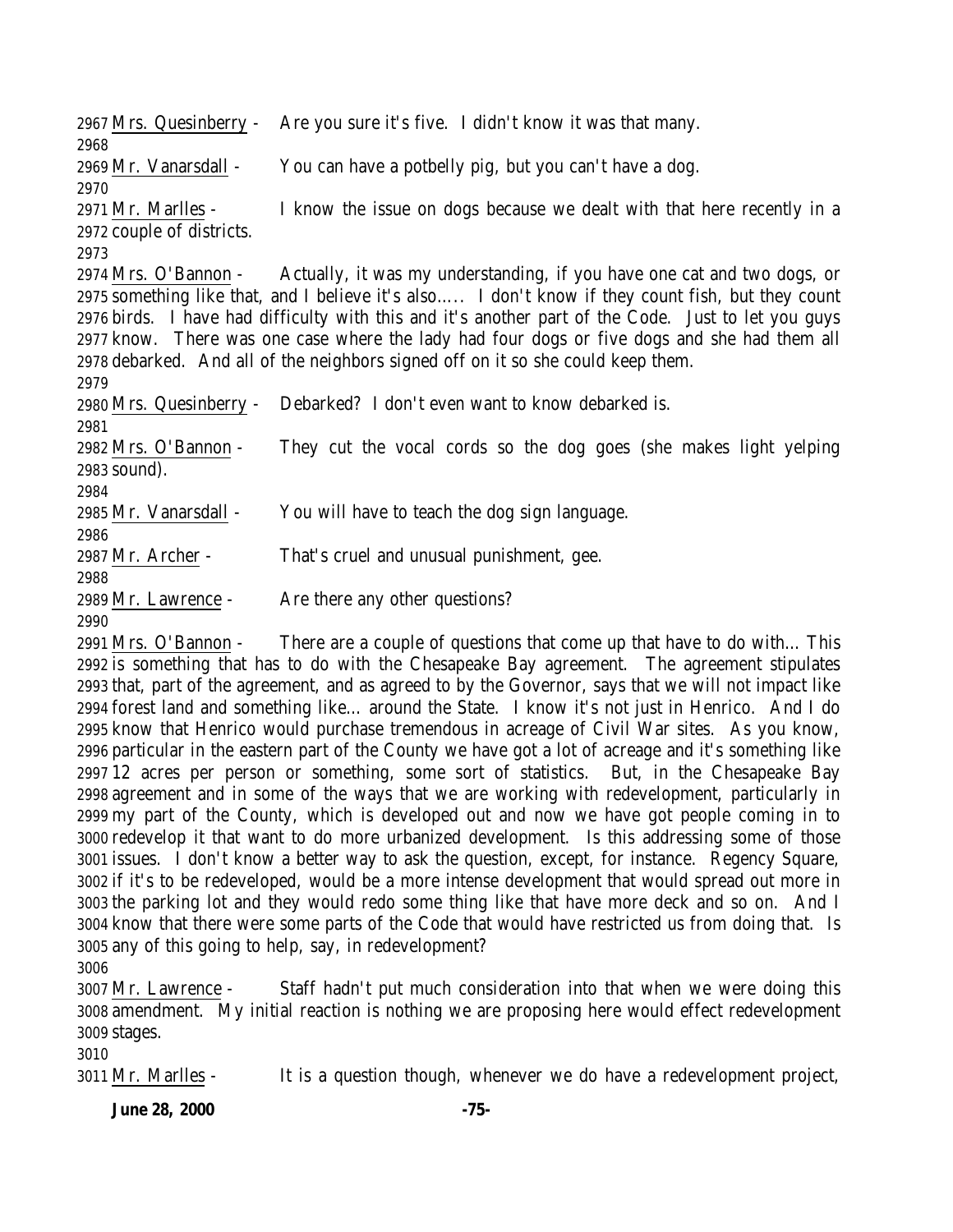whether it's Public Works and Chesapeake Bay Standards or wetlands or even in zoning ordinance requirements, we do try to encourage redevelopment and we also try to encourage compliance with whatever current standards are. But, often it's not totally practical to require redevelopment projects to comply 100% with all the current code requirements. We simply wouldn't have any development. We wouldn't have any redevelopment if we did that. So, it is something that each of the departments looks at very closely, and we do try to bring each of these sites into compliance, but often it's not possible to do it 100%.

 Mrs. O'Bannon - I ask that question too because in this agreement there is a tremendous amount of discussion about eliminating sprawl and they encouraged upward development. And I notice we are generally four stories, which isn't exactly intense. I'm going to tell you right off, that's my preference and I like it that way. But this agreement that has been signed and is being pushed by a lot of the, not our development community, but by a lot of people who don't want…. You know, anti-sprawl is the term that's coming up now. They want it to go up. That's been, over the course of the last 5 to 10 years, I've heard it from time to time with other members on the Planning Commission, they talked about how we would have to go up rather than sprawl. We are keeping it pretty much the way it was and we are keeping them pretty low by doing this.

 Mr. Lawrence - Well, we are keeping it low because we haven't affected the standard maximum heights, but in your commercial district and in your R-6 districts there is the provision where the Planning Commission can consider greater heights and the Board of Supervisors can consider greater heights. So, you have the provisions to get heights up to 110 feet, which the current code says and we are repeating 110 feet as your maximum height. 

Mrs. O'Bannon - Yes, I saw that.

 Mr. Lawrence - So, there are provisions to allow for the increase in height. We don't affect the single-family residential districts. But if somebody increases their density to an R-6, they could certainly pursue a PUP. And if the Board of Supervisors feels that location and what's being proposed is appropriate, they could achieve 100-story building if the Board felt it was appropriate.

Mr. Taylor - I think you misstated that as 110 stories rather than 110 feet.

Mr. Lawrence - Oh, sorry.

 Mr. Marlles - Mrs. O'Bannon, the other thing that I would add to that is that as a part of the Land Use Plan Update, based on the retreat we had with the Board back in January, I think there was interest at least looking at that issue as part of the Land Use Plan Update. But there are areas within the County that are suitable for higher density. And that was also mentioned as a strategy to encourage redevelopment in some of the older areas of the County. So, I think that is an issue that we are going to be looking at as staff and certainly the Planning Commission, the Board will have them put into that discussion too.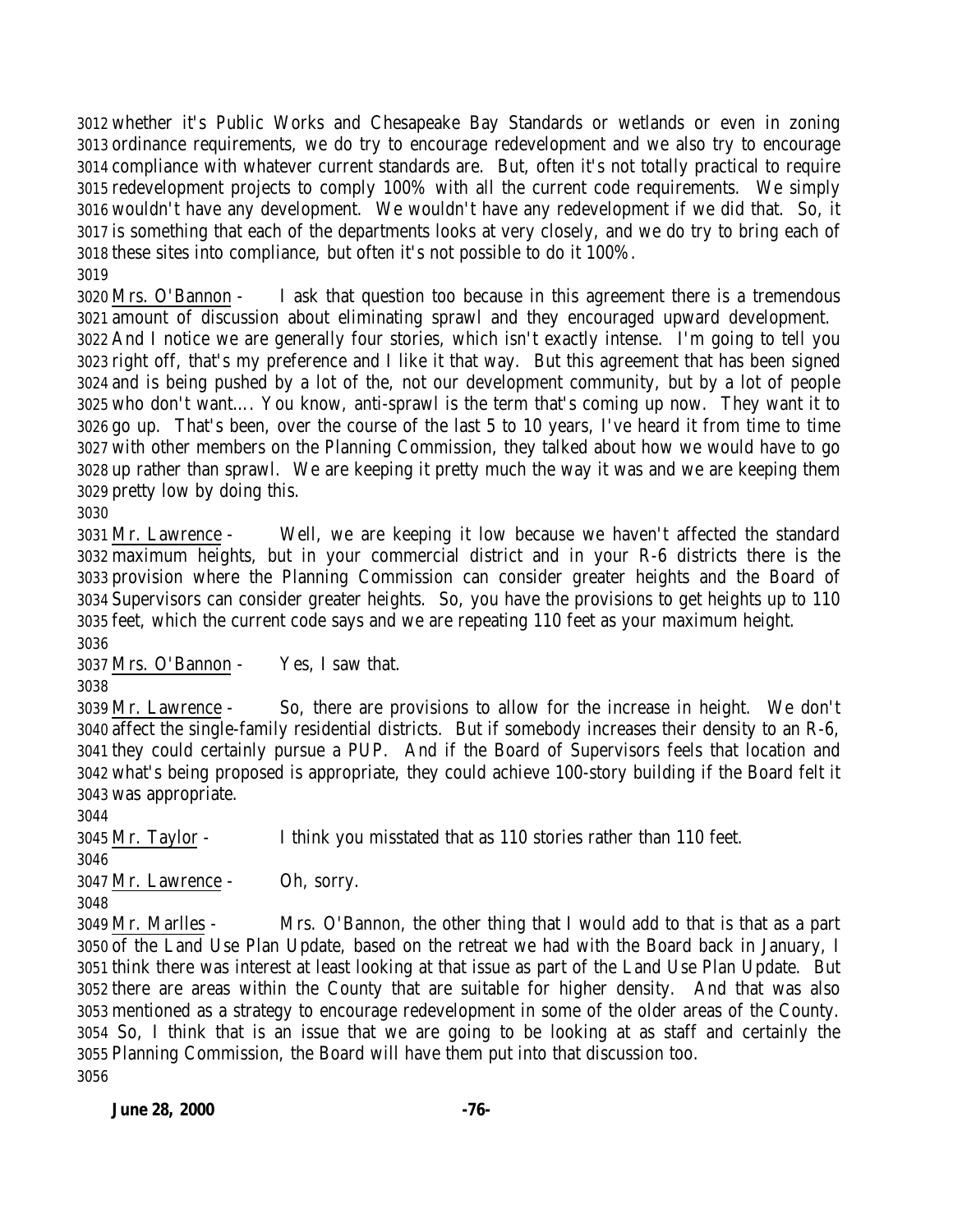Mrs. O'Bannon - But it has definitely come up with the redevelopment of Regency Square. Well, I just brought it up because I'm getting conflicting…. First I get the ecology… We have had some cases but I mean this is the Chesapeake Bay agreement has been signed by all these governors say to press for this and yet the community doesn't seem to be motivated to do it for whatever reason. I don't see it as the will of the Planning Commission to do it either. I'm not necessarily encouraging it. But, like I said, we are getting mix messages. I just wanted to throw that out. They want us to be more intense and yet the development that we are seeing is drug stores versus six or eight story buildings as redevelopment. Well, at least, that is what I have been seeing a lot more of. You know, one story or two story, well the height would be the equivalent of two floors but it's one-story.

 Mr. Lawrence - One thing we don't have currently is…. You mentioned the drug store and the site could go higher. We don't have an ordinance that allows, to say, for commercial uses on the first floor and residential on the second up. And obviously that is something that the staff would have to look at.

Mrs. O'Bannon - That's something I'm very much interested in.

 Mrs. Quesinberry- I'm interested in that too. I think that would really benefit us in some areas of the County.

 Mrs. O'Bannon - I've got a couple of places I'd like to see that. I know now that the code say that if you own the property you can live above it and that's pretty much it. But I also know some areas where there had been consideration of redevelopment in some older sections where they would put business on the main floor and like four apartments upstairs and that could look very nice. And I have done a lot of research on this and one of those trips I've been on, like in San Diego and Tampa.

Mrs. Quesinberry - We have some areas where that would be very nice.

 Mrs. O'Bannon - It could look very nice and be done very nicely. But, then, again, it might be more than four stories.

 Mr. Lawrence - Right. The critical issues group, which is something the County is looking into, that's one of the areas that the group is looking into. It would be appropriate for the County to consider modifying the zoning ordinance to allow that. So, we will be able to piggyback, you know, the results they come back with from their study.

 Mrs. O'Bannon - And classic, is parking on a ground level and then the first floor, it's kind of extra story, you know, tall, taller than average for business and then special access just three floors above it of apartments or condos if you want to call them that, that kind of development. With, of course, recreational areas and greenspace around it. 

 Mr. Taylor - May I ask a question now? On Section 24-5023 area yard and height regulations, I have a question that has come up and it's the use of electric animal fences in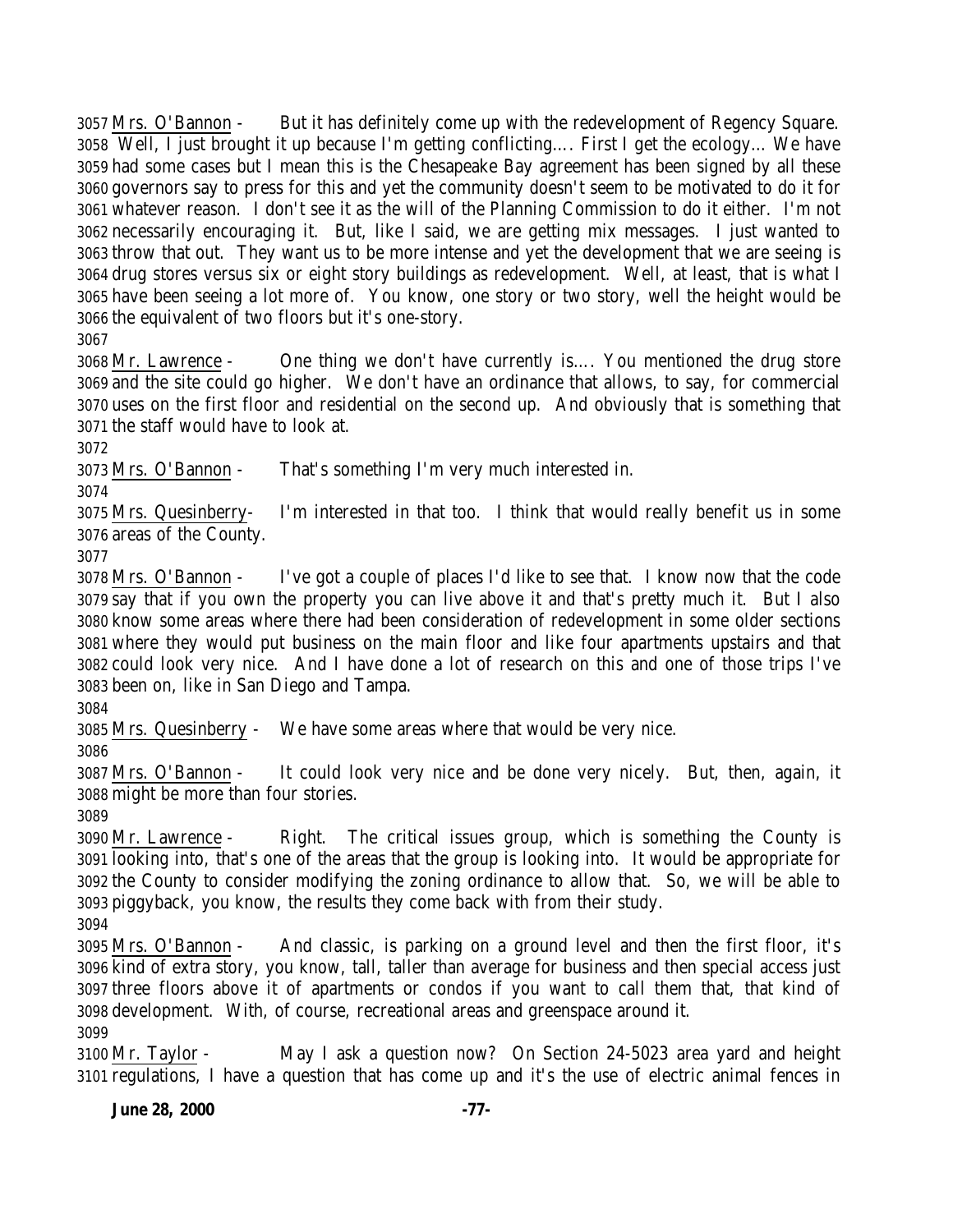residential areas. Has that come up before or is that in this Section? Mr. Lawrence - I don't believe we regulate fences. Mr. Taylor - This is on page 5 and it's got area yard and height regulations. And they talk in terms here of buildings and I wondered if that shows up anywhere in our codes because it has come up in our area. And the question of whether or not we permit electric fences in private residential areas. That came up, and it struck me as being something we have to watch because these operate in killable ranges, even though they are low current. But, a young child coming in contact with that fence suitably grounded could get severely hurt. Mr. Marlles - Mr. Taylor, this ordinance is not necessarily intended to address that, but that is a question that we can research. I don't know the answer and I'm not sure if Mr. Lawrence knows the answer. We can check that and get an answer back to you. Mr. Taylor - That's fine, Mr. Marlles, I only saw it because it said yard and I didn't know if that fit under this in residential area, if it would fit under yard fences. Mr. Marlles - This subheading here really refers to setbacks and those types of requirements in the context of yard, but I understand your question. But, typically, in most zoning ordinances, they do not permit electrified fences above a certain range. Now, I don't know in Henrico, which is why I do want to check on that and we will get an answer back to you. I'm sure it's been address and the issue has probably come up in the County before. I just don't know the answer off the top of my head. Mr. Vanarsdall - Well, when you look into it, look into the invisible fences that they have for the dogs too. Mrs. O'Bannon - Do you mean the underground ones? Mr. Vanarsdall - Yes. Mrs. O'Bannon - There's no problem with them because they are invisible. What kind of provisions do we have for fences like that? Mr. Lawrence - I'm not up to speed on the fences. I can certainly look into it and I'll get back to you. Mrs. O'Bannon - A six-foot fence with an electrified wire on the top, I could reach up and touch the thing. Although, most of the electrified fences I do know that are allowed are around, say, gardens and it's a very small jolt. It's to keep away animals. That's recommended in many gardening books but that's not like, well, I don't know what else to identify it with, but there are electrified fences that people use to keep deers out, you know, around their gardens. You can touch it and get zap a little bit but the voltage on that is really low.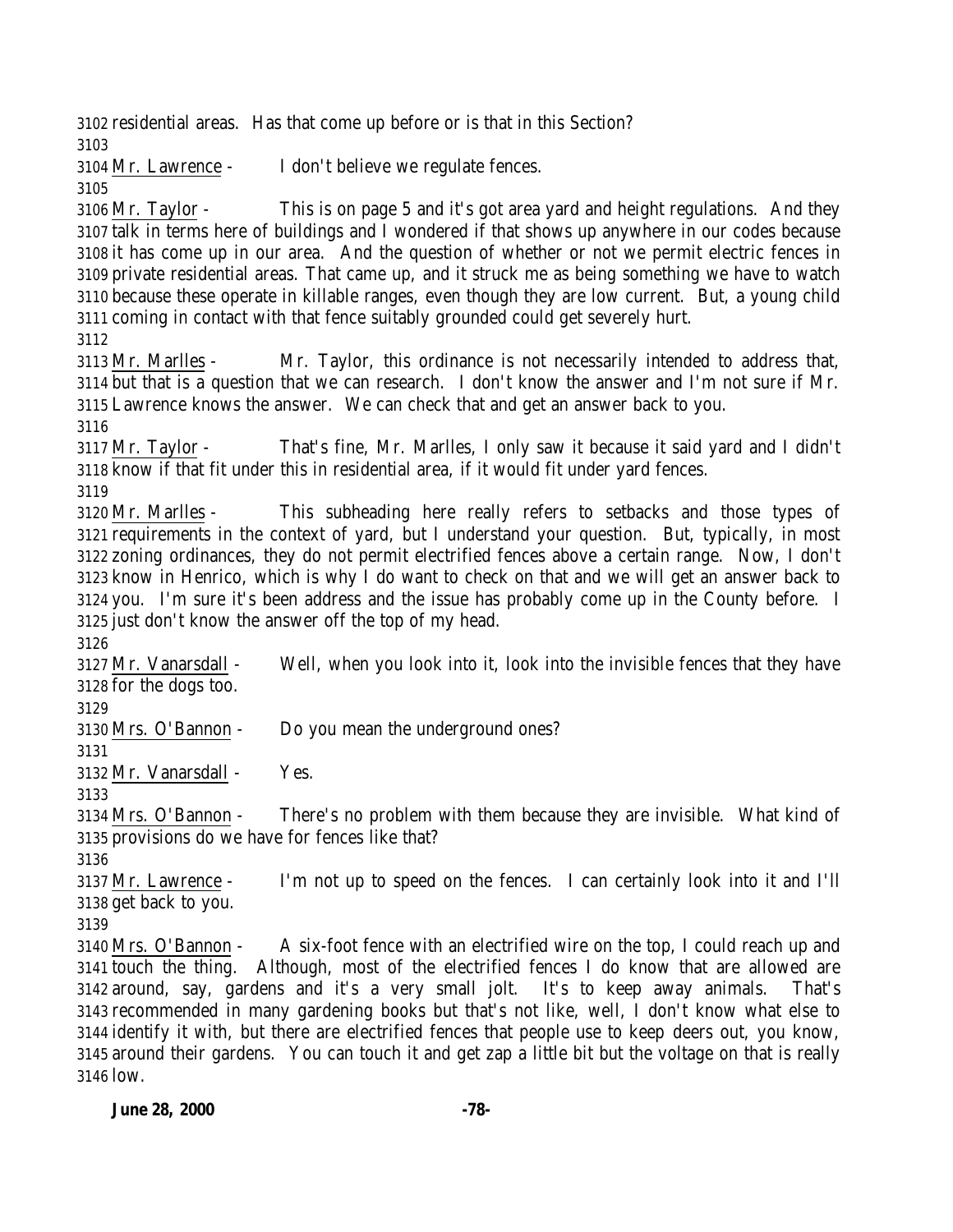Mr. Vanarsdall - Thank you, Mr. Lawrence. Are there any more questions? This is a public hearing for anybody that wants to speak, feel free to come down. Mr. Yolton. Mr. Yolton - I'm just blending into the crowd back here. Mr. Archer - You kind of stand out in the crowd, Lee. Mr. Vanarsdall - All right. So, Mr. Secretary, we send this on to the Board, right? Mr. Marlles - Yes, sir. Mr. Taylor - Mr. Chairman, do we need a motion for this? Mr. Vanarsdall - Yes, sir, we do and a second. Mr. Taylor - Then, Mr. Chairman, I would move that we recommend for approval the changes to Section 24-2/24-11 amendments, as discussed tonight. Mr. Vanarsdall - Do you want to put the date on it, June 28, 2000? Mr. Taylor - I believe that would be good, June 28, 2000. Mrs. Quesinberry - I'll second that motion. Mr. Vanarsdall - The motion was made by Mr. Taylor and seconded by Mrs. Quesinberry. All in favor say aye…all opposed say nay. The motion carries. Mrs. O'Bannon - You can write me as abstaining again because you don't need by vote. Mr. Vanarsdall - Please note that Mrs. O'Bannon abstained. The Planning Commission voted to recommend to the Board the changes in the amendment for Section 24-22/11 for the Zoning Ordinance. Ms. Dwyer was absent. Mr. Archer - Are we done? Mr. Vanarsdall - We are finished, not done, we are not cooking. Mr. Archer - Mr. Chairman, I move for immediate adjournment. Mrs. Quesinberry - Second. Mr. Vanarsdall - The Planning Commission is hereby adjourned for another day.